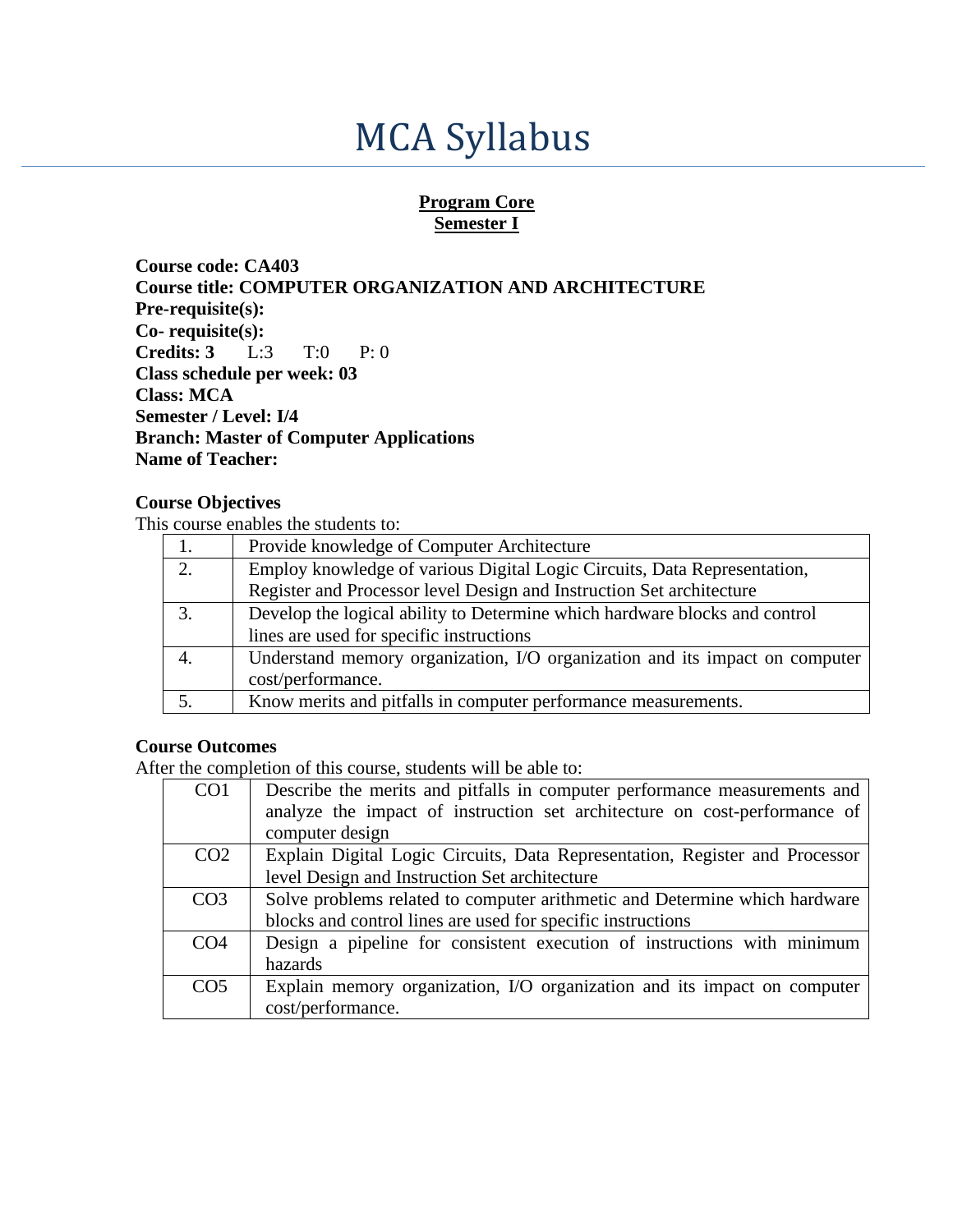### **SYLLABUS**

#### **Module I: INTRODUCTION**

**Digital Logic Design:** Axioms and laws of Boolean algebra, Reduction of Boolean expressions, conversion between canonical forms, Karnaugh map (4 variable), Half Adder, full adder, 4-bit parallel parity bit generator, checker circuit, Decoder, Encoder, Multiplexer, IC RAM, ROM, Memory Organization, Sequential Circuits, State transistors, Flip-flop, RS, JK, D-Latch, Master-slave.

#### **Module II:**

#### **INSTRUCTION SET ARCHITECTURE**

**Memory Locations and Addresses:** Byte Addressability, Big-Endian and Little-Endian Assignments, Word Alignment, Instructions and Instruction Sequencing, Addressing Modes, Assembly Language, Subroutines, Additional Instructions, dealing with 32-Bit Immediate Values.

#### **Module III:**

#### **BASIC PROCESSING UNIT & PIPELINING**

**Basic Processing Unit:** Some Fundamental Concepts, Instruction Execution, Hardware Components, Instruction Fetch and Execution Steps, Control Signals, Hardwired Control, CISC-Style Processors. Pipelining: Basic Concept, Pipeline Organization, Pipelining Issues, Data Dependencies, Memory Delays, Branch Delays, Pipeline Performance Evaluation.

#### **Module IV:**

#### **MEMORY ORGANIZATION**

Basic Concepts, Semiconductor RAM Memories, Read-only Memories, Direct Memory Access, Memory Hierarchy, Cache Memories, Performance Considerations, Virtual Memory, Memory Management Requirements, Secondary Storage

#### **Module V:**

#### **INPUT OUTPUT & PARALLEL PROCESSING**

**Basic Input Output:** Accessing I/O Devices, Interrupts, Input Output Organization: Bus Structure, Bus Operation, Arbitration, Interface, Interconnection Standards.

Parallel Processing: Hardware Multithreading, Vector (SIMD) Processing, Shared-Memory Multiprocessors, Cache Coherence, Message-Passing Multicomputers, Parallel Programming for Multiprocessors, Performance Modeling.

#### **Books recommended:**

#### **TEXT BOOK**

- 1. Hamacher Carl, et. al, "Computer Organization and Embedded Systems", 6<sup>th</sup> Edition, Tata McGraw Hill,New Delhi, 2011.**(T1)**
- 2. Patterson David A., "Computer Organization and Design: The Hardware Software / Interface", 5thEdition, 1994.**(T2)**
- 3. Mano M. Morris, "Computer System Architecture", Revised 3rdEdition, Pearson Education.**(T3)**

**(8L)**

**(8L)**

**(8L)**

**(8L)**

**(8L)**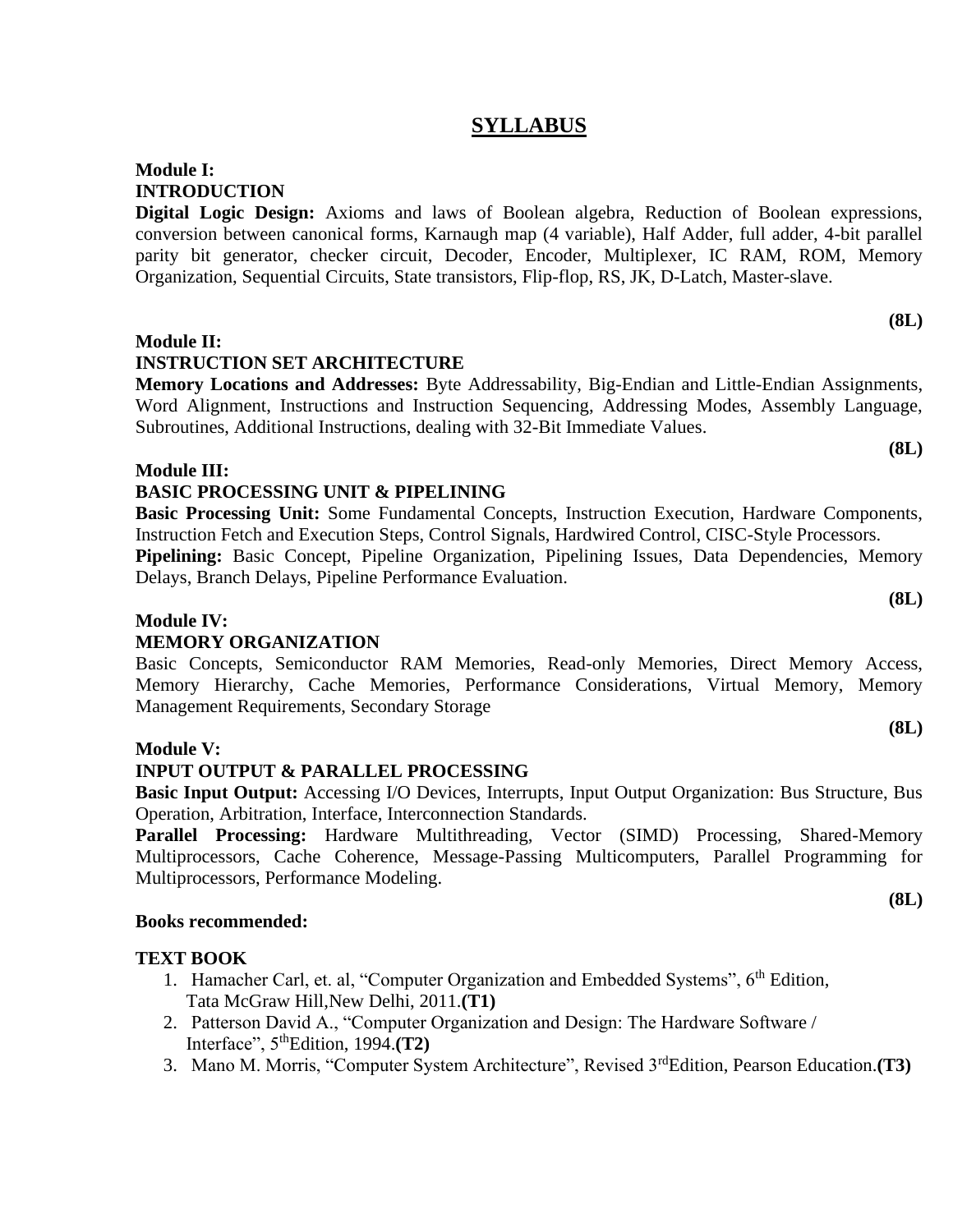#### **Course code: CA405 Course title: DATA STRUCTURES AND ALGORITHMS Pre-requisite(s):** High Level languages like C, C++, Java or Python **Co- requisite(s):** Data Structures Lab **Credits: 3** L: 3 T: 0 P: 0 **Class schedule per week: 4 Class:** MCA **Semester / Level: I/4 Branch:** MCA

#### **Course Objectives**

This course enables the students to:

| 1. | Provide knowledge of practical implementations and usage of Data Structures and Algorithms. |
|----|---------------------------------------------------------------------------------------------|
| 2. | Employ knowledge of various data structures during construction of a program.               |
| 3. | Develop the logical ability to store and retrieve data efficiently.                         |
| 4. | Develop an appreciation of graph theory-based solutions for real life problems.             |
| 5. | Design and construct object-oriented software with an appreciation for data abstraction.    |

#### **Course Outcomes**

After the completion of this course, students are expected to

| CO <sub>1</sub> | Identify various data structures and their usages.                                                                                                |
|-----------------|---------------------------------------------------------------------------------------------------------------------------------------------------|
| CO <sub>2</sub> | Apply data structures in the modeling of computer-based systems in a way that demonstrates<br>comprehension of the trade-offs involved in design. |
| CO <sub>3</sub> | Demonstrate the usage of optimal trees, heaps and priority queues.                                                                                |
| CO <sub>4</sub> | Implement sorting algorithms.                                                                                                                     |
| CO <sub>5</sub> | Develop programs using algorithms in graph theory.                                                                                                |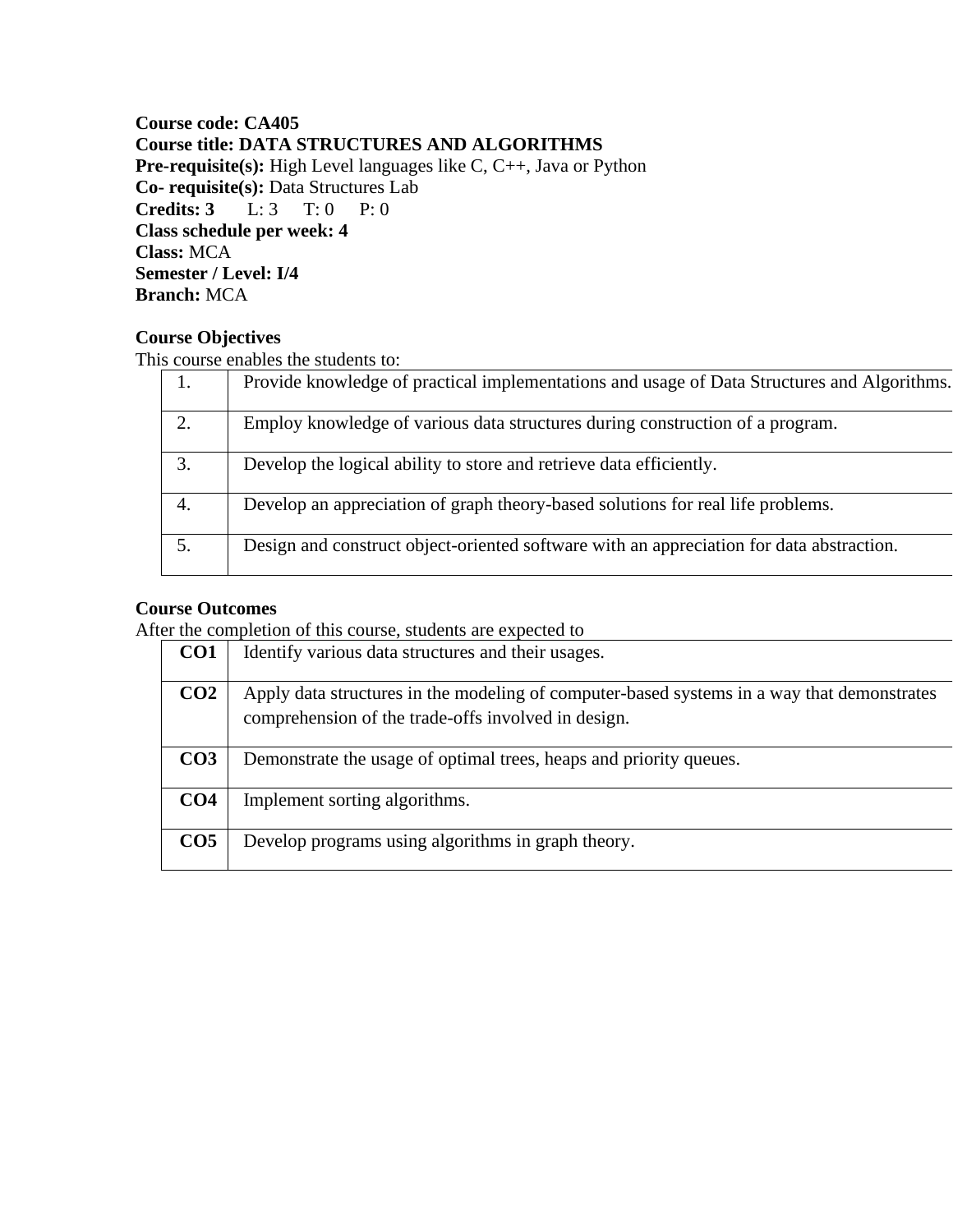#### **SYLLABUS**

#### **Module I:**

Fundamental Data Structures: Using Arrays, Singly Linked Lists, Circularly Linked Lists, Doubly Linked Lists, Asymptotic Analysis.

**Module II:**

Stacks, Queues, Dequeues: The Stack, Queue, Dequeue ADTs, Simple Array Based Stack, Queue, Dequeue Implementation, Implementing Stack, Queue with Singly Linked List, Reversing an Array using Stack, Matching Parenthesis and HTML tags, A Circular Queue.

#### **Module III:**

Trees: General Trees, Binary Trees, Implementing Trees, Tree Traversal Algorithms, Binary Search Trees, AVL Trees, B Trees.

#### **Module IV:**

Sorting: Merge sort, Quick sort, Studying sorting through algorithmic lens, Comparing Sorting Algorithms.

Heap: Priority Queues, Array Implementation of Heaps, Construction of Heaps, Heap Sort.

#### **Module V:**

Graphs: Data Structures for graphs, Graph Traversals, Transitive Closure, Directed Acyclic Graphs, Shortest Paths, Minimum Spanning Trees. **(8L) Text books:**

- 1. Goodrich Michael T., Tamassia Roberto, Goldwasser Michael H. "Data Structures and Algorithms in Java", Wiley,  $6<sup>th</sup>$  Edition, 2014.
- 2. Klein Shmuel Tomi, Basic Concepts in Data Structures, Cambridge University Press, 1st Edition, 2016.

#### **Reference books:**

- 1. Yedidyah Langsam, Moshe Augenstein J., Tenenbaum Aaron M. "Data Structures using JAVA", Pearson Education, 2009.
- 2. Brass Peter "Advanced Data Structures", Cambridge University Press, 1<sup>st</sup> Edition.

**(8L)**

**(8L)**

**(8L)**

**(8L)**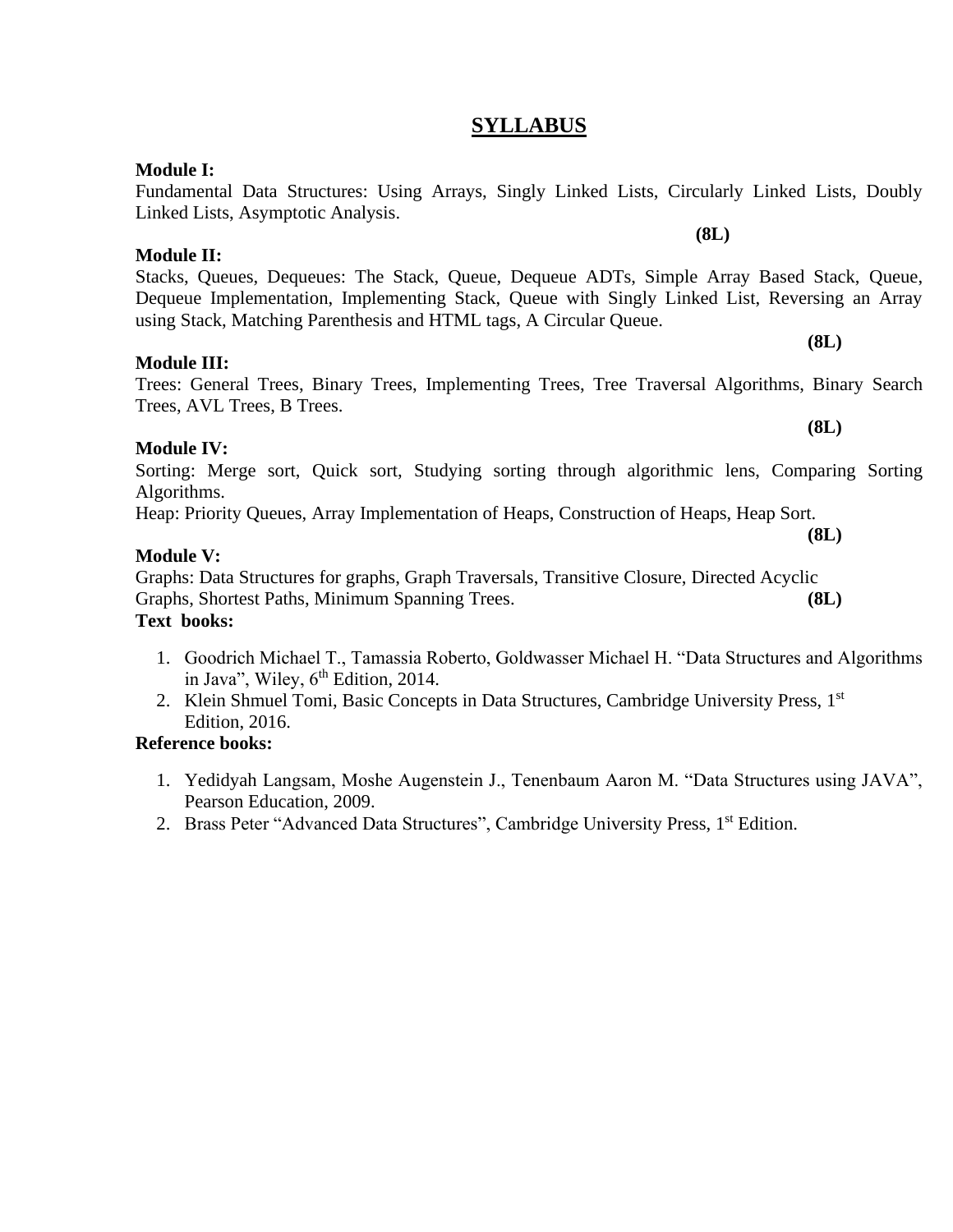**Course code: CA407 Course title: Database Design Concepts Pre-requisite(s): Co-requisite(s): Credits: 3** L:3 T:0 P:0 **Class schedule per week: 4 Class:** MCA **Semester / Level: I/4 Branch:** MCA

#### **Course Objectives**

This course enables the students to:

|    | Observe that how the real world data is stored, retrieved, and communicate under the |
|----|--------------------------------------------------------------------------------------|
|    | <b>DBMS</b> environment                                                              |
|    | Design a logical model which having the unique relation between the Data.            |
| 3. | Apply the query for the modification of the system.                                  |
| 4. | Develop a conceptual design which allows as to avoid anomalies in superior's data.   |
|    | Discuss a system which allows to restrict the uncontrolled exaction and provide      |
|    | rigorous variation of the task.                                                      |

#### **Course Outcomes**

After the completion of this course, students will be able to:

| CO <sub>1</sub> | Describe various data models and schemas used in database management systems.                                                                                                                        |
|-----------------|------------------------------------------------------------------------------------------------------------------------------------------------------------------------------------------------------|
| CO <sub>2</sub> | Explain the fundamental concepts, data definitions and query processing tasks in<br>relational query languages.                                                                                      |
| CO <sub>3</sub> | Recognize database design theory, and evaluate functional dependencies and normal<br>forms in databases.                                                                                             |
| CO <sub>4</sub> | Formulate the operations of transaction and concurrent query processing tasks to<br>obtain the correct results even under strict time constraints.                                                   |
| CO <sub>5</sub> | Interpret the foundational concepts of distributed databases. Illustrate several<br>techniques related to transaction management and query processing in distributed<br>database management systems. |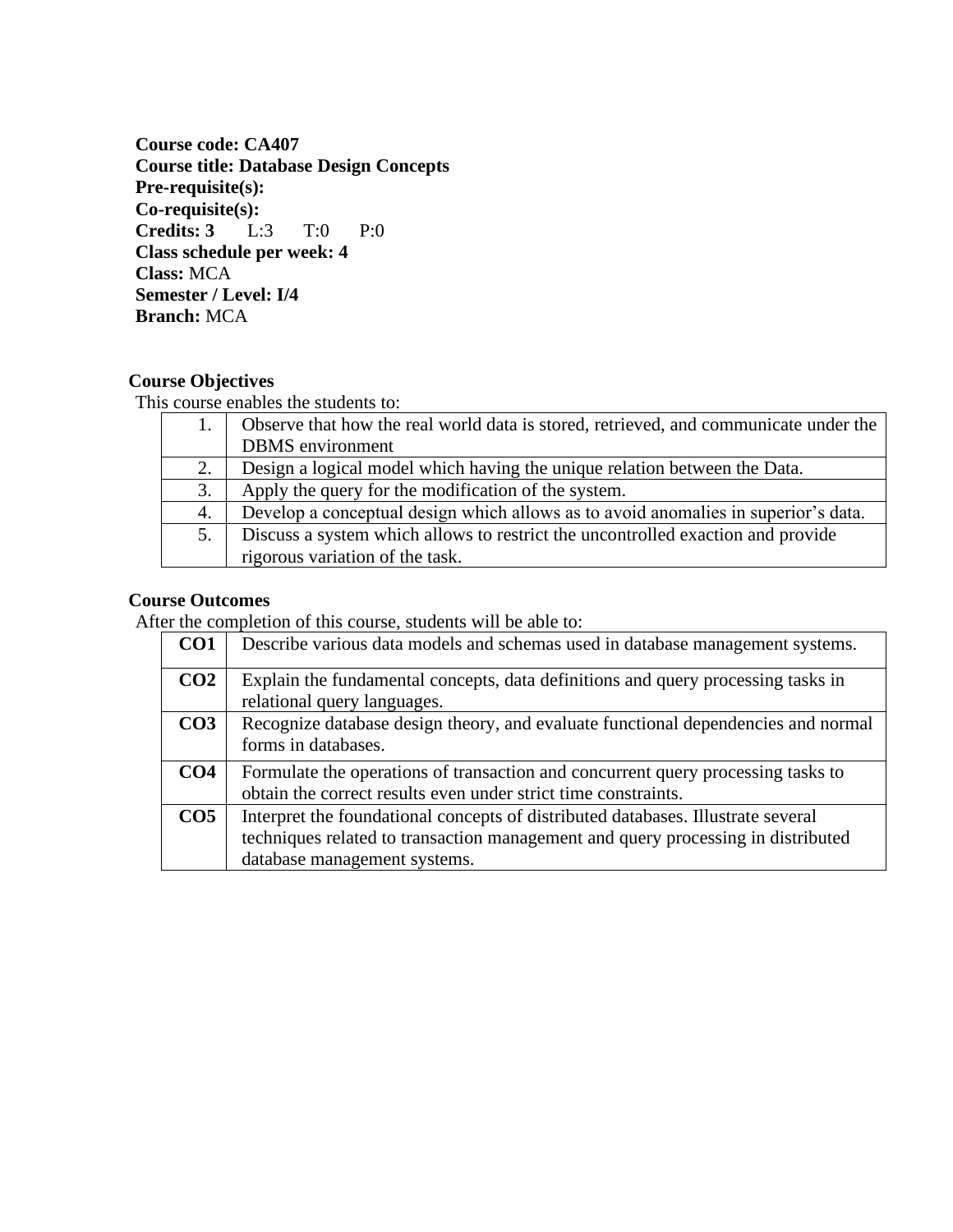### **SYLLABUS**

#### **MODULE I:**

**Introduction and Conceptual Modelling:** Purpose of Database Systems, Data Models, Schemas and Instances, Three-Schema Architecture and Data Independence, Database languages, Database Architecture, Classification of DBMS, relational database, Database users and Administrators, Advantages of DBMS. Entities and Entity Sets, Relationships and Relationship Sets, Keys, Mapping, Constraints, ER Diagram, Reducing ER Diagram to tables, Generalization and Specialization, Aggregation. **(8L)** 

#### **MODULE II:**

**Relational Model: Concepts, Constraints, Languages, Design and Programming:** Relational database Schemas, Relational Algebra, Relational Calculus (Tuple Relational calculus and Domain Relational calculus), Update operations, Transactions, Dealing with constraint violations. Binary Relational operation: JOIN and DIVISION, SQL, More complex SQL Queries, Security & Integrity violations, authorization and views, integrity constants, encryption, Statistical databases **(8L)**

#### **MODULE III:**

**Database Design Theory and Methodology:** Pitfalls in relational database design, Functional Dependencies, Decomposition Using Functional Dependencies. Normalization using functional Dependencies, General Definition of First, Second, Third and Forth Normal Form. Boyce-Codd Normal Form(BCNF), Multivalued and join dependencies, DKNF. (8L)

#### **MODULE IV:**

**Transaction Processing Concepts and Concurrency Control Techniques:** Transaction Processing, Desirable Properties of Transactions, Transaction State, Characterizing Schedules based on Recoverability and Serializability. Lock-Based Protocols, Timestamp-Based Protocols, Validation-Based Protocols, Multiple Granularity, Deadlock Handling, Recovery and Atomicity, Log-Based Recovery**. (8L)**

#### **MODULE V:**

**Distributed Databases and Client-Server Architectures:** Concepts and Types of Distributed databases, data fragmentation, Replication and Allocation Techniques for Distributed Database Design, Query Processing in Distributed Databases, Overview of Concurrency Control and Recovery in Distributed Databases, An Overview of 3-Tier Client-Server Architecture. **(8L)**

#### **Text Book:**

1. Elmasri Ramez, & Navathe S.B., "Fundamentals of Database Systems", 5th Edition, Pearson Education, 2006.

#### **Reference Book:**

1. Silberschatz A., &Korth H., "Database Systems Concepts", 5<sup>th</sup> Edition, McGraw Hill Higher Education, 2005.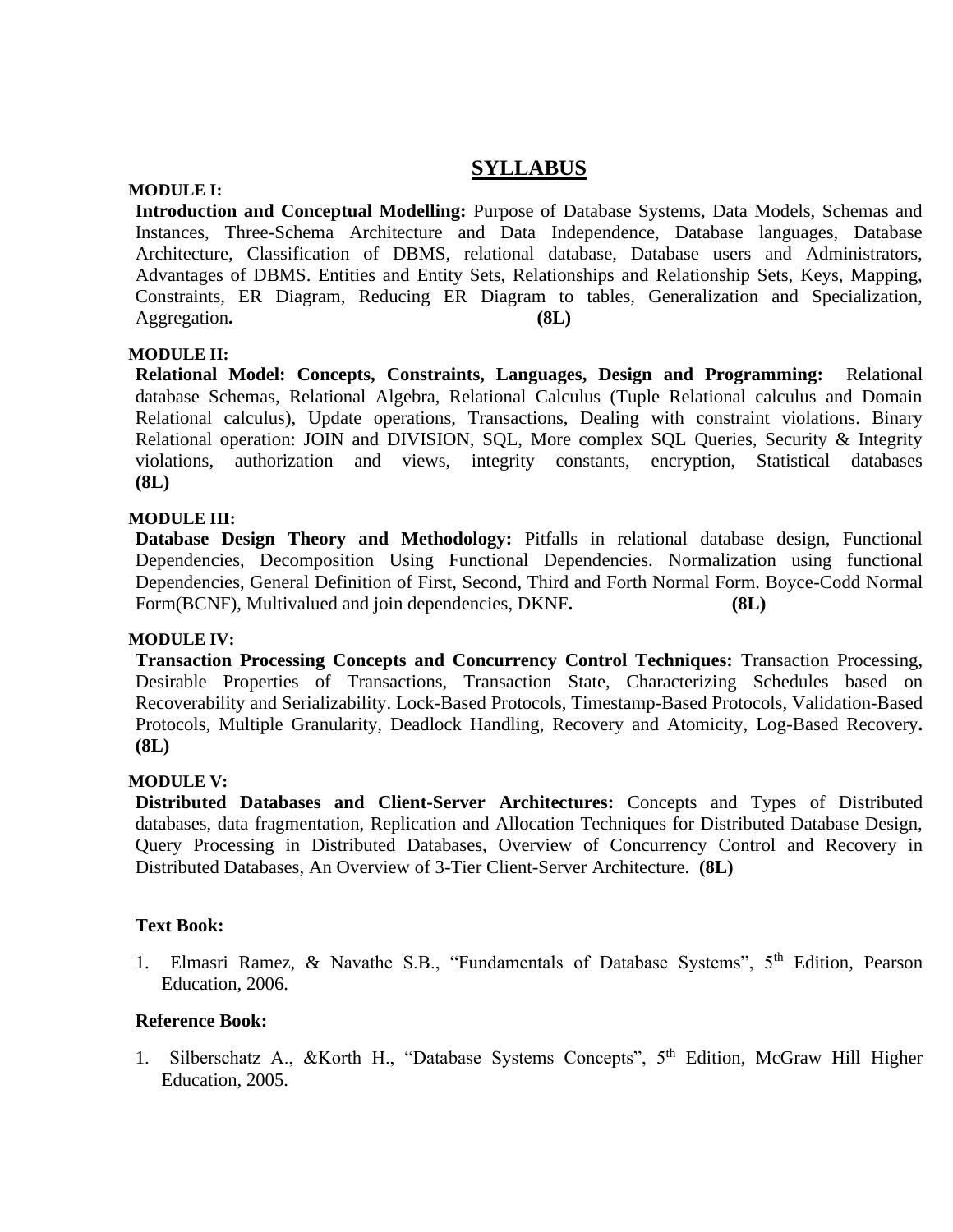**Course code: CA409 Course title: OBJECT ORIENTED DESIGN USING JAVA Pre-requisite(s): Co- requisite(s): Credits: 3** L:3 T:0 P: 0 **Class schedule per week: 3 Class:** MCA **Semester / Level: I/4 Branch:** MCA

#### **Course Objectives**

This course enables the students:

|    | The course shall allow students to understand the basic tenets of OOP.              |
|----|-------------------------------------------------------------------------------------|
| 2. | The course will exemplify the basic syntax and constructs of JAVA                   |
| 3. | The course will help students understand the application OOP principles and Improve |
|    | their programming skills in core Java                                               |
| 4. | The course will explain basic JAVA characteristics and their working.               |
| 5. | The course aims to expose students to Use the Java packages, applets for software   |
|    | development                                                                         |

#### **Course Outcomes**

After the completion of this course, students will be:

| CO <sub>1</sub> | Identify the difference between procedural and OO programming.                                              |
|-----------------|-------------------------------------------------------------------------------------------------------------|
| CO <sub>2</sub> | Construct programs using various OOP principles.                                                            |
| CO <sub>3</sub> | Apply the knowledge gained for their project work as well as to develop some GUI<br>applications using JAVA |
| CO <sub>4</sub> | Operate on files and strings in real life scenarios.                                                        |
| CO <sub>5</sub> | Analyze thread performance and inter thread communication issues                                            |

#### **SYLLABUS**

#### **MODULE I:**

Procedure-Oriented Programming, Object-Oriented programming, Benefits of OOP, Applications of OOP, Basics, Evolution of Java, Structure of JAVA Program, Simple Java Program, Tokens, Comments, Identifiers, Operators, Literals, Control Structures. Java Environment Setup, Compiling a Java Program, Java Virtual Machine, Philosophy of Java and Benefits**. (8L)**

#### **MODULE II:**

**Data types and program statements**: Primitive and reference data types, variables and constants, enumerated constants, labelled statement, expression and null statements, compound statement, control statement – decision and loops, jump statement, declaration statement, try-throw-catch-finally statement, declaring and creating arrays, accessing array elements, assigning values to array elements, multidimensional arrays. **(8L)**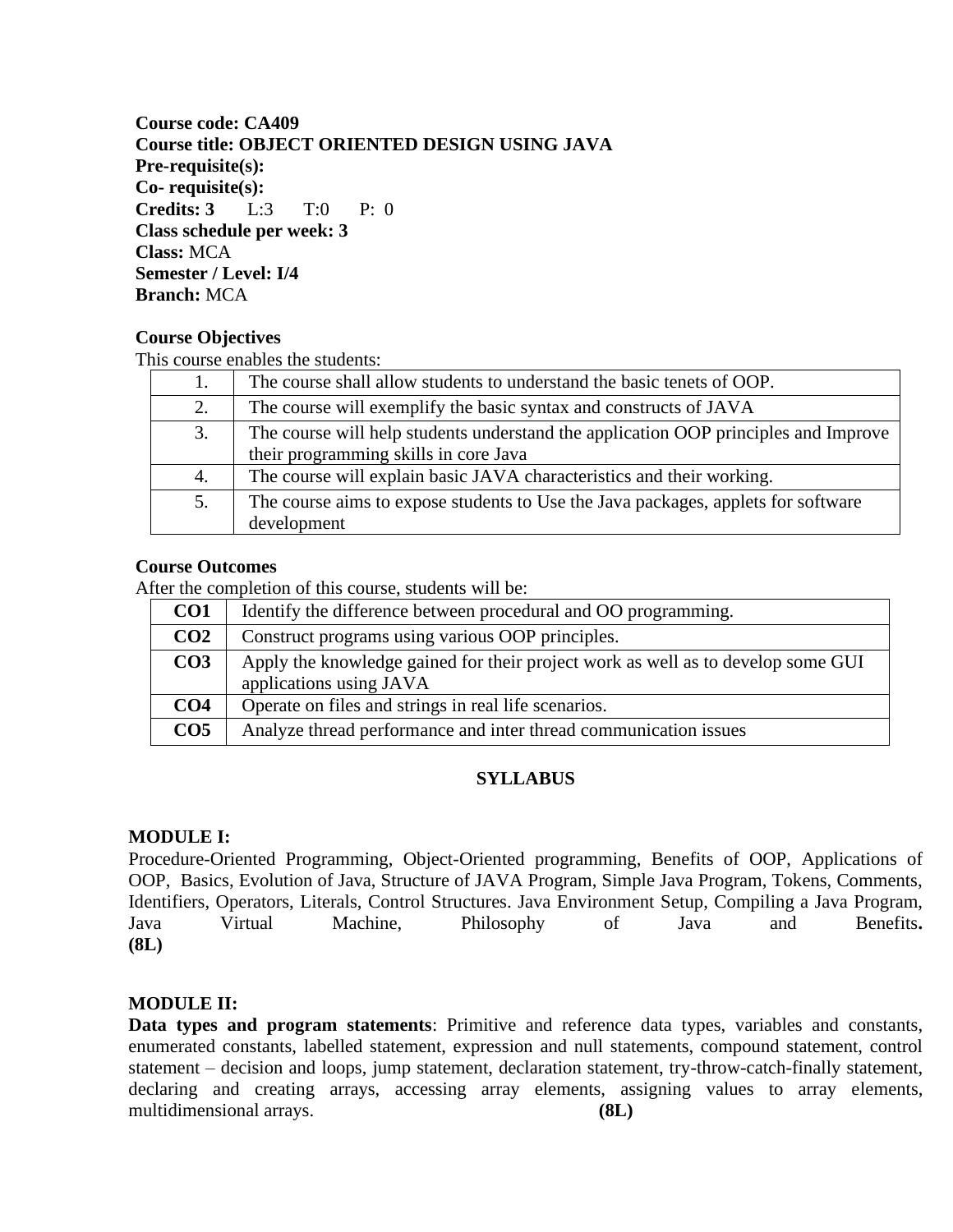#### **MODULE III:**

**Functions, Data Abstraction and classes**: Declaration, definition and call, main method arguments, reference variables, method overloading, parameter passing by value for primitive types, object references and arrays, scope of variables, return from methods.

Class and object, class members and initialization, access rights of members – public, private and protected access modifiers, constructor and copy constructor, mutability, finalization, dynamic memory management, garbage collection, this keyword, static members, scope of variables, interface – declaration, implementation and extending, package and package visibility.

**(8L)**

#### **MODULE IV:**

**Inheritance and Collection classes**: multi level and single inheritance, multiple inheritance of interfaces, Object class, access rights in subclasses and packages, constructor calling sequence, super keyword, dynamic binding of methods, abstract class, overriding, shadowing and hiding, finalize, association, aggregation and composition. String, StringBuffer, Date, Calendar, Math, Object, Class, Exception class. **(8L)**

#### **MODULE V:**

**Input/Output and JAVA Applets**: Stream clases – InputStream, OutputStream, Buffered Stream, file classes and handling, pushback streams, reader and writer classes, file reader and writer, serialization.

Applet code example, HTML tags for applet, applet lifecycle, color, font and basic GUI handling, basic graphics, animation. **(8L)**

#### **Text books:**

E. Balagurusamy - Programming in Java, 2nd Edition; Tata McGraw Hill Publication; New Delhi.

#### **Reference books:**

Patrick Naghton & H. Schildt – The Complete Reference Java 2, Tata McGraw Hill Publication, New Delhi.

Dietel,Dietel - Java How to program , 7th edition; Pearson Education , New Delhi.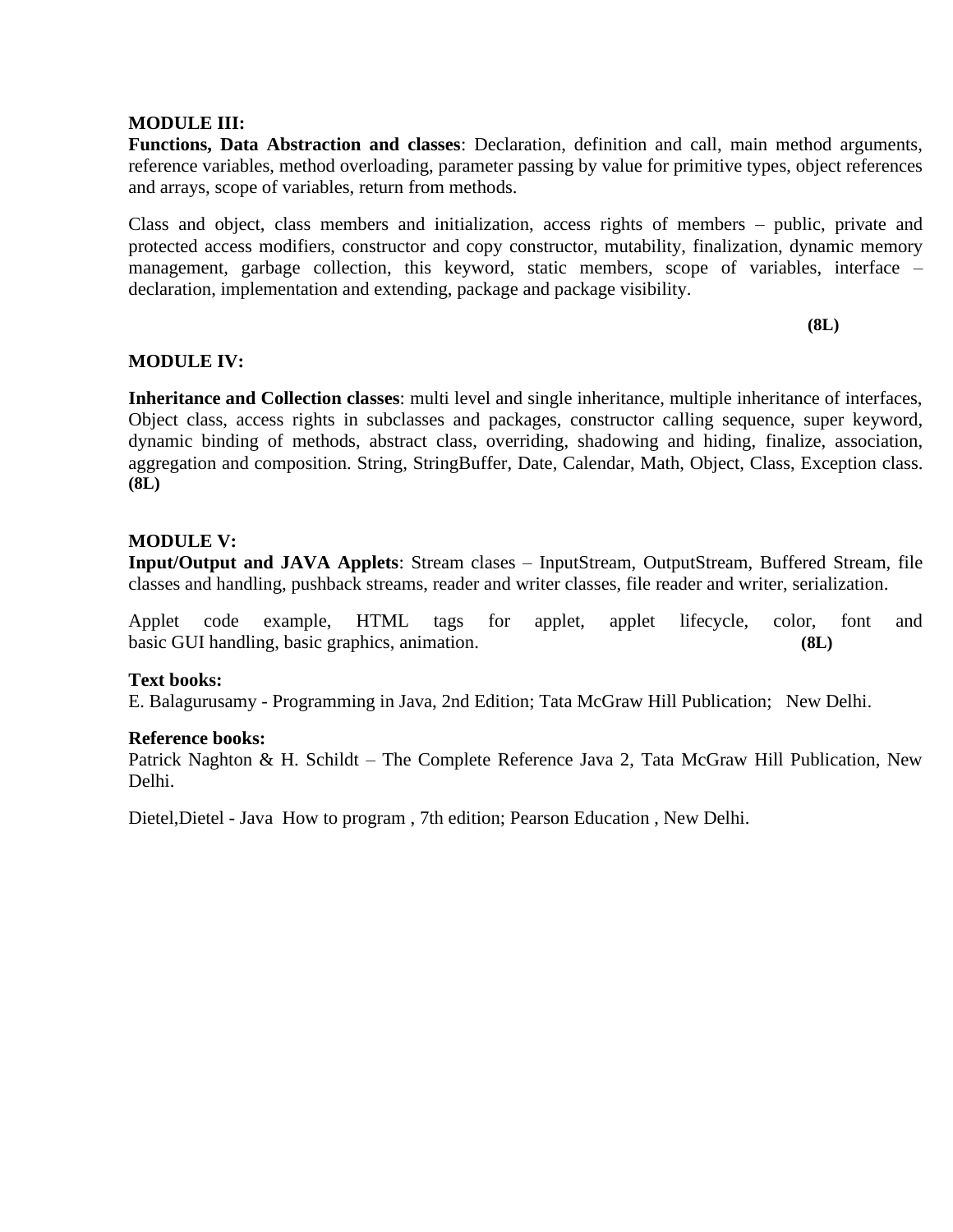#### **Course code: CA411 Course title: MODERN OPERATING SYSTEMS**

**Pre-requisite(s):** Data Structure, Computer System Architecture, Basic Course on Computer Programming **Co- requisite(s): Credits: 3** L:3 T:0 P: 0 **Class schedule per week:** 03 **Class:** MCA **Semester / Level: I/4 Branch:** MCA **Course Objectives**  This course enables the students to:  $\overline{1}$ . Present the main components of  $\overline{OS}$  and their working

| $\mathbf{1}$ . | Fresent the main components of OS and their working                        |
|----------------|----------------------------------------------------------------------------|
| 2.             | Introduce the concepts of process and thread and their scheduling policies |
| 3.             | Introduce the various memory management techniques.                        |
| 4.             | Analyze the different techniques for managing memory, I/O, disk and files. |
|                | Introduce the security and protection features of an Operating System.     |

#### **Course Outcomes**

After the completion of the course student will be able to:

| CO <sub>1</sub> | Describe the main components of OS and their working                       |
|-----------------|----------------------------------------------------------------------------|
| CO <sub>2</sub> | Explain the concepts of process and thread and their scheduling policies   |
| CO <sub>3</sub> | Explain the various memory management techniques.                          |
| CO <sub>4</sub> | Compare the different techniques for managing memory, I/O, disk and files. |
| CO <sub>5</sub> | Explains the security and protection features of an Operating System.      |

### **SYLLABUS**

#### **MODULE I:**

**Overview of Operating Systems:** OS and the Computer System, Efficiency, System Performance and User Convenience, Classes of Operating Systems, Batch Processing Systems, Multiprogramming Systems, Time Sharing Systems, Real Time Operating Systems, Distributed Operating Systems, Modern Operating Systems.

**(8L)**

#### **MODULE II:**

**Processes and Threads:** Processes and Programs, Programmer view of Processes, OS view of Processes, Threads, Case studies of Processes and Threads.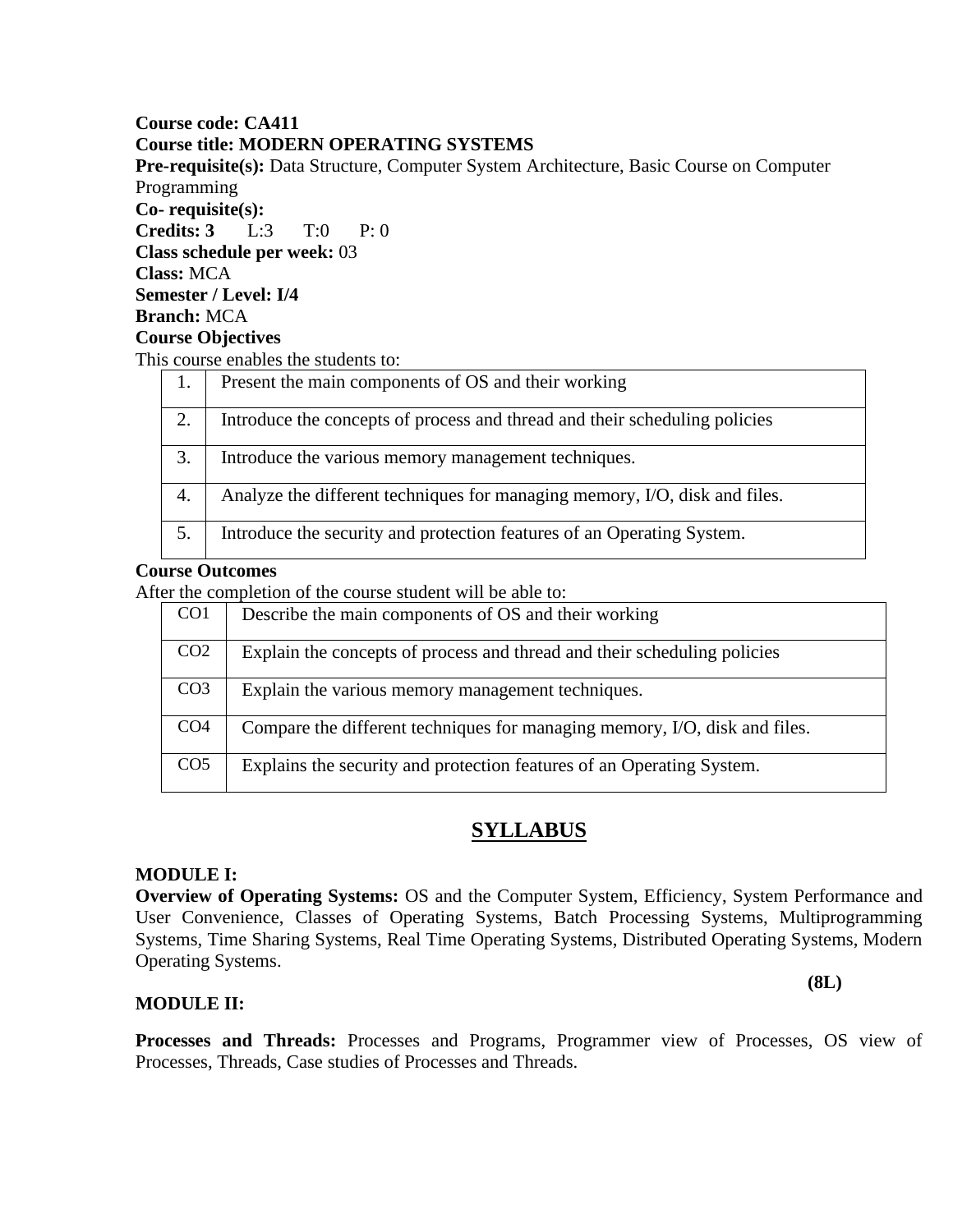**Scheduling:** Preliminaries, Non-preemptive Scheduling Policies, Preemptive Scheduling Policies, Scheduling in Practice, Real Time Scheduling, Scheduling in Unix, Scheduling in Linux, Scheduling in Windows, Performance Analysis of Scheduling Policies. **(8L)**

#### **MODULE III:**

**Memory Management:** Managing the Memory Hierarchy, Static and Dynamic Memory Allocation, Memory Allocation to a Process, Reuse of Memory, Contiguous Memory Allocation, Noncontiguous Memory Allocation, Paging, Segmentation, Segmentation with Paging, Kernel Memory Allocation, A Review of Relocation, Linking and Program Forms.

**Virtual Memory:** Virtual Memory Basics, Demand Paging, Page Replacement Policies, Memory Allocation to a Process, Shared Pages, Memory Mapped Files, Unix Virtual Memory, Linux Virtual Memory, Virtual Memory using Segmentation.

**MODULE IV:**

**File Systems:** File System and IOCS, Files and File Operations, Fundamental File Organizations, Directory Structures, File Protection, Interface between File System and IOCS, Allocation of Disk Space, Implementing File Access, File Sharing Semantics, File System Reliability, Virtual File System, Unix File System, Linux File System, Windows File System, Performance of File Systems.

**MODULE V:**

**Security and Protection:** Overview of Security and Protection, Goals of Security and Protection, Security Attacks, Formal and Practical aspects of Security, Encryption, Authentication and Password Security, Access Descriptors and the Access Control Matrix, Protection Structures, Capabilities, Unix Security, Linux Security, Windows Security.

**(8L)**

#### **Text Book:**

1. Dhamdhere D.M., "Operating Systems: A Concept-Based Approach", 2nd Edition, TMH, New Delhi, 2006.

#### **Reference Books:**

- 1. SilberschatzA.,Galvin Peter B.,Greg Gagne, "Operating System Concepts", 6<sup>th</sup> Edition, John Wiley, Indian Reprint, 2003.
- 2. Crowley C., "Operating Systems: A Design-Oriented Approach", TMH, New Delhi, 2002.
- 3. Deitel H.M., "Operating Systems", 2nd Edition, Pearson Education, 2003.
- 4. Tanenbaum A.S., "Operating System: Design and Implementation", PHI, New Delhi, 2002.

**(8L)**

**(8L)**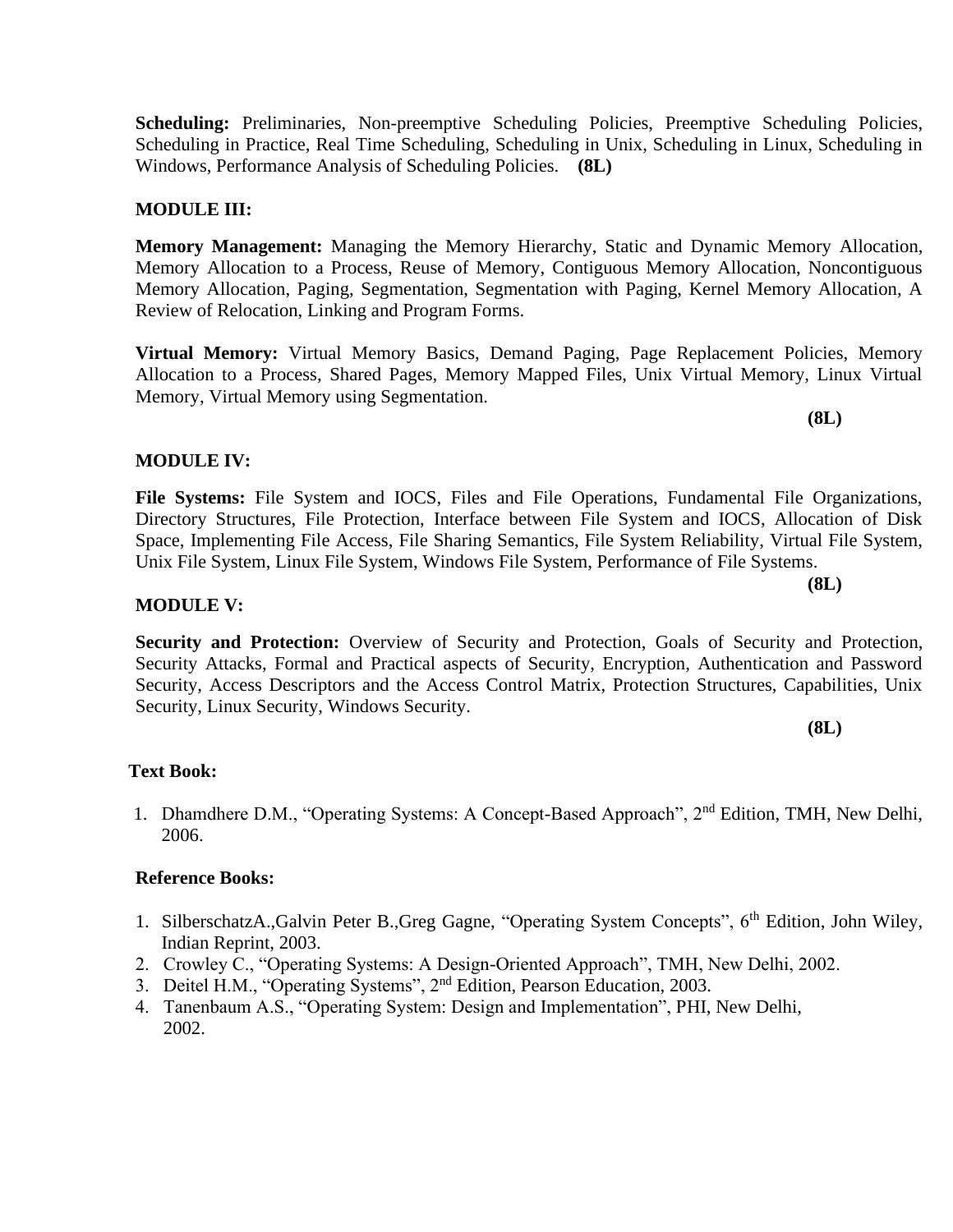**Course code: MT123 Course title: BUSINESS COMMUNICATION Pre-requisite(s): Co- requisite(s): Credits: 3** L: 2 T: 0 P: 2 **Class schedule per week: 03 Class: MCA Semester / Level: I/1 Branch: Master of Computer Applications Name of Teacher:**

#### **Course Objectives**

This course enables the students to:

|    | Analyze and demonstrate writing and speaking processes through invention,<br>organization, drafting, revision, editing, and presentation.                                                  |
|----|--------------------------------------------------------------------------------------------------------------------------------------------------------------------------------------------|
| 2. | Understand the importance of specifying audience and purpose and to select<br>appropriate communication choices.                                                                           |
| 3. | Interpret and appropriately apply modes of expression, <i>i.e.</i> , descriptive,<br>expositive, Narrative, scientific, and self-expressive, in written, visual, and<br>oral communication |
| 4. | Participate effectively in groups with emphasis on listening, critical and<br>reflective thinking, and responding.                                                                         |
| 5. | Develop the ability to research and write a documented paper and/or to give<br>an oral presentation.                                                                                       |

#### **Course Outcomes**

After the completion of this course, students will be able to:

| CO1             | Apply business communication strategies and principles to prepare effective<br>communication for domestic and international business situations. |
|-----------------|--------------------------------------------------------------------------------------------------------------------------------------------------|
| CO <sub>2</sub> | Utilize analytical and problem-solving skills appropriate to business<br>communication.                                                          |
| CO <sub>3</sub> | Participate in team activities that lead to the development of collaborative<br>work skills.                                                     |
|                 | CO4 Select appropriate organizational formats and channels used in developing<br>and presenting business messages                                |
| CO <sub>5</sub> | Communicate via electronic mail, Internet, and other technologies and<br>deliver an effective oral business presentation.                        |

## **SYLLABUS**

#### **Module I:**

### **Introduction to Business Communication:**

Importance and Objectives of Business communication, Process of communication, Barriers to effective communication, Techniques of effective communication. Forms of communication (Written, Oral, audio-visual communication).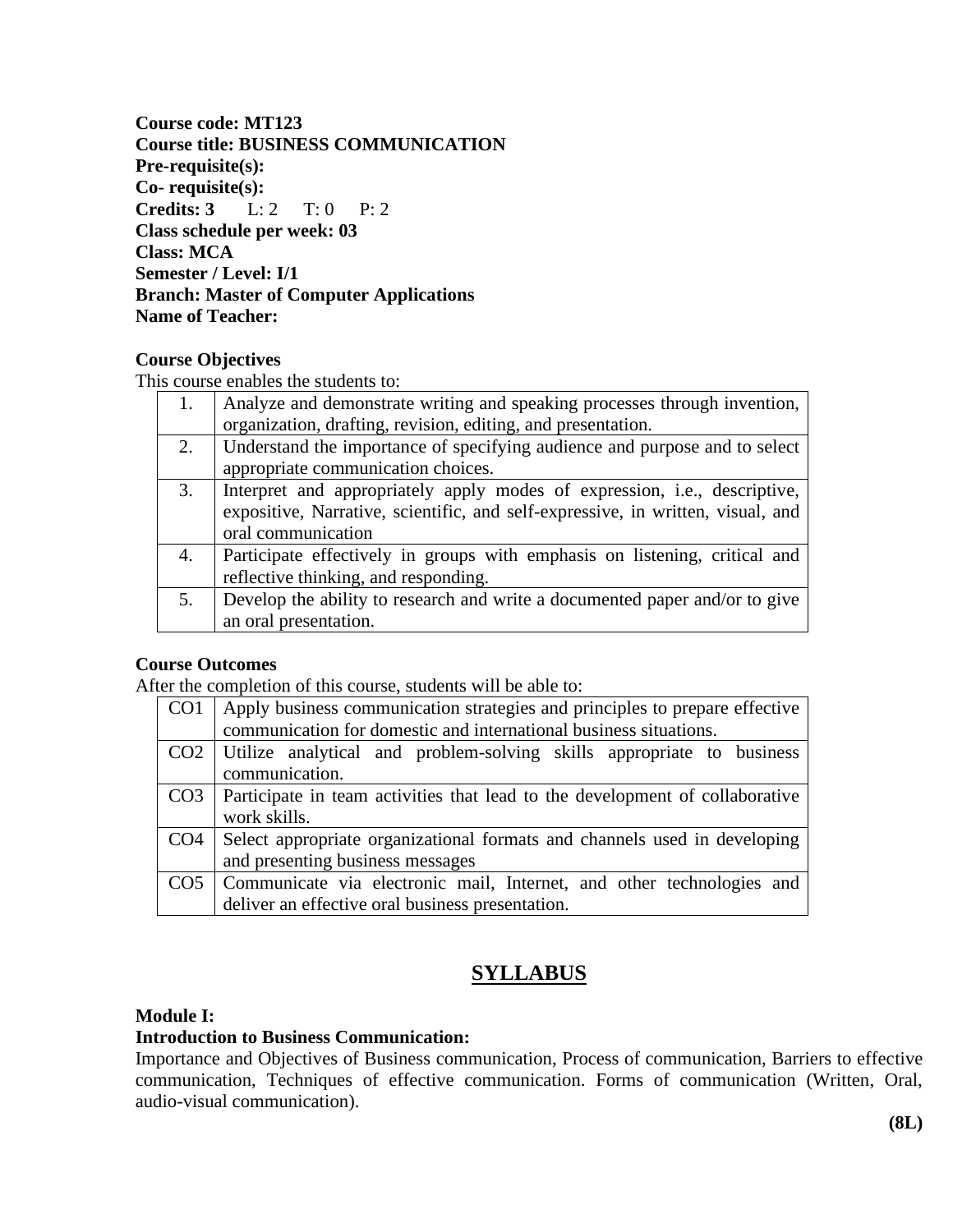### **Managing Business Communication:**

Formal and Informal communication, Non- verbal communication (Body language, Gestures, Postures, Facial expressions). The cross-cultural dimensions of business communication. Techniques to effective listening, methods and styles of reading. **(8L)**

### **Module III:**

Other aspects of communication:

Vocabulary: Single word substitution, Idioms and phrases, Precis writing, Comprehension. Group Discussions, Extempore, Principles of effective speech and presentations, Role-playing.

### **Module IV:**

Introduction to managerial writing:

Business letters: Inquiries, Circulars, Quotations, Orders, Acknowledgement, Claims & adjustments, Collection letters, Sales letters, Drafting of different resumes, Covering letters Applying for a job, Social correspondence, Invitation to speak.

Official Correspondence: Memorandum, Notice, Agenda, Minutes, Circular letters.

### **Module V:**

### **Report writing and Technical Proposals:**

Business reports, Types, Characteristics, Importance, Elements of structure, Process of writing, Order of writing, the final draft, checklists for reports.

Technical proposals, Definitions, types and format.

## **Books recommended:**

### **TEXT BOOKS**

- 1. "Communication Skills", Sanjay Kumar &PushpLata, Oxford University Press. **(T1)**
- 2. "Business Correspondence and Report Writing", R.C.Sharma, Krishna Mohan, McGraw Hill. **(T2)**
- 3. "Communication for Business", Shirley Taylor, V. Chandra, Pearson. **(T3)**

### **REFERENCE BOOKS**

- 1. "Business Communication", HorySankar Mukherjee, Oxford University Press. **(R1)**
- 2. "Basic Business Communication", Lesikar I Flatley, McGraw Hill. **(R2)**
- 3. "Business Communication Today", Bovee, Thill and Chaterjee, Pearson. **(R3)**

**(8L)**

**(8L)**

**(8L)**

**Module II:**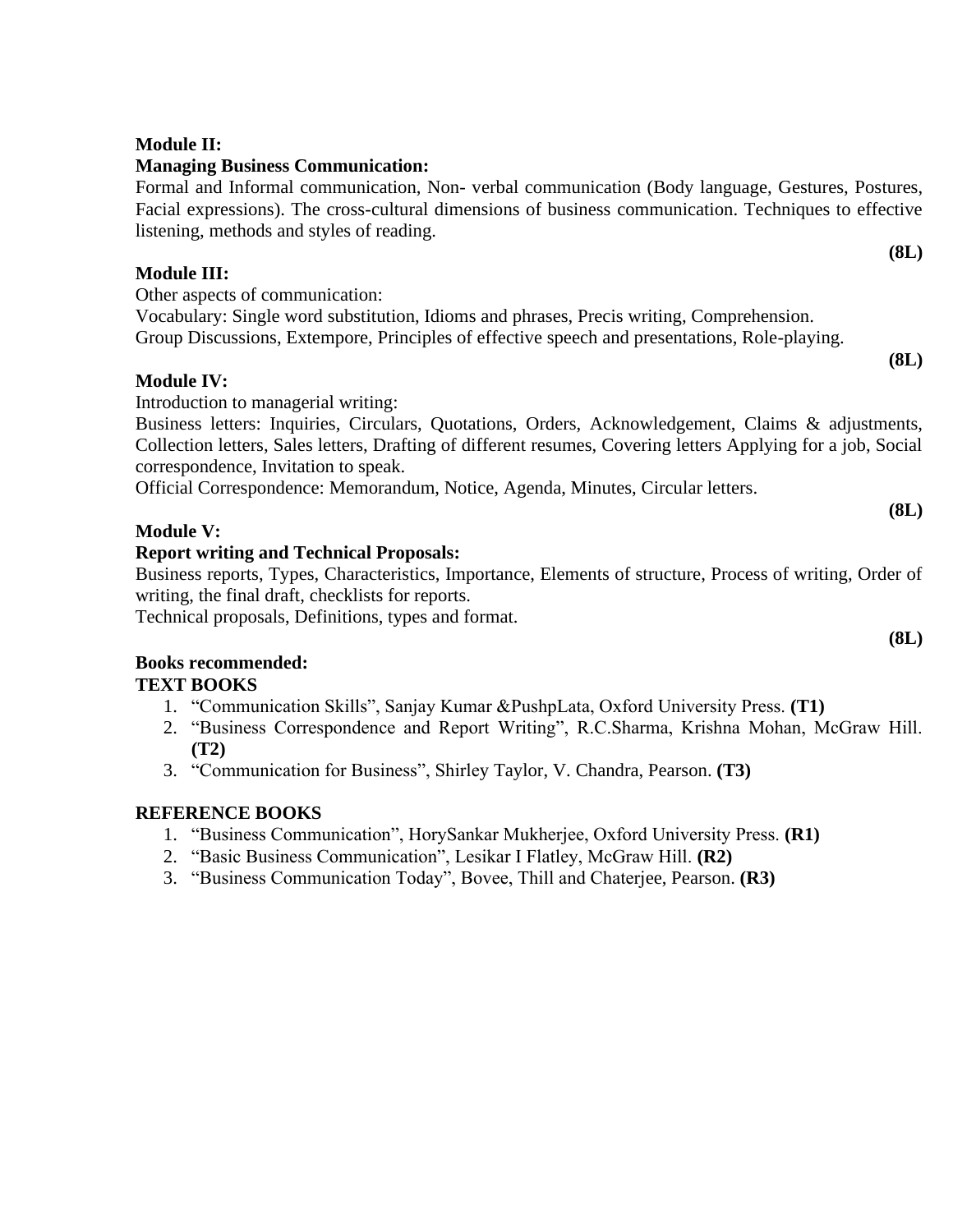#### **Semester I Laboratory**

**Course code: CA406 Course title: Data Structures and Algorithms Lab Pre-requisite(s):** High Level languages like C, C++, Java or Python **Co- requisite(s):** Data Structures Lab **Credits:1.5** L: 0 T: 0 P:3 **Class schedule per week:** 3 **Class:** MCA **Semester / Level: I/4 Branch:** MCA

### **Course Objectives**

This course enables the students:

|    | To assess how the choice of data structures and algorithm design methods      |  |
|----|-------------------------------------------------------------------------------|--|
|    | impact the performance of programs.                                           |  |
| 2. | To choose the appropriate data structure and algorithm design method for a    |  |
|    | specified application.                                                        |  |
| 3. | To solve problems using data structures such as linear lists, stacks, queues, |  |
|    | hash tables, binary trees, heaps, binary search trees, and graphs and writing |  |
|    | programs for these solutions.                                                 |  |
| 4. | Analyse and compare the different algorithms                                  |  |

#### **Course Outcomes**

After the completion of this course, students will be able to:

| CO <sub>1</sub> | Choose an appropriate data structure given a computational problem          |  |
|-----------------|-----------------------------------------------------------------------------|--|
| CO <sub>2</sub> | Design and analyze the time and space efficiency of various data structures |  |
| CO <sub>3</sub> | Analyze run-time execution of previous learned sorting methods, including   |  |
|                 | selection, merge sort, heap sort and quick sort                             |  |
| CO <sub>4</sub> | Have practical knowledge on the applications of data structures             |  |
| CO <sub>5</sub> | Justify the choice of data structure for a given problem                    |  |

### **SYLLABUS**

- 1. Program to Find the Number of Elements in an Array
- 2. Develop and implement a menu driven program in C for the following Array operations
	- a. Creating Array of N Integer elements.
	- b. Display of Array elements with suitable headings.
	- c. Inserting an element (ELEM) at a given valid position (POS).
	- d. Deleting an element at a given valid position (POS).
	- e. Exit
- 3. Programs for Stack, Queues and Circular Queues using Arrays
- 4. Program to convert an Infix Expression into Postfix and Postfix Evaluation
- 5. Program to implement stack using arrays
- 6. Program to implement stack using linked list
- 7. Program to implement multiple stack in a single array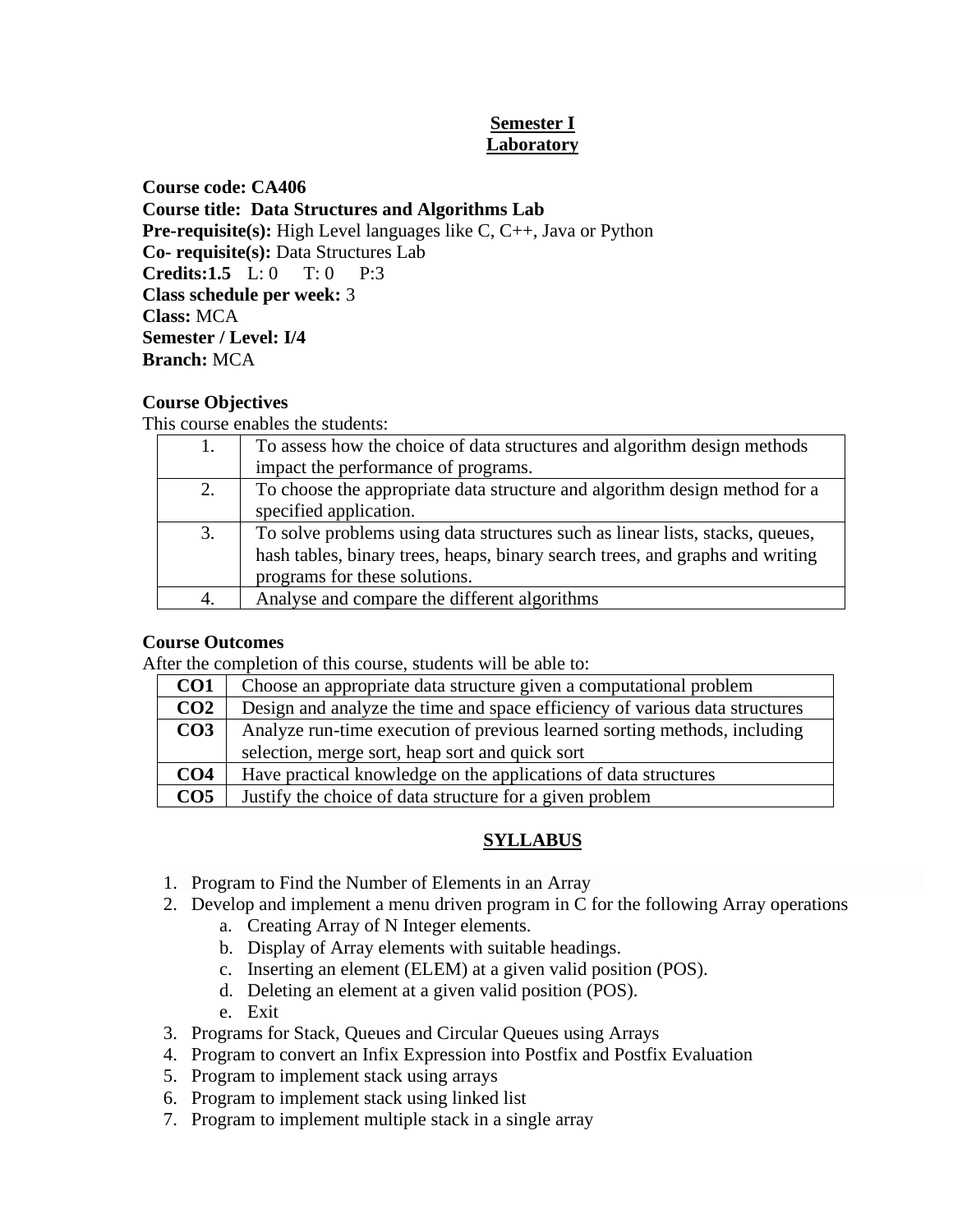8. Program to convert infix notation to postfix notation using stacks

- 9. Program to implement queue using arrays
- 10. Program to implement queue using pointers
- 11. Program to reverse elements in a queue
- 12. Program to implement circular queue using arrays
- 13. Program to create add remove & display element from single linked list
- 14. Program to create add remove & display element from double linked list
- 15. Program to count number of nodes in linear linked list
- 16. Program to create add remove & display element from circular linked list
- 17. Programs to implement stack & queues using linked representation
- 18. Program to concatenate two linear linked lists
- 19. Program to accept a singly linked list of integers & sort the list in ascending order.
- 20. Program to reverse linked list
- 21. Program to represent polynomial using linked list
- 22. Program to add two polynomials using linked list
- 23. Program for the creation of binary tree, provide insertion & deletion in c
- 24. Program for pre-order, post-order & in-order traversals of a binary tree using non reccursive.
- 25. Program to count no, of leaves of binary tree
- 26. Program for implementation of B-tree (insertion & deletion)
- 27. Program for implementation of multi-way tree in c
- 28. Program for implementation of AVL tree
- 29. Program to implement bubble sort program using arrays
- 30. Program to implement merge sort using arrays
- 31. Program to implement selection sort program using arrays
- 32. Program to implement insertion sort program using arrays
- 33. Program to implement topological sort using arrays
- 34. Program to implement heap sort using arrays
- 35. Program to implement heap sort using pointers
- 36. Program to implement bubble sort program using pointers
- 37. Program to implement linear search using pointers
- 38. Program to implement binary search using pointers
- 39. Program to implement linear search using arrays
- 40. Program to implement binary search using arrays

#### **Text books:**

- 1. Baluja G S, "Data Structure through C", Ganpat Rai Publication, New Delhi, 2015.
- 2. Pai G A V, "Data Structures and Algorithms: Concepts, Techniques and Applications", 2<sup>nd</sup>Edn, Tata McGraw-Hill, 2008.
- 3. Horowitz E., Sahni S., Susan A., "Fundamentals of Data Structures in C", 2<sup>nd</sup> Edition, University Press, 2010.

#### **Reference books:**

- 1. Tremblay J. P., Sorenson P. G, "An Introduction to Data Structures with Applications", 2nd Edn, McGraw-Hill, Inc. New York, NY, USA.
- 2. Lipschutz Seymour, "Data Structures", 6th Edn, 9th Reprint 2008, Tata McGraw-Hill.
- 3. Drozdek Adam, "Data Structures and Algorithms in C++", Thomson Learning, New Delhi 2007.
- 4. Feller J., Fitzgerald B., "Understanding Open Source Software Development", Pearson Education Ltd. New Delhi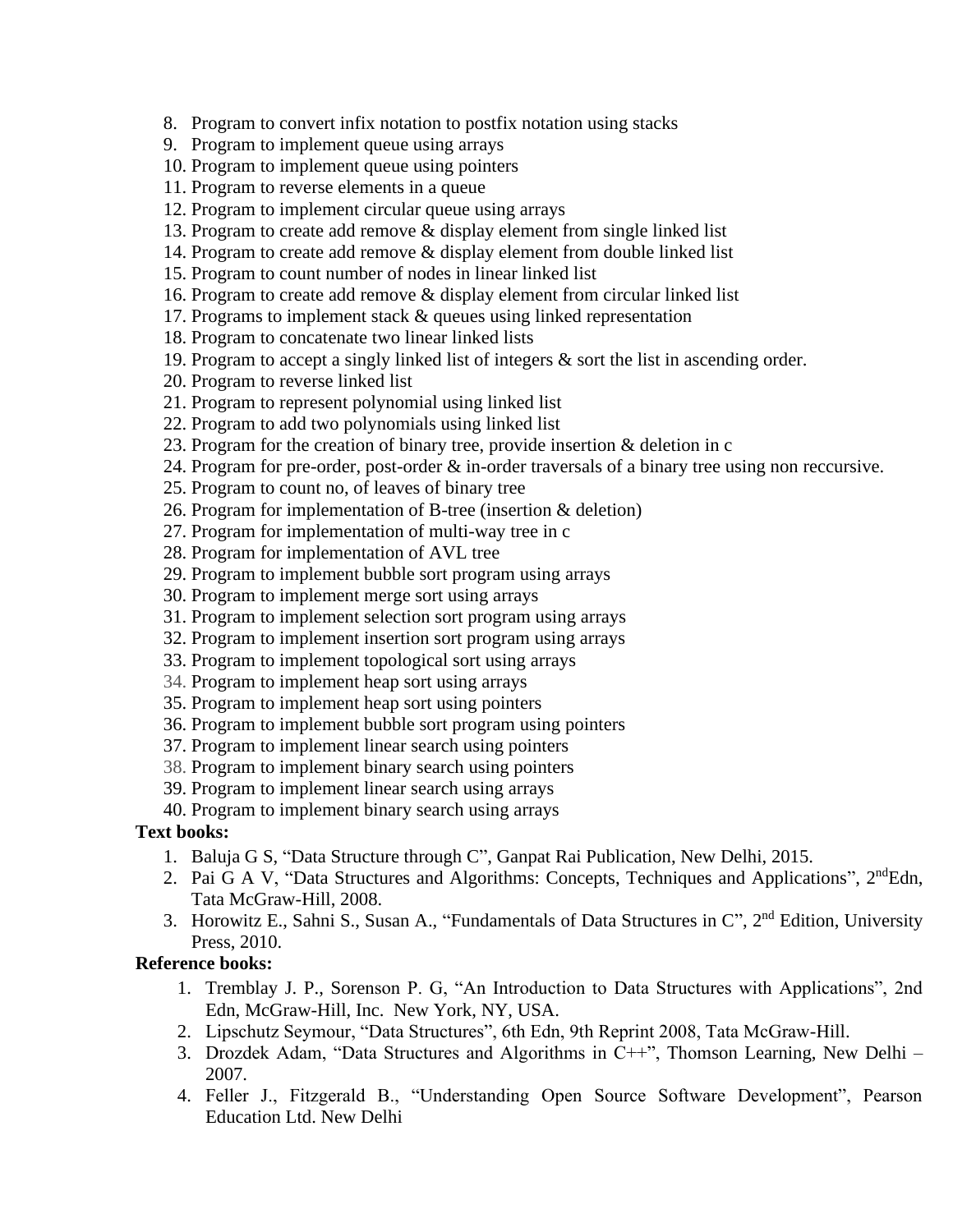**Course code: CA408 Course title: DATABASE DESIGN CONCEPTS LAB Pre-requisite(s): Co-requisite(s): Credits: 1.5** L: 0 T: 0 P:3 **Class schedule per week:** 3 **Class:** MCA **Semester/Level: I/4 Branch:** MCA **Course Objectives** 

This course enables the students:

|    | To observe that how the real world data is stored, retrieved, and communicate under |
|----|-------------------------------------------------------------------------------------|
|    | the DBMS environment                                                                |
| 2. | To design a logical model which having the unique relation between the Data.        |
| 3. | To apply the query for the modification of the system.                              |
| 4. | To develop a conceptual design which allows as to avoid anomalies in superior's     |
|    | data.                                                                               |
| 5. | To discuss a system which allows to restrict the uncontrolled exaction and provide  |
|    | rigorous variation of the task.                                                     |

#### **Course Outcomes**

After the completion of this course, students will be able to:

| CO <sub>1</sub> | Describe various data models and schemas used in database management systems.                                                                                                                        |
|-----------------|------------------------------------------------------------------------------------------------------------------------------------------------------------------------------------------------------|
| CO <sub>2</sub> | Explain the fundamental concepts, data definitions and query processing tasks in<br>relational query languages.                                                                                      |
| CO <sub>3</sub> | Recognize database design theory, and evaluate functional dependencies and normal<br>forms in databases.                                                                                             |
| CO <sub>4</sub> | Formulate the operations of transaction and concurrent query processing tasks to<br>obtain the correct results even under strict time constraints.                                                   |
| CO <sub>5</sub> | Interpret the foundational concepts of distributed databases. Illustrate several<br>techniques related to transaction management and query processing in distributed<br>database management systems. |

#### **SYLLABUS**

For the Tables given below: emp(empno,ename,job,mgr,hiredate,sal,comm,deptno,gr),

dept(deptno,dname,loc)

Write the following queries:

- 1. List all information about all department from emp table.
- 2. List all employee names along with their salaries from emp table.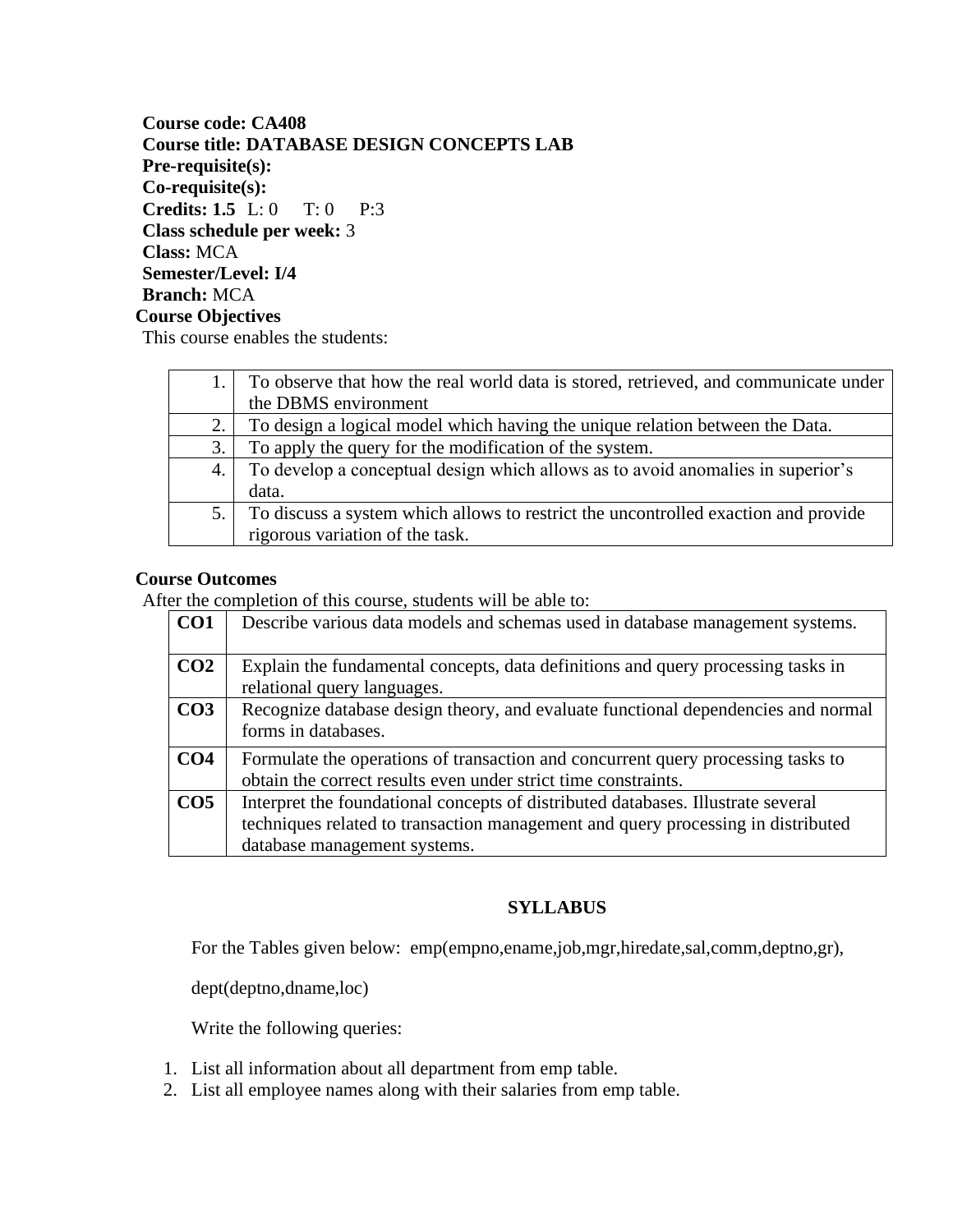- 3. List all department numbers, employee numbers and their managers numbers in descending order of deptno from emp table.
- 4. List department names and locations from the dept table.
- 5. List the employees belonging to the department 20.
- 6. List the name and salary of the employees whose salary is more than 1000.
- 7. List the names of the clerks working in the department 20.
- 8. List the names of analysts and salesmen.
- 9. List the details of the employees who have joined before the end of September 81.
- 10. List the names of employees who are not managers.
- 11. List the names of employees whose employee number are 7369, 7521, 7839, 7934, 7788.
- 12. List the employee details not belonging to the department 10, 30, and 40.
- 13. List the employee name and salary, whose salary is between 1000 and 2000.
- 14. List the employee names, who are not eligible for commission.(salary having >15,000 eligible for commission)
- 15. List the employees who are eligible for commission.
- 16. List the details of employees, whose salary is greater than 2000 and commission is NULL.
- 17. List the employees whose names start with an "S" (not"s").
- 18. List the name, salary and PF amount of all the employees(PF is calculated as 10% of salary).
- 19. List the empno, ename, sal in ascending order of salary.
- 20. List the employee name, salary, job and Department no descending order of Department No and salary.
- 21. List the employee details in ascending order of salary.
- 22. List the employee details in descending order of salary
- 23. Display name, and sal and commission of all employees whose monthly salary is greater than their commission.

24. Select SMITH HAS WORKED IN THE POSITION OF CLERK IN DEPT 20.Display result in this format.

25. Generate a statement which prompts the user at runtime. The intention is to display employees hired between 2 given dates.

- 26. Define a variable representing an expression used to calculate total annual remuneration. Use the variable in a statement which finds all employees who earn \$30000 a year or more.
- 27. List all the employees name and salaries increased by 15% and expressed as a whole

#### number of dollars.

28. Produce the following

| EMPLOYEE AND | <b>JOB</b>      |
|--------------|-----------------|
| <b>SMITH</b> | <b>CLERK</b>    |
| ALLEN        | <b>SALESMAN</b> |

29. Produce the following output:

SMITH ( Clerk)

ALLEN ( Salesman)

- 30. Do a case sensitive search for a list of employees with a job that the user enters.
- 31. It has been discovered that the sales people in dept. 30 are not all male. Please produce the following output.

| <b>ENAME</b> | <b>DEPTNO</b> | .IOB         |
|--------------|---------------|--------------|
| ALLEN        | 30.           | Sales Person |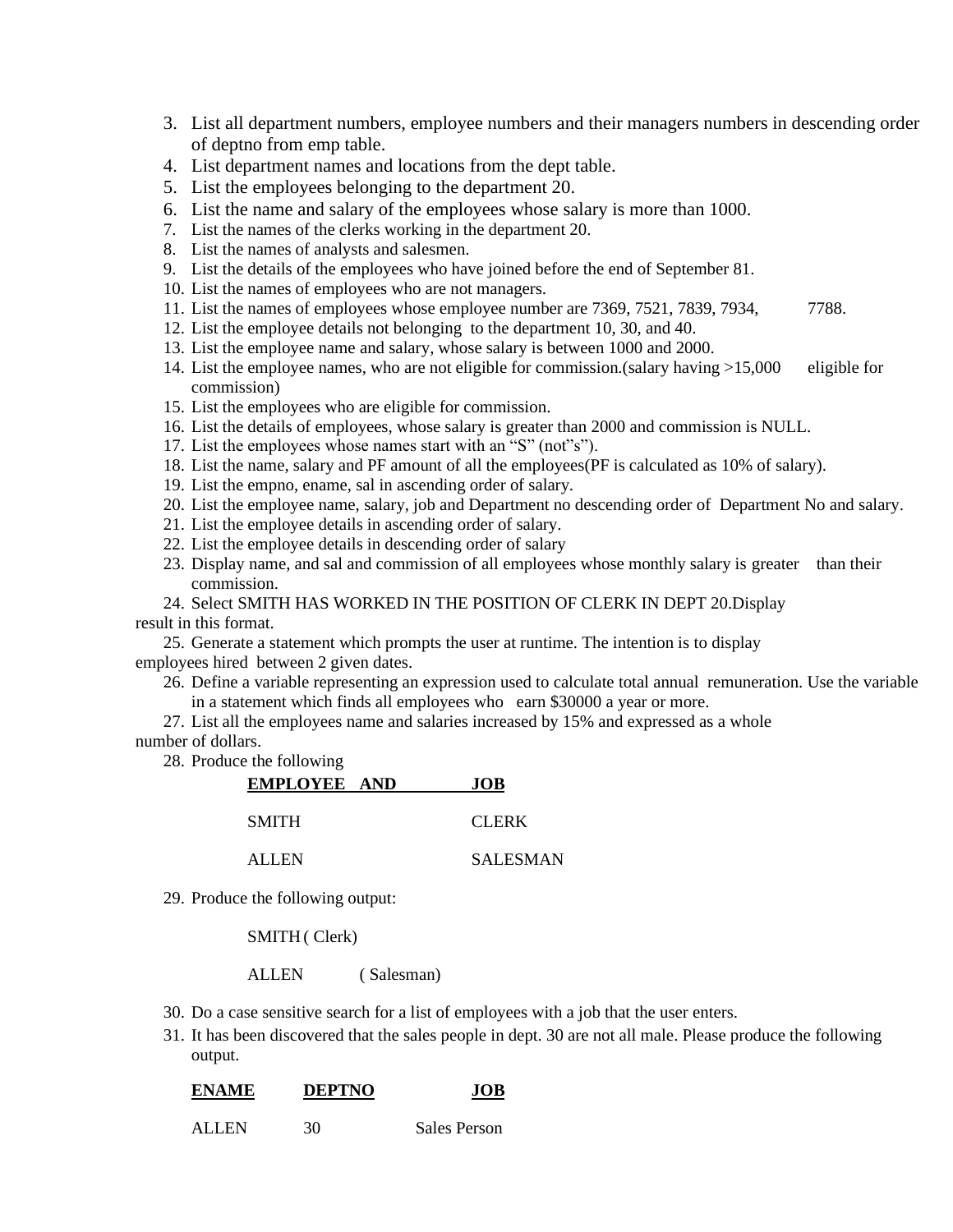- 32. Display each employees name and hiredate of dept 20.
- 33. Display each employees name, hiredate and salary review date. Assume salary review date
- is one year fromhiredate. Output should be in ascending review date.
	- 34. Print list of employees displaying just salary, if more than 1500. If exactly 1500 display " On Target". If less than 1500 display " Below 1500".
	- 35. Write a query which returns DAY of the week ( i.e. MONDAY) for any date entered in the format DD/MM/YY.
	- 36. Write a query to calculate length of service of each employee.
	- 37. Find the minimum salary of all employees.
	- 38. Find the maximum, minimum, and average salaries of all employees.
	- 39. List the maximum and minimum salary of each job type.
	- 40. Find how many managers are in each dept.
	- 41. Find the average salary and average total remuneration of each job type. Remembers sales man earn commission.
	- 42. Find out the difference between highest and lowest salary.
	- 43. Find all department s which have more than three employees.
	- 44. Check whether all employee nos are unique. ( No Duplicate)
	- 45. List lowest paid employee working for each Manager. Exclude any groups where the minimum salary is less than 1000. Sort the output by salary.
	- 46. Produce a list showing employees 'salary grade'.(> 10000 A, >10000 &<20000 B, >20000 C)
	- 47. Show only employee on Grade C.
	- 48. .Show all employee in Dallas.
	- 49. List the employees name, job, salary, grade and department for everyone in the company except clerks. Sort on salary, displaying the highest first.
	- 50. List the following details of employees who earn \$36000 a year or who are clerks.

#### **Ename Job Annual Sal Dept no Dname Grade**

- 51. Display all employees who earn less than their managers.
- 52. Display all employees by name and eno along with their managers name and number.
- 53. Modify above spoliation to display KING who has no MANAGER.
- 54. Find the job that was files in the first half of 1983 and the name job that was filled in the same period in 1984.
- 55. Find all employees who have joined before their manager.

### **EMPLOYEE HIREDATE MANAGER HIREDATE**

56. Find the employees who earn the highest salary in each job, type, sort in descending order of salary.

57. Find the employees who earn the minimum salary for their job, Display the result in descending order of salary

58. Find the most recently hired employees in the department. Order by hiredate.

59. Show the details of any employee who earns a salary greater than the average for their department. Sort in department number order.

60. List all department where there are no employees. **Text book:**

1. SQL, PL/SQL the programming Language of Oracle, Ivan Bayross,  $4<sup>th</sup>$  edition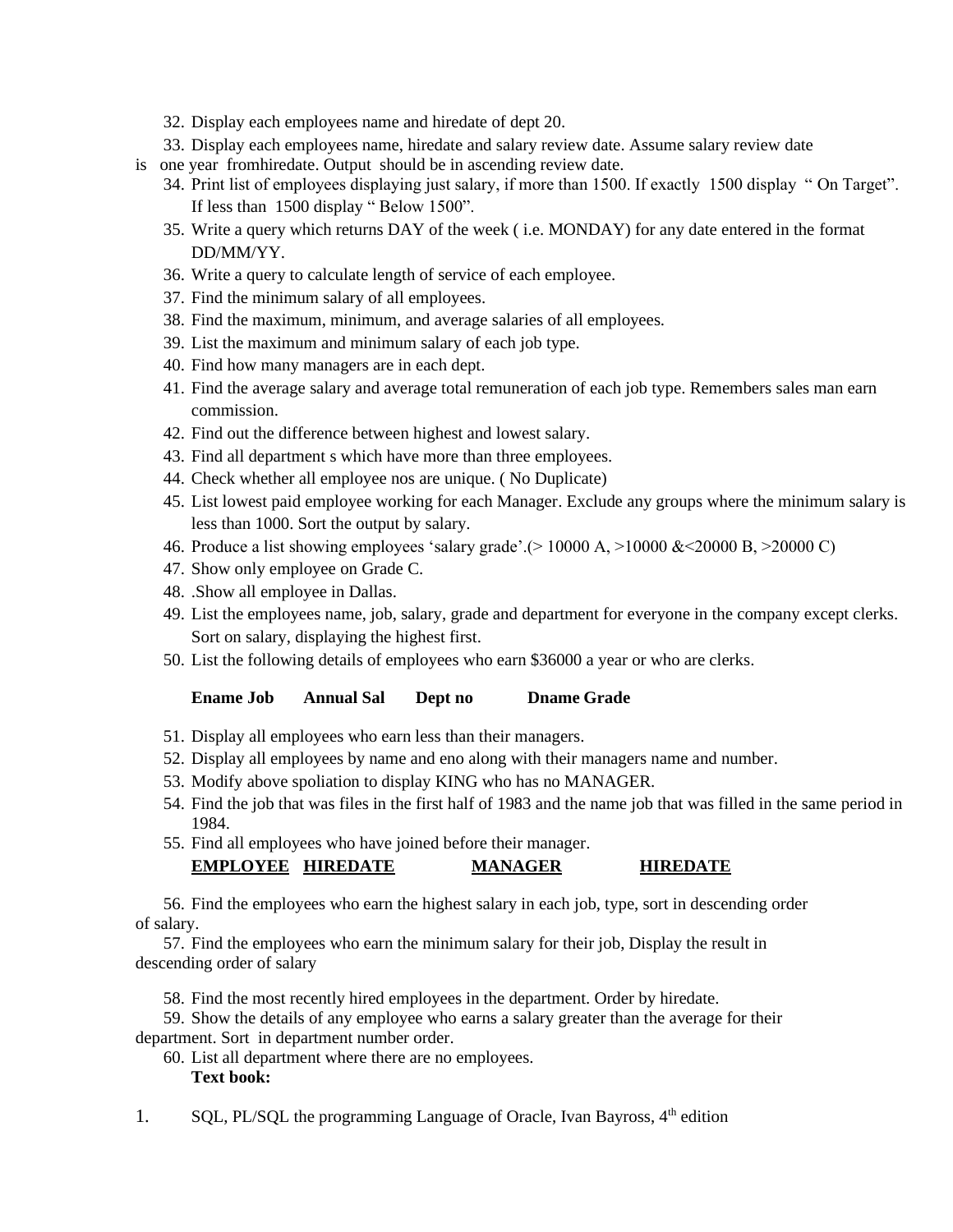#### **Course code: CA410 Course title: OBJECT ORIENTED DESIGN USING JAVA LAB Pre-requisite(s): Co- requisite(s): Credits:1.5** L: 0 T: 0 P:3 **Class schedule per week:** 3 **Class:** MCA **Semester / Level: I/4 Branch:** MCA

#### **Course Objectives**

This course enables the students to:

| 1. | Introduce the concepts of object-oriented programming and features of object-<br>oriented programming languages.                                                                        |
|----|-----------------------------------------------------------------------------------------------------------------------------------------------------------------------------------------|
| 2. | To learn advanced features of the JAVA programming language as a continuation of<br>the previous course.                                                                                |
| 3. | To learn the characteristics of an object-oriented programming language: data<br>abstraction and information hiding, inheritance, and dynamic binding<br>of the messages to the methods |
|    | To learn the basic principles of object-oriented design and software engineering in<br>terms of software reuse and managing complexity.                                                 |
| 5. | To enhance problem solving and programming skills in JAVA with<br>extensive programming projects                                                                                        |

#### **Course Outcomes**

After the completion of this course, students will be able to:

| CO <sub>1</sub> | Explain basic concepts of object-oriented programming.                                                    |  |
|-----------------|-----------------------------------------------------------------------------------------------------------|--|
| CO <sub>2</sub> | Use the characteristics of an object-oriented programming language in a<br>program.                       |  |
| CO <sub>3</sub> | Use the basic object-oriented design principles in computer problem solving                               |  |
| CO4             | Develop their own Applications / Projects using JAVA                                                      |  |
| CO <sub>5</sub> | Simulate the problem in the subjects like Operating system, Computer<br>networks and real world problems. |  |

### **SYLLABUS**

### **List of Programs as Assignments:**

#### **Objective: To Understand and Implement basic OOP features**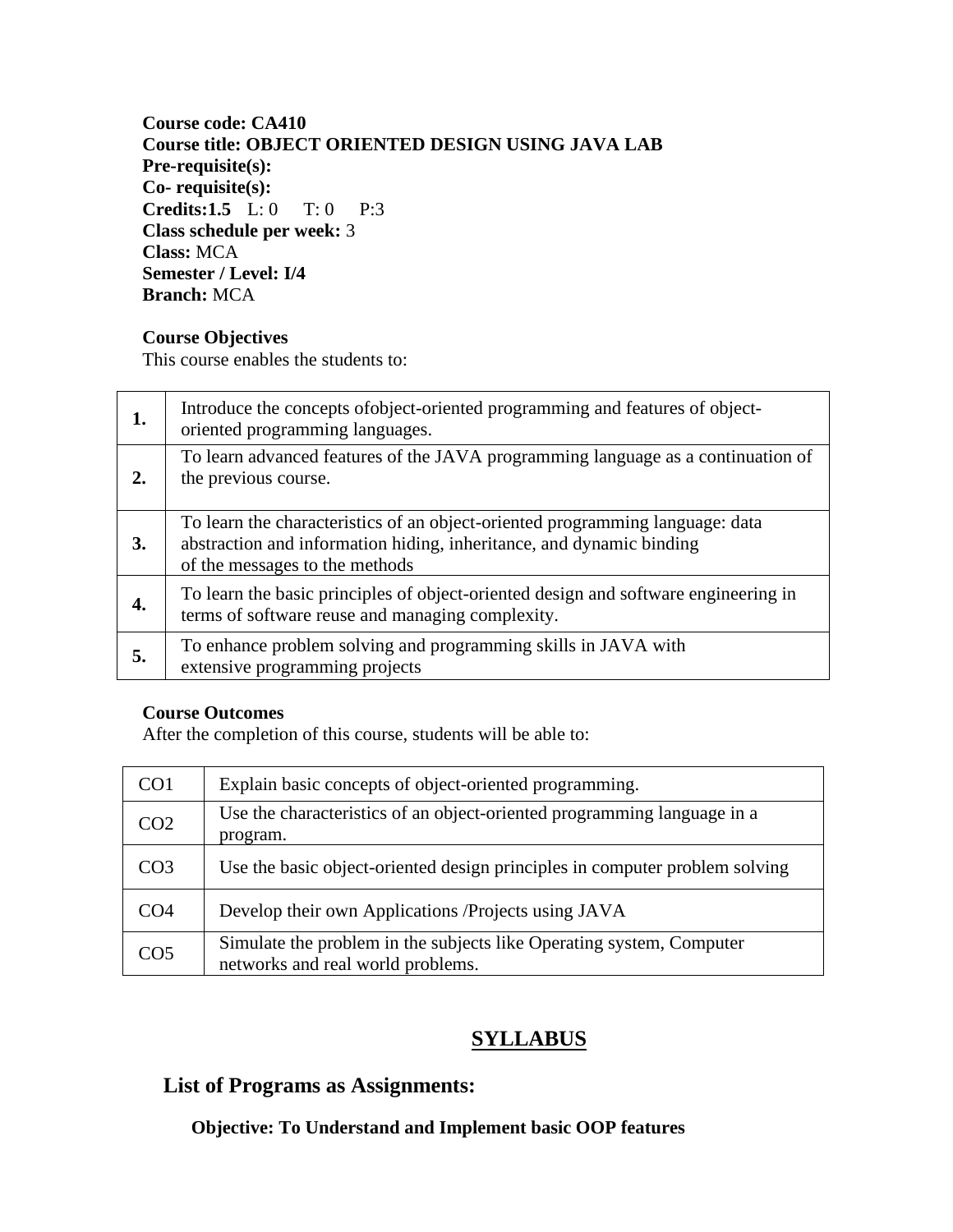1.Write a Program to design a class having static member function named showcount() which has the property of displaying the number of objects created of the class.

2. Write a Program which creates & uses array of object of a class.( for eg. implementing the list of Managers of a Company having details such as Name, Age, etc..).

#### **Objective: To Understand and Implement special types of functions like friend function**

3. Write a Program to swap private data members of classes named as class\_1, class\_2 using friend function.

4.Write an inline function to find largest of three number

#### **Objective: To Understand and Implement the concept of constructors**

5. Write a Program using copy constructor to copy data of an object to another object.

6. Write a program to perform addition of two complex numbers using constructor overloading. The first constructor which takes no argument is used to create objects which are not initialized, second which takes one argument is used to initialize real and imag parts to equal values and third which takes two argument is used to initialized real and imag to two different values.

#### **Objective: To Understand and Implement the concept of Polymorphism**

7. Write a program for overloading operator++ and operator—using friend functions 8. Write a program for developing a matrix class which can handle integer matrices of different dimensions. Also overload the operator for addition, multiplication & comparison of matrices. 9.Write a program to compute area of right angle triangle, equilateral triangle, isosceles triangle using function overloading concept.

Objective: To Understand and Implement the concept of Inheritance

10.Write a Program to design a student class representing student roll no. and a test class (derived class of student) representing the scores of the student in various subjects and sports class representing the score in sports. The sports and test class should be inherited by a result class having the functionality to add the scores and display the final result for a student.

11.Write a Program illustrating how the constructors are implemented and the order in which they are called when the classes are inherited. Use three classes named alpha, beta, gamma such that alpha, beta are base class and gamma is derived class inheriting alpha & beta.

Objective: To Understand and Implement exception handling

12. Write a program to raise an exception if any attempt is made to refer to an element whose index is beyond the array size.

#### Objective: To Understand and Implement File Operations

13.Write a program to read the class object of student info such as name , age ,sex ,height and weight from the keyboard and to store them on a specified file using read() and write() functions. Again the same file is opened for reading and displaying the contents of the file on the screen.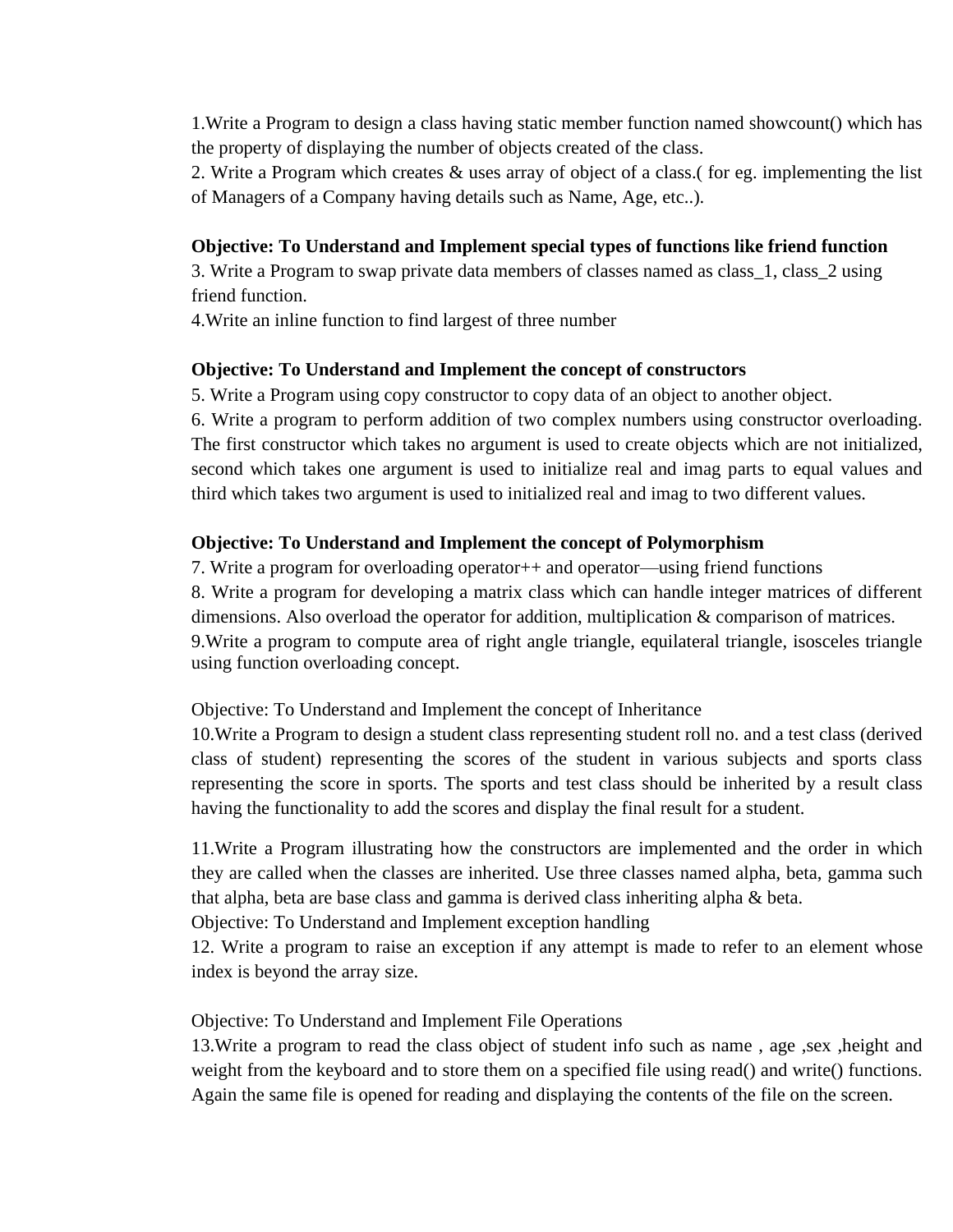14.Write a program to perform the deletion of white spaces such as horizontal tab, vertical tab, space ,linefeed ,new line and carriage return from a text file and store the contents of the file without the white spaces on another file.

#### **Books recommended:**

#### **Text books:**

E. Balagurusamy - Programming in Java, 2nd Edition; Tata McGraw Hill Publication; New Delhi.

#### **Reference books:**

Patrick Naghton & H. Schildt – The Complete Reference Java 2, Tata McGraw Hill Publication, New Delhi.

Dietel,Dietel - Java How to program , 7th edition; Pearson Education , New Delhi.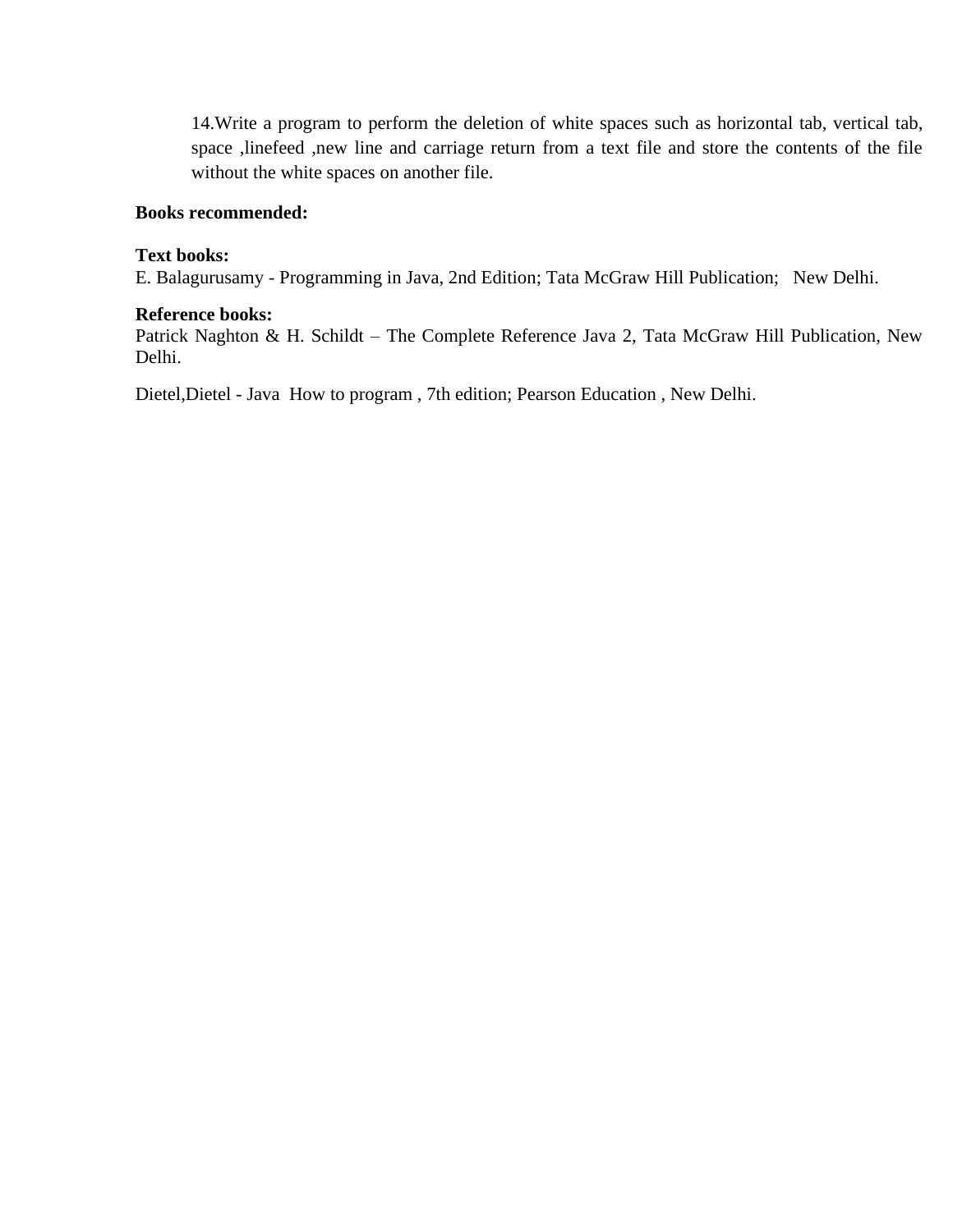### **Program Core Semester II**

### **COURSE INFORMATION SHEET**

**Course Code: MT114 Course Title: FUNDAMENTALS OF MANAGEMENT AND ORGANIZATION BEHAVIOUR Pre-requisite(s): Co- requisite(s): Credits: 3** L: 3 T: 0 P: 0 **Class schedule per week: 03 Class: MCA Semester / Level: I/1 Branch: Master of Computer Applications Name of Teacher:**

#### **Course Objectives**

This course enables the students to:

| 1. | To understand the concept of management principles and practices, as a discipline,   |  |  |
|----|--------------------------------------------------------------------------------------|--|--|
|    | as an art or a science, management and administration, managerial skills, roles of a |  |  |
|    | manager and levels of management.                                                    |  |  |
| 2. | To compare and contrast various development of management thought such as early      |  |  |
|    | classical approaches, administrative management, neo-classical approaches,           |  |  |
|    | behavioral approaches, modern approaches, business ethics<br>and<br>social           |  |  |
|    | responsibility.                                                                      |  |  |
| 3. | To classify the type of plans and to critically examine different types of planning  |  |  |
|    | and select the types of decisions for further growth of the organization.            |  |  |
| 4. | To create an organizational structure-formal and informal organization to point out  |  |  |
|    | span of control, authority, responsibility, accountability, delegation of authority, |  |  |
|    | Departmentation, decentralization and can design a plan for manpower planning,       |  |  |
|    | job design, recruitment and selection, training and development and performance      |  |  |
|    | appraisal.                                                                           |  |  |
| 5. | To develop the core of leadership, directing function, motivational theories,        |  |  |
|    | communication process and different types of control system to facilitate change     |  |  |
|    | for the development of the organization.                                             |  |  |

#### **Course Outcomes**

After the completion of this course, students will be able to:

| CO <sub>1</sub> | To Debate management principles and practices as an art or a science, classify       |
|-----------------|--------------------------------------------------------------------------------------|
|                 | managerial skills and roles being played by a manager and recommend appropriate      |
|                 | organisational structure.                                                            |
| CO <sub>2</sub> | To identify factors affecting Decision-making and Planning activity at all levels in |
|                 | an organization.                                                                     |
| CO <sub>3</sub> | To Explain the key decisions related to the various Staffing functions in an         |
|                 | organisation.                                                                        |
| CO <sub>4</sub> | To analyse leadership styles, Communication and Motivation strategies adopted by     |
|                 | managers and comment on their appropriateness. vis a vis nature of the organisation. |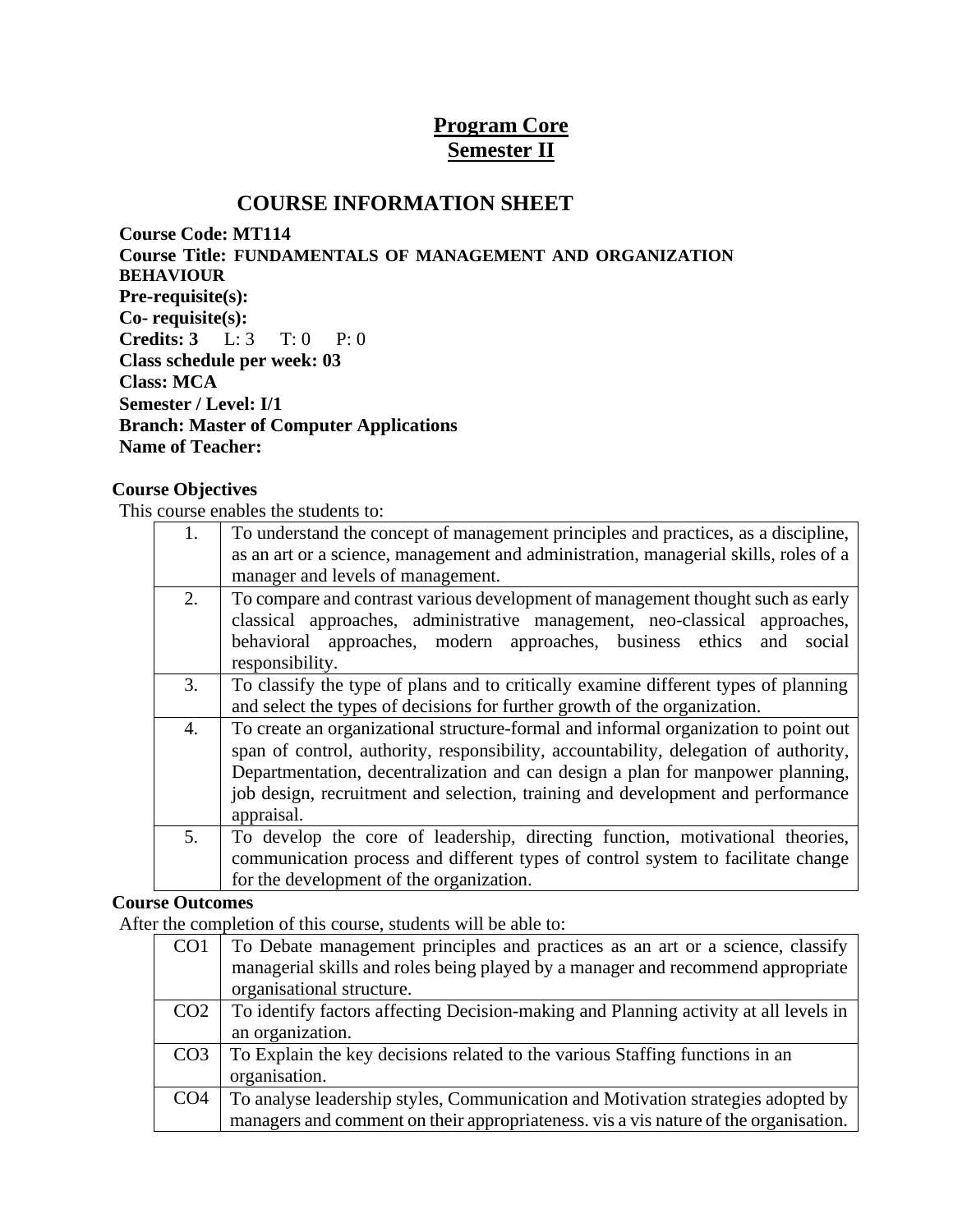### **SYLLABUS**

#### **Module I:**

**Introduction:** Concepts, Function or Process, Management Discipline, as an Arts or Science, Understanding Management and Administration, Managerial Skills, Roles of a Manager, Levels of Management.

**Development of Management Thought:** Classical Approaches- Scientific Management, Administrative Management: Bureaucracy, Behavioral Approach.

#### **Module II:**

**Planning:** Nature and significance of Planning, Types of plans, Process of Planning, **Organizing:** Process of Organizing, Forms of Organizational Structure, Formal and informal organization

#### **Module III:**

**Staffing:** Concept, Manpower Planning, Process of Manpower planning, Recruitment & Selection, Training & Development, Performance Appraisal.

**Motivating:** Significance of Motivation**,** Motivation process, Theories of Motivation and their application

#### **Module IV:**

**Leading**: Concept of Leadership, Leadership Style, Theories of Leadership **Communication:** Process, Importance of Communication, Communication Channels, Barriers to Communication. **(8L)**

#### **Module V:**

**Controlling:** Definition, Importance of controlling, Characteristics of control, Control process, Types of Control System, Introduction to CSR and Sustainable Development. **(8L)**

#### **Books recommended:**

#### **TEXT BOOKS**

- **1.** "Management", Stoner and Freeman, Prentice Hall of India. **(T1)**
- **2.** "Essentials of Management", Koontz and Heinz Weihrich, McGraw Hill. **(T2)**
- **3.** "Management", Robbins &Coulter, Prentice Hall of India. **(T3)**

#### **REFERENCE BOOKS**

- **1.** "Principles of Management", Gilbert, Mc Graw Hill. **(R1)**
- **2.** "Principles and Practices", T. N. Chhabra, Dhanpat Rai and Sons Pvt. Ltd. **(R2)**
- **3.** "Management: A Global and Entrepreneurial Perspective", Weihrich Heinz &Koontz Harold, Mc Graw Hill. **(R3)**
- **4.** "Principles of Management", P.C.Tripathi and P.N.Reddy, Mc Graw Hill. **(R4)**

**(8L)**

**(8L)**

**(8L)**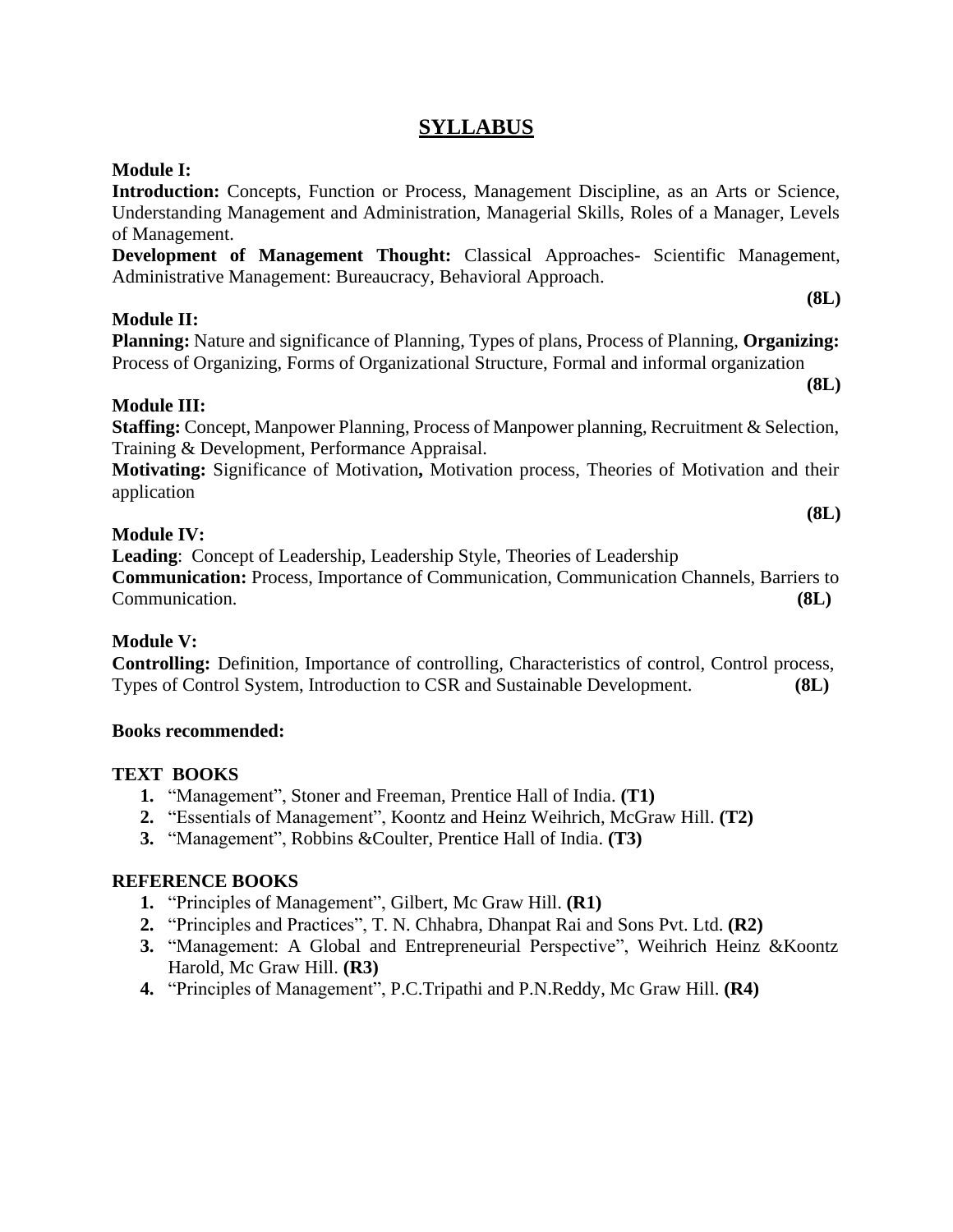#### **COURSE OUTCOME (CO) ATTAINMENT ASSESSMENT TOOLS & EVALUATION PROCEDURE**

#### **Direct Assessment**

| <b>Assessment Tool</b>          | % Contribution during CO Assessment |
|---------------------------------|-------------------------------------|
| Continuous Internal Assessment  |                                     |
| <b>Semester End Examination</b> |                                     |

| <b>Continuous Internal Assessment</b> | % Distribution         |
|---------------------------------------|------------------------|
| 3 Quizzes                             | 30 % $(3 \times 10\%)$ |
| Assignment (s)                        |                        |
| Seminar before a committee            | IO                     |

| <b>Assessment Components</b>   | <u>rω</u> | നാ | <u>CO4</u> |
|--------------------------------|-----------|----|------------|
| Continuous Internal Assessment |           |    |            |
| Semester End Examination       |           |    |            |

#### **Indirect Assessment –**

- 1. Student Feedback on Faculty
- 2. Student Feedback on Course Outcome

#### **MAPPING BETWEEN COURSE OUTCOMES AND PROGRAM OUTCOMES**

| CO              | PO <sub>1</sub> | PO <sub>2</sub> | PO <sub>3</sub> | PO <sub>4</sub> | PO <sub>5</sub> | PO <sub>6</sub> | PO <sub>7</sub> | PO <sub>8</sub> |
|-----------------|-----------------|-----------------|-----------------|-----------------|-----------------|-----------------|-----------------|-----------------|
| CO <sub>1</sub> |                 |                 |                 |                 |                 |                 |                 |                 |
| CO <sub>2</sub> |                 |                 |                 |                 |                 |                 |                 |                 |
| CO <sub>3</sub> |                 |                 |                 |                 |                 |                 |                 |                 |
| CO4             |                 |                 |                 |                 |                 |                 |                 |                 |

If satisfying and  $<$  34% = 1, 34-66% = 2,  $>$  66% = 3

#### **MAPPING BETWEEN COURSE OUTCOMES AND COURSE DELIVERY METHOD**

|                 |                                                                | <b>Course</b>   | <b>Course</b><br><b>Delivery</b> |
|-----------------|----------------------------------------------------------------|-----------------|----------------------------------|
| CD              | <b>Course Delivery methods</b>                                 | <b>Outcome</b>  | <b>Method</b>                    |
| CD1             | Lecture by use of boards/LCD projectors/OHP<br>projectors      | CO <sub>1</sub> | CD1                              |
| CD2             | Tutorials/Assignments                                          | CO <sub>2</sub> | CD1 and CD2                      |
| CD3             | Seminars                                                       | CO <sub>3</sub> | CD1 and CD2                      |
| CD4             | Mini projects/Projects                                         | CO <sub>4</sub> | CD 1, CD2                        |
| CD <sub>5</sub> | Laboratory experiments/teaching aids                           |                 |                                  |
| CD6             | Industrial/guest lectures                                      |                 |                                  |
| CD7             | Industrial visits/in-plant training                            |                 |                                  |
| CD8             | Self- learning such as use of NPTEL materials and<br>internets |                 |                                  |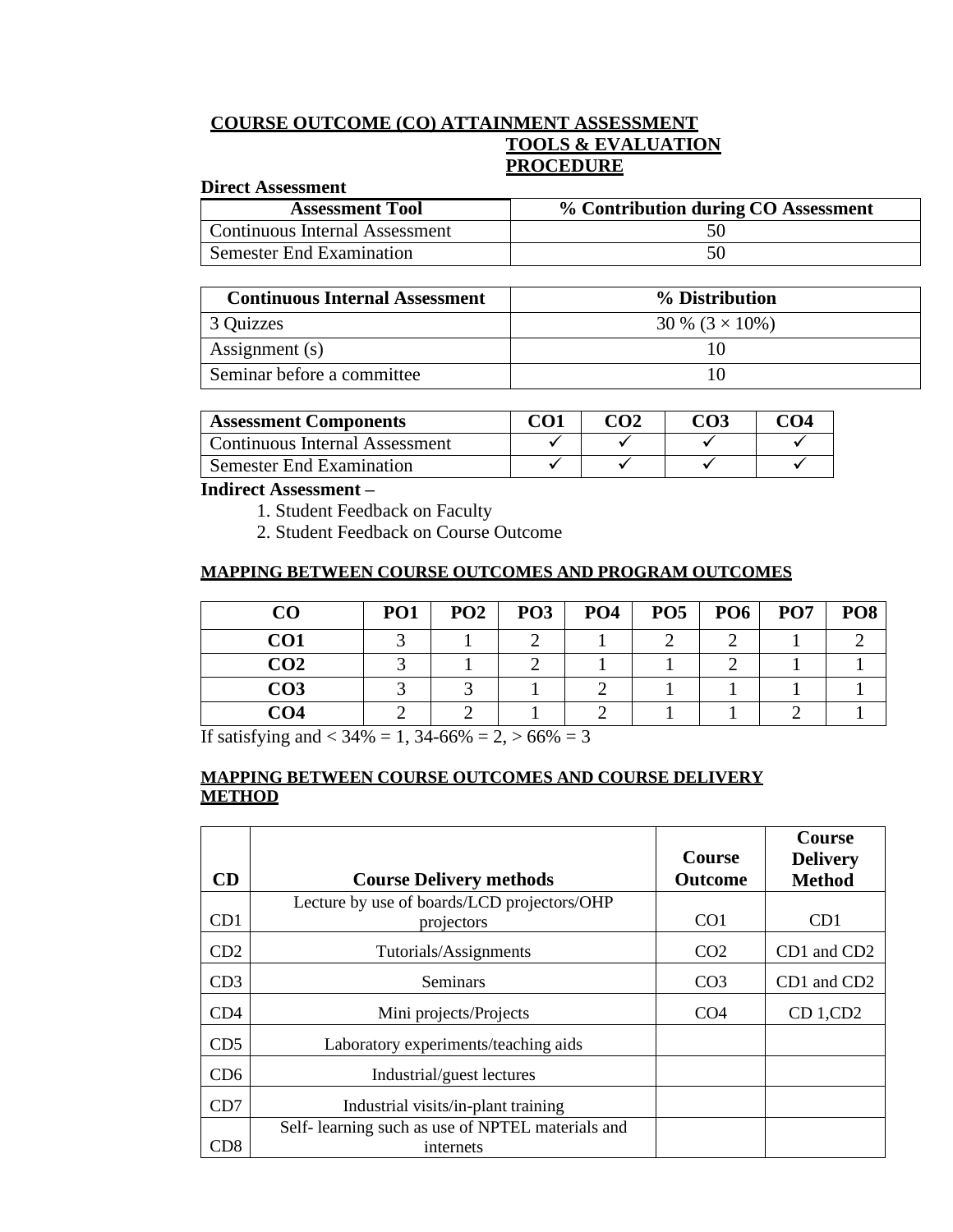**Course code: CA413 Course title: DATA COMMUNICATION AND COMPUTER NETWORK Pre-requisite(s): Co- requisite(s): Credits: 3** L:3 T:0 P:0 **Class schedule per week: 03 Class:** MCA **Semester / Level: II/4 Branch:** MCA

#### **Course Objectives**

This course enables the students:

|    | To build an understanding of the fundamental concepts of the data                  |
|----|------------------------------------------------------------------------------------|
|    | communication model and communications architecture.                               |
| 2. | To study characteristics of communication mediums and the characteristics of       |
|    | signals propagated through different transmission media, including concepts of     |
|    | transmission impairments.                                                          |
| 3. | To understand the basic principles of signal encoding techniques, error-detection, |
|    | and error-correction techniques.                                                   |
| 4. | To understand techniques for flow control and multiplexing for maximum             |
|    | utilization of bandwidths in the data communications process.                      |
| 5. | To understand the various switching techniques and routing techniques for          |
|    | efficient transmission.                                                            |

#### **Course Outcomes**

After the completion of this course, students will be able to:

| CO <sub>1</sub> | Understand and be able to explain the principles of a layered protocol             |
|-----------------|------------------------------------------------------------------------------------|
|                 | architecture; be able to identify and describe the system functions in the correct |
|                 | protocol layer and further describe how the layers interact.                       |
| CO <sub>2</sub> | Understand, explain and calculate digital transmission over different types of     |
|                 | communication media.                                                               |
| CO <sub>3</sub> | Understand, explain and solve mathematical problems for data-link and network      |
|                 | protocols.                                                                         |
| CO <sub>4</sub> | Describe the principles of access control to shared media and perform              |
|                 | performance calculations.                                                          |
| CO <sub>5</sub> | Understand and explain the principles and protocols for route calculations and be  |
|                 | able to perform such calculations.                                                 |

### **SYLLABUS**

#### **MODULE - I**

**Data Communications and Networking Overview:** A Communications Model, Data Communications, Data Communication Networking.

**Protocol Architecture:** The Need for a Protocol Architecture, A Simple Protocol Architecture, OSI, The TCP/IP Protocol Architecture.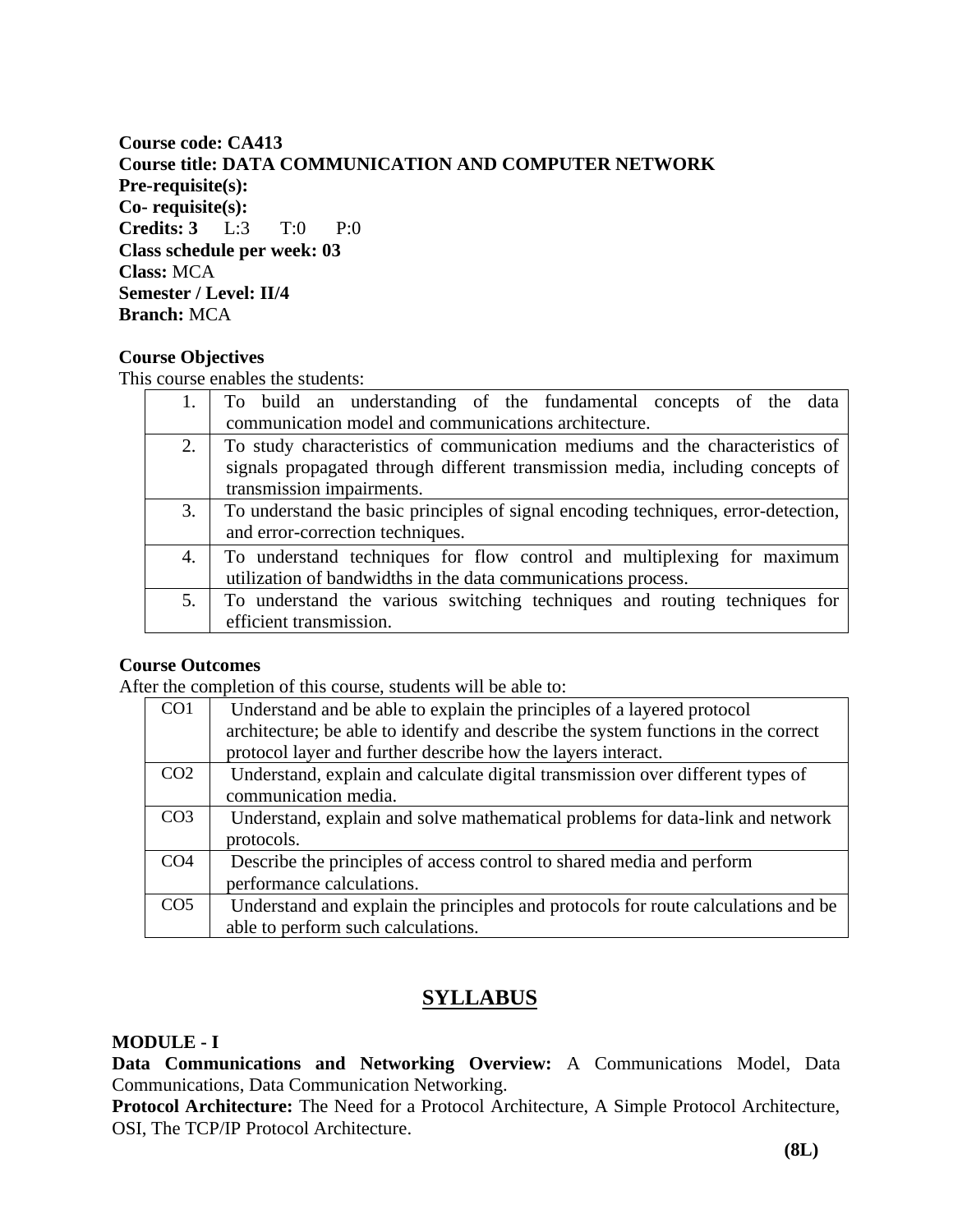### **MODULE - II**

**Data Transmission**: Concepts and Terminology, Analog and Digital Data Transmission, Transmission Impairments, Channel Capacity.

**Guided and Wireless Transmission:** Guided Transmission Media, Wireless Transmission, Wireless Propagation, Line-of-Sight Transmission.

#### **MODULE - III**

**Signal Encoding Techniques:** Digital Data Digital Signals, Digital Data Analog Signals, Analog Data Digital Signals, Analog Data Analog Signals.

**Digital Data Communication Techniques:** Asynchronous and Synchronous Transmission, Types of Errors, Error Detection, Error Correction, Line Configurations, Interfacing.

#### **MODULE – IV**

**Data Link Control:** Flow Control, Error Control, High-Level Data Link Control (HDLC). **Multiplexing:** Frequency Division Multiplexing, Synchronous Time Division Multiplexing, Statistical Time Division Multiplexing.

**Circuit Switching and Packet Switching:** Switching Networks, Circuit-Switching Networks, Circuit-Switching Concepts, Control Signaling, Softswitch Architecture, Packet-Switching Principles, X.25, Frame Relay.

#### **MODULE -V**

**Asynchronous Transfer Model:** Protocol Architecture, ATM Logical Connections, ATM Cells, Transmission of ATM Cells, ATM Service Categories, ATM Adaptation Layer. **Routing in Switched Networks**: Routing in Circuit-Switching Networks, Routing in Packet-Switching Networks, Least-Cost Algorithms.

#### **Text Book:**

1. Stallings W. "Data and Computer Communications", 7<sup>th</sup>Edition., Pearson Education./ PHI, New Delhi, 2006.

#### **Reference Books:**

- 1. Forouzan B. A., "Data Communications and Networking", 4<sup>th</sup> Edition. TMH, New Delhi, 2006.
- 2. Gupta P.C. "Data Communications and Computer Networks", PHI, New Delhi 2006.

**(8L)**

**(8L)**

**(8L)**

**(8L)**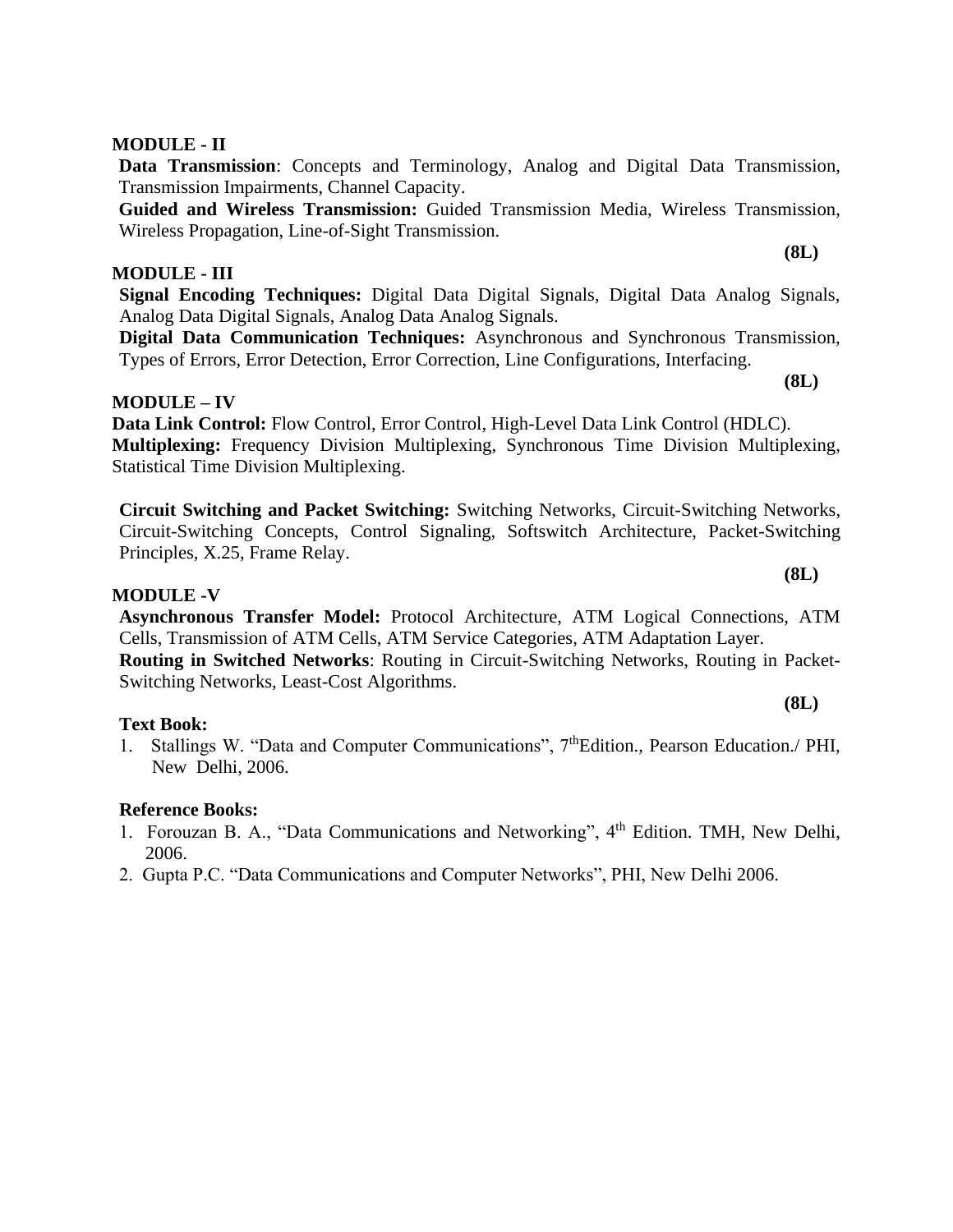**Course code: CA415 Course title: SOFTWARE ENGINEERING PRINCIPLES Pre-requisite(s): Co- requisite(s): Credits: 3 L:3 T:0 P: 0 Class schedule per week: 03 Class: MCA Semester / Level: II/4 Branch: MCA**

#### **Course Objectives**

This course enables the students to:

|    | Students are effective team members, aware of cultural diversity, who conduct |
|----|-------------------------------------------------------------------------------|
|    | themselves ethically and professionally                                       |
| 2. | Students use effective communication skills and technical skills to assure    |
|    | production of quality software, on time and within budget.                    |
| 3. | Students build upon and adapt knowledge of science, mathematics, and          |
|    | engineering to take on more expansive tasks.                                  |
| 4. | Able to increase level of self-reliance, technical expertise, and leadership. |

#### **Course Outcomes**

After the completion of this course, students will be:

| CO <sub>1</sub> | Explain the software engineering principles and techniques                                                                   |
|-----------------|------------------------------------------------------------------------------------------------------------------------------|
| CO <sub>2</sub> | Apply Software Project Management Practices                                                                                  |
| CO <sub>3</sub> | Apply the knowledge gained for their project work as well as to develop<br>software following software engineering standards |
| CO <sub>4</sub> | Analyze various methods of software testing strategies                                                                       |
| CO <sub>5</sub> | Develop self-reliance, technical expertise, and leadership.                                                                  |

### **SYLLABUS**

#### **MODULE: I**

**Introduction to Software Engineering:** Evolving Role of Software, Changing Nature of Software, Legacy Software, Process Frame work, Process Patterns, Process Models, Waterfall Model, Incremental Process Models, Evolutionary Process Models, Specialized Process Models, Unified Process Model, Agile Process Model.

#### **MODULE: II**

**(8L)**

**Requirement Engineering:** A bridge to design and construction, Requirement Engineering Task, Initiating the Requirement Engineering Process, Eliciting Requirements, Developing Use case, Building the Analysis Model, Negotiating Requirements, Validating Requirements.

**(8L)**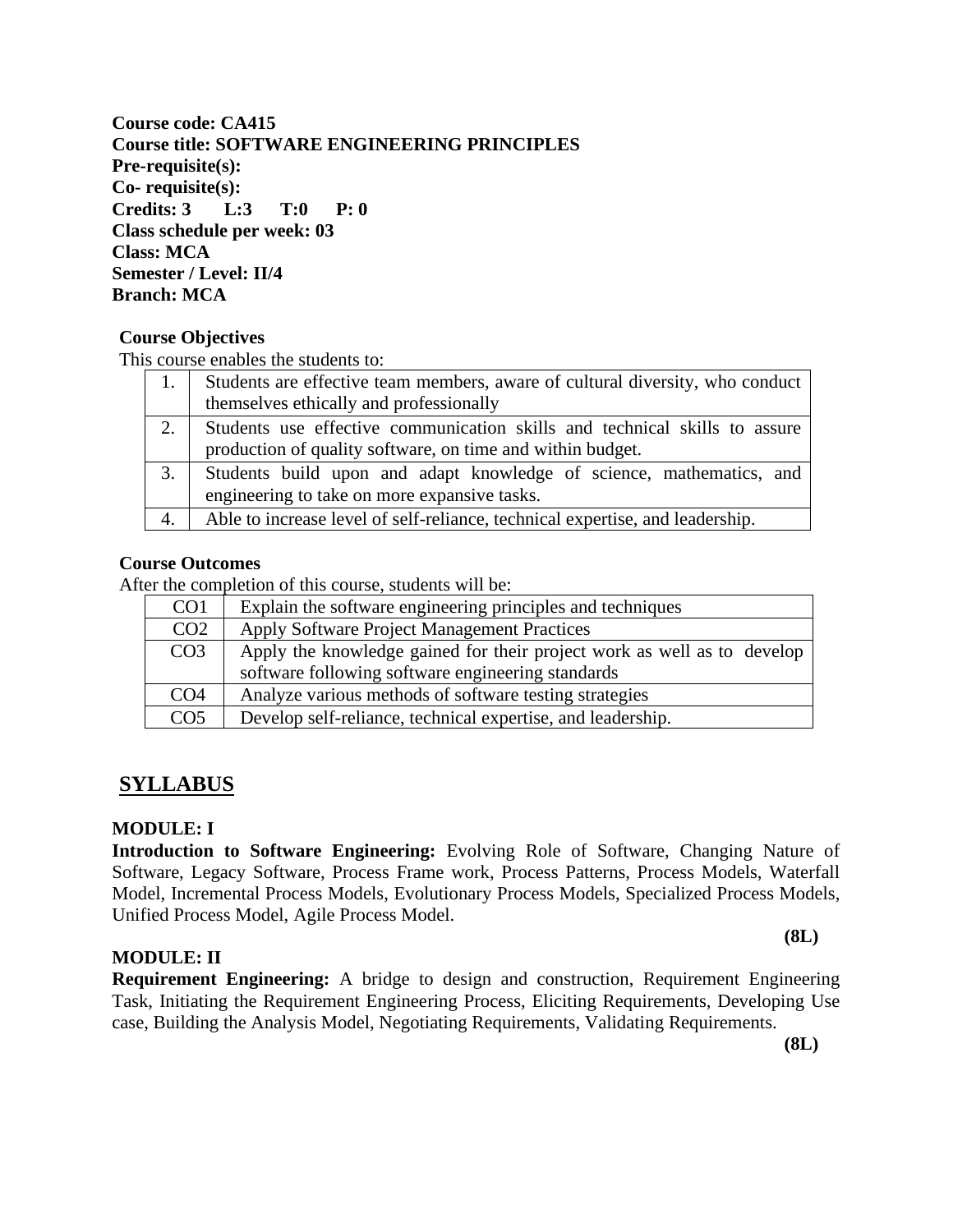#### **MODULE: III**

**Design Engineering:** Design Process and Design Quality, Design Concepts, Design Models, Pattern Based Software Design.

#### **MODULE: IV**

**(8L)**

**Testing Strategies and Testing Tactics:** Strategic Approach to software Testing, Test Strategies for conventional and Object Oriented Software, Validation Testing System Testing, White Box Testing, Basic Path Testing Control Structure Testing, Black Box Testing, Object Oriented Testing Methods. **(8L)**

#### **MODULE: V**

**Metric for process and Estimation Techniques:** Process metrics, Software Measurement, Software Project Estimation, Decomposition Techniques, Empirical Estimation Models, Estimation for Object Oriented Projects Specialized Estimation Techniques.

**Software Quality and Configuration Management:** Quality Concepts, Software Quality Assurance, Software Reliability, Software Configuration Management, SCM Repository, SCM Process. **(8L)**

#### **Text Book:**

1. Pressman Roger S., "Software Engineering – A Practitioner's Approach", 6<sup>th</sup>Edition., Tata McGraw Hill.

#### **Reference Books:**

- 1. Vliet Haus Van, "Software Engineering Principles and Practice", Wiley John and Sons, 2<sup>nd</sup> Edition.
- 2. Sommerville Ian, "Software Engineering", 7th Edition., Pearson Education.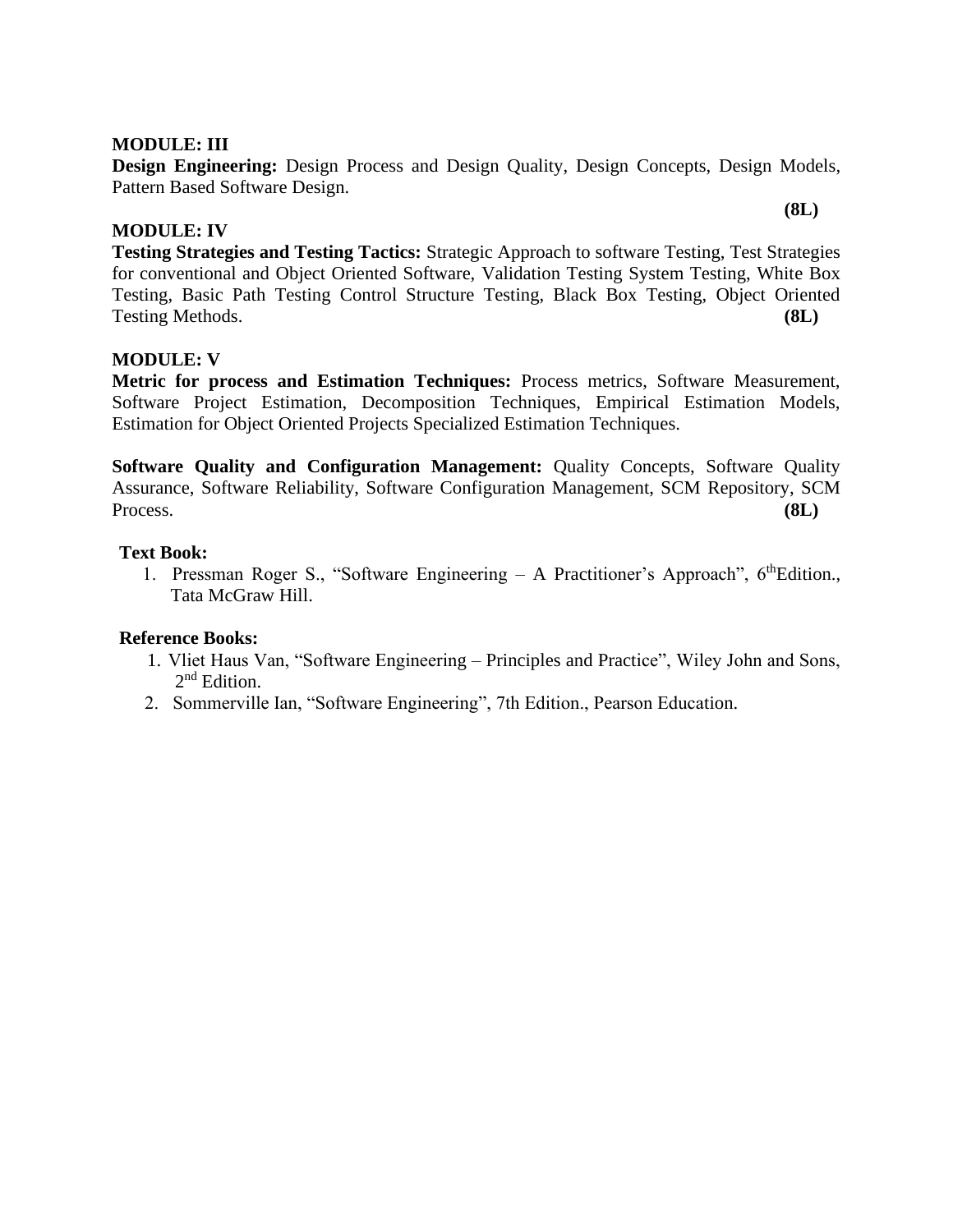**Course code: CA417 Course title: THEORY OF COMPUTATION Pre-requisite(s): Co- requisite(s): Credits: 3** L:3 T:0 P: 0 **Class schedule per week:** 03 **Class:** MCA **Semester / Level: II/4 Branch:** MCA

#### **Course Objectives**

This course enables the students to:

|     | 1. Define a system and recognize the behavior of a system.                                                                                                |
|-----|-----------------------------------------------------------------------------------------------------------------------------------------------------------|
| 2.1 | Design finite state machines and the equivalent regular expressions.                                                                                      |
|     | 3. Construct pushdown automata and the equivalent context free grammars                                                                                   |
|     | Design Turing machines and Post machines                                                                                                                  |
| 5.  | Learn about the issues in finite representations for languages and machines, as<br>well as gain a more formal understanding of algorithms and procedures. |

#### **Course Outcomes**

After the completion of this course, students will be able to:

| CO <sub>1</sub> | Relate formal languages and mathematical models of computation                               |
|-----------------|----------------------------------------------------------------------------------------------|
| CO <sub>2</sub> | Attain knowledge about different types of languages and the corresponding<br>machines        |
| CO <sub>3</sub> | Learn about the pushdown machine and its role in compiler construction                       |
| CO <sub>4</sub> | capability of real computers and learn examples of<br>Understand the<br>unsolvable problems. |
| CO <sub>5</sub> | Analyze classes of P, NP, NP-C and NP-Hard problems                                          |

### **SYLLABUS**

#### **MODULE: I**

**Basic Mathematical Objects and Mathematical Induction:** Sets, logic, Functions, Relations, Alphabets, Strings, Languages, Principle of mathematical induction, Recursive definition.

**(8L)**

#### **MODULE: II**

**Regular Expressions and Finite Automata:** Regular languages and Regular Expressions, Memory required to recognize a language, Finite Automata, capability & limitations of FSM, Deterministic Finite Automata , Non-Deterministic Finite Automata, NFA with e-moves, regular sets & regular expressions, Equivalence of DFA and NDFA, NFA from regular expressions, regular expressions from DFA, Moore versus Mealy m/c, two way finite automata equivalence with one way , Kleen's Theorem, applications of finite automata. **(8L)**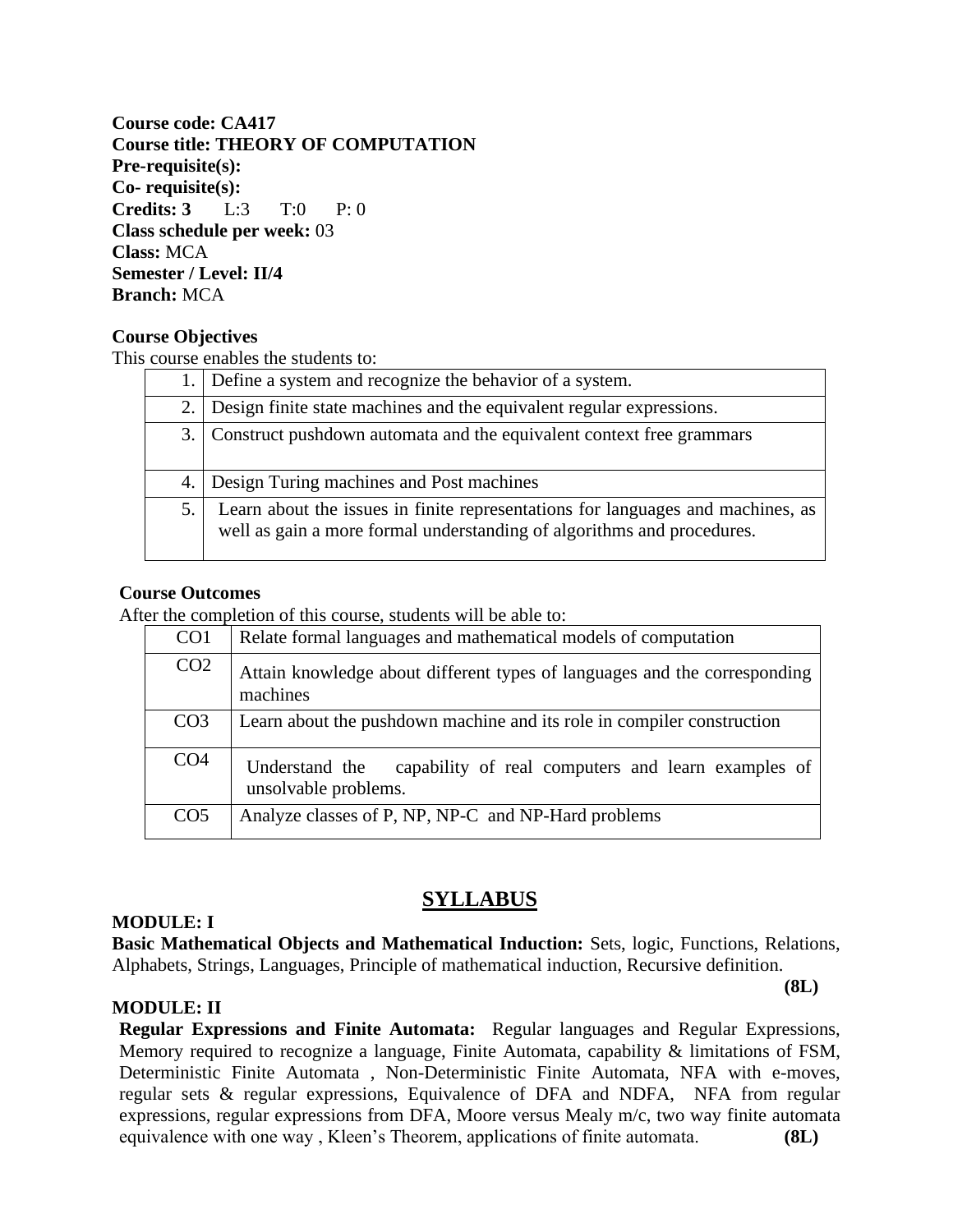#### **MODULE: III**

**Regular and Non-regular languages:** Criterion for Regularity, Minimal Finite Automata, Pumping Lemma for Regular Languages, Decision problems, Regular Languages and Computers.

**Context Free Grammars:** Introduction, definition, Regular Grammar, Derivation trees, Ambiguity, Simplified forms and Normal Forms, Applications.

#### **MODULE: IV**

**Pushdown Automata:** Definition, Moves, Instantaneous Descriptions, Language recognised by PDA, Deterministic PDA, Acceptance by final state & empty stack, Equivalence of PDA , Pumping lemma for CFL, Interaction and Complements of CFL,Decision algorithms.

**Turing Machines:** Definition and examples, Computing Partial Functions with Turing Machine(TM), Combining TMs, Variations of TMs, Multi-tape TMs, Non-deterministic TM, Universal TM, Church Thesis.

#### **MODULE: V**

**Recursively Enumerable Languages:** Recursively Enumerable and Recursive, Enumerating Language, Context Sensitive and Chomosky Hierarchy.

**Unsolvable Problems and Computable Functions:** Nonrecursive Language and unsolvable Problems, Halting Problem, Rice Theorem, Post Correspondence Problem.

**Computational Complexity:** Discussion on P, NP, NPC and NP-Hard Problems.

#### **Text Books:**

1. Martin John "Introduction to Languages and the Theory of Computation", 3<sup>rd</sup> Edition, TMH.

#### **Reference Books:**

- 1. Mishra K.L.P &Chandrasekharan N., "Theory of Computer Science", PHI.
- 2. Hopcroft John E. And Ullman Jeffrey D., "Introduction to Automata Theory, Languages & Computation", 3rd Edition, Narosa, 2008.
- 3. Lewis H. R. and Papadimitrou C. H, "Elements of the theory of Computation", PHI.

**(8L)**

**(8L)**

**(8L)**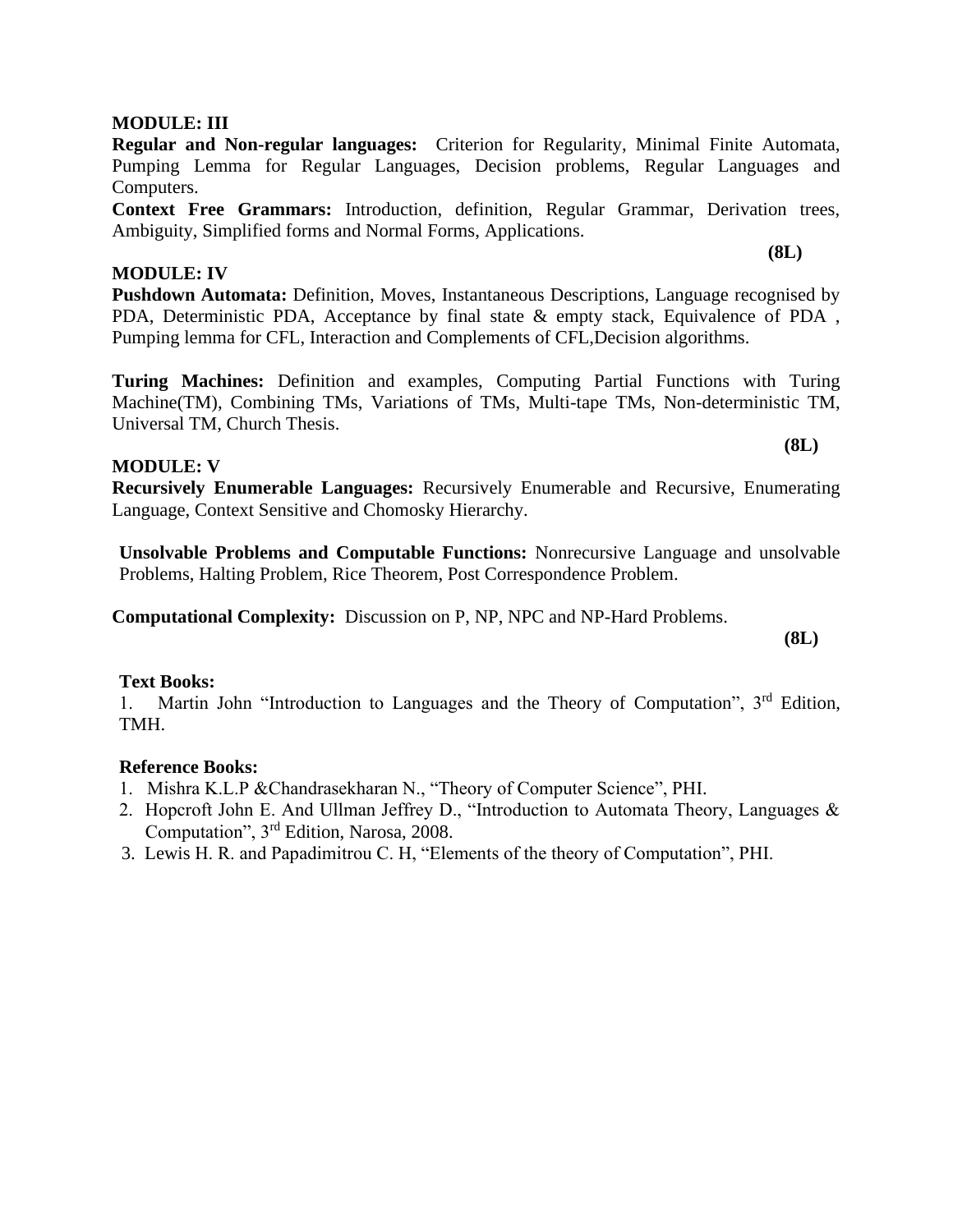**Course code: CA419 Course title: ANALYSIS OF ALGORITHMS Pre-requisite(s): Co- requisite(s): Credits: 3** L:3 T:0 P: 0 **Class schedule per week:** 03 **Class:** MCA **Semester / Level: II/4 Branch:** MCA

#### **Course Objectives**

This course enables the students to:

|    | Understand different notions of asymptotic complexity                                                       |
|----|-------------------------------------------------------------------------------------------------------------|
|    | Find the time and space complexity of an algorithm                                                          |
| 3. | Understand various algorithm design techniques like greedy, divide and conquer, and<br>dynamic programming. |
| 4. | Understand NP completeness.                                                                                 |
|    | Implement, analyze, and compare algorithms.                                                                 |

#### **Course Outcomes**

After the completion of this course, students will be able to:

| CO <sub>1</sub> | Determine the asymptotic complexity of an algorithm including the solving of                         |
|-----------------|------------------------------------------------------------------------------------------------------|
|                 | recurrence relations                                                                                 |
| CO <sub>2</sub> | Explain various algorithm design techniques like divide and conquer, greedy,                         |
|                 | dynamic programming, backtracking, and branch & bound.                                               |
| CO <sub>3</sub> | Apply various algorithm design techniques to solve algorithmic problems.                             |
| CO <sub>4</sub> | Compare various algorithms of a given problem.                                                       |
| CO <sub>5</sub> | Design efficient algorithm of a given problem using deterministic or non-<br>deterministic approach. |

### **SYLLABUS**

#### **MODULE: I**

**Elementary Algorithmic**: Introduction, Problems and instances, The efficiency of algorithms, Average and worst-case analyses, What is an elementary operation, why look for efficiency.

**Asymptotic Notation**: Introduction, A notation for "the order of", Other asymptotic notation, Conditional asymptotic notation, Conditional asymptotic notation, Asymptotic notation with several parameters, Operations on asymptotic notation.

**Analysis of Algorithm**: Introduction, Analyzing control structures, Using a barometer, Supplementary examples, Average-case analysis, Amortized analysis, Solving recurrences.

#### **MODULE: II**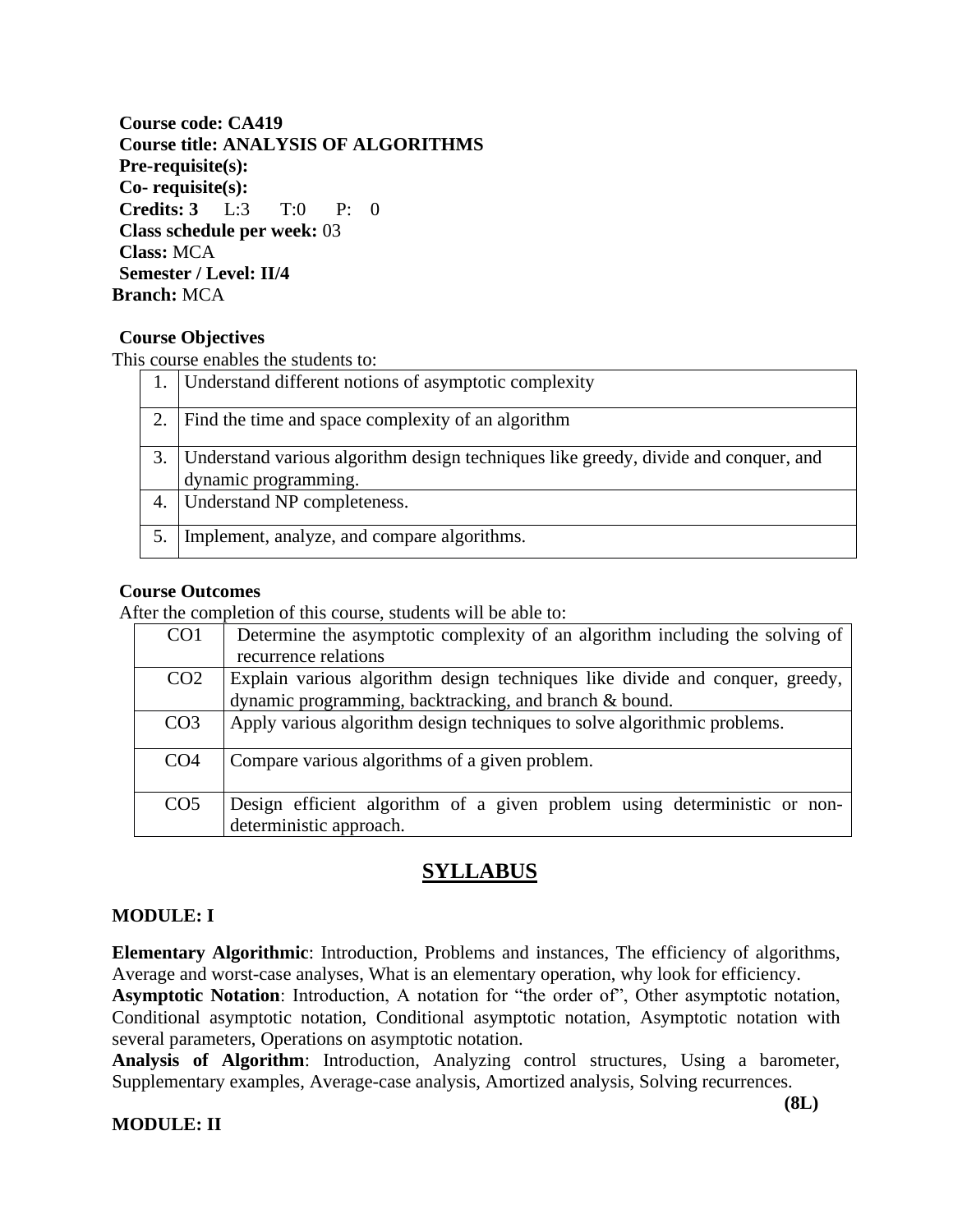#### **MODULE: III**

analysis; Shortest path problem; scheduling.

**Divide-and-conquer**: Introduction; Large integer multiplication; Binary search; Merge Sort, Quick Sort; Finding the median and selection problem; Matrix Multiplication; Exponentiation.

**Greedy Algorithms**: General characteristics of greedy algorithms; The knapsack problem;

#### **MODULE: IV**

**Dynamic Programming:** Introduction and basic concepts; Calculation the binomial coefficient; The World Series; Making change;0-1 knapsack problem; All Pair Shortest paths and Transitive Closure; Chained matrix multiplication; Travelling Salesman Problem.

#### **MODULE: V**

**Exploring Graphs**: Traversing trees, Depth-first search, Breadth-first search; Backtracking; Branch-and-bound.

**An Introduction to NP Completeness**: Introduction, Concept of P and NP; Polynomial Reduction; NP Completeness Proof of some problems.

**(8L)**

#### **Text Book:**

1. Brassard G. & Bratley P., "Fundamentals of Algorithms", New Delhi, 2005.

#### **Reference Books:**

- 1. E.Horowitz. et.al., "Fundamentals of Computer Algorithms", Galgotia Publication Pvt. Ltd.,New Delhi, 2004.
- 2. Cormen T.H., Leiserson Charles E.*,*Rivest Ronald, Stein Clifford "Introduction to Algorithms" 3rd Edition, PHI, New Delhi, 2005.
- 3. Dasgupta S., Papadimitriou C.H., Vaziran U.V, " Algorithm" 3rd Edition , TMH, New Delhi, 2007.

#### **PROGRAM ELECTIVE I**

**(8L)**

**(8L)**

**8L)**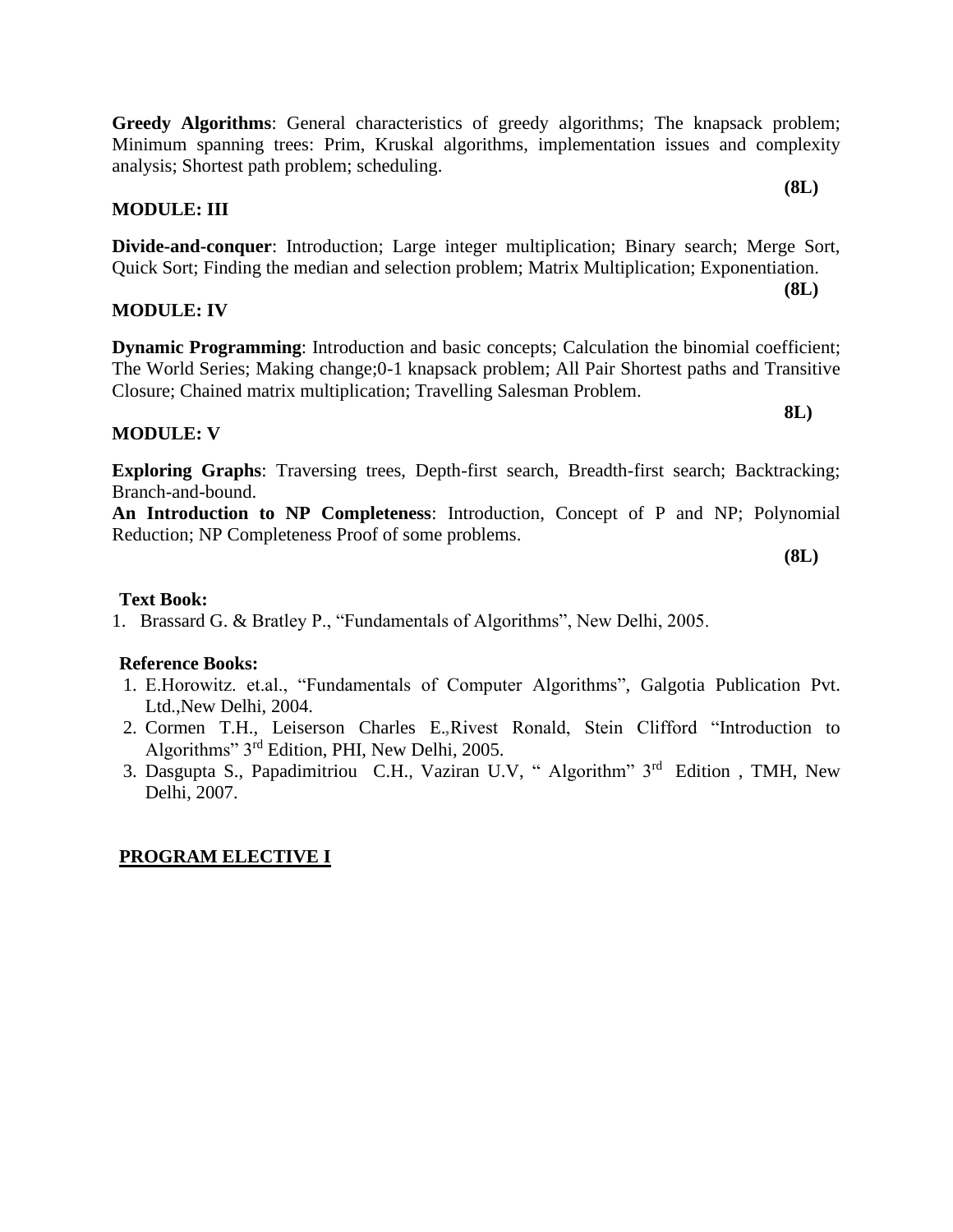#### **Course Code: CA414 Course Title: DATA COMMUNICATION AND COMPUTER NETWORK LAB Pre-requisite(s): Co- requisite(s): Credits:1.5** L: 0 T: 0 P:3 **Class schedule per week:** 3 **Class: MCA Semester / Level: II/4 Branch: MCA Course Objectives**

This course enables the students to:

| 1. | To familiarize the student in introducing and exploring various Network<br>topologies and networking protocols |
|----|----------------------------------------------------------------------------------------------------------------|
| 2. | To understand the use of client/server architecture in application                                             |
| 3. | To enable the student on how to approach for networking problems using<br>networking simulation tools.         |
| 4. | To Design reliable servers using both TCP and UDP sockets                                                      |
| 5. | Familiar with network tools and network programming.                                                           |

#### **Course Outcomes**

After the completion of this course, students will be able to:

| CO <sub>1</sub> | Express programming $\&$ simulation for networking problems.                                      |
|-----------------|---------------------------------------------------------------------------------------------------|
| CO <sub>2</sub> | Get a thorough understanding of various aspects of networking devices                             |
| CO <sub>3</sub> | Design and implement simulation of a simple LAN and a WAN that meet<br>a specific set of criteria |
| CO <sub>4</sub> | Identify the elements of a communication network                                                  |
| CO <sub>5</sub> | Simulate various OSI layer protocols using $C/C++/$ Java                                          |

### **SYLLABUS**

#### **List of Programs as Assignments:**

### **1. Lab Assignment No: 1**

Q1. To familiarize with the Lab Network Topology, Locating different interfaces, routers and switches. Studying different pools of IP addresses.

Q2. Implement the data link layer framing methods such as character, character stuffing, and bit stuffing.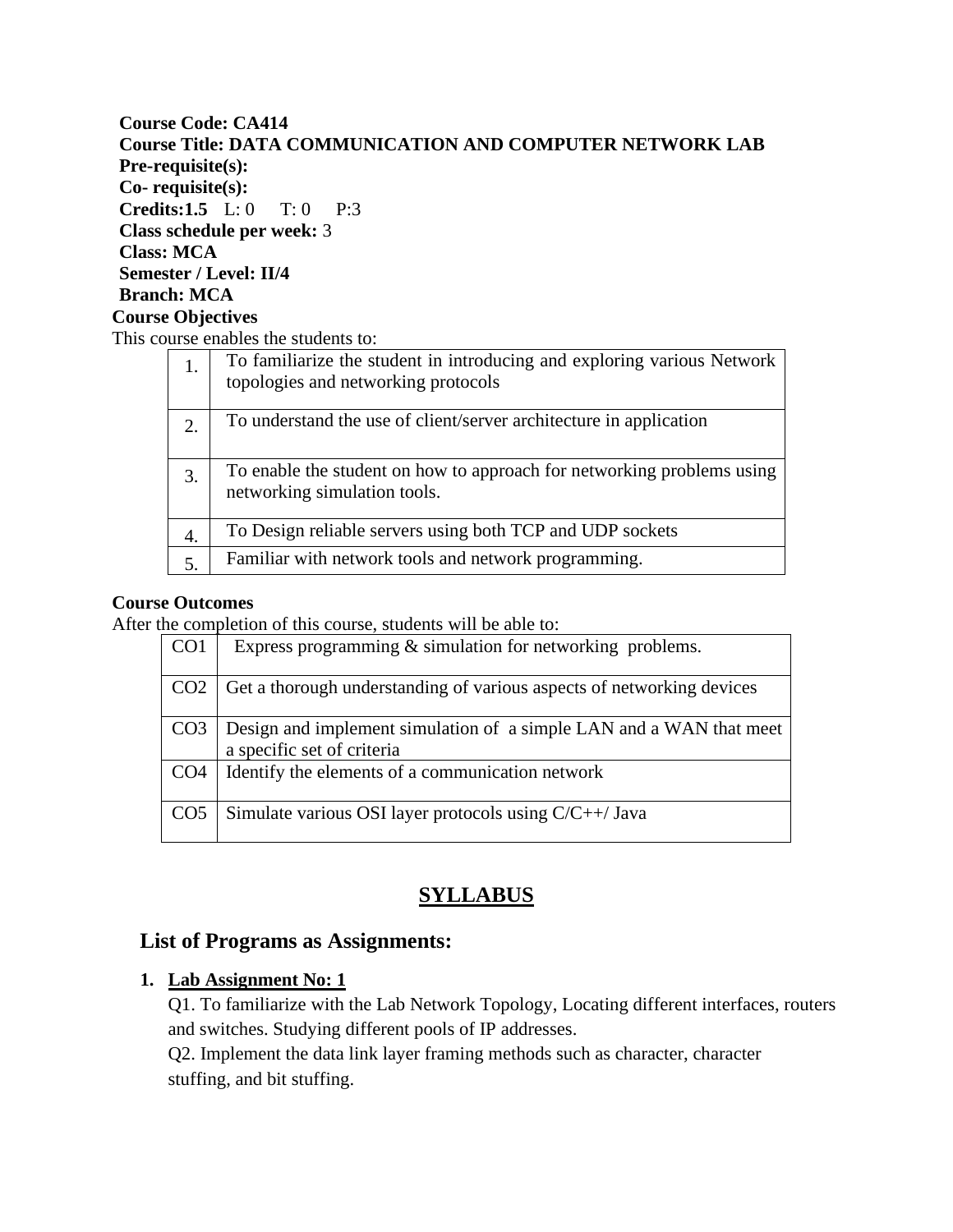Q3. To learn and observe the usage of different networking commands e.g.PING, TRACEROUTE. Learning remote login using telnet session. Measuringtypical average delays between different locations of the network.

#### **2. Lab Assignment No: 2**

Q1. What is the IP of the machine you are using? Compare it with the IP of your neighbors. Are the IPs of your neighbors same? Why or Why not?

Q2. Ping" is a tool used to determine if a server is responding and to estimate the round trip time of a message sent to that server. Use the ping command for the following URLs and record the success or failure statistics along with the average round trip time.

a) google.com

b) facebook.com

c) bitmesra.ac.in

Q3. Trace the route that is taken when you try to access: a) google.com b) facebook.com c) bitmesra.ac.in

Q4. Network Commands on Linux / Unix

#### 3. **Lab Assignment No: 3**

Q1. Implement on a data set of characters the three CRC polynomials – CRC 12, CRC 16 and CRC 32.

Q2. Implementation of Sub-netting and Super-netting.

Q3. To study different types of transmission media, various topologies, and configure modem of computer HUB and Switches.

#### 4. **Lab Assignment No: 4**

Q1. Write a  $C/C_{++}$  program to determine if the IP address is in Class A, B, C, D, or E.

Q2. Write a C/C++ program to determine if the IP address is in Class A, B, or C.

Q3. Write a C/C++ program to translate dotted decimal IP address into 32 bit address.

Q4. To implement a routing protocol and check its connectivity in a variable length subnet masked network

Q5. Write a C/C++ program to perform bit stuffing and de-stuffing.

#### **5. Lab Assignment No: 5**

Q1. Implement Dijkstra's algorithm to compute the Shortest path through a graph.

Q2. Take an example subnet graph with weights indicating delay between nodes. Now obtain Routing table art each node using distance vector routing algorithm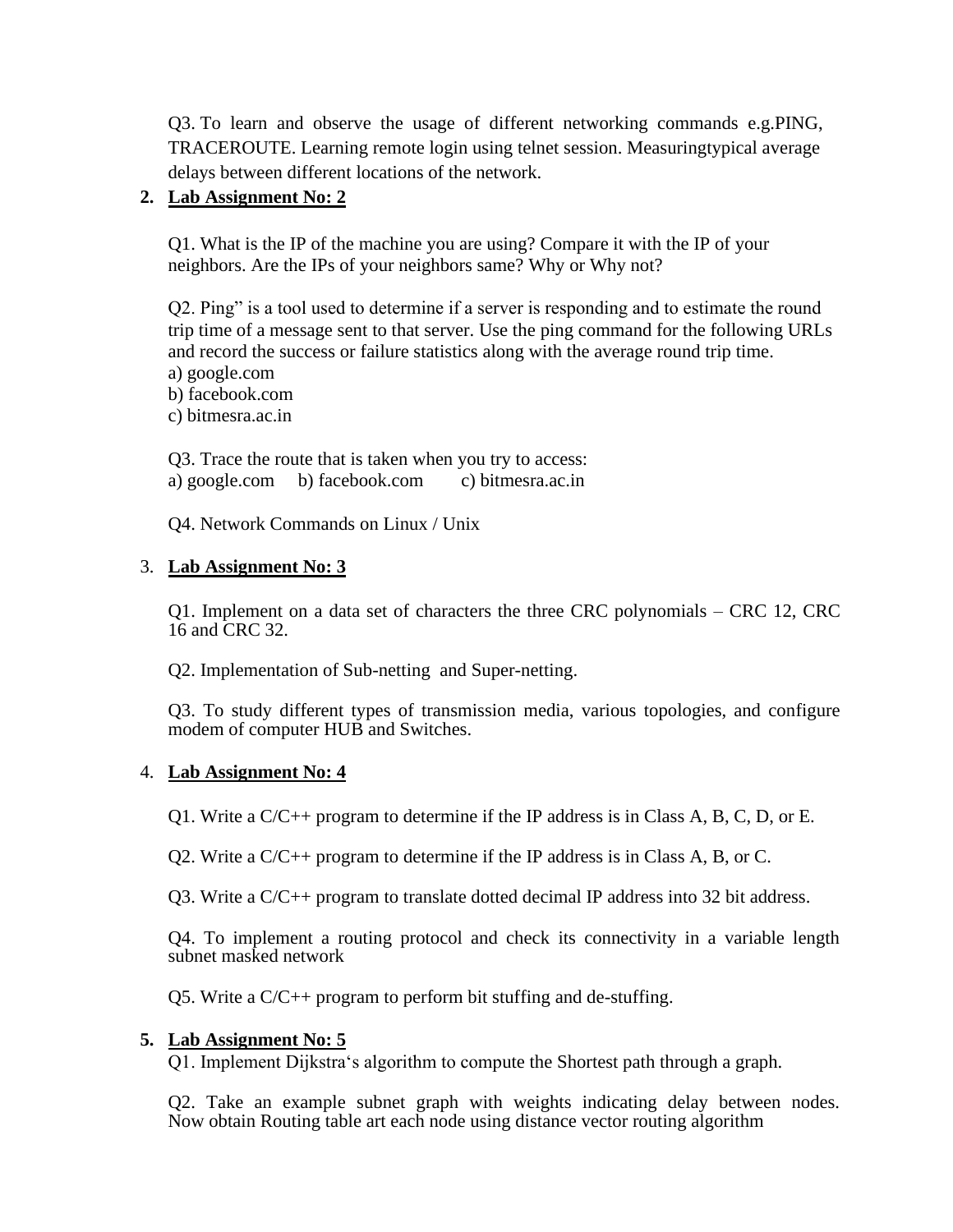Q3. Take an example subnet of hosts. Obtain broadcast tree for it.

### **6. Lab Assignment No: 6**

- Q1. Build implementations of the Internet protocols
- Q2. Implementation of Stop and Wait Protocol and Sliding Window Protocol.
- Q3. Write a code simulating ARP /RARP protocols.

### **7. Lab Assignment No: 7**

Q1. Create a socket for HTTP for web page upload and download

Q2. Write a code simulating PING and TRACEROUTE commands.

### **8. Lab Assignment No: 8**

Q1. Study and implement model for Socket Programming and Client – Server model. Q2. Experiments with NS2(or any other simulator) to study behavior (especially performance of) link layer protocols such as Ethernet and 802.11 wireless LAN..

### **9. Lab Assignment No: 9**

Q1. Experimental study of application protocols such as HTTP, FTP,SMTP, using network packet sniffers and analyzers such as **Wireshark**. Small exercises in socket programming in C/C++/Java..

### 10. **Lab Assignment No: 10**

Q1. Take a 64 bit playing text and encrypt the same using DES algorithm.

Q2. Write a program to break the above DES coding

Q3. Using RSA algorithm encrypts a text data and Decrypt the samebjective: To Understand and Implement Data Interpolation

### **11. Lab Assignment No: 11**

Q1. Applications using TCP and UDP Sockets like d. DNS e. SNMP f. File Transfer Q2. Study of Network simulator (NS).and Simulation of Congestion Control Algorithms using NS

Q3. Echo client and echo server b. Chat c. File Transfer

#### **Books recommended: TEXT BOOKS**

- 1. William Stallings, Data and Computer Communication, Prentice Hall of India.
- 2. Behrouz A. Forouzan, Data Communication and Networking, McGraw-Hill.
- 3. Andrew S. Tanenbaum, Computer Networks, Prentice Hall.

### **REFERENCE BOOKS**

- 1. W. Richard Stevens, TCP/IP Illustrated, Volume 1, Addison-Wesley
- 2. Douglas Comer, Internetworking with TCP/IP, Volume 1, Prentice Hall of India.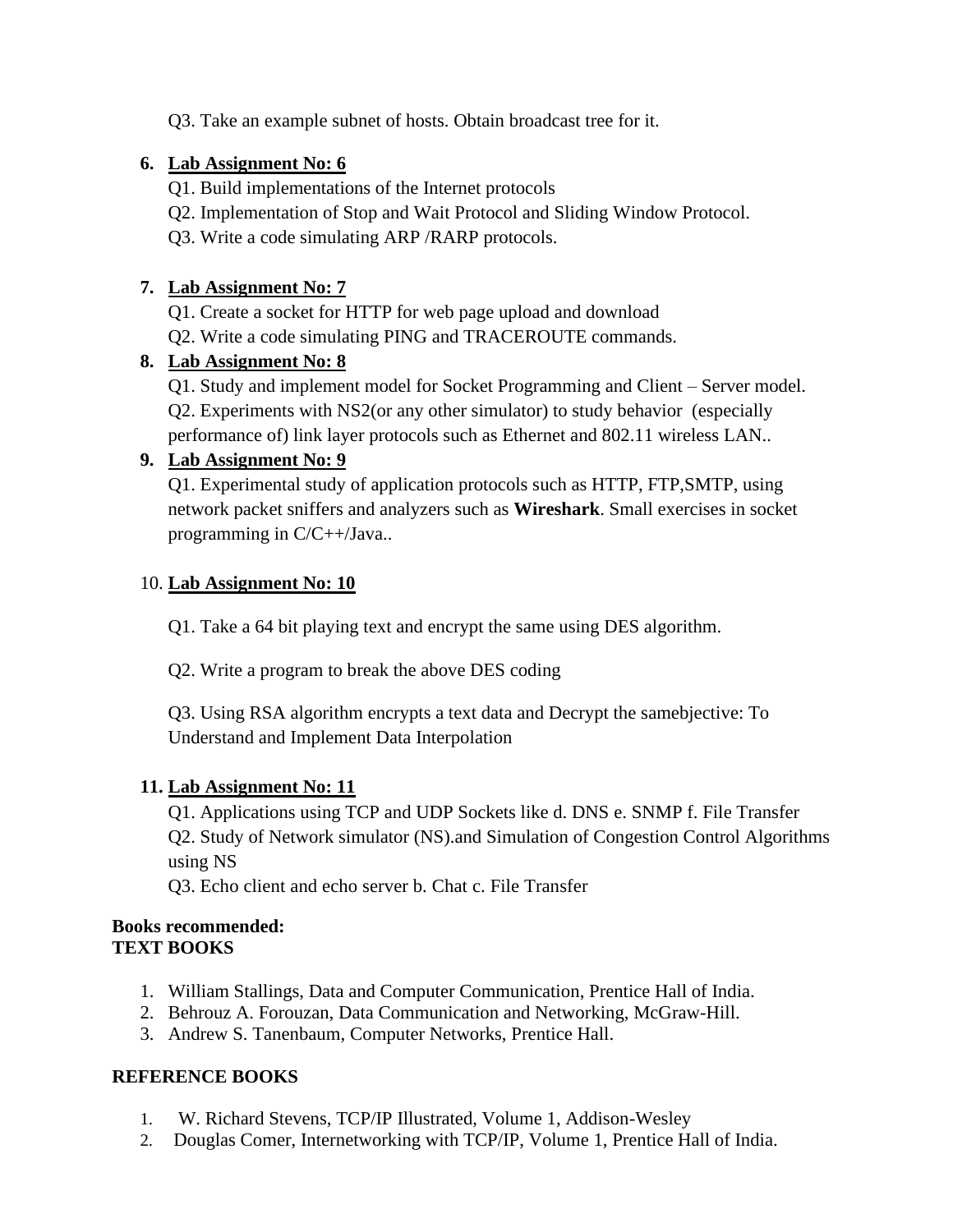| Course code: CA416                                              |
|-----------------------------------------------------------------|
| <b>Course title: SOFTWARE ENGINEERING LAB</b>                   |
| Pre-requisite(s):                                               |
| $Co$ - requisite $(s)$ :                                        |
| <b>Credits:1.5</b> $L: 0$ T: 0<br>$\mathbf{p} \cdot \mathbf{q}$ |
| Class schedule per week: 3                                      |
| <b>Class: MCA</b>                                               |
| <b>Semester / Level: II/4</b>                                   |
| <b>Branch: MCA</b>                                              |
| <b>Course Objectives</b>                                        |

This course enables the students:

|    | To understand the concept of UML                               |
|----|----------------------------------------------------------------|
| 2. | To gain knowledge of various diagrams.                         |
| 3. | Learn about software requirement specification.                |
| 4. | To gain knowledge about software design specification.         |
| 5. | To learn about the relationships among different UML diagrams. |

#### **Course Outcomes**

After the completion of this course, students will be able to:

| CO <sub>1</sub>                                                | Identify the software requirement capturing process.               |  |
|----------------------------------------------------------------|--------------------------------------------------------------------|--|
| CO <sub>2</sub>                                                | Elaborate knowledge about dynamic view of system.                  |  |
| CO <sub>3</sub>                                                | Analyze about static view of software system.                      |  |
| CO <sub>4</sub>                                                | Analysis the relationship among static and dynamic view of system. |  |
| CO <sub>5</sub>                                                | Identify the process of deployment of software system.             |  |
| $\alpha$ $\alpha$ $\alpha$ $\alpha$ $\alpha$ $\alpha$ $\alpha$ |                                                                    |  |

#### **SYLLABUS**

#### **List of Programs as Assignments:**

#### **1. Lab Assignment No: 1**

- Objective: To Understand and Implement Identification of Requirements from Problem **Statements**
- Q1. To consider the problem statement for a project to be developed and list out the ambiguities, inconsistencies and incompleteness of the problem statement.
- Q2. To identify different functionaries to be obtained from a system and characteristics that a system should have, but not possessed by the system itself

#### **2. Lab Assignment No: 2**

Objective: To Understand and Implement Estimation ofProject Metrics

- Q1. To estimate the minimum size of the team one would require to develop a project through application of intermediate COCOMO.
- Q2. To use Halstead's metrics to estimate the effort required to recreate a program in JAVA from C.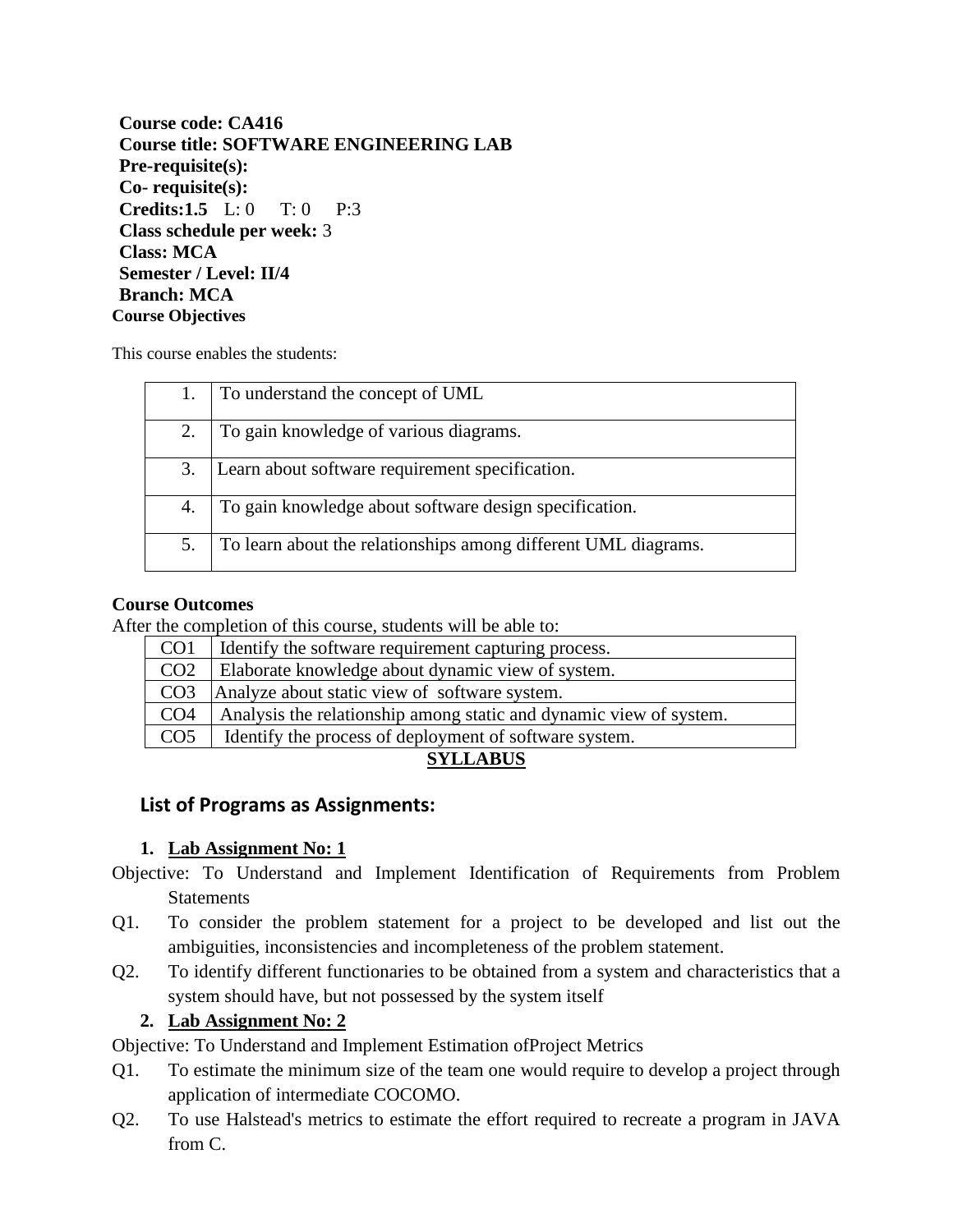### **3. Lab Assignment No: 3**

- Objective: To Understand and Implement Modeling UML Use Case Diagrams and Capturing Use Case Scenarios
- Q1. To draw a use case diagram for the given case study.
- Q2. To identify the primary and secondary actors for the system and generalization of use cases and «include» stereotypes to prevent redundancy in the coding phase.

### **4. Lab Assignment No: 4**

Objective: To Understand and Implement E-R Modeling from the Problem Statements

- Q1. To identify the possible entity sets, their attributes, and relationships for the given case study.
- Q2. To draw an ER diagram for the given case study.

### **5. Lab Assignment No: 5**

- Objective: To Understand and Implement Identification of Domain Classes from the Problem Statements
- Q1. To identify potential classes and their attributes for the given case study.
- Q2. To utilize expert knowledge on the subject matter to identify other relevant classes.

### **6. Lab Assignment No: 6**

Objective: To Understand and Implement Identification of Components from the Problem **Statements** 

- Q1. To identify potential components for the given case study.
- Q2. To draw component diagram for the given case study

### **7. Lab Assignment No: 7**

Objective: To Understand and Implement State Chart and Activity Modeling

- Q1. To draw a statechart diagram to graphically represent the given case study.
- Q2. To draw an activity diagram to graphically represent the workflow of the given case study.

### **8. Lab Assignment No: 8**

- Objective: To Understand and Implement Modeling UML Class Diagrams and Sequence diagrams
- Q1. To draw class diagram for the given case study.
- Q2. To draw sequence diagram for the given case study.

### **9. Lab Assignment No: 9**

Objective: To Understand and Implement Modeling Data Flow Diagrams

Q1. To draw data flow diagram (Level 0, 1 and 2) for the given case study.

### **10. Lab Assignment No: 10**

Objective: To Understand and Implement Estimation of Test Coverage Metrics and Structural **Complexity** 

- Q1. To identify the basic blocks for a given program
- Q2. To draw a CFG using the basic blocks
- Q3. To determine McCabe's complexity from a CFG.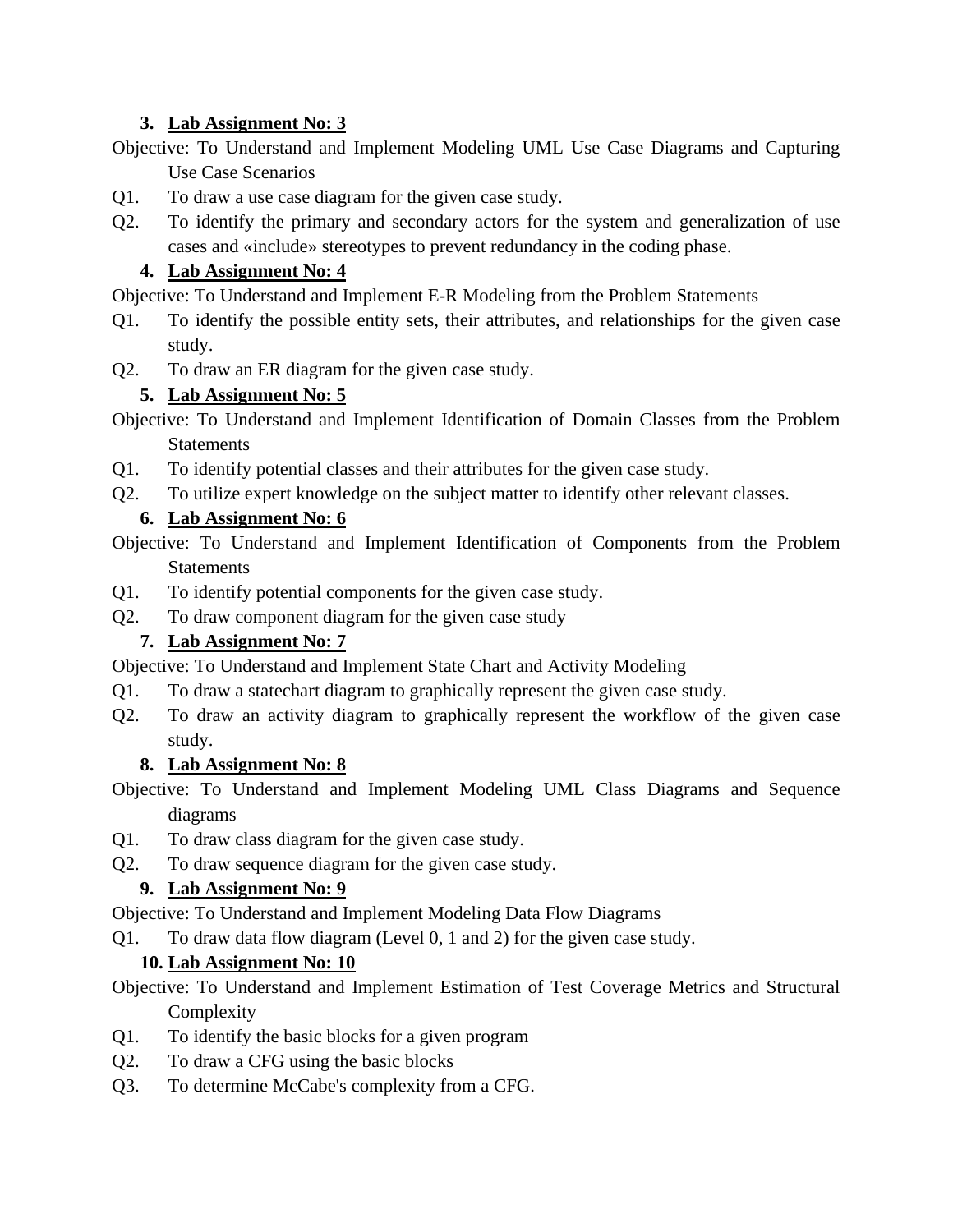### **11. Lab Assignment No: 11**

Objective: To Understand and Implement Designing Test Suites

- Q1. To design a test suite for the given case study.
- Q2. To verify implementation of functional requirements by writing test cases.
- Q3. To analyze results of testing to ascertain the current state of the project.

### **12. Lab Assignment No: 12**

Objective: To Understand and Implement Forward and Reverse Engineering

- Q1. To obtain programs from UML diagrams.
- Q2. To obtain UML diagrams from programs.

### **Books recommended:**

### **TEXT BOOKS**

- 1. Software Engineering, Ian Sommerville, Pearson, 10th Edition, 2016.**(T1)**
- 2. Software Engineering: A Practioner's Approach, Roger S. Pressman, McGraw Hills, 7th Edition, 2009.**(T2)**

### **REFERENCE BOOKS**

1. Fundamentals of Software Engineering, Rajib Mall, Prentice-Hall of India, 3rd Edition, 2009.**(R1)**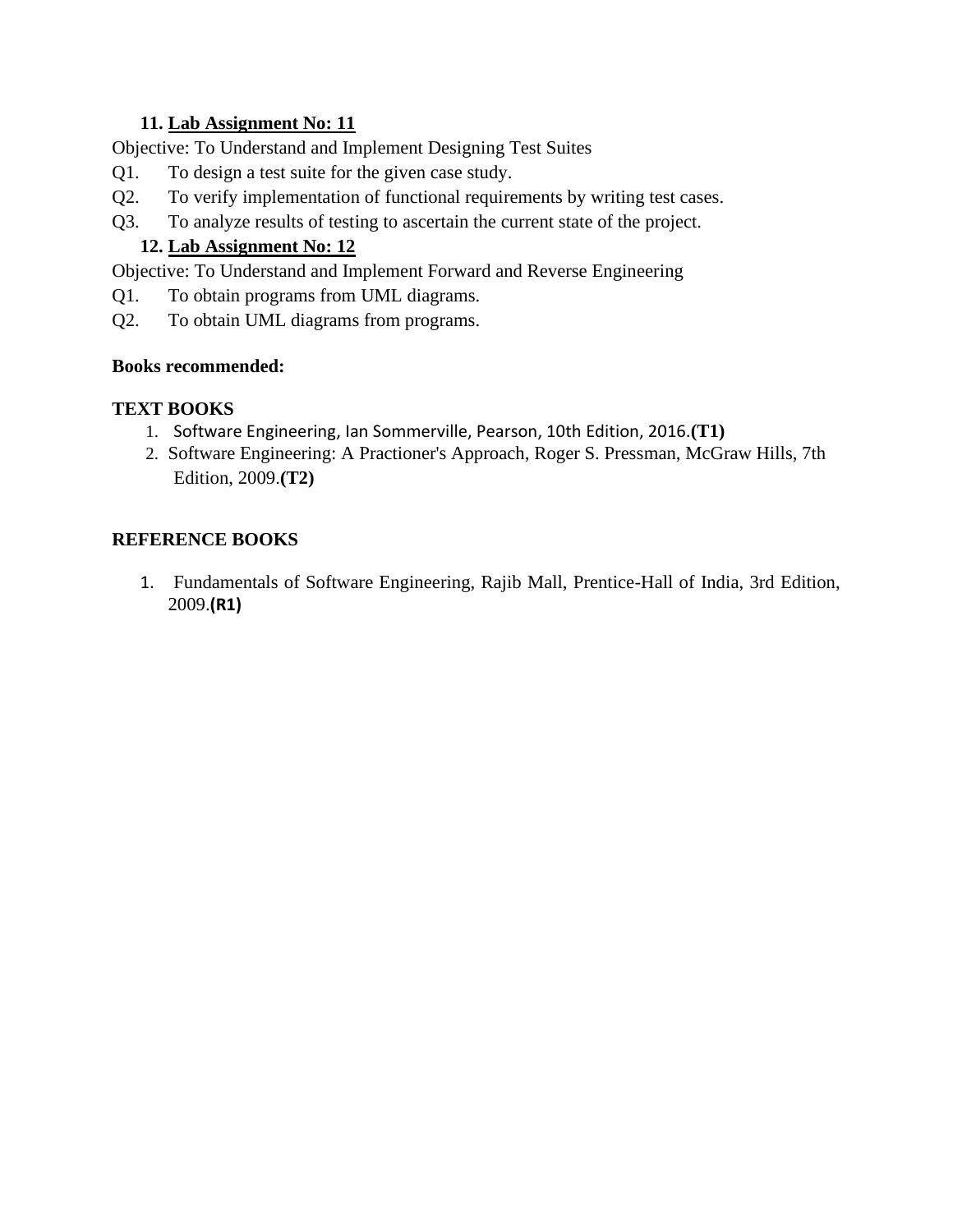#### **Course code: CA422 Course title: IT TOOLS AND TECHNIQUES LAB Pre-requisite(s): Co- requisite(s): Credits: 1.5** L: 0 T: 0 P:3 **Class schedule per week:** 3 **Class: MCA Semester / Level: IV/5 Branch: MCA Course Objectives** This course enables the students

| To introduce the intricacies of working with large data.              |
|-----------------------------------------------------------------------|
| Present programming tricks and tools for handling large data.         |
| Highlight different specialized functions for working with large data |
| Understand the challenges of working with unstructured data           |
| Understand how to automate tasks related to large volumes of data     |

#### **Course Outcomes**

After the completion of this course, students will be able to:

| CO <sub>1</sub> | code language constructs specifically related to working with large datasets.              |  |
|-----------------|--------------------------------------------------------------------------------------------|--|
| CO <sub>2</sub> | Recognize patterns in data amenable for application of specialized data handling functions |  |
|                 |                                                                                            |  |
| CO <sub>3</sub> | Scrape websites to collect data for data science purposes.                                 |  |
| CO <sub>4</sub> | Design algorithms for different kinds of data like structured, unstructured, dates etc.    |  |
| CO <sub>5</sub> | Automate data handling tasks.                                                              |  |
|                 |                                                                                            |  |

### **SYLLABUS**

**Module 1**: Working with large data – Introduction, Lists, List comprehensions, tuples, working with dictionaries, nested dictionaries, working with collections

**Module 2:** Functions, lambda functions, specialized functions e.g. map, filter, reduce, variable number of parameters, keyword arguments.

**Module 3:** Specialized string handling, working with files, regular expressions, working with data file formats e.g. csv, json, excel etc.

**Module 4:** Web scraping, collecting data from the internet, Sending emails,

**Module 5:** Working with dates and times, scheduling tasks, automatically launching programs

#### **TEXT BOOKS**

- 1. Introduction to Computation and Programming using Python, with Application to Computational Modeling and Understanding Data 3<sup>rd</sup> Edition, J. V. Guttag, MIT Press, 2021
- 2. Python Crash Course, A Hands on, Project based Introduction to Programming, 2<sup>nd</sup> Edition, Eric Matthes, No Starch Press, 2018

#### **REFERENCE BOOKS**

- 1. Fluent Python, Luciano Ramalho, Oreilly Press, 1st Edition, 2016
- 2. Data science from Scratch: First Principles with Python, Joel Grus, OReilly Press, 2015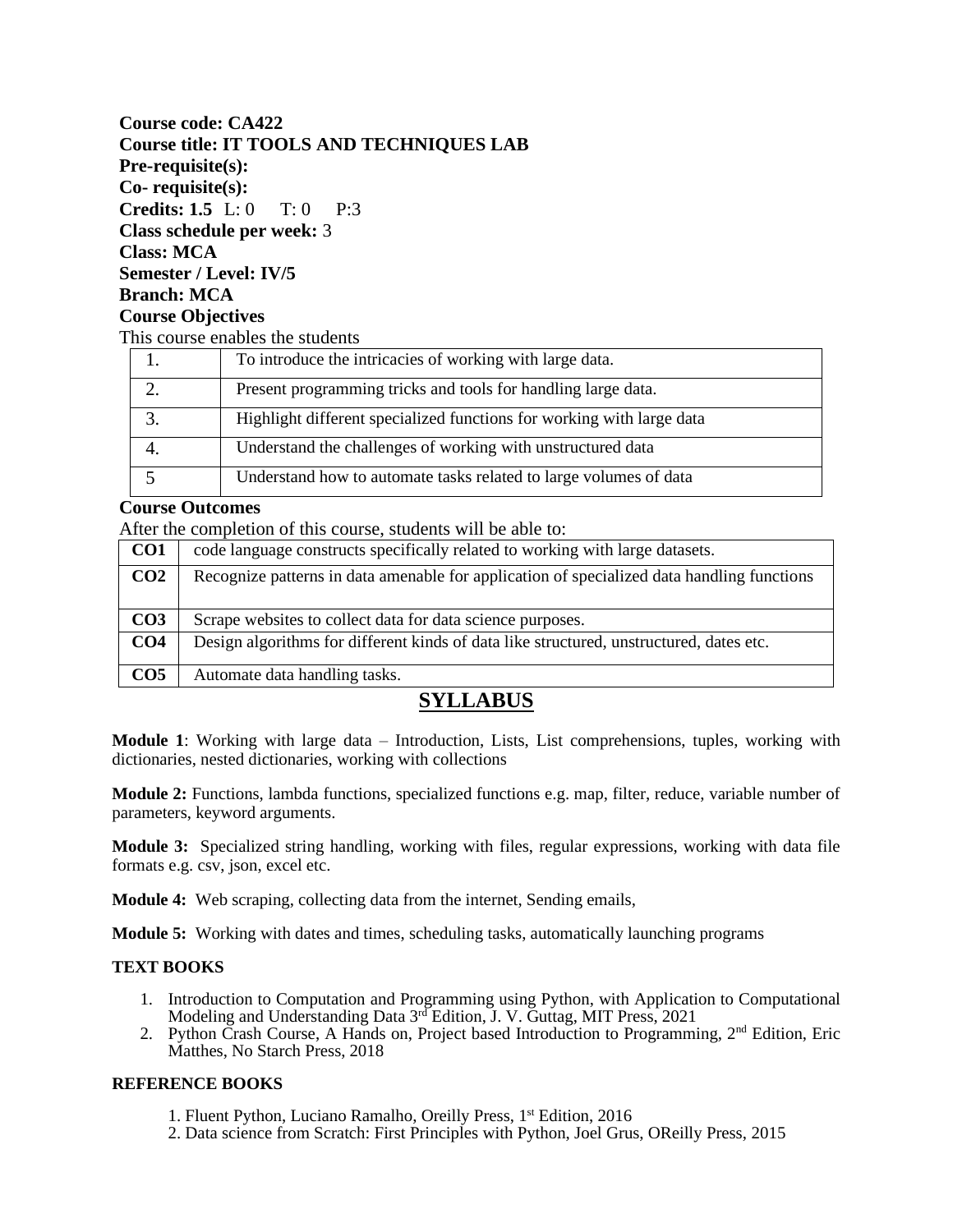### **SEMESTER III**

**Course code: CA511**

### **Course title: BASICS OF MACHINE LEARNING**

**Pre-requisite(s):**

**Co- requisite(s):** None

**Credits: 3** L: 3 T: 0 P: 0

**Class schedule per week:** 03

**Class:** MCA

**Semester / Level: III/5**

#### **Branch:** MCA

#### **Course Objectives**

This course enables the students:

|    | To formulate machine learning problems corresponding to different                 |  |  |
|----|-----------------------------------------------------------------------------------|--|--|
|    | applications.                                                                     |  |  |
|    | 2. To understand various supervised, semi-supervised and unsupervised machine     |  |  |
|    | learning algorithms.                                                              |  |  |
| 3. | To familiarize various machine learning software libraries and data sets publicly |  |  |
|    | available.                                                                        |  |  |
| 4. | To develop machine learning based system for various real-world problems.         |  |  |
| 5. | To assess how the choice of a machine learning algorithm impacts the accuracy     |  |  |
|    | of a system.                                                                      |  |  |
|    | $\mathbf{a}$ $\mathbf{a}$ $\mathbf{b}$ $\mathbf{a}$ $\mathbf{b}$                  |  |  |

#### **Course Outcomes**

After the completion of this course, students will be able to:

| CO <sub>1</sub> | Formulate machine learning problems corresponding to different            |  |  |
|-----------------|---------------------------------------------------------------------------|--|--|
|                 | applications: data, model selection, model complexity                     |  |  |
| CO <sub>2</sub> | Demonstrate understanding of a range of machine learning algorithms       |  |  |
|                 | along with their strengths and weaknesses                                 |  |  |
| CO <sub>3</sub> | Implement machine learning solutions to classification, regression, and   |  |  |
|                 | clustering problems                                                       |  |  |
| CO <sub>4</sub> | Design and implement various machine learning algorithms in a range of    |  |  |
|                 | real-world applications                                                   |  |  |
| CO <sub>5</sub> | Evaluate and analyse the performance of a machine learning algorithm or a |  |  |
|                 | system based on machine learning algorithm.                               |  |  |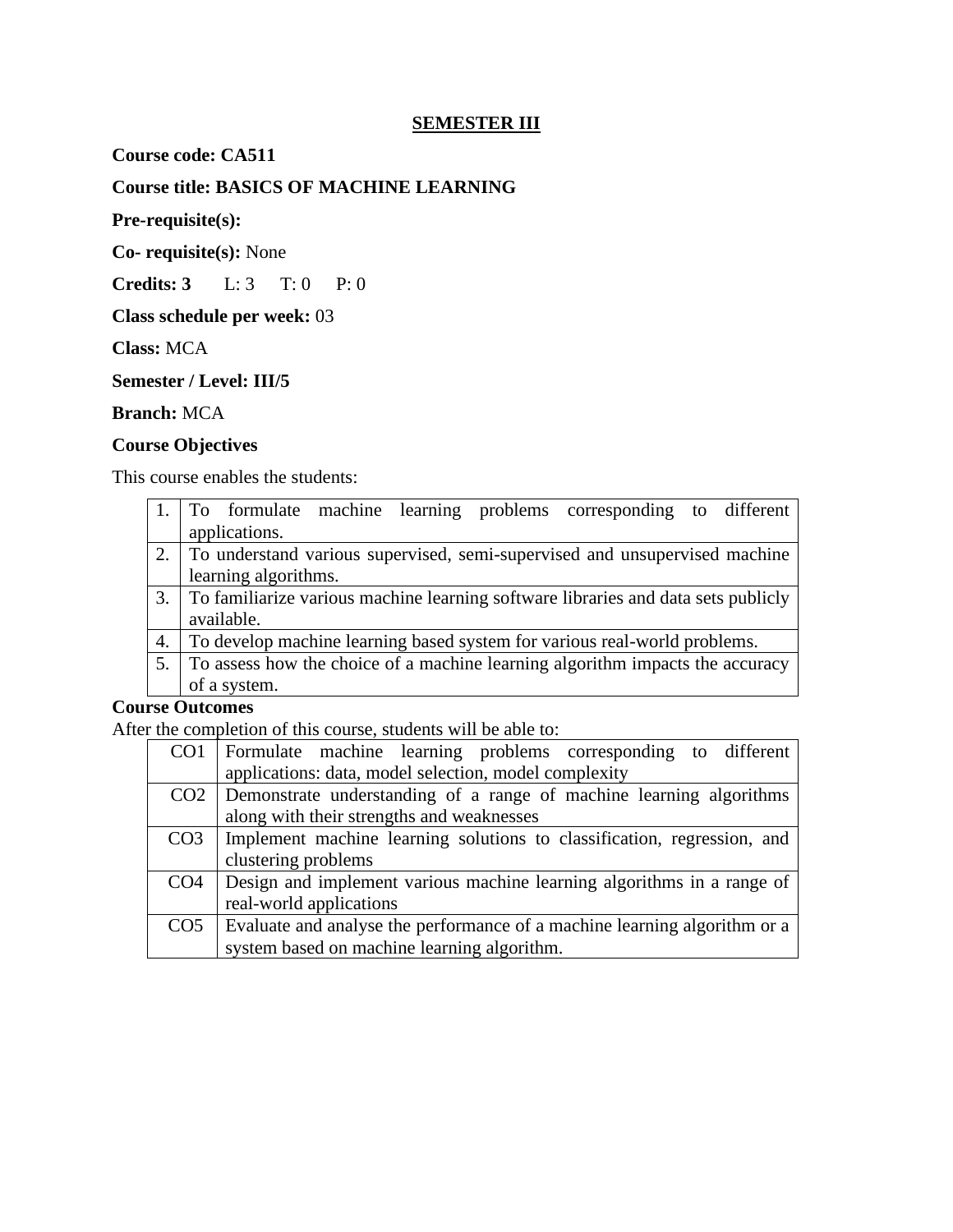### **SYLLABUS**

#### **Module I**

#### **Introduction to Machine Learning**

Machine Learning – what and why? Supervised learning and unsupervised learning. Basics of Linear Algebra - matrices and vectors, Eigen value decomposition, principal component analysis.

#### **Module II**

Supervised Learning

Linear Regression with one variable, cost function, gradient descent for linear regression. Linear regression with multiple variables, normal equation, gradient descent. Logistic regression, cost function, gradient descent. Regularization - the problem of overfitting, regularization in linear regression and logistic regression. **(8L)**

#### **Module III**

Dimensionality reduction- Principal components. Decision Tree, Overfitting and Pruning, Support Vector Machine and Kernel; Noise, bias-variance trade-off, under-fitting and overfitting concepts. **(8L)**

#### **Module IV**

Neural Networks representations, forward propagation, multi class classification. neural networks cost function, backpropagation algorithm. Regularization and bias/ variance. Recurrent networks.

#### **Module V**

#### **Unsupervised and Semi Supervised Learning**

Clustering - K-means partitional clustering, choosing the number of clusters. Hierarchical Agglomerative Clustering. Expectation maximization (EM) for soft clustering. Semi-supervised learning with EM using labeled and unlabeled data. Brief introduction to ML applications in computer vision, speech and natural language processing, etc.

#### **Text Books:**

1. Mitchell Tom, "Machine Learning", Latest Edition, Mc-Graw Hill.

#### **Reference Books:**

- 1. Shwartz Shai Shalev, and David Shai Ben, "Understanding Machine Learning", Cambridge University Press, 2017.
- 2. Bishop Christopher "Pattern Recognition and Machine Learning", Springer, 2006.
- 3. A Course in Machine Learning by [Hal Daumé III](http://hal3.name/) (freely available online)

**(8L)**

**(8L)**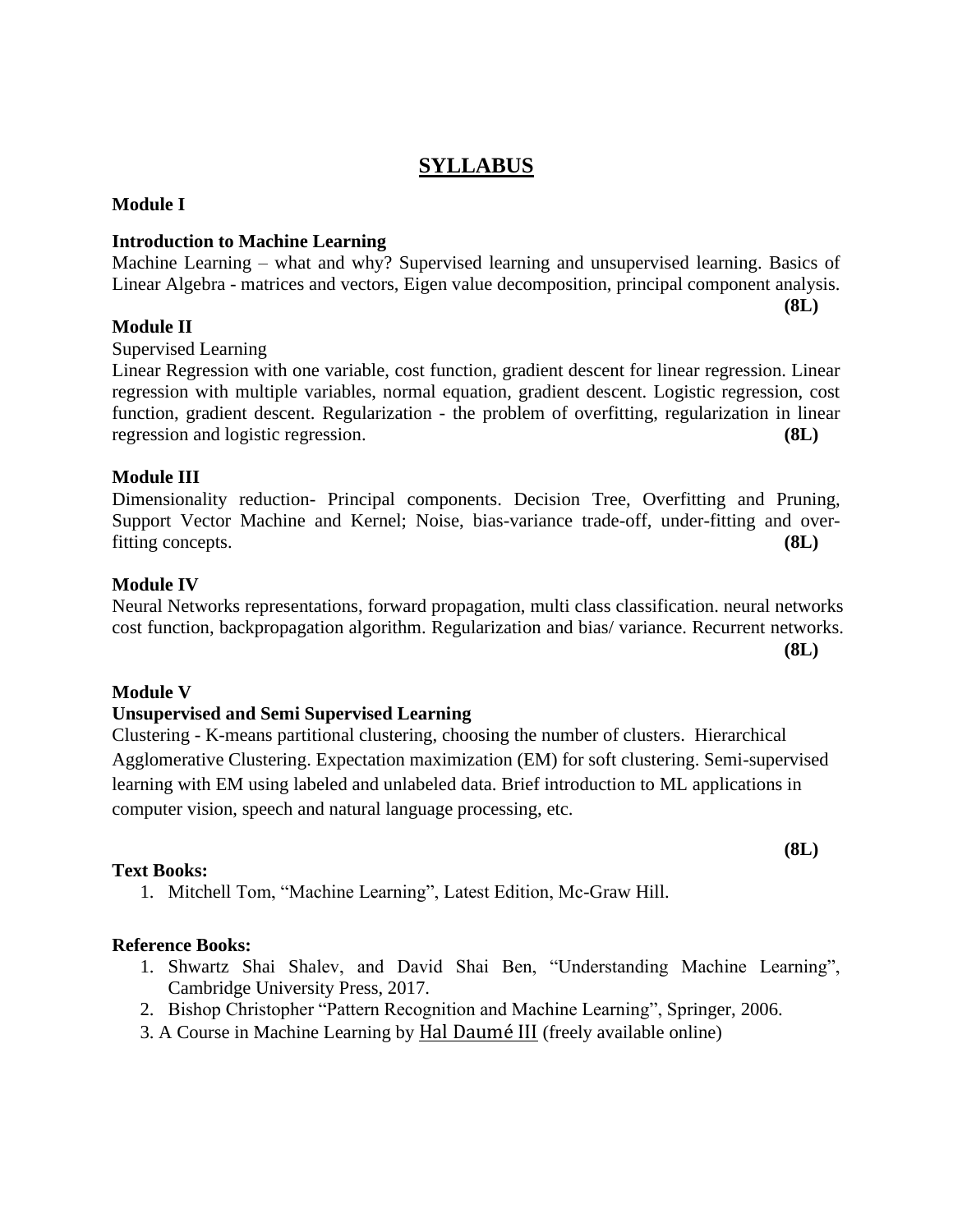**Course code: CA513 Course title: COMPILER DESIGN Pre-requisite(s): Automata theory Co- requisite(s): Credits: 4** L:3 T:1 P: 0 **Class schedule per week: 04 Class:** MCA **Semester / Level: III/5 Branch:** MCA **Course Objectives** 

This course enables the students to:

| 1. Understand the need of compiler                                                                     |  |  |
|--------------------------------------------------------------------------------------------------------|--|--|
| 2. Provide a thorough understanding of design, working, and implementation of<br>programming languages |  |  |
| 3. Trace the major concept areas of language translation and compiler design                           |  |  |
| 4. Create an awareness of the function and complexity of modern compilers.                             |  |  |
| 5. Develop knowledge for developing tool for natural language processing                               |  |  |

#### **Course Outcomes**

After the completion of this course, students will be able to

| CO <sub>1</sub> | Understand the need of compiler for <i>interfacing</i> between users and machine |  |
|-----------------|----------------------------------------------------------------------------------|--|
| CO <sub>2</sub> | Perceive the role of several phases of compilation process                       |  |
| CO <sub>3</sub> | Trace the major concept areas of language translation and compiler design        |  |
| CO <sub>4</sub> | Develop a comprehensive Compiler for a given language                            |  |
| CO <sub>5</sub> | Apply knowledge for developing tool for natural language processing              |  |

### **SYLLABUS**

#### **MODULE -I**

**Introduction to Compiling**: Translators, Interpreters, Compiler, other language processors, Phases of a compiler, Passes of compiler, Back-end and Front-end of compiler, Basic idea on Symbol Table, Issues in Compiler construction, Concept on *l*-value and r-value, Programming Language basics, Compiler construction tools.

**Lexical and Syntax Analysis**: *Lexical analysis*: Role of a Lexical analyser, Input buffering, Specification and recognition of tokens, State-machine driven lexical analysers and their implementations, Lexical analyser generator tool: LEX/FLEX. (**8L)**

#### **MODULE -II**

**Syntax analysis**: Need and Role of Parser, Importance of Context Free Grammars in designing Parser, Parse trees, derivations and sentential forms, Ambiguity.

**Top down parsing**: Backtracking, Recursive descent and Predictive parsers (LL), Errordetection in LL parser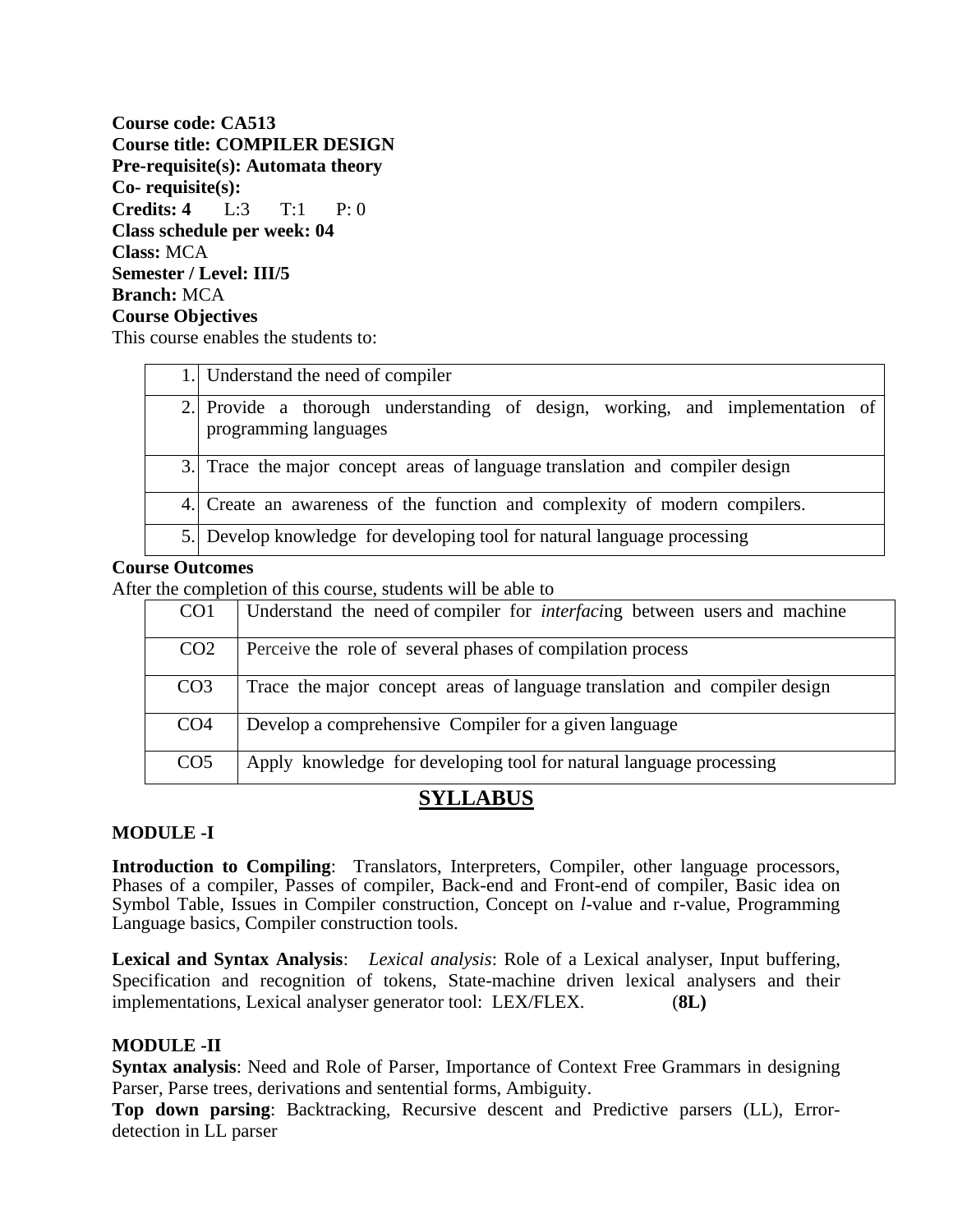*Bottom-up parsing*: Simple Shift-Reduce parsing, LR Parsers: SLR, CLR and LALR parsers, Error detection in S-R parsing, Handling ambiguous grammar, Parser generator tool: YACC/BISON **(8L)**

### **MODULE -III**

**Syntax Directed Translation**: Syntax directed definitions, Construction of syntax tree, Attribute grammars, Inherited and synthesized attributes, Dependency graphs, Evaluation orders of attributes, S-Attributed definitions, L-attributed definitions.

**Intermediate code generation**: Variants of Syntax Trees, Three-address codes of different constructs, Translation of expressions, Type checking: Rules for type checking, Type conversion; **(8L)**

#### **MODULE -IV**

**Machine independent code optimization**: Sources of optimization, DAG, Peephole optimization and Basic Blocks, Loops in Flow Graphs, Data flow analysis and equations

**(8L)**

#### **MODULE -V**

#### **Runtime Environment and Code Generation:**

**Runtime environment**: Storage organization: Static and Dynamic, Stack allocation and Heap allocation of memory;

**Code generation**: Issues in designing of a code generator, Register allocation and Assignment, Target machine (assembly code for 80- series) **(8L)**

#### **Text Book:**

1. Aho A.V., Sheth R. I. and Ullman J.D. "Compilers Principles Techniques and Tools", Pearson Education.

#### **Reference Books:**

- 1. Levine John R., Mason Tony, Brown Doug "Lex &Yacc", O'reilly.
- 2. Appel Andrew N., "Modern Compiler Implementation in C", Cambridge University Press.
- 3. Cooper & Linda "Engineering a Compiler", Elsevier theory.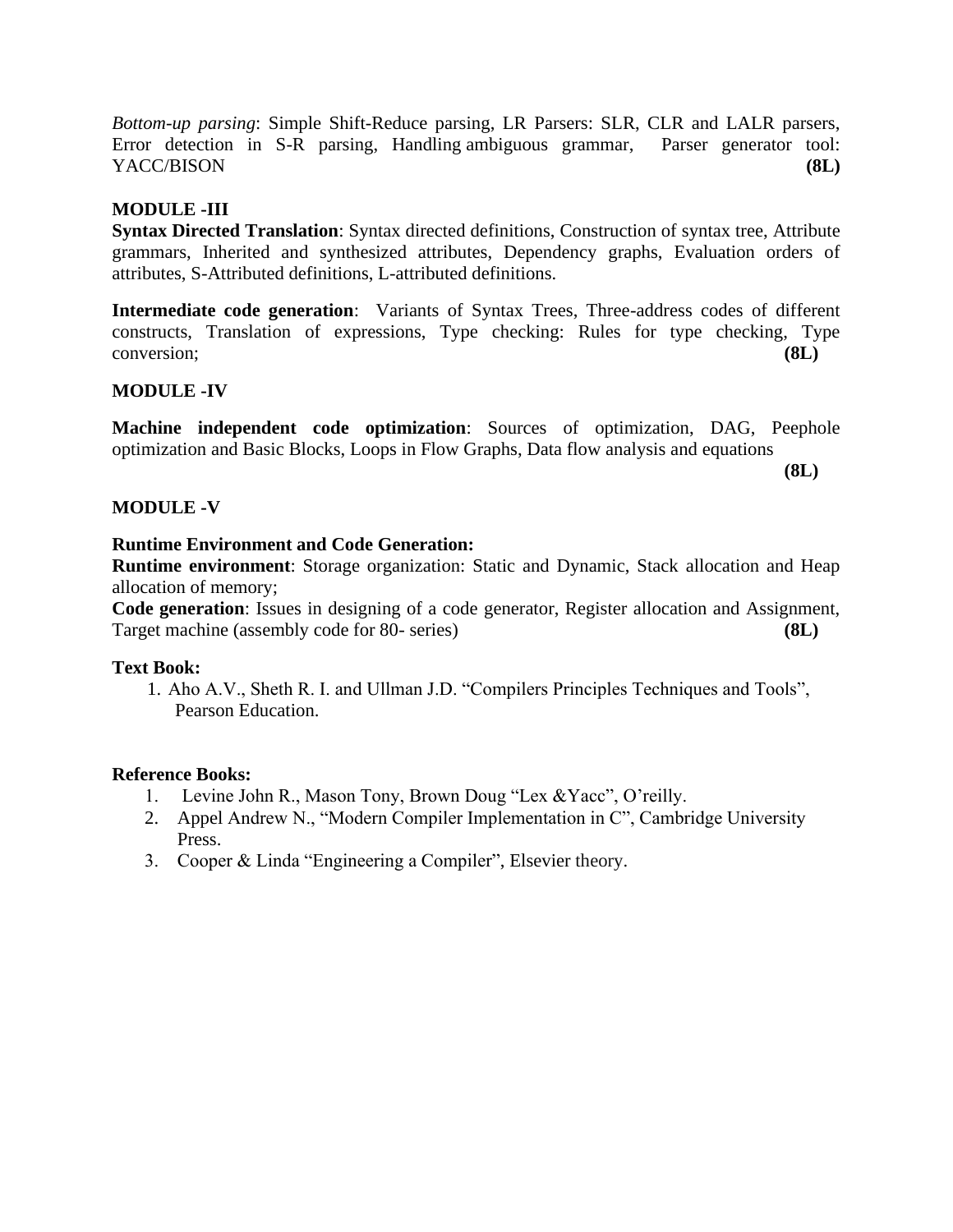**Course code: CA515 Course title: SOFT COMPUTING Pre-requisite(s): Co- requisite(s): Credits: 3** L: 3 T: 0 P: 0 **Class schedule per week:** 03 **Class:** MCA **Semester / Level: III/5 Branch:** MCA

#### **Course Objective:**

This course enables the students:

| To know the basic functions of different AI branches.                            |  |
|----------------------------------------------------------------------------------|--|
| To understand the functionalities of neural networks.                            |  |
| To know the application of fuzzy logic.                                          |  |
| To understand the basic functionalities of optimizations through soft computing. |  |
| 5. To find the basic functions of soft computing.                                |  |
|                                                                                  |  |

#### **Course Outcomes**

After the completion of this course, students will be able to:

| CO <sub>1</sub> | Solve numerical on Fuzzy sets and Fuzzy Reasoning.       |  |
|-----------------|----------------------------------------------------------|--|
|                 | CO2   Develop Fuzzy Inference System (FIS).              |  |
| CO <sub>3</sub> | Solve problems on Genetic Algorithms                     |  |
| CO <sub>4</sub> | Explain concepts of neural networks                      |  |
| CO <sub>5</sub> | Develop neural networks models for various applications. |  |

### **SYLLABUS**

#### **MODULE – I**

Introduction to Artificial Intelligence System, Neural Network, Fuzzy Logic & Genetic Algorithm. Fuzzy Set Theory: Fuzzy Versus Crisp, Crisp Set, Fuzzy Set, Crip Relation, Fuzzy Relations. **(8L)**

#### **MODULE – II**

**Fuzzy System:** Crisp Logic, Predicate Logic, Fuzzy Logic, Fuzzy Rule Based System, Defuzzification Methods, and Applications. **(8L)**

#### **MODULE – III**

Genetic Algorithms, Basic Concepts, Creation Of Offspring, Working Principle, Encoding, Fitness Function, Reproduction.

Genetic Modeling, Inheritance Operations, Cross Over, Inversion And Deletion, Mutation Operator, Bit Wise Operators, Generation Cycle, Convergence Of Genetic Algorithm, Application, Multi-Level Optimization, Real Life Problems, Difference And Similarities Between GA And Other Traditional Methods, Advanced In GA**. (8L)**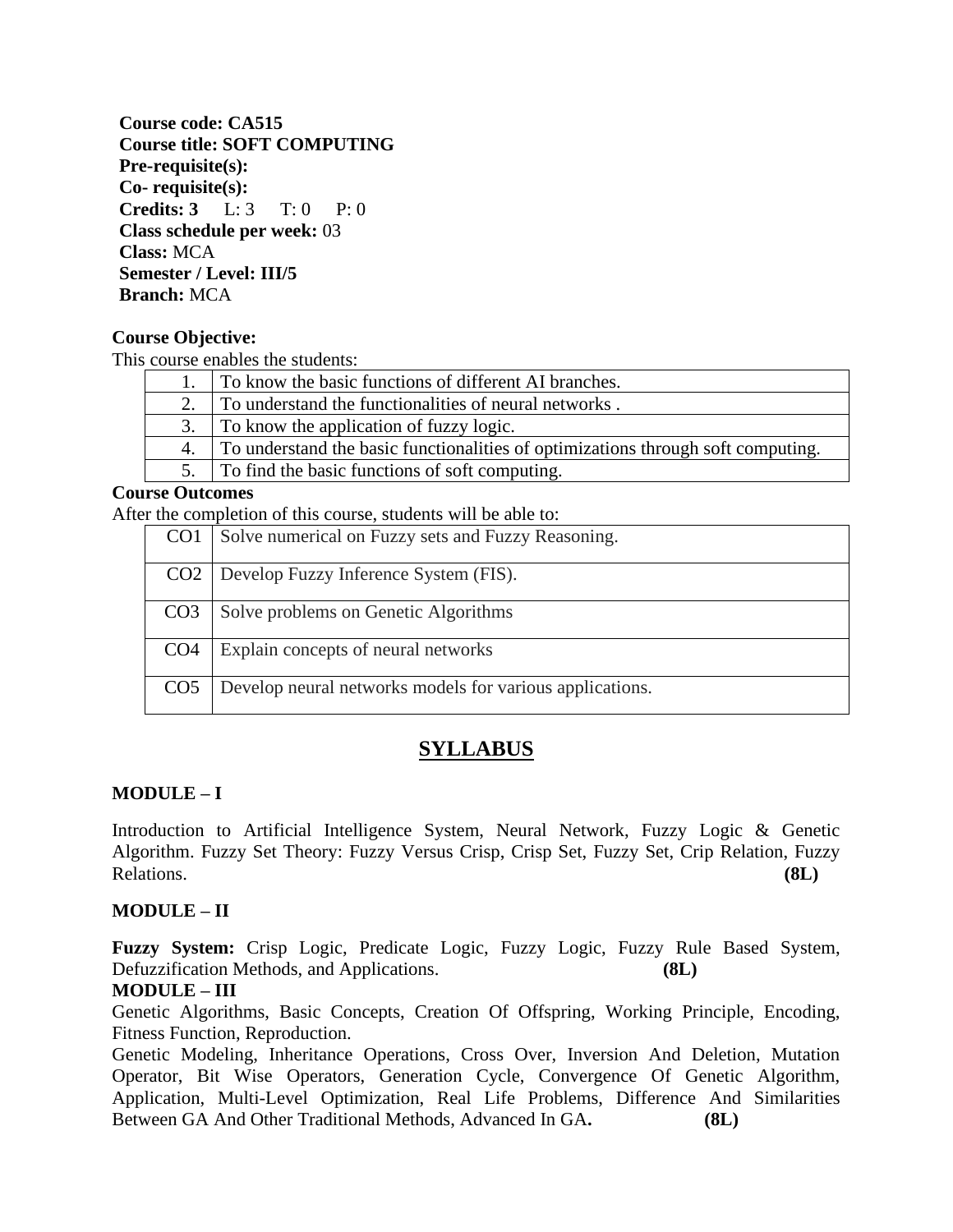#### **MODULE – IV**

Fundamentals Of Neural Networks, Basic Concepts Of Neural Network, Human Brain, Model Of An Artificial Neuron, Neural Network Architectures, Characteristic Of Neural Networks, Learning Method, Taxonomy Of Neural Network Architectures, History Of Neural Network Research, Early Neural Network Architectures, Some Application Domains.

**(8L)**

#### **MODULE – V**

Back Propagation Network Architecture Of Back Propagation Network, Back Propagation Learning, Illustration, Applications, Effect Of Tuning Parameters Of The Back Propagation Neural Network, Selection Of Various Parameters In BPN, Variations Of Standard Back Propagation Algorithm.

Associative Memory And Adaptive Resonance Theory, Autocorrelations, Hetrocorrelators , Multiple Training Encoding Strategy, Exponential BAM, Associative Memory For Real Coded Pattern Pairs, Applications, Introduction To Adaptive Resonance Theory, ARTI, Character Recognition Using ARI1 **(8L)**

#### **Text Book:**

1. Rajasekharan S. &Vijayalakshmi G. A. "Neural Network Fuzzy Logic and Gentic Algorithm Synthesis and Applications", Prentice Hall of India PLT, Pai, 2004.

#### **Reference Book:**

1. Jang JyhShing R, Sun C. T., Mizutani E. "Neuro Fuzzy and Soft Computing –A Computational Approach to Learning and Machine Intelligence", Prentice Hall of India, 1997.

#### **PROGRAM ELECTIVE II**

#### **PROGRAM ELECTIVE III**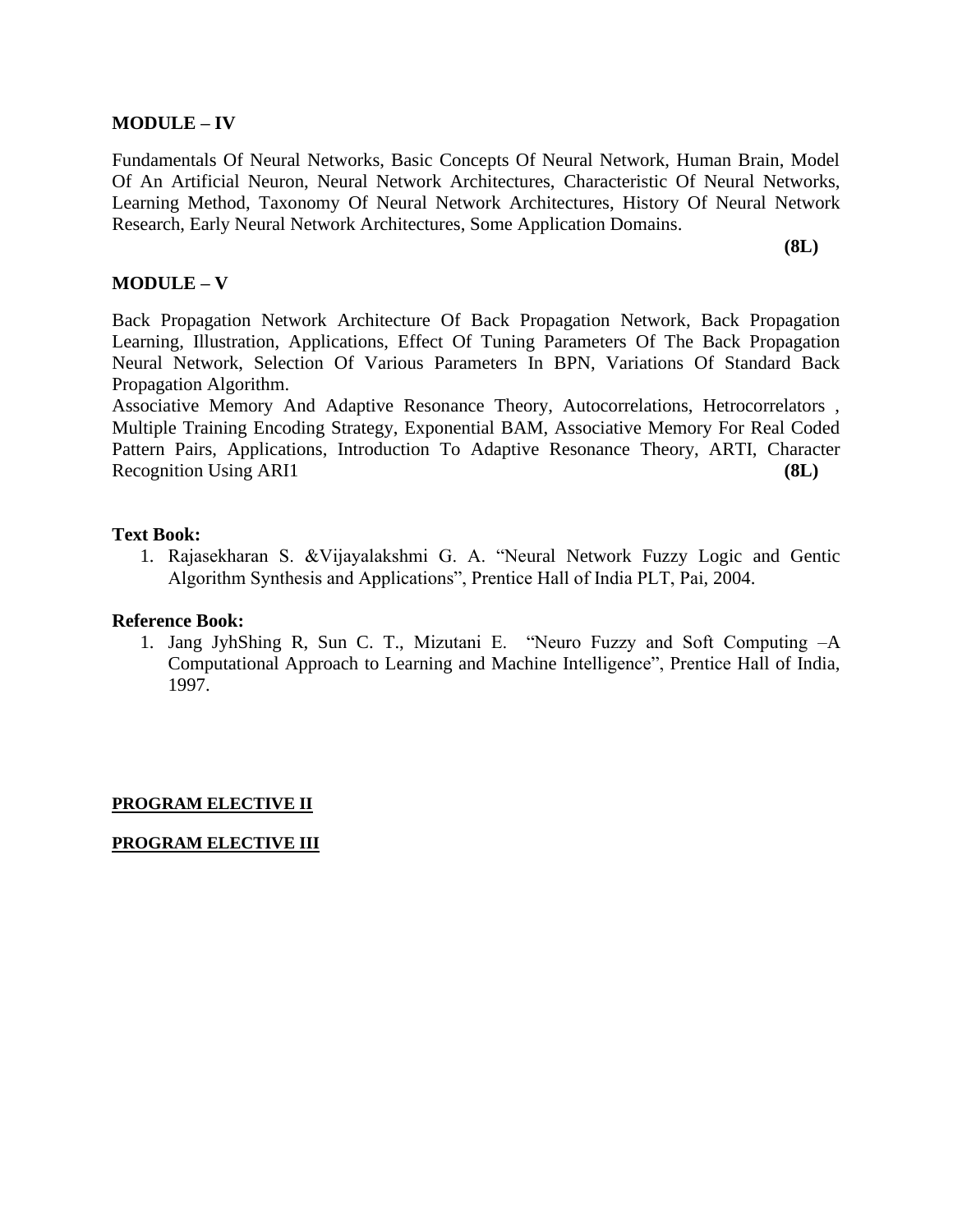#### **COURSE INFORMATION SHEET**

Course code: CA512 Course title: **BASICS OF MACHINE LEARNING LAB** Pre-requisite(s): Co- requisite(s): Credits: **1.5** L: 0 T: 0 P: 3 Class schedule per week: 3 Class: MCA Semester / Level: 3 Branch: MCA

#### **Course Objectives:**

This course enables the students:

| Α.              | To learn how data is to be handled using appropriate data structures. |  |
|-----------------|-----------------------------------------------------------------------|--|
| <b>B.</b>       | Understand the basics of implementing attribute set reduction.        |  |
| $\mathcal{C}$ . | Implement linear regression and compute relevant statistics.          |  |
| D.              | Learn the basics of classification using commonly used algorithms     |  |
| E               | Learn the basics of clustering using commonly used algorithms         |  |

#### **Course Outcomes:**

After the completion of this course, students will be able to:

|    | The student should be able to manipulate large datasets and perform data   |  |
|----|----------------------------------------------------------------------------|--|
|    | preprocessing.                                                             |  |
| 2. | Perform attribute reduction using Principal Component Analysis.            |  |
| 3. | Implement common techniques for performing Linear Regression and           |  |
|    | measure its performance.                                                   |  |
| 4. | Implement standard techniques for classifying data and measure             |  |
|    | performance.                                                               |  |
| 5  | Implement standard techniques for clustering data and measure performance. |  |

#### **Syllabus:**

- 1. Explore a dataset using Pandas. Compute attribute statistics, correlation, covariance, and other inferential statistics.
- 2. Perform PCA on a dataset to reduce attributes. Compare performance with available PCA modules in python.
- 3. Perform Linear regression on a dataset and compute the relevant parameters. Compute the error in the interpolation. Compare your results with implementations in Standard modules.
- 4. Classify a dataset with binary class distribution using logistic regression. Compute the values for accuracy, precision and recall and present the confusion matrix. Perform all necessary data preprocessing of the attributes involved.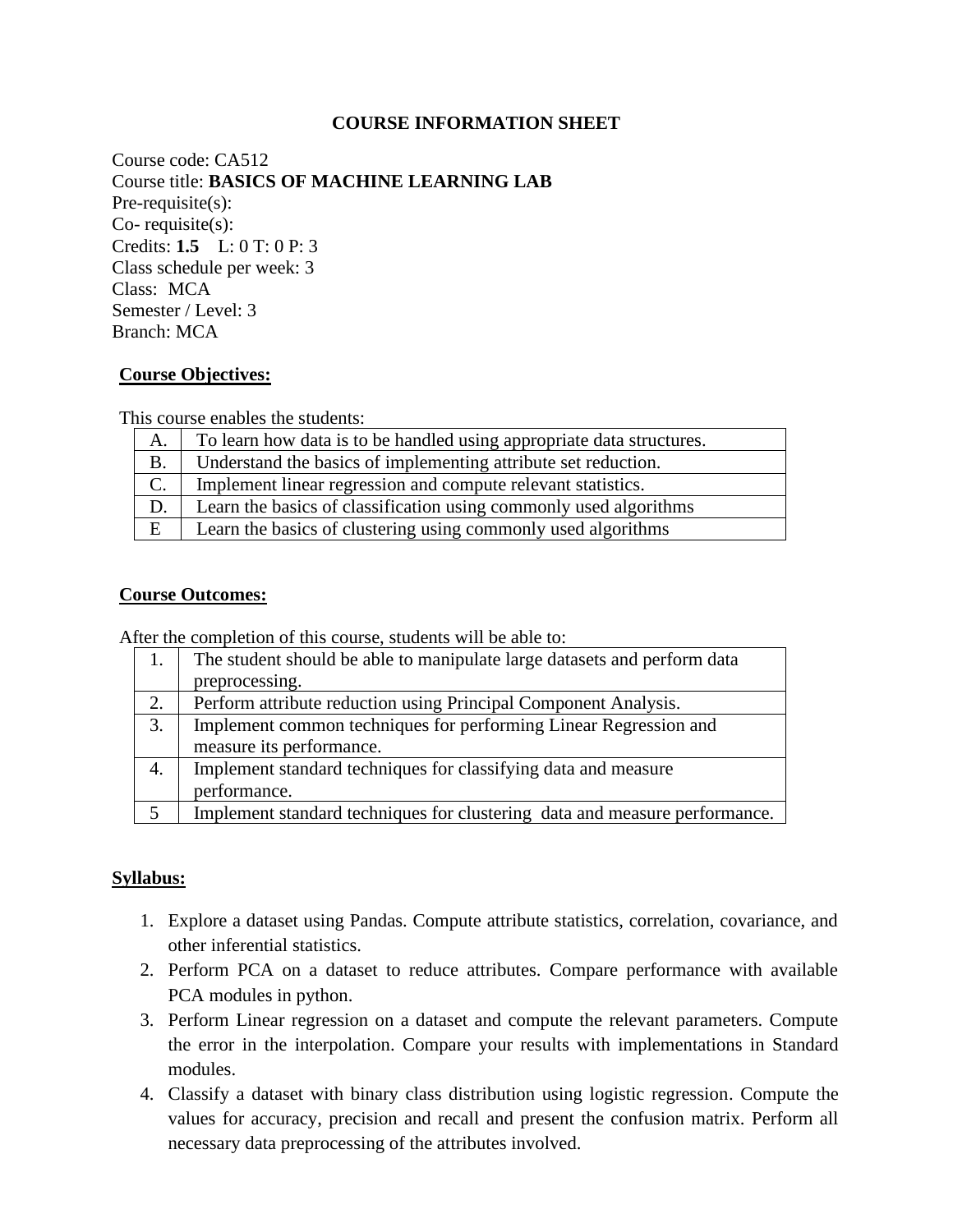- 5. Use logistic regression to perform OvA classification on a multi label dataset.
- 6. Classify a dataset using the K-NN algorithm. Perform a grid search to decide on the optimal value of K. Report the statistics of the results obtained.
- 7. Use the K-NN algorithm developed in Question 6 to perform K -fold cross validation. Compare your results with the basic implementation of the algorithm.
- 8. Perform binary K-Means on a dataset and compare its performance with the basic implementation of the K-Means.
- 9. Classify a dataset using the Naïve Bayes algorithm. Extend your algorithm to incorporate numerical attributes.
- 10. Cluster a dataset using the K-Means algorithm. Compute a suitable value of K using the grid search mechanism. Report the performance metrics of your algorithm e.g. homogeneity score, silhouette coefficient etc.
- 11. Write a program in python to cluster a dataset using the DBSCAN algorithm. The inputs to the algorithm would include epsilon and "p".
- 12. Perform agglomerative clustering of a dataset in python. The number of clusters would be an input to the algorithm and your algorithm should provide options to choose the distance metrics e.g. distance between centers, distance between nearest neighbours, distance between farthest points etc.
- 13. Write a program to train a single hidden layer neural network to classify a binary dataset.
- 14. Write a program use Information Gain to decide the splitting attribute for a dataset to be used in a decision tree classifier.
- 15. Use the function written in Question 14 to classify a dataset using a Decision tree.

### **Text Books:**

- 1. Geron A., "Hands on Machine Learning with Scikit Learn and Tensorflow", 2<sup>nd</sup> edition, O' Reilly Press, 2020
- 2. Muller A. C., Guido S., "Hands Machine Learning with Python", O'Reilly Press, 2016

### Reference Books:

1. Coelho L. P., Richert W., "Building Machine Learning Systems in Python", O' Reilly Press, 2<sup>nd</sup> edition, 2016

### **Gaps in the syllabus (to meet Industry/Profession requirements):**N/A

**POs met through Gaps in the Syllabus:**N/A

**Topics beyond syllabus/Advanced topics/Design:**N/A

**POs met through Topics beyond syllabus/Advanced topics/Design:**N/A

**Course Outcome (CO) Attainment Assessment Tools and Evaluation Procedure**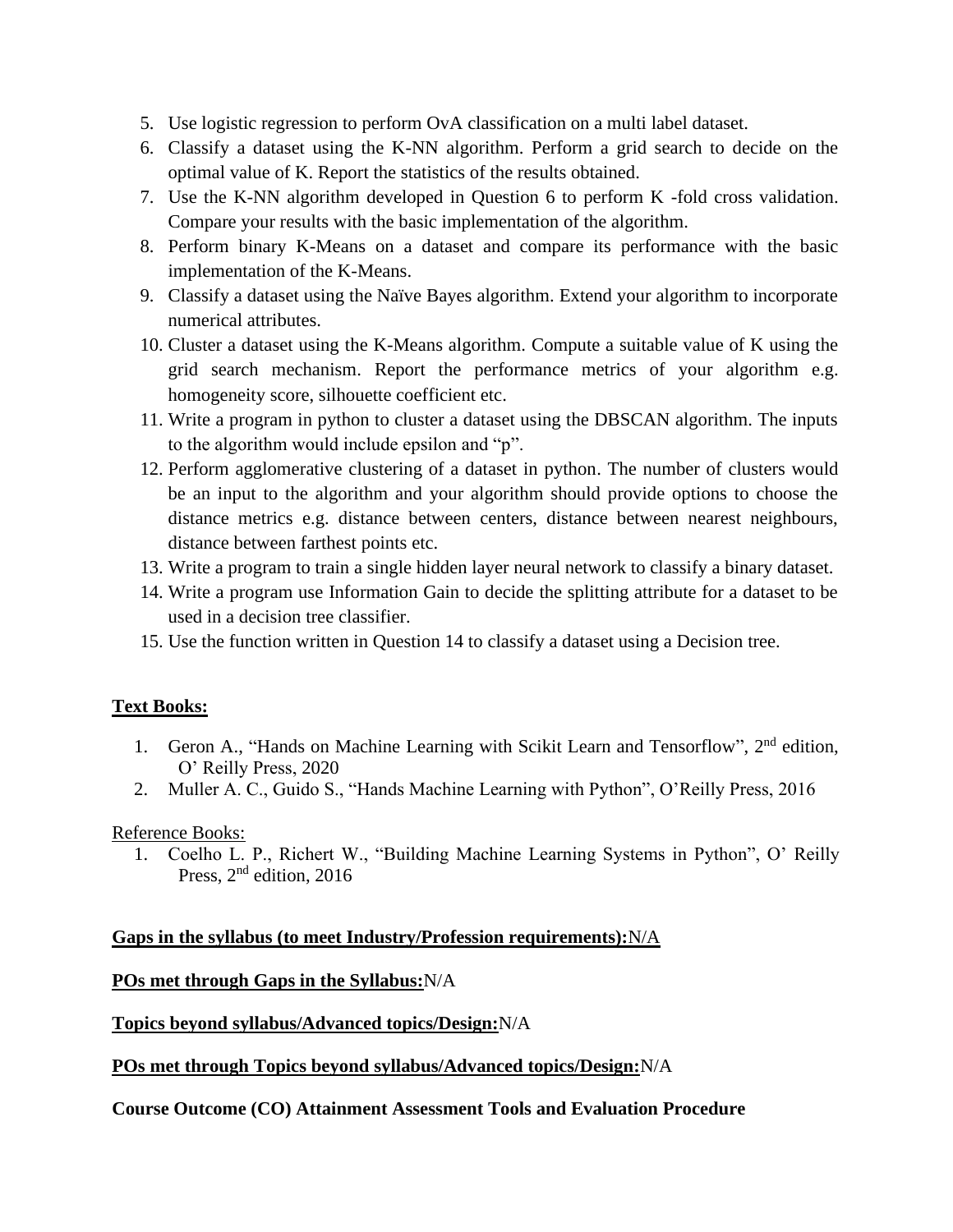### **Direct Assessment**

| <b>Assessment Tools</b>               | % Contribution during CO Assessment |
|---------------------------------------|-------------------------------------|
| <b>Continuous Internal Assessment</b> | 50                                  |
| <b>Semester End Examination</b>       |                                     |

| <b>Continuous Internal Assessment</b> | % Distribution  |
|---------------------------------------|-----------------|
| Mid semester examination              | 25              |
| Two quizzes                           | $20(2\times10)$ |
| Teacher's Assessment                  |                 |

| <b>Assessment Components</b>          | CO1 | CO <sub>2</sub> | CO <sub>3</sub> | CO <sub>4</sub> | CO <sub>5</sub> |
|---------------------------------------|-----|-----------------|-----------------|-----------------|-----------------|
| <b>Continuous Internal Assessment</b> |     |                 |                 |                 |                 |
| <b>Semester End Examination</b>       |     |                 |                 |                 |                 |

# **Indirect Assessment**

- 1. Student Feedback on Faculty
- 2. Student Feedback on Course

### **Course Delivery Methods**

| CD1             | Lecture by use of boards/LCD projectors/OHP projectors      |
|-----------------|-------------------------------------------------------------|
| CD2             | Assignments                                                 |
| CD3             | Laboratory experiments/Teaching aids/Seminars               |
| CD4             | Mini Projects                                               |
| CD <sub>5</sub> | Industrial visits/in-plant training                         |
| CD6             | Self- learning such as use of NPTEL materials and internets |
| CD7             | Simulation                                                  |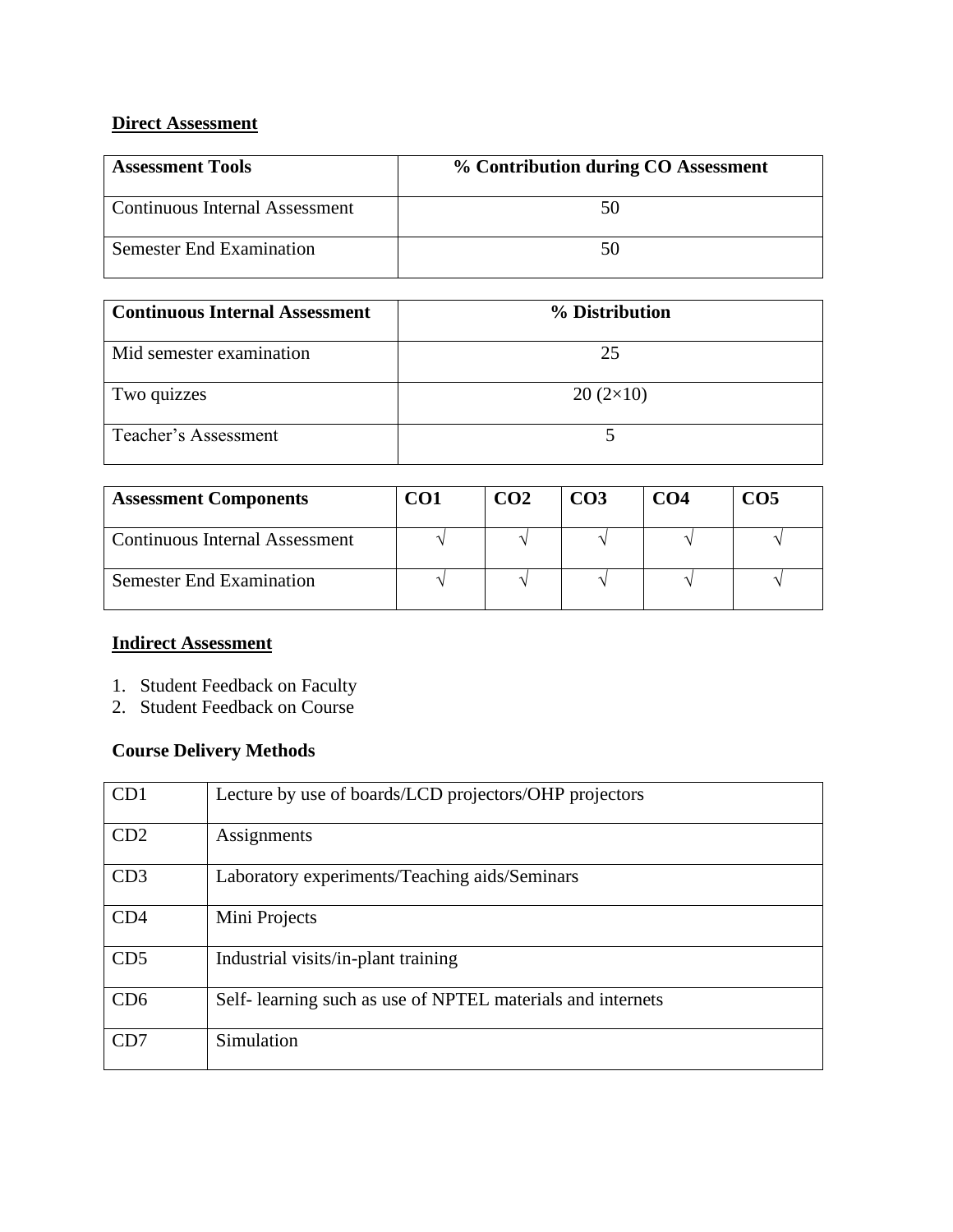| <b>Program Outcomes (POs)</b><br><b>Course</b><br><b>Outcome</b> |   |                |                      |   | Program<br><b>Specific</b><br><b>Outcomes</b><br>(PSOs) |           |                |   |    |                |    |                               |    |    |        |
|------------------------------------------------------------------|---|----------------|----------------------|---|---------------------------------------------------------|-----------|----------------|---|----|----------------|----|-------------------------------|----|----|--------|
|                                                                  |   | $\overline{2}$ | 3                    | 4 | 5                                                       | 6         | 7              | 8 | -9 | 10             | 11 | 12                            | 13 | 14 | 15     |
| CO <sub>1</sub>                                                  | 3 | 3              | 3                    | 3 | ◠                                                       | 3         | ി<br>∠         |   |    | റ<br>∠         |    | ⌒                             | 3  | 3  | ◠<br>∠ |
| CO <sub>2</sub>                                                  | 3 | 3              | $\bigcirc$<br>$\sim$ | 3 | 3                                                       | 3         | $\overline{2}$ |   |    |                |    | ◠                             | 3  | 2  | っ      |
| CO <sub>3</sub>                                                  | 3 | 3              | 3                    | 3 | 3                                                       | ◠         |                |   |    | $\overline{2}$ |    | ↑                             | 3  | 3  | ◠      |
| CO <sub>4</sub>                                                  | 3 | 3              | 3                    | 3 | ↑<br>∠                                                  | $\bigcap$ |                |   |    | $\overline{2}$ |    | ◠<br>$\overline{\phantom{a}}$ | 3  | 3  | 3      |
| CO <sub>5</sub>                                                  | 3 | 3              | 3                    | 3 | 3                                                       | 3         | 3              |   |    | っ              |    | ◠                             | 3  | 3  | 3      |

## **Mapping of Course Outcomes onto Program Outcomes**

### **MAPPING BETWEEN COURSE OUTCOMES AND COURSE DELIVERY METHOD**

| <b>Course Outcomes</b> | <b>Course Delivery Method</b> |
|------------------------|-------------------------------|
| CO1                    | $CD1$ , $CD6$                 |
| CO <sub>2</sub>        | CD1, CD6,CD7                  |
| CO <sub>3</sub>        | CD1, CD2, CD3, CD6, CD7       |
| CO <sub>4</sub>        | CD1, CD3, CD6, CD7            |
|                        | CD1,CD2,CD3,CD4,CD5,CD7       |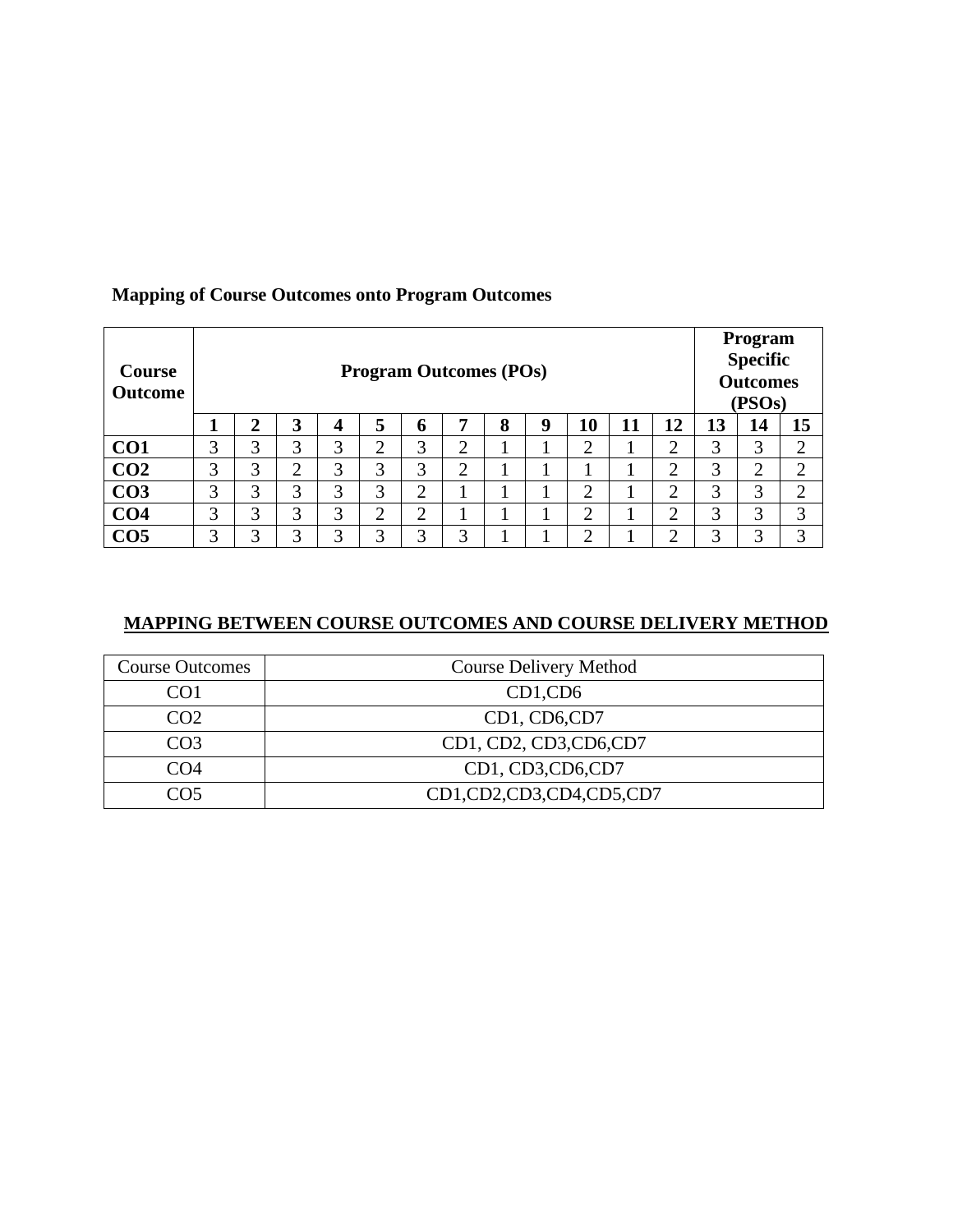**Course code: CA514 Course title: COMPILER DESIGN LAB Pre-requisite(s): Automata theory. Co- requisite(s): Compiler Design Th. Credits:1.5** L: 0 T: 0 P:3 **Class schedule per week:** 3 **Class: MCA Semester / Level: II/4 Branch: MCA Course Objectives**

This course enables the students to:

| Perceive the role of several phases of compilation process                   |
|------------------------------------------------------------------------------|
| Trace the major concept areas of language translation and compiler<br>design |
| Create an awareness of the function and complexity of modern<br>compilers    |

#### **Course Outcomes**

After the completion of this course, students will be able to:

| CO <sub>1</sub> | Design lexical and parsing phases for R.Es. and Grammars of any<br>language using any programming language. |
|-----------------|-------------------------------------------------------------------------------------------------------------|
|                 |                                                                                                             |
| CO <sub>2</sub> | Use Lex and Yacc tools for designing compiler.                                                              |
| CO <sub>3</sub> | optimization and code generation<br>Implement various parsing, conversion,                                  |
|                 | algorithms for the design of a compiler                                                                     |
| CO <sub>4</sub> | Develop a comprehensive Compiler for a given language                                                       |
| CO <sub>5</sub> | Apply knowledge for developing tool for natural language processing                                         |

### **SYLLABUS – SYLLABUS OF CA513 COMPILER DESIGN (THEORY)**

#### **LAB. ASSIGNMENTS**

#### **LEXICAL ANALYSIS**

**1.** Write a Lex program, which: Given an input C-program, outputs a stream of tokens (other than blank, tab, \n) on the screen. Output should be of the form: <lineno>: <token\_name> <OPTIONAL token\_attribute> As discussed, there are FIVE categories of tokens:

- *a*) *Keywords* (e.g. for, while, if, char, int etc.):
	- Each keyword should be given a separate token\_name.
	- No token\_attribute
	- There are 32 keywords in C-language.
- *b*) *Operators* (e.g. +, ++, +=, etc.)
	- Each operator should be given a separate token\_name.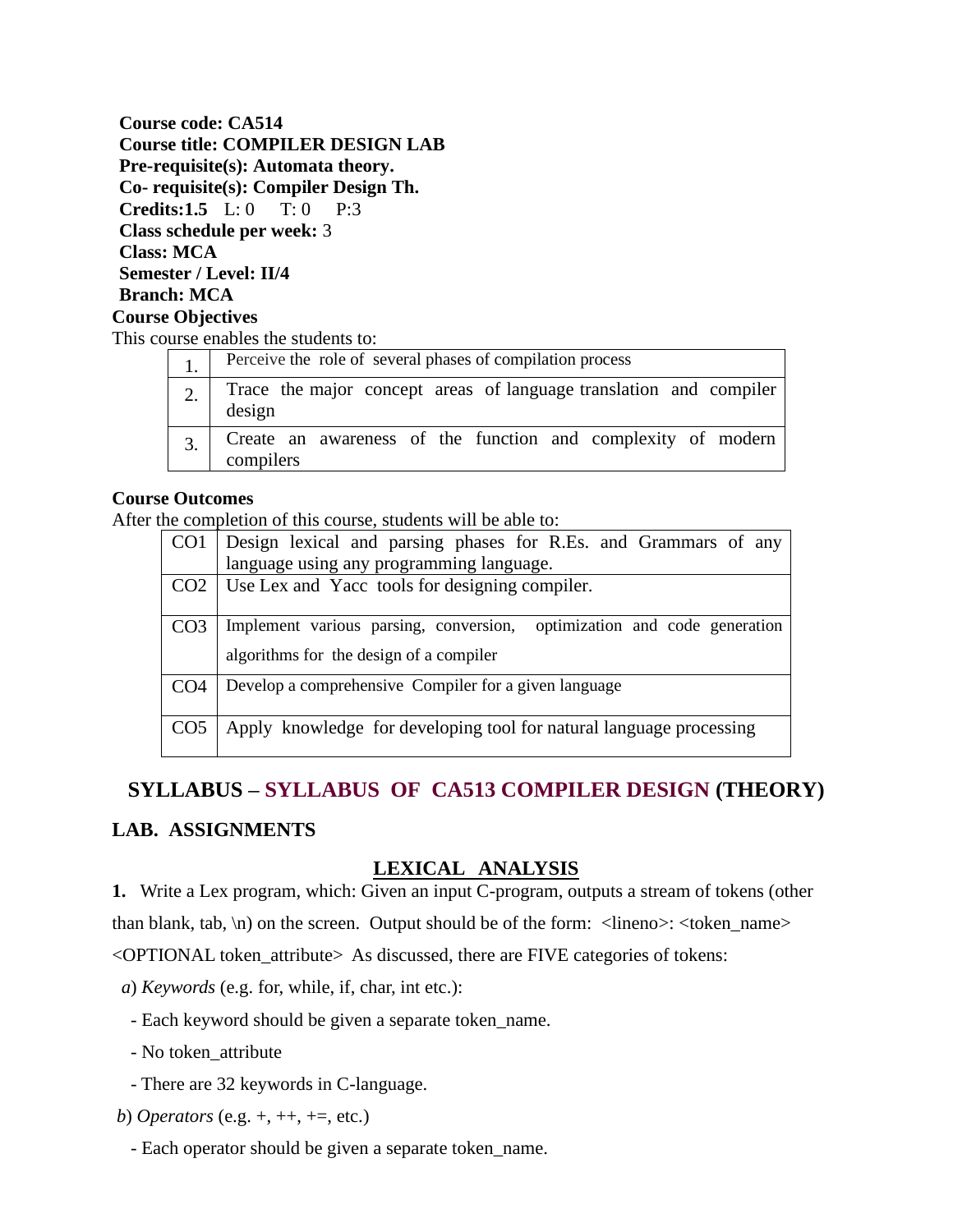- No token\_attribute
- *c*) *Punctuation marks* (e.g. {, }, (, ) etc.)
	- Each keyword should be given a separate token\_name.
	- No token\_attribute
- *d*) *Identifiers* (e.g. name of functions, variables etc.)
	- Common token\_name = IDENTIFIER
	- token\_attribute: actual identifier string
- *e*) *Constants*
	- 1: Whole numbers (positive only, as negative sign should be classified as an operator)
	- $-$  Common token name  $=$  NUMBER
	- token\_attribute: actual number
	- 2: Real numbers (*e.g*. 12.34)
		- Common token\_name = REAL\_NUMBER
		- token\_attribute: actual number
	- 3: Exponential numbers (*e.g.* 12.34e+56.78)
	- Common token\_name = EXP\_NUMBER
	- token\_attribute: actual number
	- 4: Character constants (*e.g*. 'A')
	- Common token\_name = CHAR\_CONSTANT
	- token\_attribute: actual character
	- 5: String constants (*e.g.* "ABC")
	- Common token\_name = STRING\_CONSTANT
	- token\_attribute: actual string
- 2. Write Lex programs for the followings.
	- i) Checking the number of *a*'s in words generated over  $\{a, b\}$  is divisible by 2 or not
		- ii) Counting number of *vowels* in a text.
		- iii) Counting number of *characters*, *words*, *lines* in a text

3. Write a Lex program for: Given an input C-program (argv[1]), remove all comments, and output a program (argv[2]) without comments. You have to handle all FIVE types of comments:

- (1) // Single line comment
- (2) /\* Multi line comment \*/
- (3) /\* Nested-1:
	- // Single line comment within a Multi line comment \*/
- (4) /\* Nested-2:
	- /\* Multi line comment within \*/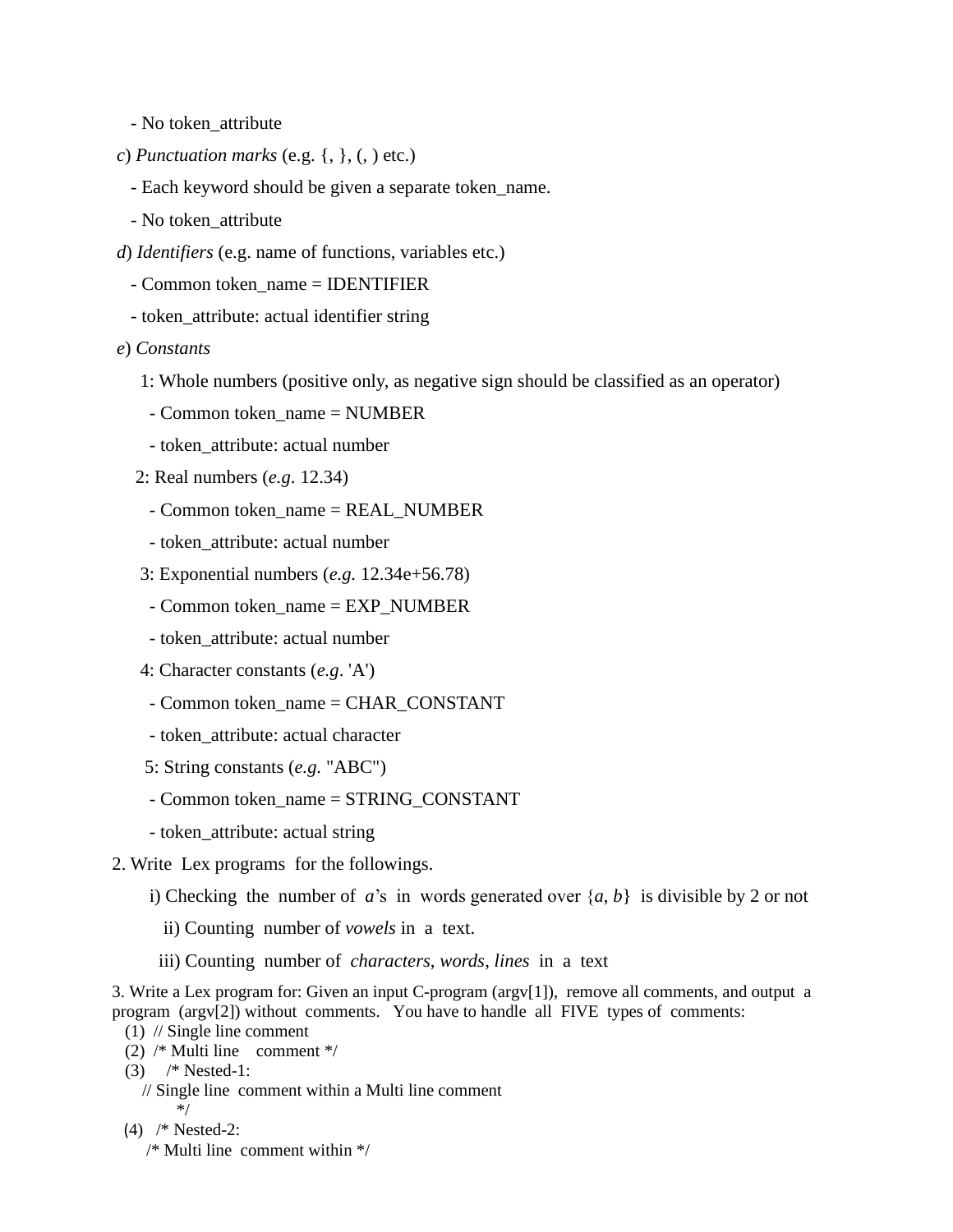```
 another Multi line comment
*/
```
#### **Comment** Does not work!!

• If you mean comments of the form  $/* \dots */$  then the answer is no. Logically, everything from **/\*** is ignored except the first occurrence of **\*/.** If a /\* is encountered inside of the comment then that is also ignored so the matching **\*/** will prematurely terminate the outside comment.

Logically, it is one kind of pattern matching problem where the concept of extra memory (Stack

) is necessary which is **not** allowed in FA.

- Comments of the form  $// \dots$  are terminated by the end of the line so an additional  $//$ within that comment will not affect the comment.
- (5) // Nested-3: /\* Multi line comment with a single line comment flowing to next line \*/

*Step*-1: Figure out the behaviour first. (1), (2) are straight forward. You need to discover how (3)-(5) behave. It may(?) happen that some lines are not deleted! *Step*-2: Give the output file, which removes the comments according to rule you discover in Step-1.

### **PARSING**

#### **4.** *Build parsers (using YACC OR BISON) for the following languages.*

- i) L={ $a^n b^n |n \ge 1$ } over  $\{a, b\}$ .
- ii) L(G) where rule set of G is { $S \rightarrow aSb$ ,  $S \rightarrow bSa$ ,  $S \rightarrow c$ } over {a, b, c}

#### **5.** *Build parser (using YACC/BISON) for the following***:**

*i***)** Converting Infix expression to Postfix expression.

- *ii***)** Designing a simple CALCULATOR
- *iii***)** Verifying *declaration statement* of C-language
- *iv***)** Verifying *multiple assignment* statement in C-language
- *v***)** Verifying *for loop* construct in C- language

**6**. Design expression grammar for C-language and write code to generate **ABSTRACT SYNTAX TREE USING YACC.**

**7.** Using Lex and YACC tools, write a program to convert **infix** expression like, **(a+5)\*b+(c-6)/d** into **postfix** expression.

**8.** Construct a Symbol Table for all the identifiers appearing in the input C-program.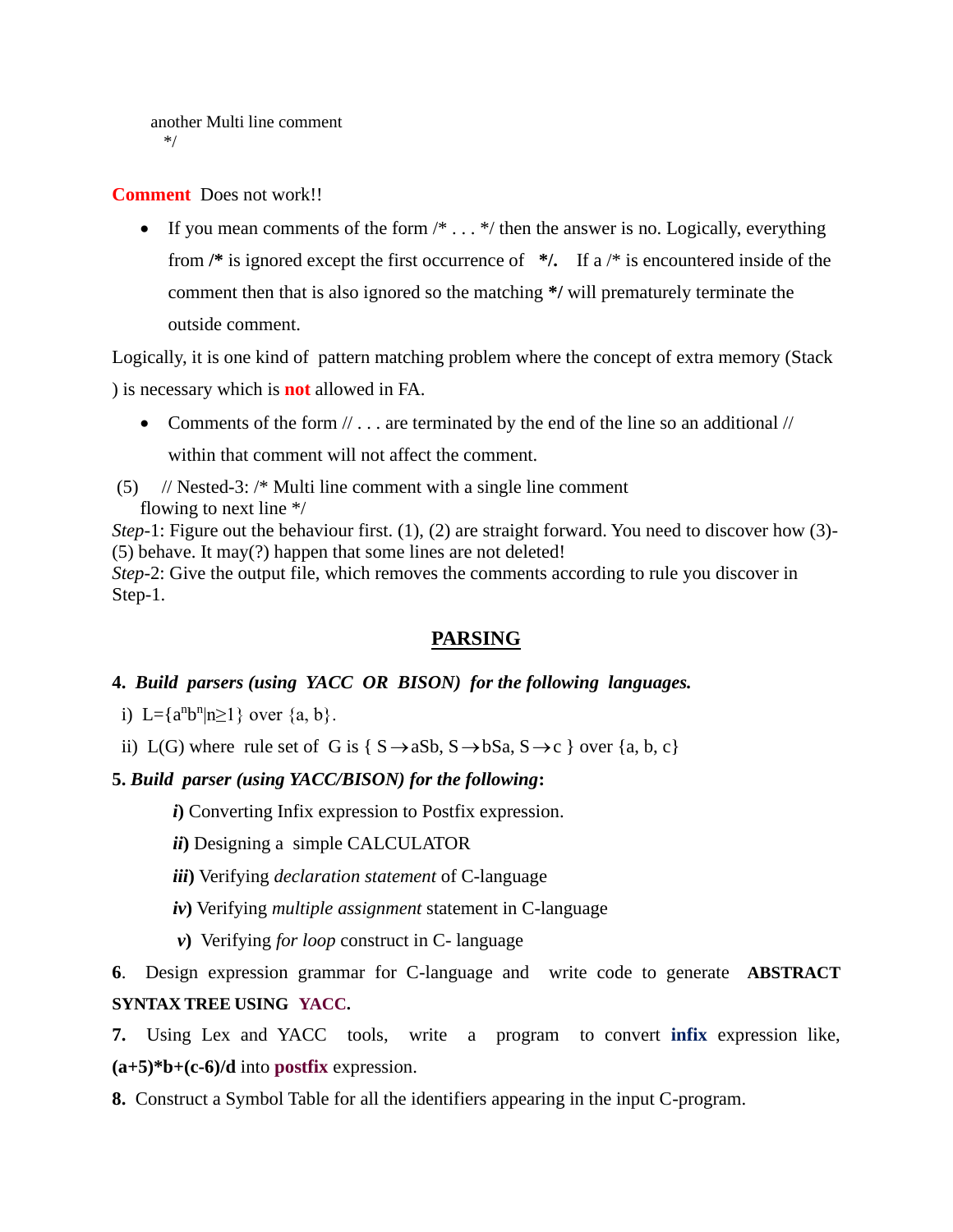# **Program Electives I**

# **Semester II**

**Course code: CA431 Course title: DISTRIBUTED DATABASE CONCEPTS Pre-requisite(s): Co- requisite(s): Credits: 3** L:3 T:0 P: 0 **Class schedule per week: 03 Class:** MCA **Semester / Level: II/4 Branch:** MCA

#### **Course Objectives**

This course enables the students:

|    | To understand the structure of databases distributed over the network.           |
|----|----------------------------------------------------------------------------------|
| 2. | To learn Query processing and decomposition.                                     |
| 3. | To understand how to create a distributed database using fragmentation.          |
| 4. | To learn transaction processing in a distributed environment.                    |
| 5. | To understand how concurrency control is performed in a distributed environment. |

### **Course Outcomes**

After the completion of this course, students will be able to:

| CO <sub>1</sub> | Explain detailed architecture of distributed database.                                                         |
|-----------------|----------------------------------------------------------------------------------------------------------------|
| CO <sub>2</sub> | Design a distributed database for any environment using horizontal and vertical<br>fragmentation.              |
| CO <sub>3</sub> | Describe transaction execution, rules and protocols used in concurrent access in a<br>distributed environment. |
| CO <sub>4</sub> | Perform Query Processing and its decomposition a distributed database.                                         |
| CO <sub>5</sub> | Design a reliable database.                                                                                    |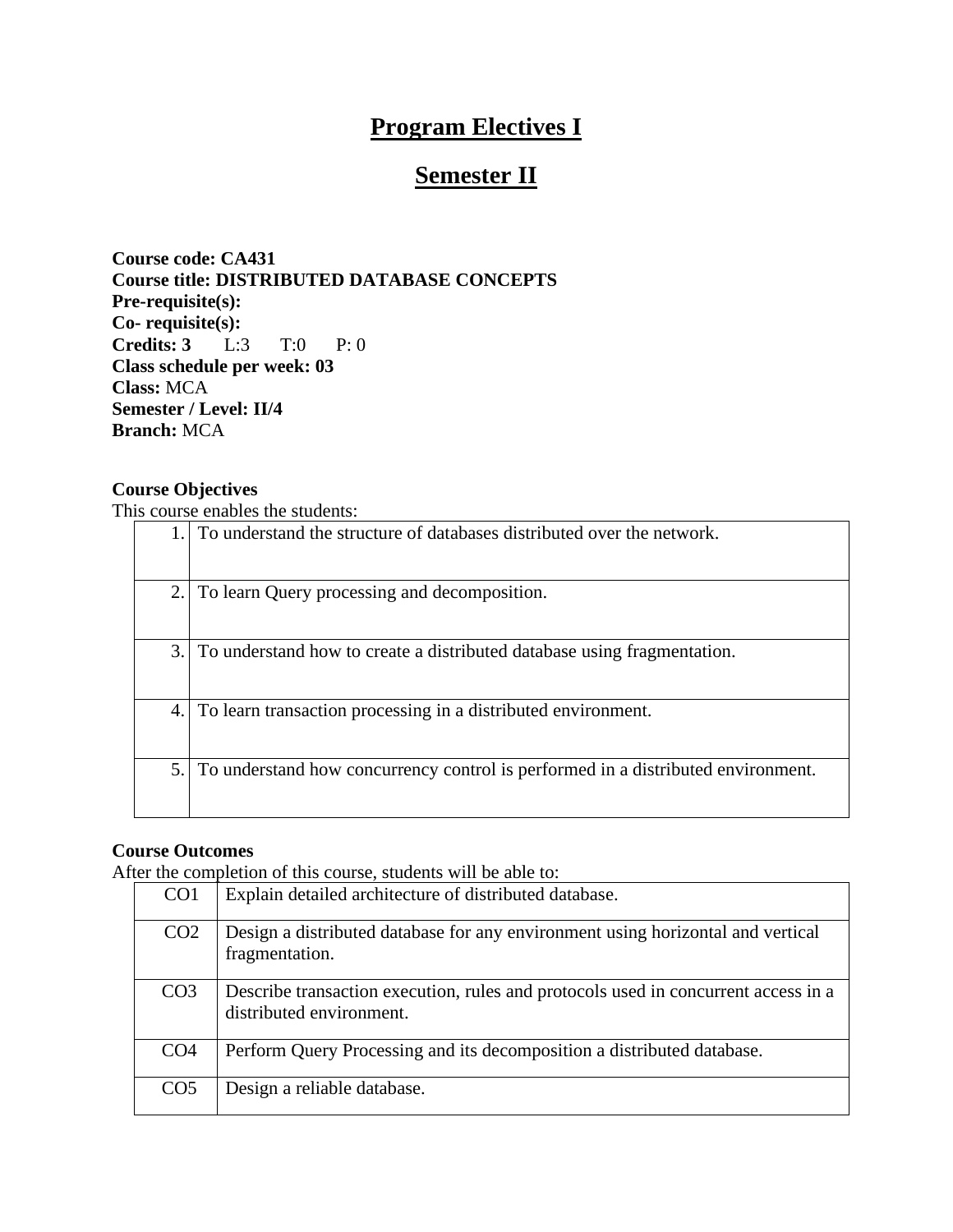### **SYLLABUS**

#### **Module I:**

**Introduction:** Distributed Data Processing, What is a Distributed Database System? Promises of DDBSs, Problem Areas.

#### **Module II:**

**Distributed DBMS Architecture:** DBMS Standardization, Architectural Models for Distributed DBMSs, Distributed DBMS Architecture.

**Distributed Database Design:** Alternative Design Strategies, Distribution Design Issues, Fragmentation, Allocation.

#### **Module III:**

**Overview of Query Processing:** Query Processing Problem, Objectives of Query Processing, Complexity of Relational Algebra Operations, Layers of Query Processing.

**Query Decomposition and Optimization:** Query Decomposition, Query Optimization, Centralized Query Optimization, Distributed Query Optimization Algorithms.

#### **Module IV:**

**Transaction Management and Concurrency Control:** Definition of a Transaction, properties of Transactions, Serializability Theory, Taxonomy of Concurrency Control Mechanisms, Locking-based Concurrency Control Algorithms, Timestamp-based Concurrency Control Algorithms, Deadlock Management.

#### **Module V:**

**Distributed DBMS Reliability:** Reliability Concepts and Measures, Failures and Fault Tolerance in Distributed Systems, Failures in Distributed DBMS, Local Reliability Protocols, Distributed Reliability Protocols.

#### **Text Books:**

1. M. Tamer Ozsu, Patrick Valduriez, "Distributed Database Systems", 2nd Edition, Pearson, 2011.

#### **Reference Books:**

- 1. Elmasri Navathe, "Fundamental of Database Systems", 5<sup>th</sup> Edition, Pearson Education, 2008.
- 2. Thomas Connolly, Carolyn Begg, "Database Systems A Practical Approach to Design, implementation and Management", 4<sup>th</sup> Edition, Pearson Education, 2008.
- 3. Silberschatz, Korth, Sudarshan, "Database System Concepts", 4th Edition, McGraw Hill, 2002.

**(8L)**

**(8L)**

**(8L)**

**(8L)**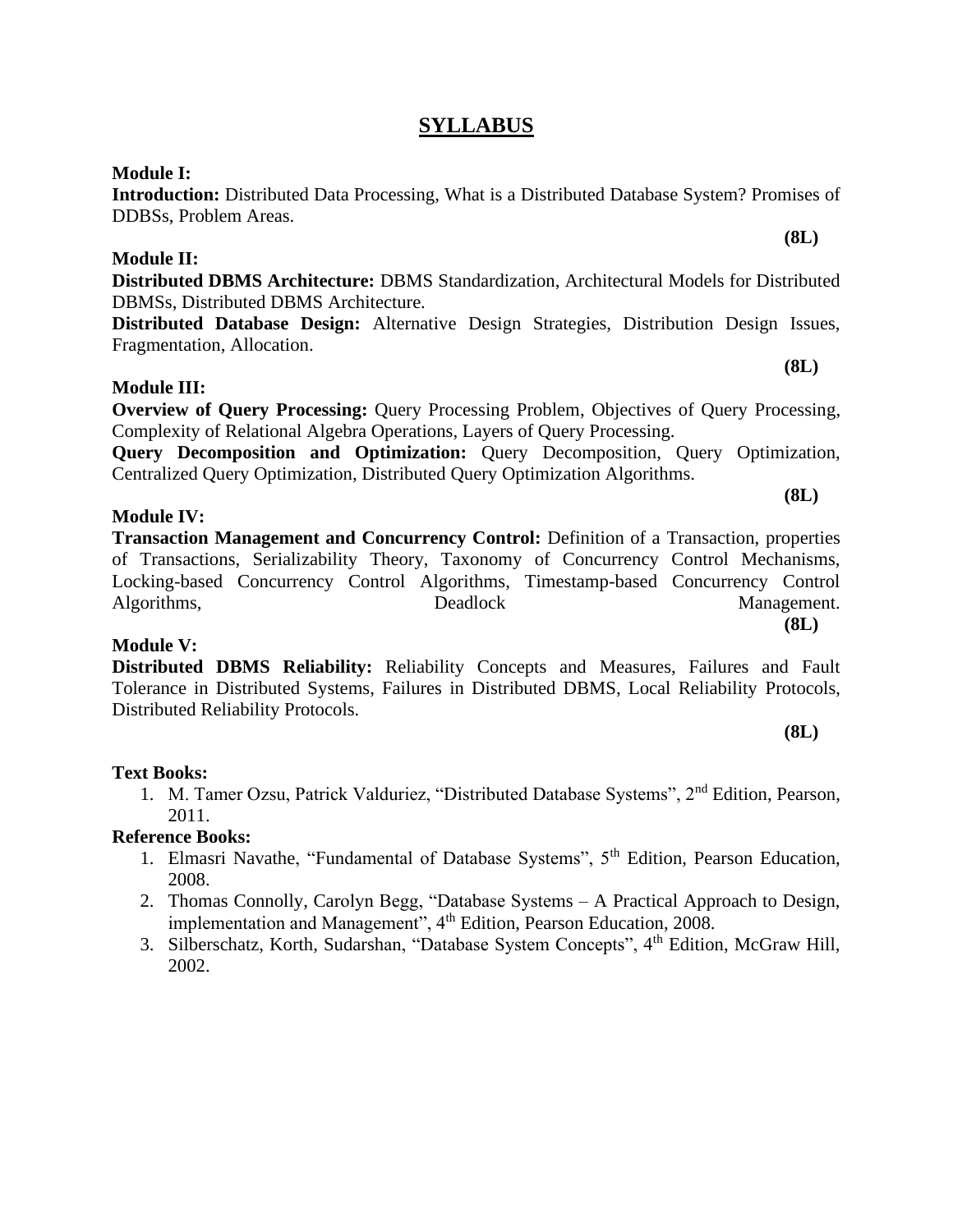**Course code: CA433 Course title: INTRUSION DETECTION SYSTEM Pre-requisite(s): Co- requisite(s): Credits: 3** L: 3 T: 0 P: 0 **Class schedule per week:** 03 **Class:** MCA **Semester / Level: II/4 Branch:** MCA

#### **Course Objectives**

This course enables the students:

| ⊥. |                                                                              |
|----|------------------------------------------------------------------------------|
|    | To Understand Model of Intrusion Analysis                                    |
|    | 2. To provide a brief description of security design principles.             |
|    | 3. To evaluate physical solutions for preventing intrusion.                  |
|    | 4. To acquire knowledge on requirements of responses, types of responses and |
|    | methodology of mapping responses policy.                                     |

#### **Course Outcomes**

After the completion of this course, students will be able to:

| CO <sub>1</sub> | Classify and Explain a network intrusion detection system.                     |
|-----------------|--------------------------------------------------------------------------------|
| CO <sub>2</sub> | Develop predictive measures to assess and prevent intrusion.                   |
| CO <sub>3</sub> | Assess implications of privacy, security and ethical issues as they pertain to |
|                 | organizations IT infrastructure.                                               |
| CO <sub>4</sub> | Diagnosis possible hacks and purpose polices to outline what do when an        |
|                 | intrusion occurs.                                                              |
| CO <sub>5</sub> | Integrate techniques to provide solutions for preventing intrusion.            |

### **SYLLABUS**

#### **Module I:**

Defining Intrusion Detection, The state of threats against computers, networked systems-Overview of computer security solutions Audit: setting, firewalls, VPN's Overview of Intrusion Detection and Intrusion Prevention-Network and Host-based IDS.

#### **Module-II:**

Classes of attacks - Network layer: scans, denial of service, penetration-Application layer: software exploits, code injection-Human layer: identity theft, root access-Classes of attackers-Kids/hackers/sop Hesitated groups-Automated: Drones, Worms, Viruses.

**(8L)** 

**(8L)** 

#### **Module III:**

A General IDS model and taxonomy, Signature-based Solutions, Snort, Snort rules, Evaluation of IDS, Cost sensitive IDS.

Anomaly Detection Systems and Algorithms-Network Behavior Based Anomaly Detectors (rate based)-Host-based Anomaly Detectors-Software Vulnerabilities- State transition, Immunology, Payload Anomaly Detection**. (8L)**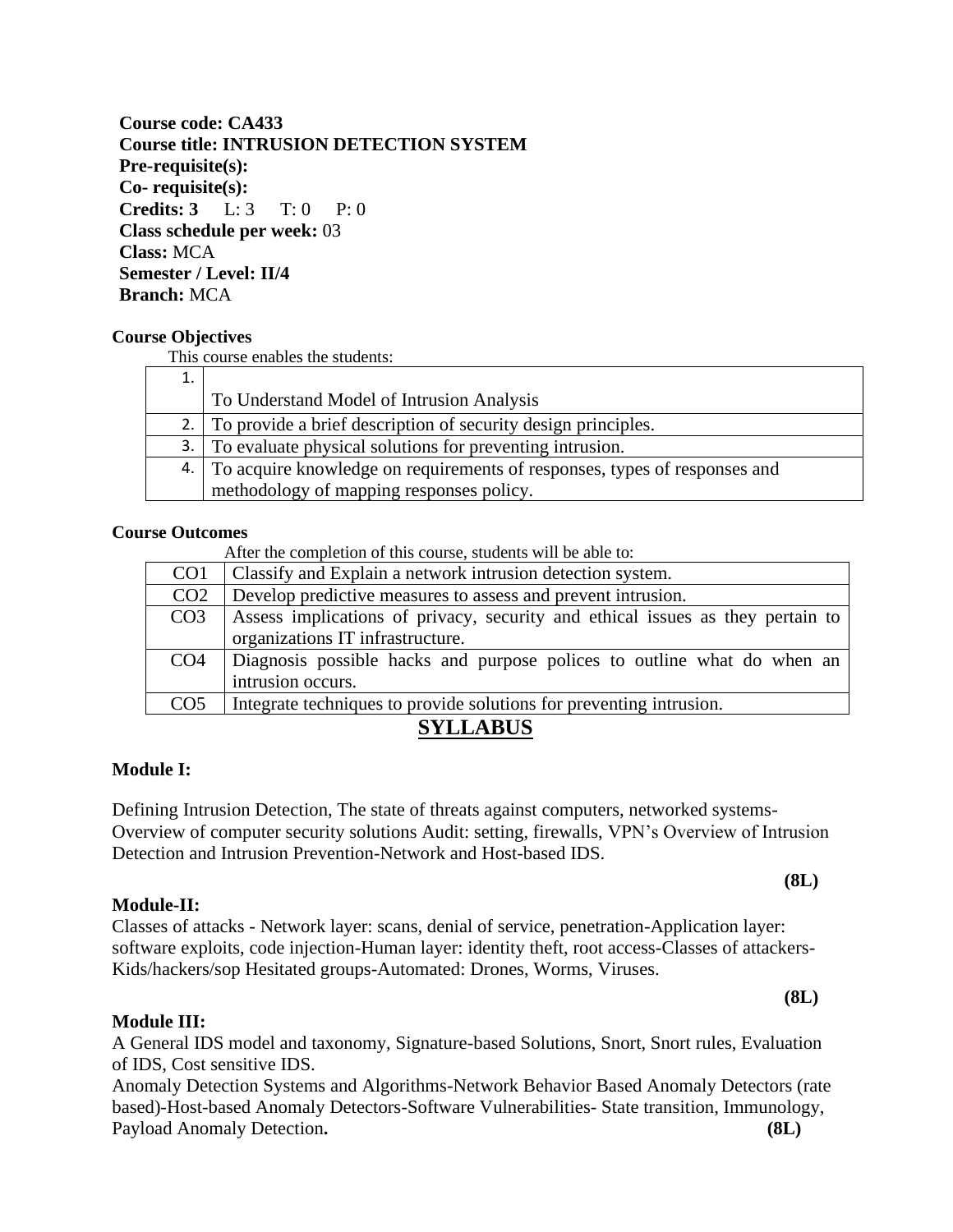#### **Module IV:**

Attack trees and Correlation of alerts-Autopsy of Worms and Botnets-Malware detection- Obfuscation, polymorphism-Document vectors.

#### **Module V:**

Email/IM security issues-Viruses/Spam-From signatures to thumbprints to zero day, detection-Insider Threat issues-Taxonomy-Masquerade and Impersonation-Traitors, Decoys and Deception-Future: Collaborative Security.

#### **TEXT BOOKS:**

1. The Art of Computer Virus Research and Defense, Peter Szor, Symantec Press ISBN 0-321- 30545-3

2. Crimeware, Understanding New Attacks and Defenses, Markus Jakobsson and Zulfikar Ramzan, Symantec Press, ISBN: 978-0-321-50195-0 2008

3. Intrusion Detection by Rebecca Gurley Bace Macmillan Technical Publishing, 2000

#### **REFERENCE BOOKS:**

1. Intrusion Detection System by Robert D Petro Springer 2015

**(8L)**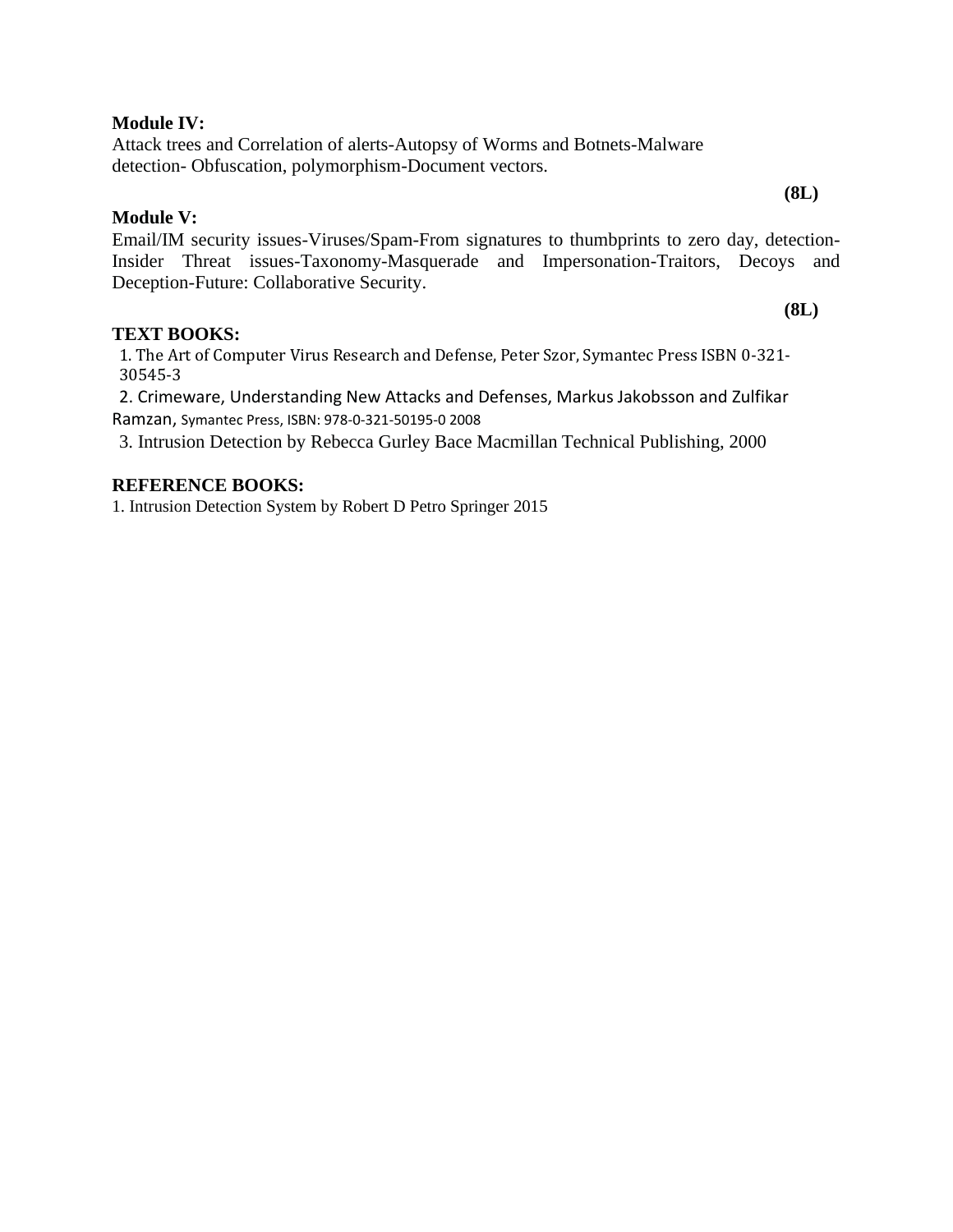#### **Course code: CA435 Course title: MODERN ARTIFICIAL INTELLIGENCE Pre-requisite(s): Co- requisite(s): Credits: 3** L: 3 T: 0 P: 0 **Class schedule per week:** 03 **Class:** MCA **Semester / Level: II/4 Branch:** MCA **Course Objectives**

This course enables the students to:

| 1. | Understand the importance of AI based systems.                                                |
|----|-----------------------------------------------------------------------------------------------|
| 2. | UseAI based techniques in real world problems.                                                |
| 3. | Design an intelligent system, component or process to meet desired needs<br>with constraints. |
| 4. | Create artificial intelligence systems for multidisciplinary domains.                         |
| 5. | Work collaborate to formulate and solve engineering problemsbased onAI<br>principles.         |

#### **Course Outcomes**

After the completion of this course, students will be able to:

| CO <sub>1</sub> | Understand the principles and approaches of artificial intelligence and   |
|-----------------|---------------------------------------------------------------------------|
|                 | different aspects of Intelligent agent.                                   |
| CO <sub>2</sub> | Apply different search techniques for solving real world complex problems |
|                 | and select the most appropriate solution by comparative evaluation.       |
| CO <sub>3</sub> | Design AI based systems and their components with reasoning even in the   |
|                 | presence of incomplete and/or uncertain information.                      |
| CO <sub>4</sub> | Develop knowledge-based systems with proper representation schemes.       |
| CO <sub>5</sub> | Analyze the pros and cons of different AI systems and their design.       |

### **SYLLABUS**

#### **MODULE-I**

**Introduction:** Overview of Artificial Intelligence- Problems of AI, AI Technique, Tic - Tac -Toe Problem.

**Intelligent Agents:** Agents & Environment, Nature Of Environment, Structure Of Agents, Goal Based Agents, Utility Based Agents, Learning Agents.

**Problem Solving**: Problems, Problem Space & Search: Defining The Problem As State Space Search, Production System, Problem Characteristics, Issues In The Design Of Search Programs. **(8L)**

### **MODULE-II**

**Search Techniques:** Solving Problems by Searching, Problem Solving Agents, Searching For Solutions; Uniform Search Strategies: Breadth First Search, Depth First Search, Depth Limited Search, Bi-directional Search, Comparing Uniform Search Strategies.

**Heuristic Search Strategies:** Greedy Best-First Search, A\* Search, Memory Bounded Heuristic Search: Local Search Algorithms & Optimization Problems: Hill Climbing Search, Simulated Annealing Search, Local Beam Search, Genetic Algorithms; Constraint Satisfaction Problems, Local Search For Constraint Satisfaction Problems.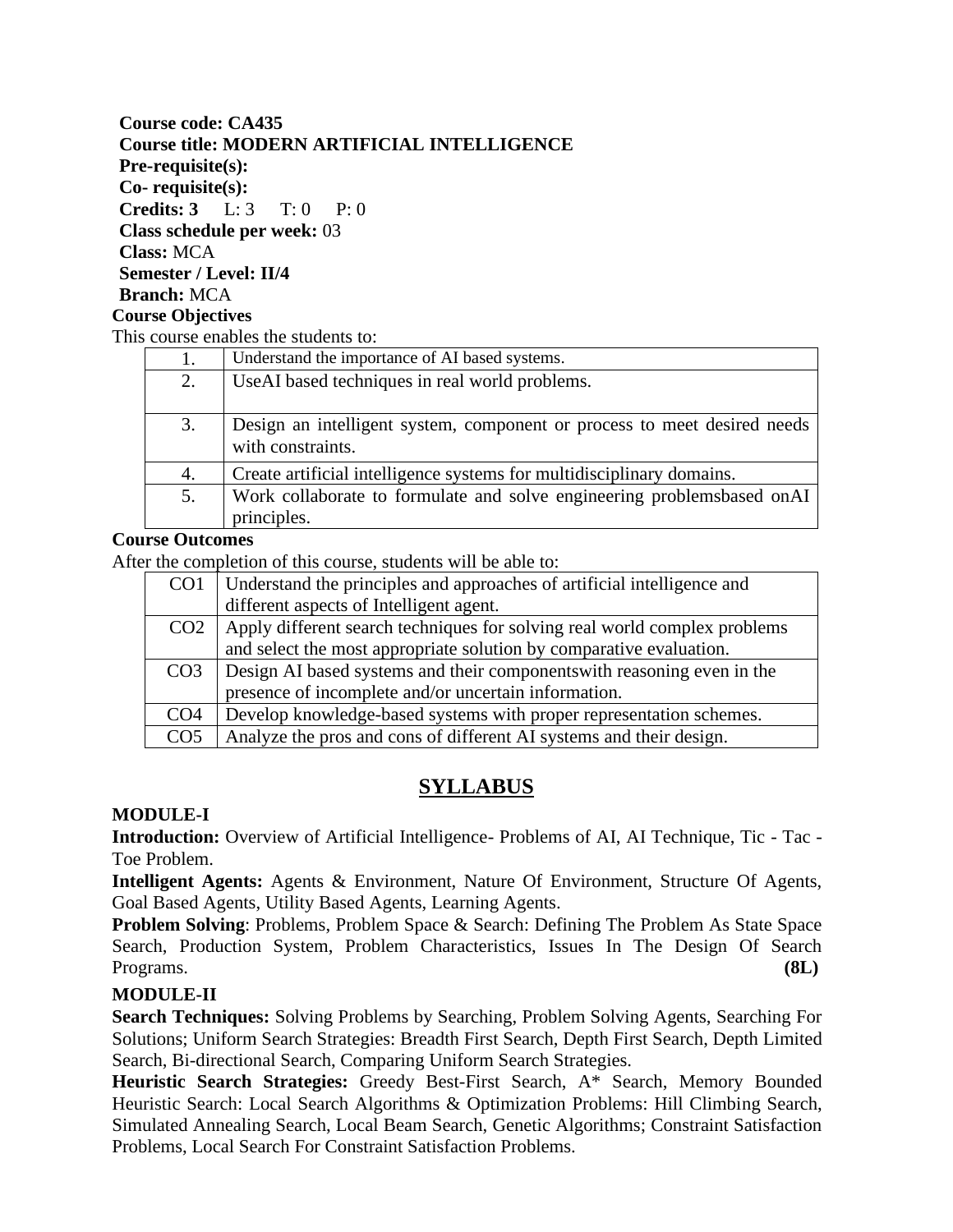**Adversarial Search:** Games, Optimal Decisions & Strategies in Games, The Mini Max Search Procedure, Alpha-Beta Pruning, Additional Refinements, Iterative Deepening.

#### **MODULE-III**

**Knowledge & Reasoning:** Knowledge Representation Issues, Representation & Mapping, Approaches to Knowledge Representation, Issues in Knowledge Representation.

**Using Predicate Logic:** Representing Simple Fact in Logic, Representing Instant & ISA Relationship, Computable Functions & Predicates, Resolution, and Natural Deduction. **Representing Knowledge Using Rules:** Procedural Verses Declarative Knowledge, Logic Programming, Forward Verses Backward Reasoning, Matching, Control Knowledge

**(8L)**

**(8L)**

**(8L)** 

#### **MODULE-IV**

**Probabilistic Reasoning:** Representing Knowledge in an Uncertain Domain, Bayesian Networks, Dempster-Shafer Theory.

Planning: Overview, Components of A Planning System, Goal Stack Planning, Hierarchical Planning.

**Learning:** Forms of Learning, Inductive Learning, Explanation Based Learning, Neural Net Learning & Genetic Learning. **(8L)** 

#### **MODULE-V**

**Natural Language Processing:** Brief introduction to Syntactic Processing, Semantic Analysis, Discourse & Pragmatic Processing.

**Robotics:** Introduction, Robot hardware, robotic perception, planning to move, planning uncertain movements, robotic software architecture, application domains.

#### **Text books:**

- 1. Russel S. and Norvig P. "Artificial Intelligence a Modern Approach", 3rd Edition, Pearson Education.
- **2.** Rich E. & Knight K. "Artificial Intelligence", 2nd Edition, TMH, New Delhi.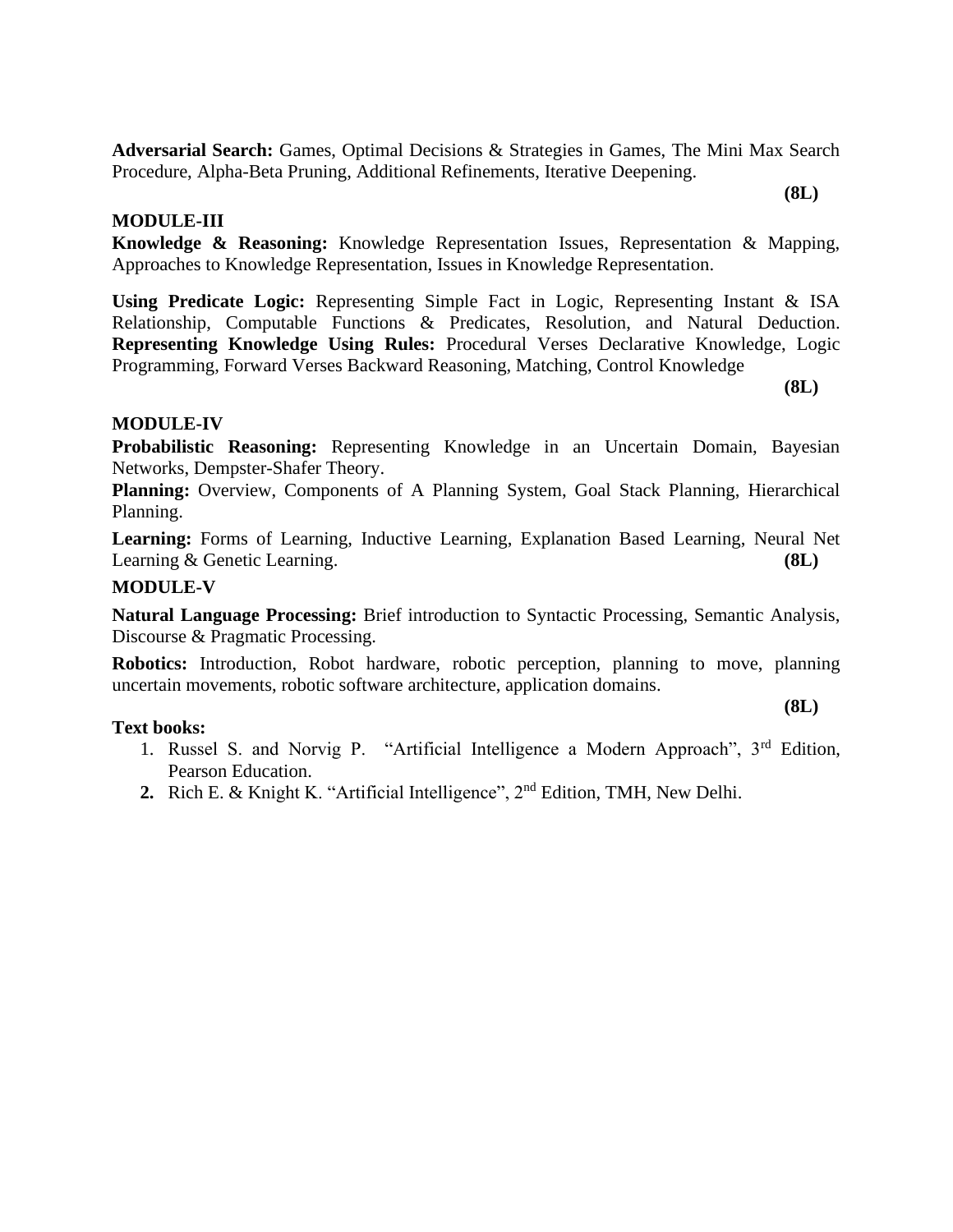**Course code: CA437 Course title: INFORMATION RETRIEVAL Pre-requisite(s): Co- requisite(s): Credits: 3** L: 3 T: 0 P: 0 **Class schedule per week: 03 Class: MCA Semester / Level: II/4 Branch: MCA**

#### **Course Objectives**

This course enables the students to:

|    | To understand the basic component of information retrieval.    |
|----|----------------------------------------------------------------|
| 2. | To explore the application areas of information retrieval.     |
| 3. | To understand the idea of indexing and pre-processing of data. |
| 4. | To explore the different IR evolution techniques.              |
| 5. | To understand the concepts of Query Expansion techniques.      |

### **Course Outcomes**

After the completion of this course, students will be able to:

| CO <sub>1</sub> | Explain the working of a search engine and details of the individual<br>components.                                    |
|-----------------|------------------------------------------------------------------------------------------------------------------------|
| CO <sub>2</sub> | Apply efficient techniques for the indexing of documents                                                               |
| CO <sub>3</sub> | Implement various indexing, scoring, ranking and relevance feedback models<br>and techniques for information retrieval |
| CO <sub>4</sub> | Develop a complete IR system from scratch                                                                              |
| CO <sub>5</sub> | Evaluate and analyse the performance of a retrieval systems using a suitable<br>test collection                        |

#### **Module I Introduction**

### **SYLLABUS**

Introduction; Search Engine Architecture; An overview of crawling, text transformation, index creation, user interaction, ranking, link analysis, evaluation and deep web.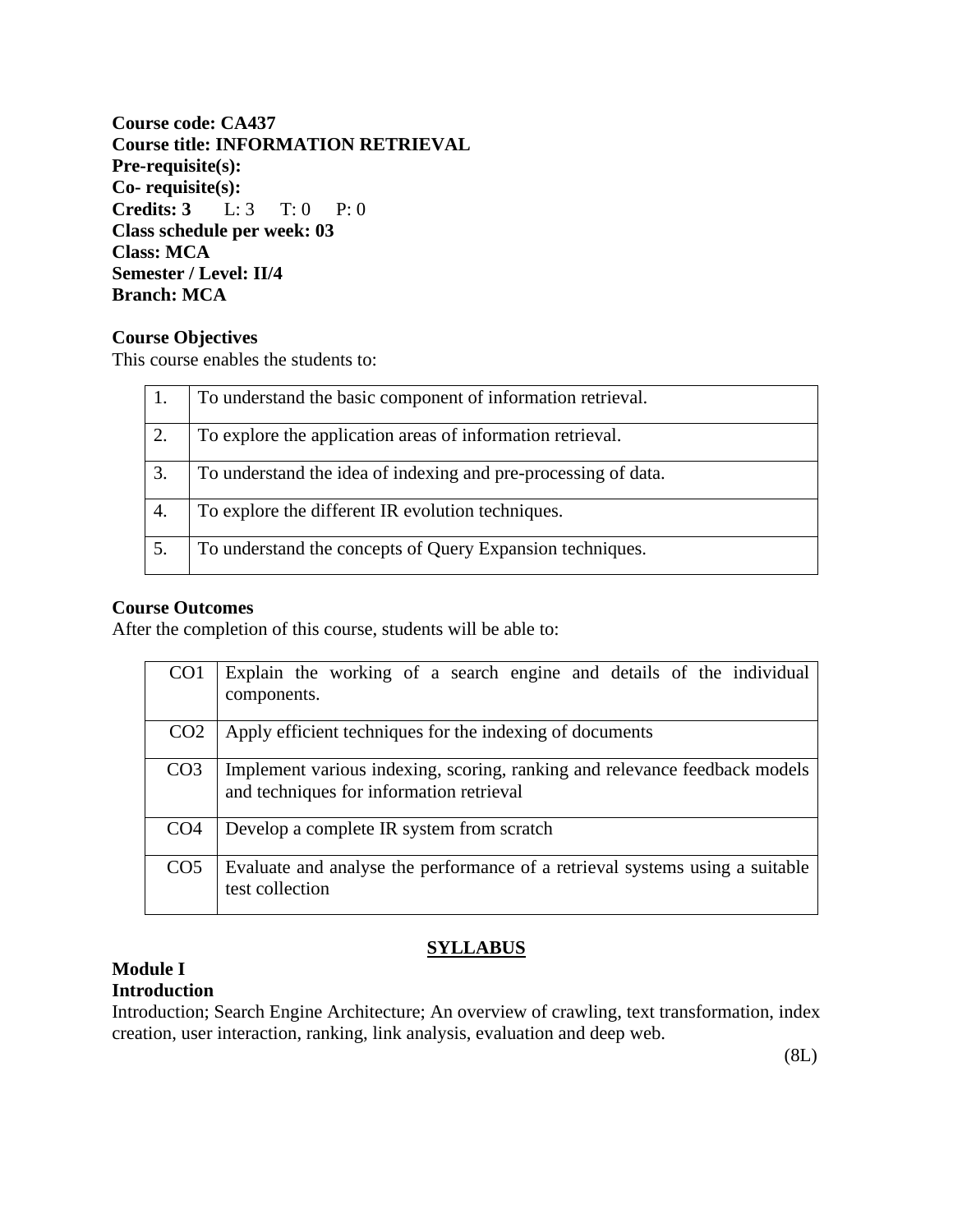# correction – edit distance and k-gram; Indexing: Index construction; Index compression. **Module III Scoring**

Parametric and zone indexes; term frequency and weighting; vector space model; efficient scoring and ranking; vector space scoring. (8L)

Pre-processing: tokenization, stop word, normalization, stemming, wildcard queries, spelling

# **Module IV**

### **IR Evaluation**

Evaluation; Standard test collection; Evaluation of unranked and ranked retrieval; Assessing relevance; System quality and user utility.

### **Module V**

### **Relevance Feedback and Query Expansion**

Relevance feedback and pseudo relevance feedback; query reformulation.

(8L)

### **Text book:**

Manning, Christopher D., Raghavan Prabhakar, and SchützeHinrich, "Introduction to Information Retrieval", Cambridge: Cambridge University Press, 2008.(T1)

### **Reference books:**

Grossman David A., Frieder Ophir "Information Retrieval: Algorithms and Heuristics", Springer.(R1)

Croft Bruce, Metzler Donald, and Strohman Trevor "Search Engines: Information Retrieval in Practice", Pearson Education, 2009.(R2)

Ricardo Baeza-Yates and Neto Berthier Ribeiro "Modern Information Retrieval", 2nd Edition, Addison-Wesley, 2011.(R3)

**Module II**

### **Pre-processing and Indexing**

(8L)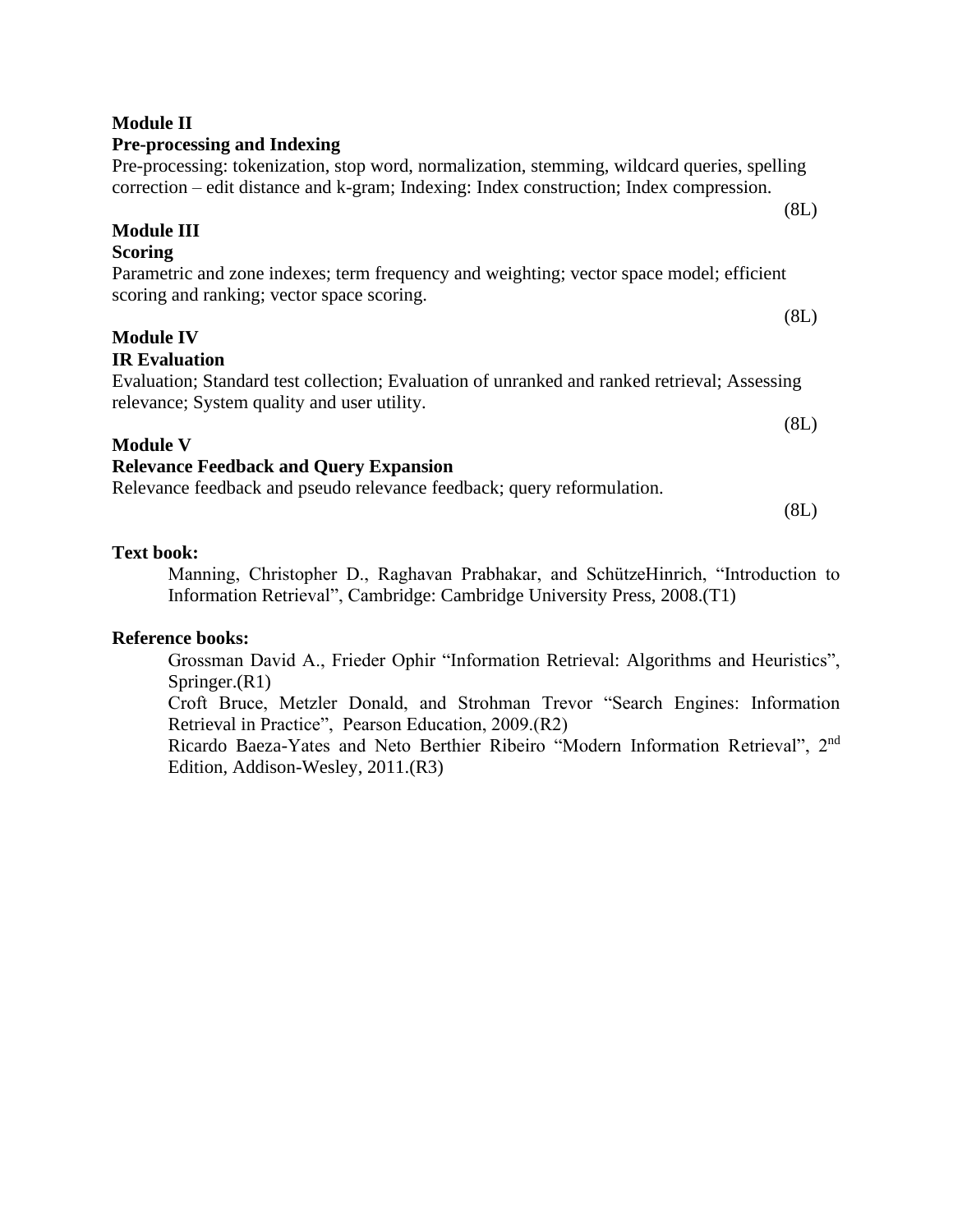**Course code: CA439 Course title: IMAGE PROCESSING Pre-requisite(s): Co- requisite(s): Credits: 3** L: 3 T: 0 P: 0 **Class schedule per week: 03 Class: MCA Semester / Level: II/4 Branch: MCA**

#### **Course Objective:**

This course enables the students:

| 1. Understand the fundamentals of digital image processing.                                         |
|-----------------------------------------------------------------------------------------------------|
| Develop a Broad knowledge of Spatial and Frequency image transforms used for<br>enhancing an image. |
| 3. Learn Image restoration techniques and noise models used for restoring an image.                 |
| 4. Understand Lossless and lossy image compression techniques.                                      |
| 5. Know Morphological processing algorithms for various operations on an image.                     |

#### **Course Outcomes**

After the completion of this course, students will be able to:

| CO <sub>1</sub> | Understand the concept of image formation, digitization and the role human visual<br>system plays in perception of image data.                                                                                        |
|-----------------|-----------------------------------------------------------------------------------------------------------------------------------------------------------------------------------------------------------------------|
| CO <sub>2</sub> | Acquire an appreciation for spatial and frequency based techniques for enhancing<br>the appearance of an image duly applying them in different applications.                                                          |
| CO3.            | Discern the difference between noise models, gain an insight into assessing the<br>degradation function and realize different spatial and frequency based filtering<br>techniques for reduction and removal of noise. |
| CO4             | Synthesize a solution to image compression using the concept of information<br>theory and lossless and lossy compression techniques.                                                                                  |
| CO <sub>5</sub> | Design and create practical solutions using morphological operators for common<br>image processing problems and assess the results.                                                                                   |

### **SYLLABUS**

#### **MODULE -I**

What Is Digital Image Processing, Fundamental Steps in Digital Image Processing , Components of an Image Processing System, Elements of Visual Perception, Light and the Electromagnetic Spectrum, Image Sensing and Acquisition, Image Sampling and Quantization, Some Basic Relationships Between Pixels, Linear and Nonlinear Operations.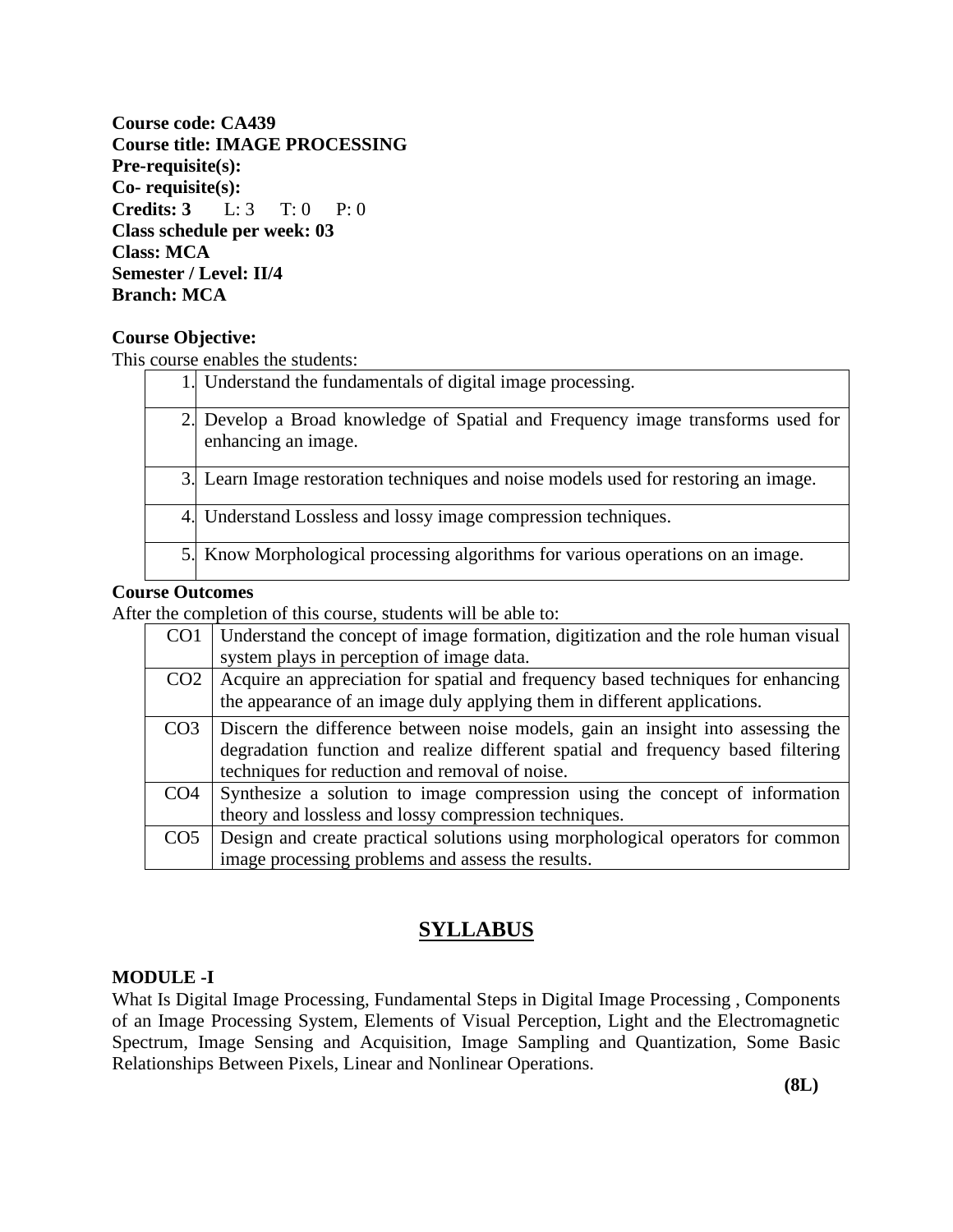#### **MODULE -II**

**Enhancements in Spatial Domain**: Some Basic Gray Level Transformations, Histogram Processing, Enhancement Using Arithmetic/Logic Operations, Basics of Spatial Filtering, Smoothing Spatial Filters, Sharpening Spatial Filters, Combining Spatial Enhancement Methods. **Enhancements in Frequency Domain**: Introduction to the Fourier Transform and the Frequency Domain, Smoothing Frequency-Domain Filters, Sharpening Frequency Domain Filters, Homomorphism Filtering **(8L)**

#### **MODULE -III**

**Image Restoration:** A Model of the Image Degradation/Restoration Process, Noise Models. Restoration in the Presence of Noise Only-Spatial Filtering, Periodic Noise Reduction by Frequency Domain Filtering, Linear, Position-Invariant Degradations, Estimating the Degradation Function, Inverse Filtering, Mean Square Error (Wiener) Filtering, Constrained Least Squares Filtering, Geometric Mean Filter, Geometric Transformations.

#### **MODULE -IV**

**Image Compression**: Fundamentals, Image Compression Models, Elements of Information Theory, Error-Free Compression, Lossy Compression.

#### **MODULE -V**

**Morphological Image Processing and Segmentation**: Preliminaries, Dilation and Erosion, Opening and Closing, The Hit-or-Miss Transformation. Some Basic Morphological Algorithms, Detection of Discontinuities, Edge Linking and Boundary Detection, Thresholding, Region-Based Segmentation. **(8L)**

#### **Text books:**

1. Rafael. C. & Woods Richard E. "Digital Image Processing", 3rd Edition, Pearson Education, New Delhi, 2009.

#### **Reference books:**

- 1. Pratt W.K. "Digital Image Processing", 4th Edition, John Wiley & sons Inc., 2006.
- 2. Sonka M., Hlavac Vaclav, Boyle Roger "Image Processing, Analysis and Machine Vision", 2nd Edition, Thomson Learning, India Edition, 2007.
- 3. Jayaraman "Digital Image Processing", Tata McGraw. Hill Education, 2011.

**(8L)**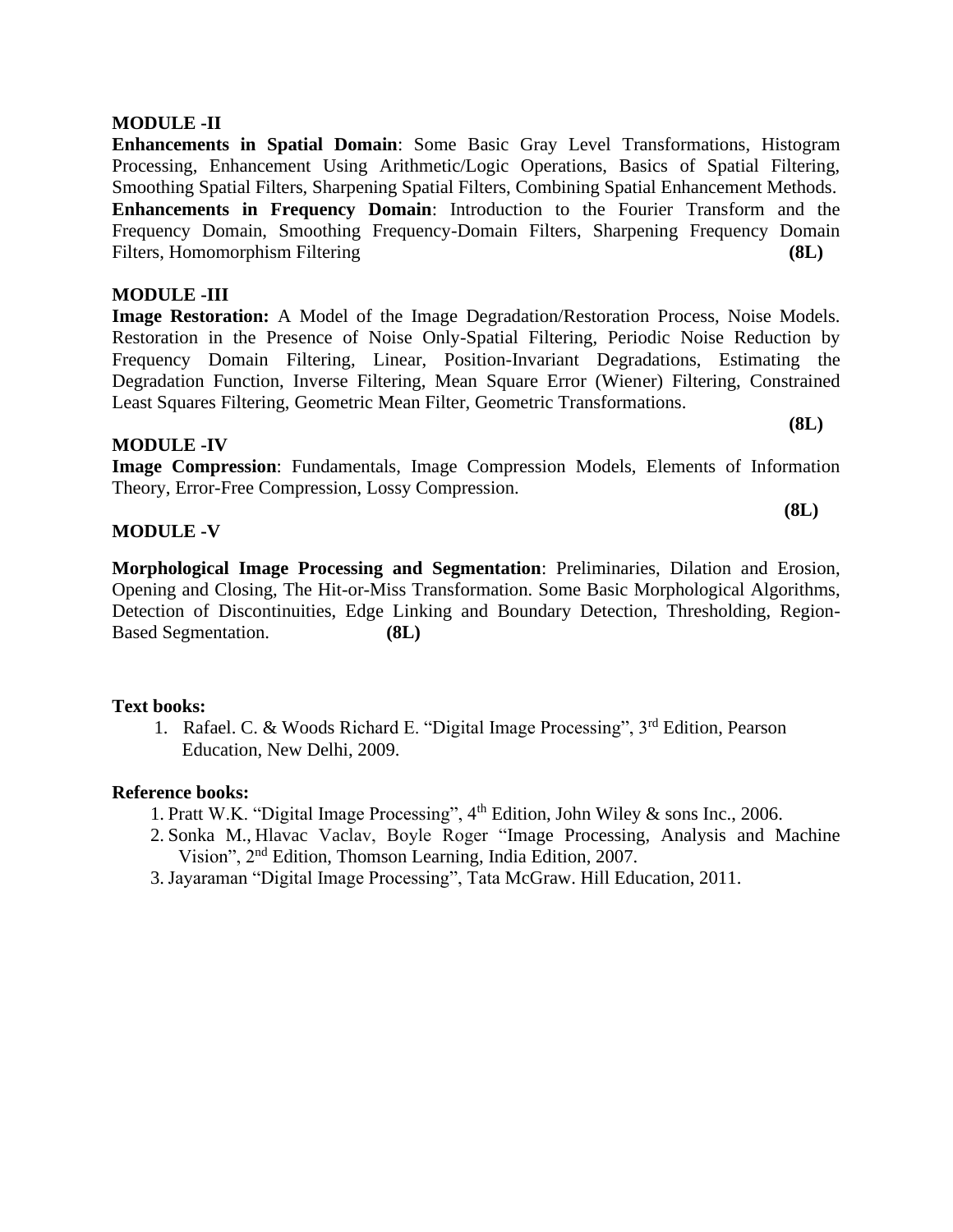**Course code: CA441 Course title: DATA MINING TECHNIQUES Pre-requisite(s): Co- requisite(s): Credits: 3** L:3 T:0 P: 0 **Class schedule per week: 03 Class:** MCA **Semester / Level: II/4 Branch:** MCA **Course Objectives** 

This course enables the students:

| 1. | Examine the types of the data to be mined and apply pre-processing methods on     |
|----|-----------------------------------------------------------------------------------|
|    | raw data.                                                                         |
| 2. | To introduce the basic concepts of Data Warehouse and Data Mining techniques      |
| 3. | Apply the techniques of clustering, classification, association finding, feature  |
|    | selection and visualization to real world data                                    |
| 4. | Prepare students for research in the area of data mining and related applications |
|    | and Enhance students communication and problem solving skills                     |
| 5. | Provide the students with practice on applying data mining solutions using        |
|    | common                                                                            |
|    | data mining software tool /programming languages.                                 |

#### **Course Outcomes**

After the completion of this course, students will be able to:

| CO <sub>1</sub> | Describe the fundamentals of data mining systems as well as issues related to  |
|-----------------|--------------------------------------------------------------------------------|
|                 | access and retrieval of data at scale.                                         |
| CO <sub>2</sub> | Explain the various data mining functionalities and data warehousing           |
|                 | techniques.                                                                    |
| CO <sub>3</sub> | ply the various data mining techniques to solve classification, clustering and |
|                 | association rule mining problems.                                              |
| CO <sub>4</sub> | Analyze and choose among different approaches of a data mining task.           |
| CO <sub>5</sub> | Design and evaluate data mining models to be used in solving real life         |
|                 | problems, keeping in view social impacts of data mining.                       |

### **SYLLABUS**

#### **MODULE – I**

**Data Mining: Introduction**, Relational Databases, Data Warehouses, Transactional databases, Advanced database Systems and Application, Data Mining Functionalities, Classification of Data Mining Systems, Major Issues in Data Mining. Data Processing: Data Cleaning, Data Integration and Transformation, Data Reduction. **(8L)**

#### **MODULE – II**

**Data Warehouse: Introduction,** A Multidimensional data Model, Data Warehouse Architecture, Data Warehouse Implementation, Data Cube Technology, From Data Warehousing to Data Mining. Data Cube Computation and Data Generalization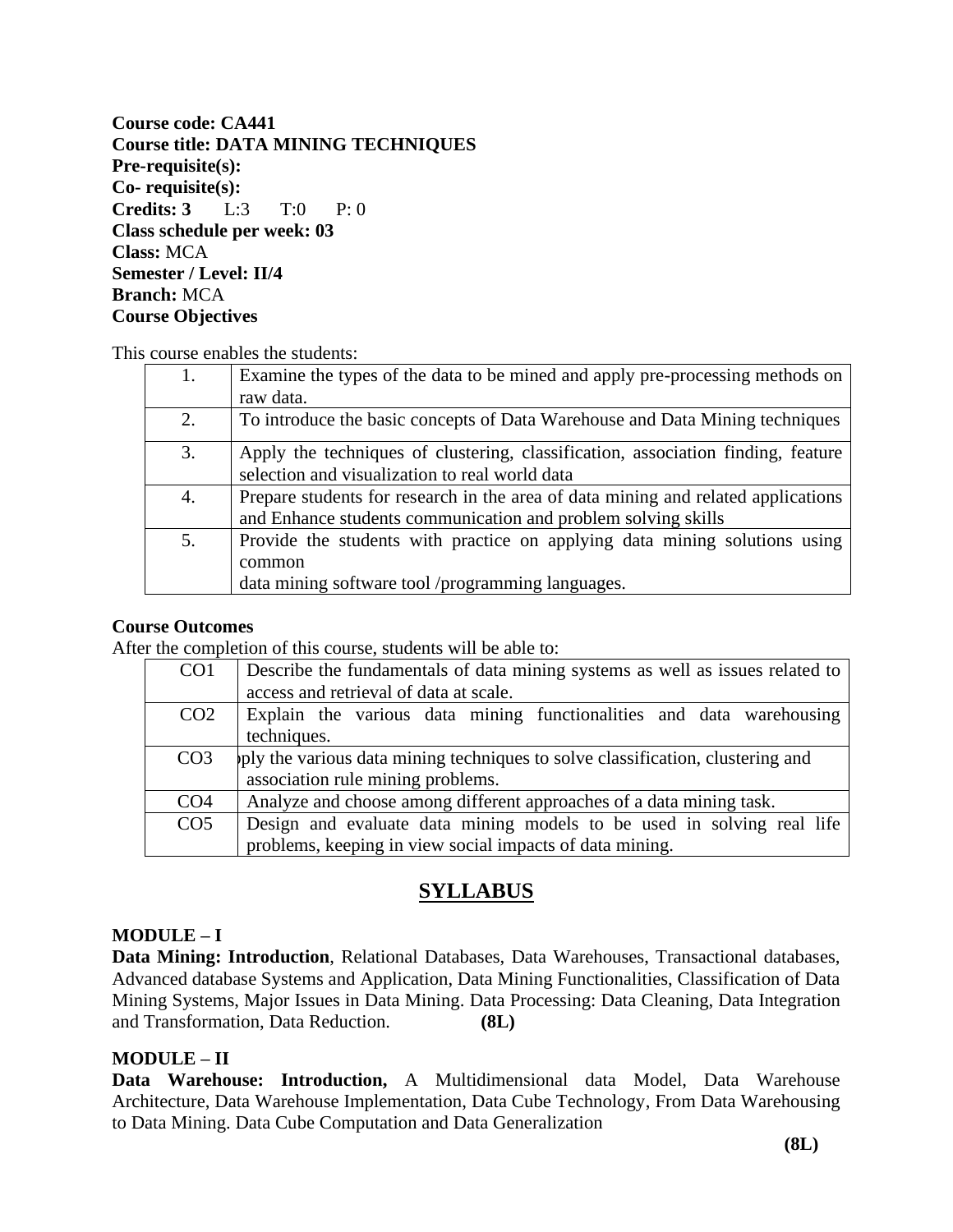#### **MODULE – III**

**Mining Association Rules in Large Databases:** Association Rule Mining, Single – Dimensional Boolean Association Rules, Multilevel Association Rules from Transaction Databases, Multi Dimensional Association Rules from Relational Databases, From Association Mining to Correlation Analysis. **(8L)**

#### **MODULE – IV**

**Classification and Prediction:** Classification & Prediction, Issues Regarding Classification & Prediction, Classification by decision Tree Induction, Bayesian Classification, Classification by Back propagation, Classification based on concepts & Association Rule Analysis, Other Classification Methods, Prediction, Classification Accuracy.

#### **MODULE – V**

**Cluster Analysis:** Introduction, Types of Data in Cluster Analysis, A Categorization of Major Clustering Methods, Partitioning Method - k- Medoids Algorithm, CLARANS, Hierarchical Methods - BIRCH, ROCK Density-Based Methods - DBSCAN, Outlier Analysis.

**(8L)**

**(8L)**

#### **Text books:**

1. Jiawei Han & Micheline Kamber "Data Mining Concepts & Techniques", Publisher Harcourt India. Private Limited, 3<sup>nd</sup> Edition.

#### **Reference books:**

- 1. Gupta G.K. "Introduction to Data Mining with case Studies", PHI, New Delhi, 2006.
- 2. Berson A. & Smith S.J. "Data Warehousing Data Mining", COLAP, TMH, New Delhi, 2004.
- 3. Dunham H.M. & Sridhar S. "Data Mining", Pearson Education, New Delhi, 2006.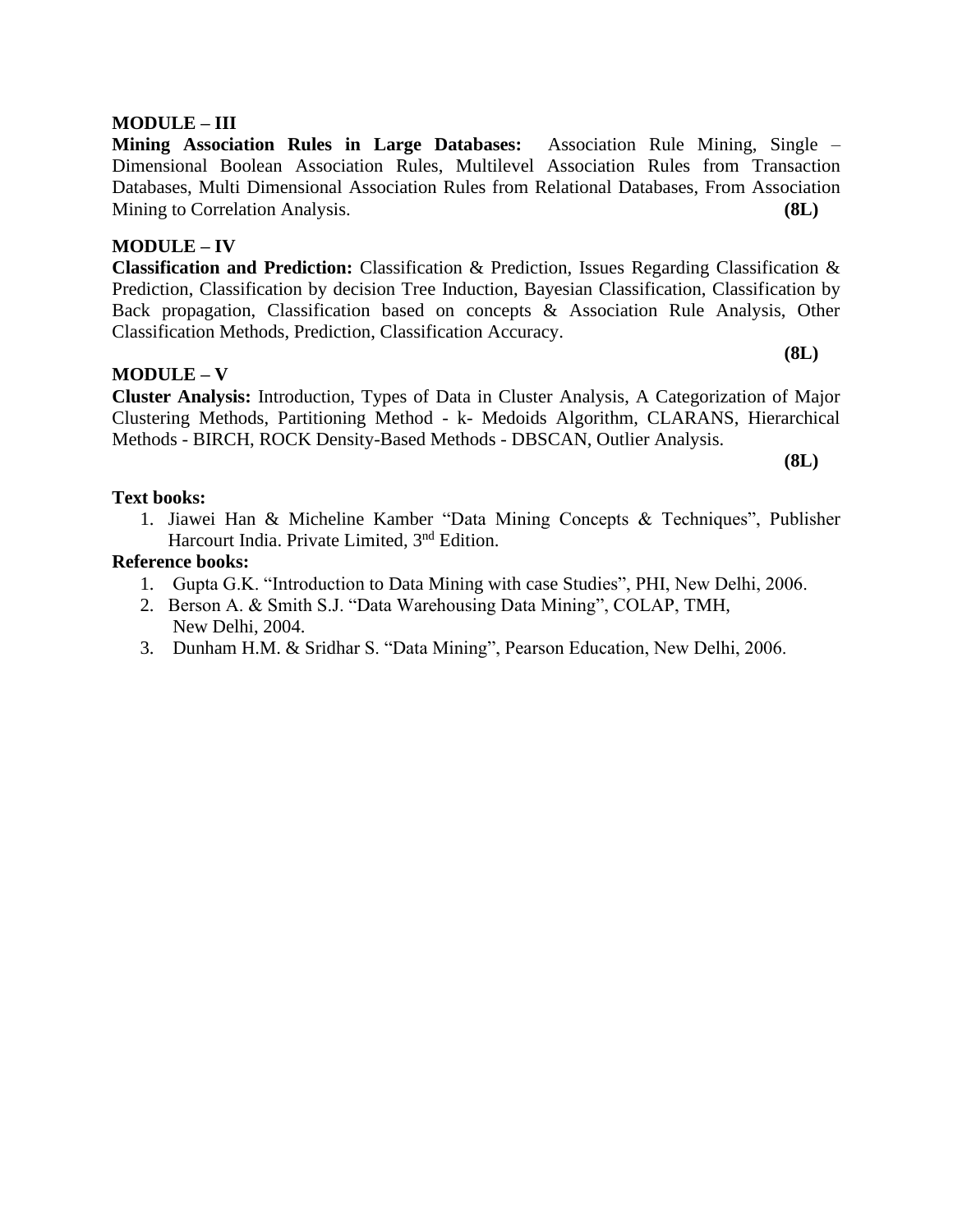### **PROGRAM ELECTIVE - II**

**Course code: CA519 Course title: MOBILE COMPUTING Pre-requisite(s): Co-requisite(s): Credits: 3** L:3 T:0 P:0 **Class schedule per week: 03 Class: MCA Semester / Level: III/5 Branch: MCA Name of Teacher:** 

#### **Course Objectives**

This course enables the students:

| 1. | Understand basic mobile network concepts and its architectures.                              |
|----|----------------------------------------------------------------------------------------------|
| 2. | Know Protocols like mobile telephony and introduce to the concepts of blue<br>tooth          |
| 3. | Comprehend the GSM architectures and its features that support mobile<br>communications.     |
| 4. | Understand the network management and Middleware services used in Ip and<br>Mobile telephony |
| 5. | Get accustomed to the concepts like GPRS, 3G, 4G networks                                    |

#### **Course Outcomes**

After the completion of this course, students will be able to:

| CO <sub>1</sub> | Identify the role of cellular networks in Mobile and Pervasive Computing    |
|-----------------|-----------------------------------------------------------------------------|
| CO <sub>2</sub> | Analyse about the basic architecture for a pervasive computing environment  |
| CO <sub>3</sub> | Assess the principles for routing and allocating the resources on the 3G-4G |
|                 | wireless network                                                            |
| CO <sub>4</sub> | Evaluate mobile computing applications based on the paradigm of context     |
|                 | aware computing                                                             |
| CO <sub>5</sub> | Design and develop applications in mobile and pervasive computing           |
|                 | environment                                                                 |

### **SYLLABUS**

#### **Module –I**

Introduction: Basics of mobile networks, middleware and gateways, application and services, Mobile Computing Architecture: architecture for mobile computing, three tier architecture.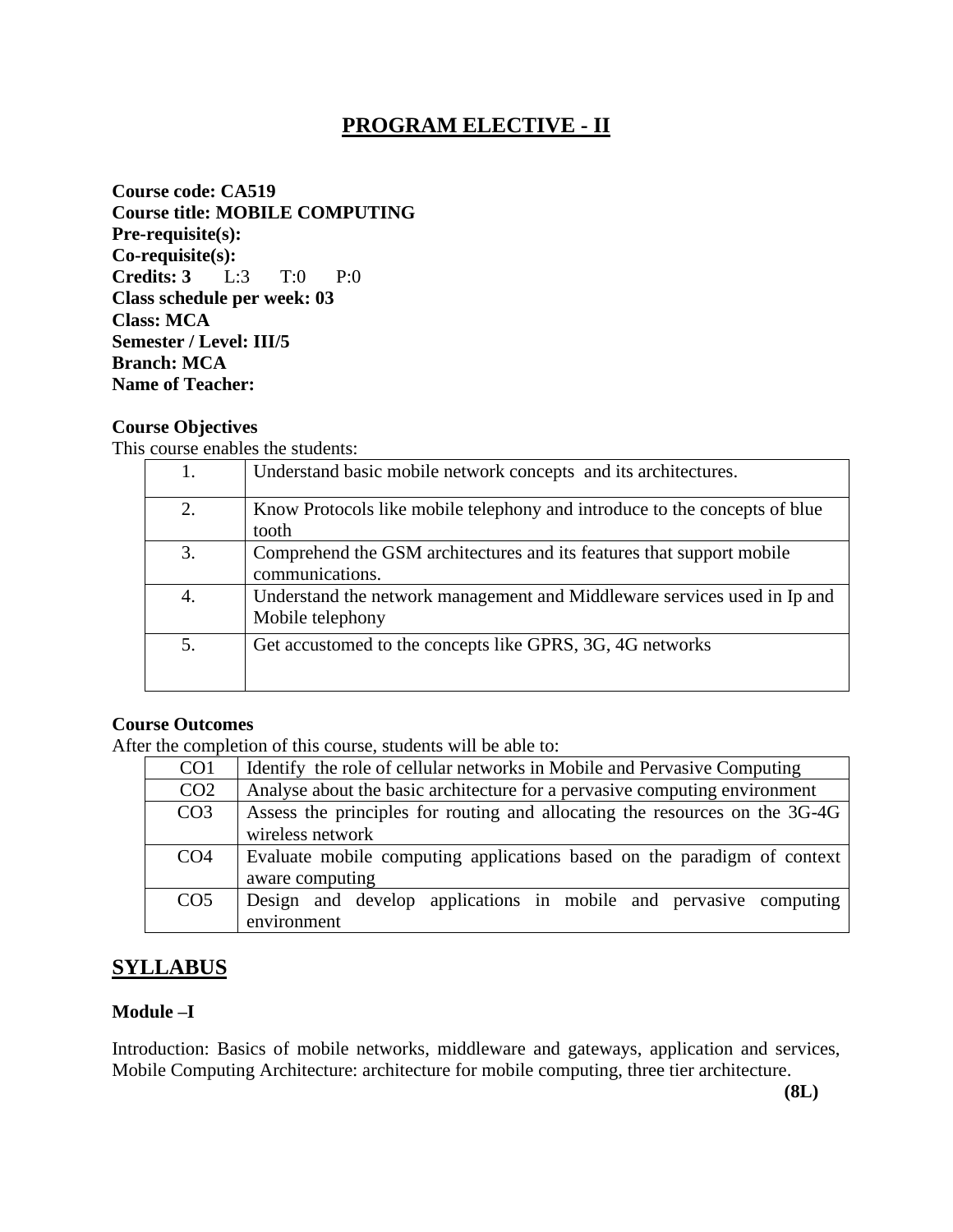#### **Module –II**

Mobile Computing through Telephony: evolution of telephony, multiple access procedures, mobile computing through telephone. Emerging Technologies: introduction, Bluetooth, radio frequency identification, wireless broadband, mobile IP, IPV6.

#### **Module –III**

Global System for Mobile Communications GSM: introduction, GSM architecture , call routing in GSM, GSM address and identifiers, network aspect in GSM, GSM frequency allocation, authenticity and security. Mobile computing over SMS.

#### **Module –IV**

General Packet Radio Service GPRS:GPRS and packet data network, GPRS network architecture, GPRS network operation, data services in GPRS, applications for GPRS, limitations for GPRS, Wireless Application Protocol

Client Programming: introduction, moving beyond the desktop, a peak under the hood: hardware overview, mobile phone, PDA, design constraints in application for handheld devices.

**Module –V** 

CDMA and 3G, VoIP, call routing, voice over IP applications, IP multimedia subsystem, Mobile VoIP. **(8L)** 

#### **Text Book:**

1. Talukedar Ashok, Ahmed Hasan, YavagalRoopa R "Mobile Computing Technology, Applications and Service Creation",Tata McGraw -Hill Education ,2010.

#### **Reference Books:**

- 1. Schiller Jochen H. "Mobile Communications", 2nd Edition, Addison wesley.
- 2. Kamal Raj "MobileComputing", 2<sup>nd</sup> Edition, Oxford University Press.
- 3. Behravanfar Reza "Mobile Computing Principles: Designing and Developing Mobile Applications with UML and XML", ISBN: 0521817331, Cambridge University Press, October 2004.
- 4. Adelstein Frank, Gupta Sandeep K.S., Richard III Golden G., Schwiebert, Loren, "Fundamentals of Mobile and Pervasive Computing", ISBN: 0071412379, McGraw-Hill Professional, 2005.
- 5. Hansmann Uwe, MerkLothar, Nicklous Martin S., Stober Thomas "Principles of Mobile Computing", 2nd Edition., Springer, 2003.

**(8L)**

**(8L)**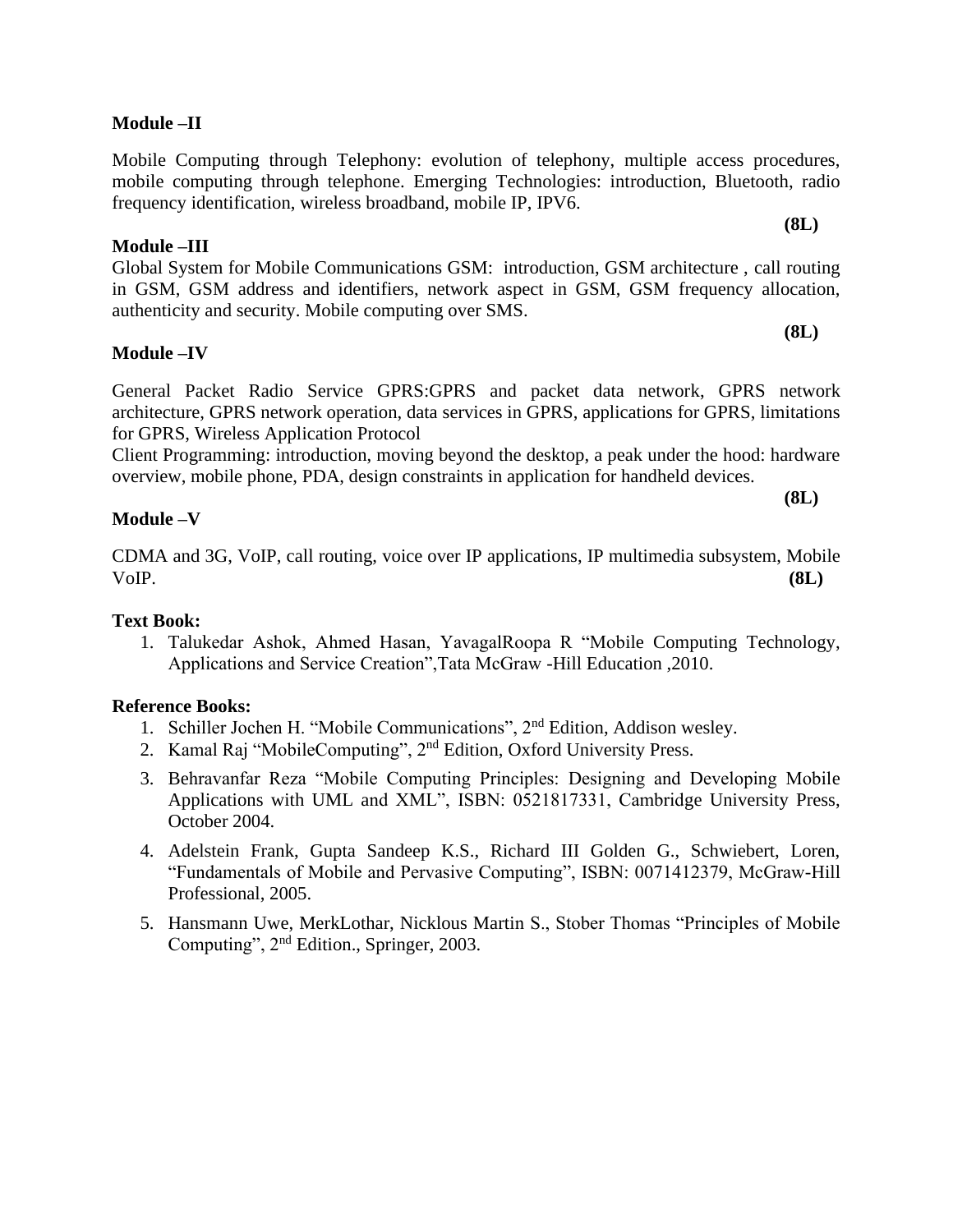**Course code: CA521 Course title: CYBER SECURITY Pre-requisite(s): Co-requisite(s): Credits:3** L:3 T:0 P:0 **Class schedule per week:** 03 **Class:** MCA **Semester / Level:III/5 Branch:** MCA

#### **Course Objectives**

This course enables the students:

| 1. | Provides an in-depth study of the rapidly changing and fascinating field of      |
|----|----------------------------------------------------------------------------------|
|    | computer forensics.                                                              |
| 2. | Combines both the technical expertise and the knowledge required to              |
|    | investigate, detect and prevent digital crimes                                   |
| 3. | Knowledge on digital forensics legislations, digital crime, forensics processes  |
|    | and                                                                              |
|    | procedures, data acquisition and validation, e-discovery tools.                  |
| 4. | E-evidence collection and preservation, investigating operating systems and file |
|    | systems, network forensics, art of steganography and mobile device forensics.    |

#### **Course Outcomes**

After the completion of this course, students will be able to:

| CO <sub>1</sub> | Understand relevant legislation and codes of ethics.                         |
|-----------------|------------------------------------------------------------------------------|
| CO <sub>2</sub> | Apply Computer forensics and digital detective and various processes,        |
|                 | policies and procedures.                                                     |
| CO <sub>3</sub> | Understand E-discovery, guidelines and standards, E-evidence, tools and      |
|                 | environment.                                                                 |
| CO <sub>4</sub> | Learn the techniques of Email and web forensics and network forensics tools. |
| CO <sub>5</sub> | Integrate techniques to recover data from computer and hand held devices.    |

### **SYLLABUS**

#### **Module – I**

Introduction to Cybercrime, Classifications of Cyber Crimes, Local and Global perspectives on Cybercrime, Cyber offences, Cyberstalking, Cyber crime and cloud computing, cyber crimes through hand held devices**. (8L)**

#### **Module-II**

Cyber Security Vulnerabilities and Cyber Security Safeguards , Cyber Security Vulnerabilities-Overview, vulnerabilities in software, System administration, Complex Network Architectures, Open Access to Organizational Data, Weak Authentication, Unprotected Broadband communications, Poor Cyber Security Awareness. Cyber Security Safeguards- Overview, Access control, Audit, Authentication, Biometrics, Cryptography, Deception, Denial of Service Filters, Ethical Hacking, Firewalls, Intrusion Detection Systems, Response, Scanning, Security policy, Threat Management **.** (8L)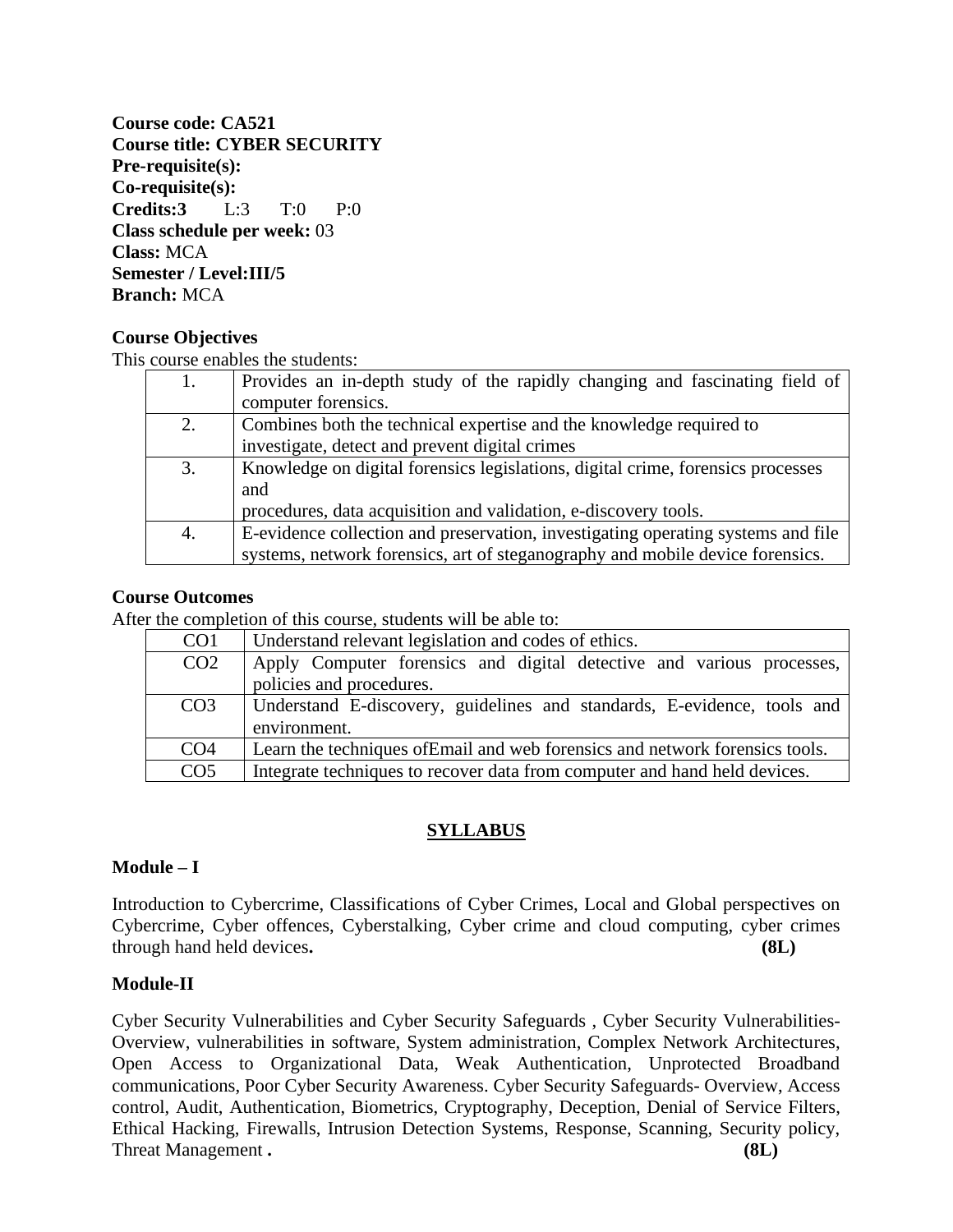#### **Module- III**

Securing Web Application, Services and Servers

Introduction, Basic security for HTTP Applications and Services, Basic Security for SOAP Services, Identity Management and Web Services, Authorization Patterns, Security Considerations, Challenges.

**Module- IV**

Intrusion Detection and Prevention

Intrusion, Physical Theft, Abuse of Privileges, Unauthorized Access by Outsider, Malware infection, Intrusion detection and Prevention Techniques, Anti-Malware software, Network based Intrusion detection Systems, Network based Intrusion Prevention Systems, Host based Intrusion prevention Systems, Security Information Management, Network Session Analysis, System Integrity Validation.

**(8L)**

**(8L)**

#### **Module-V**

Cyberspace and the Law

Introduction: Cyber Security Regulations, Roles of International Law, the state and Private Sector in Cyberspace, Cyber Security Standards. The INDIAN Cyberspace, National Cyber Security Policy 2013. **(8L)** 

#### **TEXT BOOKS:**

- 1. Cyber Security Understanding Cyber Crimes, Computer Forensics and Legal Perspectives by Nina Godbole and SunitBelpure, Publication WileyIndian Print 2014.
- 2. Anti-Hacker Tool Kit (Indian Edition) by Mike Shema, Publication Mc Graw Hill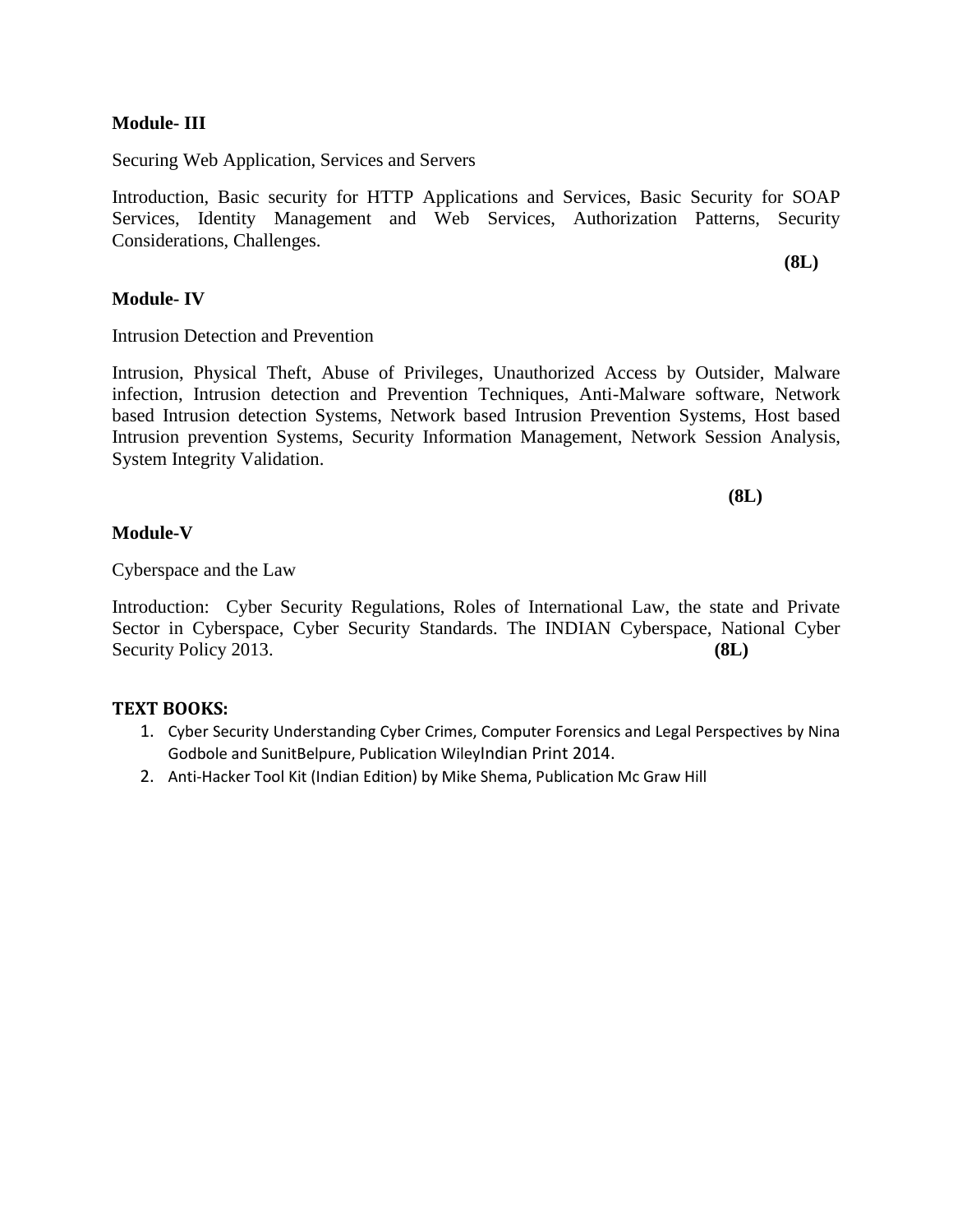**Course code: CA523 Course title: CLOUD COMPUTING Pre-requisite(s): Co-requisite(s): Credits:3** L:3 T:0 P:0 **Class schedule per week:** 03 **Class:** MCA **Semester / Level: III/5 Branch:** MCA

#### **Course Objectives**

This course enables the students to:

| 1.   Understand about security requirements in cloud.               |
|---------------------------------------------------------------------|
| 2. Learn about infrastructure security at different levels          |
| 3.   Know about management standards of cloud security              |
| 4. Develop and Apply trust-based security model to different layers |
|                                                                     |

#### **Course Outcomes**

After the completion of this course, students will be able to:

| CO <sub>1</sub> | I Identify security aspects of each cloud model                         |
|-----------------|-------------------------------------------------------------------------|
| CO <sub>2</sub> | Implement a public cloud instance using a public cloud service provider |
| CO <sub>3</sub> | Apply trust-based security model to different layer                     |
| CO <sub>4</sub> | Develop a risk-management strategy for moving to the Cloud              |
| CO <sub>5</sub> | I Identify various research domain of cloud computing                   |

#### **SYLLABUS**

#### **Module I**

**Introduction:** Essentials, Benefits and need for Cloud Computing - Business and IT Perspective - Cloud and Virtualization - Cloud Services Requirements - Cloud and Dynamic Infrastructure - Cloud Computing Characteristics Cloud Adoption. (8L)

#### **Module II**

**Principles of Parallel and Distributed Computing:** Eras of computing, Parallel vs. Distributed computing, Elements of parallel computing, Elements of distributed computing, Technologies for distributed computing.

#### **Module III**

**Virtualization:** Introduction, Characteristics of virtualized environments, Taxonomy of virtualization techniques, Virtualization and cloud computing, Pros and cons of virtualization, Technology examples.

**Storage virtualization**:Storage Area Networks - Network-Attached storage - Cloud Server Virtualization - Virtualized Data Centre. (8L)

#### **Module IV**

**Cloud computing architecture:** Introduction, Cloud reference model, Types of clouds, Economics of the cloud, Open challenges. (8L)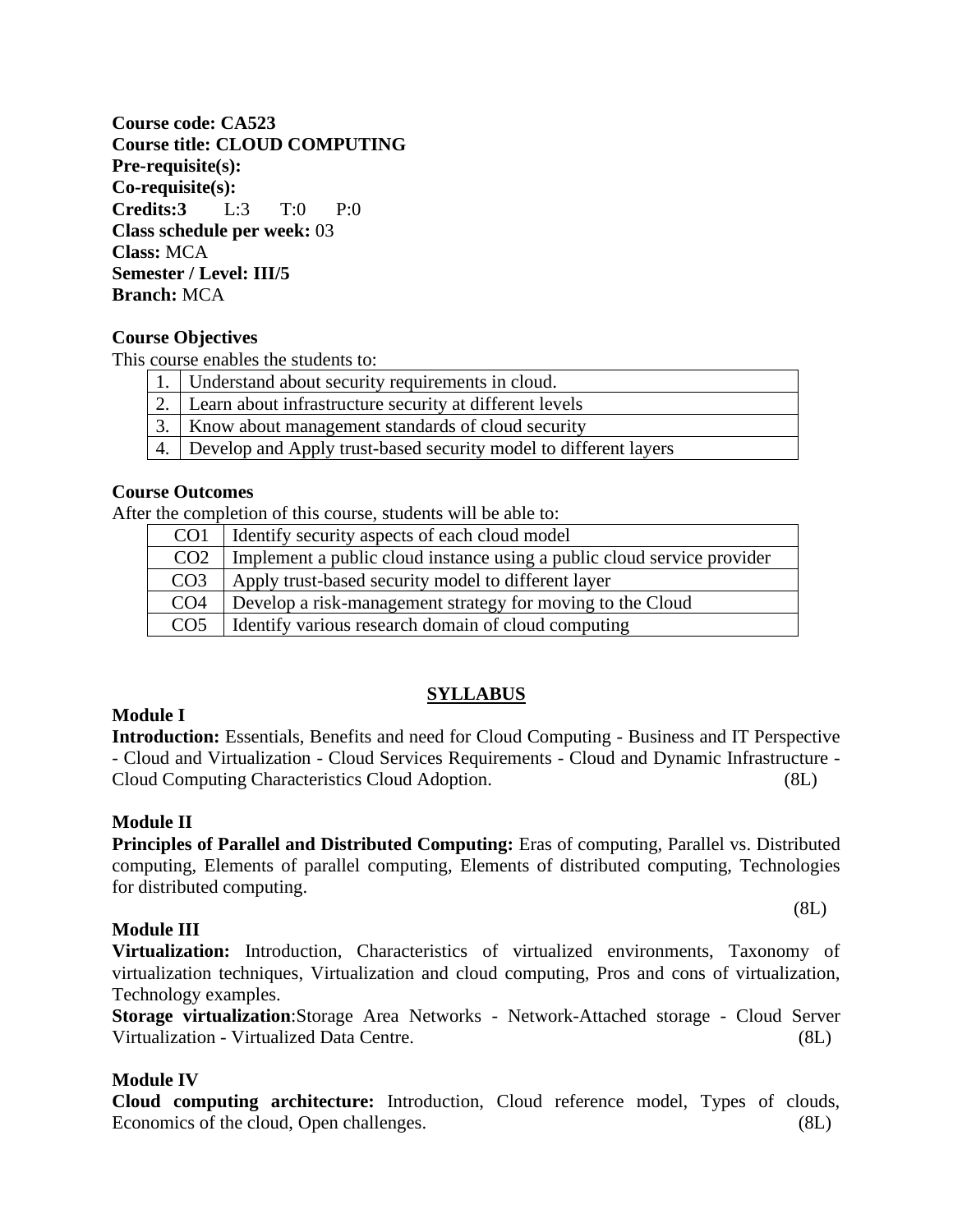#### **Module V**

**Cloud platforms in industry and Cloud applications :**Amazon web services, Google app engine, Microsoft azure, Observations, Scientific applications, Scientific, Business and Consumer applications.

(8L)

#### **Text Book:**

Buyya Raj Kumar, Vecchiola Christian &Thamarai S. Selvi, "Mastering Cloud Computing", McGraw Hill Publication, New Delhi, 2013.(T1)

### **Reference Books:**

Velte T., Velte A. and Elsenpeter R., "Cloud Computing: A Practical Approach", McGraw Hill, India.(R1)

Buyya R., Broberg J., "Cloud Computing: Principles and Paradigms", Wiley.(R2) Hwang K., Fox G. and Dongarra J., "Distributed and Cloud Computing*,* From Parallel Processing to the Internet of Things", Morgan Kaufmann, 2012.(R3)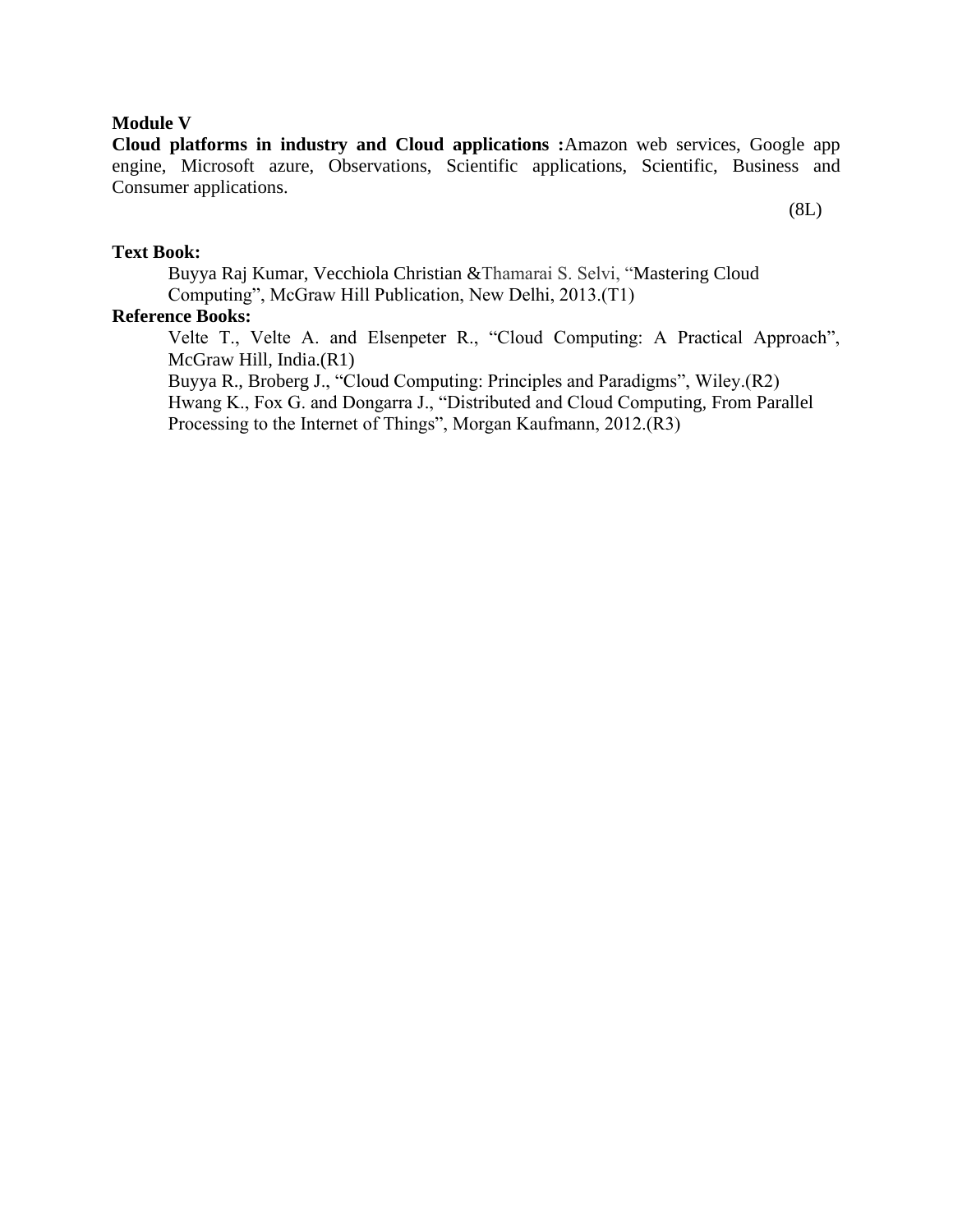(8L)

#### **Course code: CA525 Course title: DEEP LEARNING Pre-requisite(s): Co- requisite(s): Credits:3** L:3 T:0 P:0 **Class schedule per week:** 03 **Class:** MCA **Semester / Level:III/5 Branch:** MCA **Course Objectives** This course enables the students:

|    | To understand the basic component of Machine Learning.         |
|----|----------------------------------------------------------------|
| 2. | To explore the application areas of Neural Networks.           |
| 3. | To understand the idea of Recurrent Neural Networks.           |
| 4. | To explore the basic concepts of Feed forward Neural Networks. |
|    | To understand the concepts of mathematical modelling.          |

### **Course Outcomes**

After the completion of this course, students will be:

| CO <sub>1</sub> | Able to differentiate between machine learning and deep learning      |
|-----------------|-----------------------------------------------------------------------|
| CO <sub>2</sub> | Identify problems suitable for application of deep learning.          |
| CO <sub>3</sub> | Illustrate the working of FF Neural Networks and their modifications. |
| CO <sub>4</sub> | Apply Convolutional & Recurrent Neural Networks to solve problems     |
| CO <sub>5</sub> | Analyse the efficiency of deep learning systems.                      |

### **Syllabus**

### **Module I**

### **Introduction and Basics of Machine Learning**

Beginnings of ANN, XOR Problem, From Cognitive Science to Deep Learning, NNs and their importance. Elementary classification problem, evaluating classification results, Simple Classifier – Naïve Bayesian Classifier, Simple NN: Logistic Regression, Learning without Labels, Learning alternative representation of data – PCA.

Basic concept and terminology, Representing networks, Perceptron rule, Delta rule, From

logistic regression to Backpropagation, Backpropagation, Complete Feedforward NNs.

(8L)

### **Module II**

### **Feed forward Neural Networks:**

### **Module III**

### **Modifications & Extensions of FF Neural Nets**

Regularization, L1 & L2 regularization, Learning Rate, Momentum and Dropout, Stochastic Gradient Descent and Online Learning, Problems with multiple hidden layers, Vanishing and exploding gradients.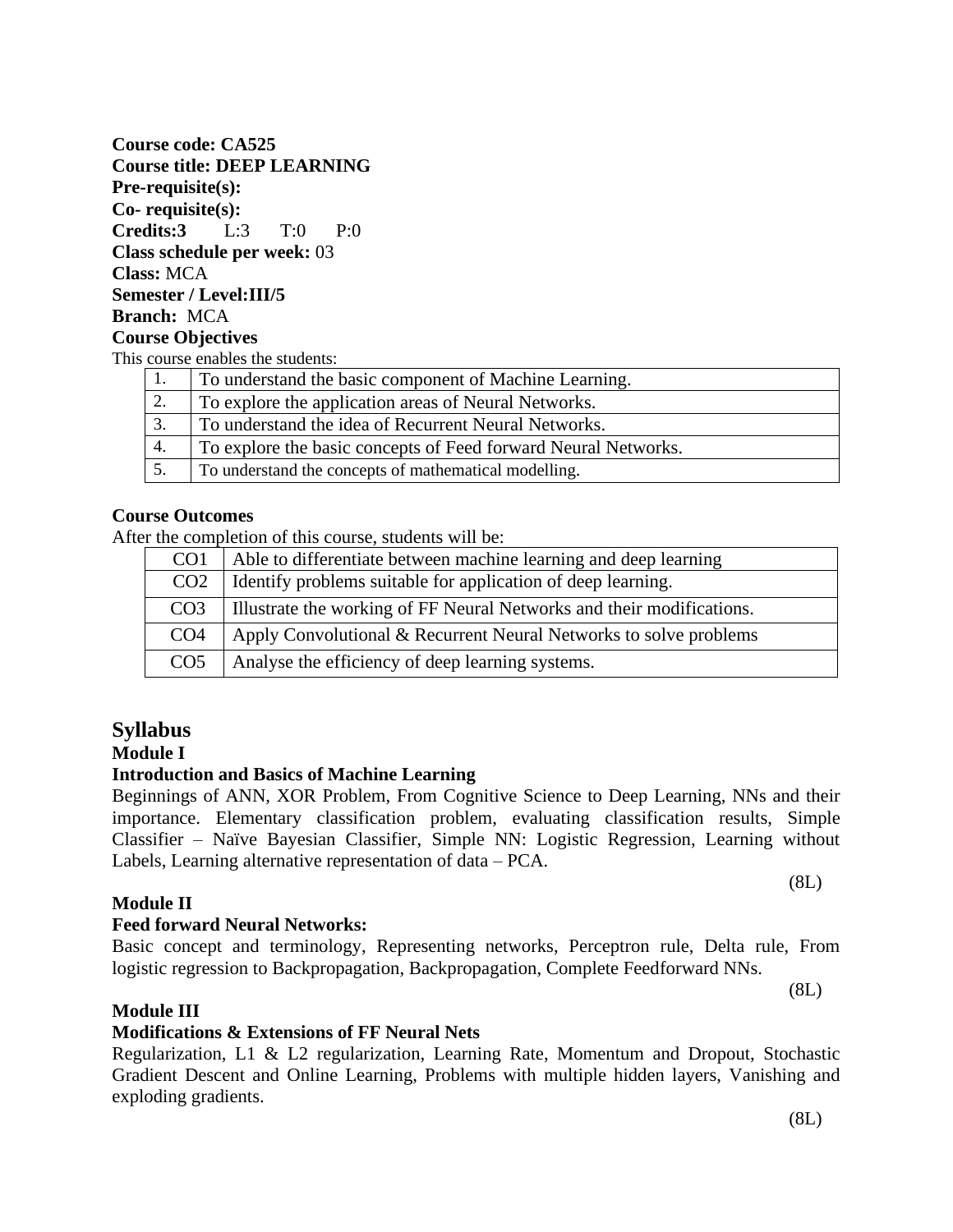#### **Module IV**

#### **Convolution & Recurrent Neural Networks**

Introduction, Feature maps and Pooling, Building a complete convolutional neural network. Recurrent Neural Networks – Sequences of unequal length, Settings for learning with recurrent neural networks, Adding feedback loops and Unfolding neural networks, Elman Networks, LSTM

(8L)

**Module V** 

**Auto encoders**

Learning Representations, Different Autoencoder Architectures, Stacking Autoencoders.

(8L)

#### **Text book:**

1. Skansi S., Introduction to Deep Learning - From Logical Calculus to Artificial Intelligence, 1st Edition, Springer International Publishing, 2018.

#### **Reference book:**

1. Buduma N., Fundamentals of Deep Learning, 1<sup>st</sup> Edition, O Reilly Media, 2016.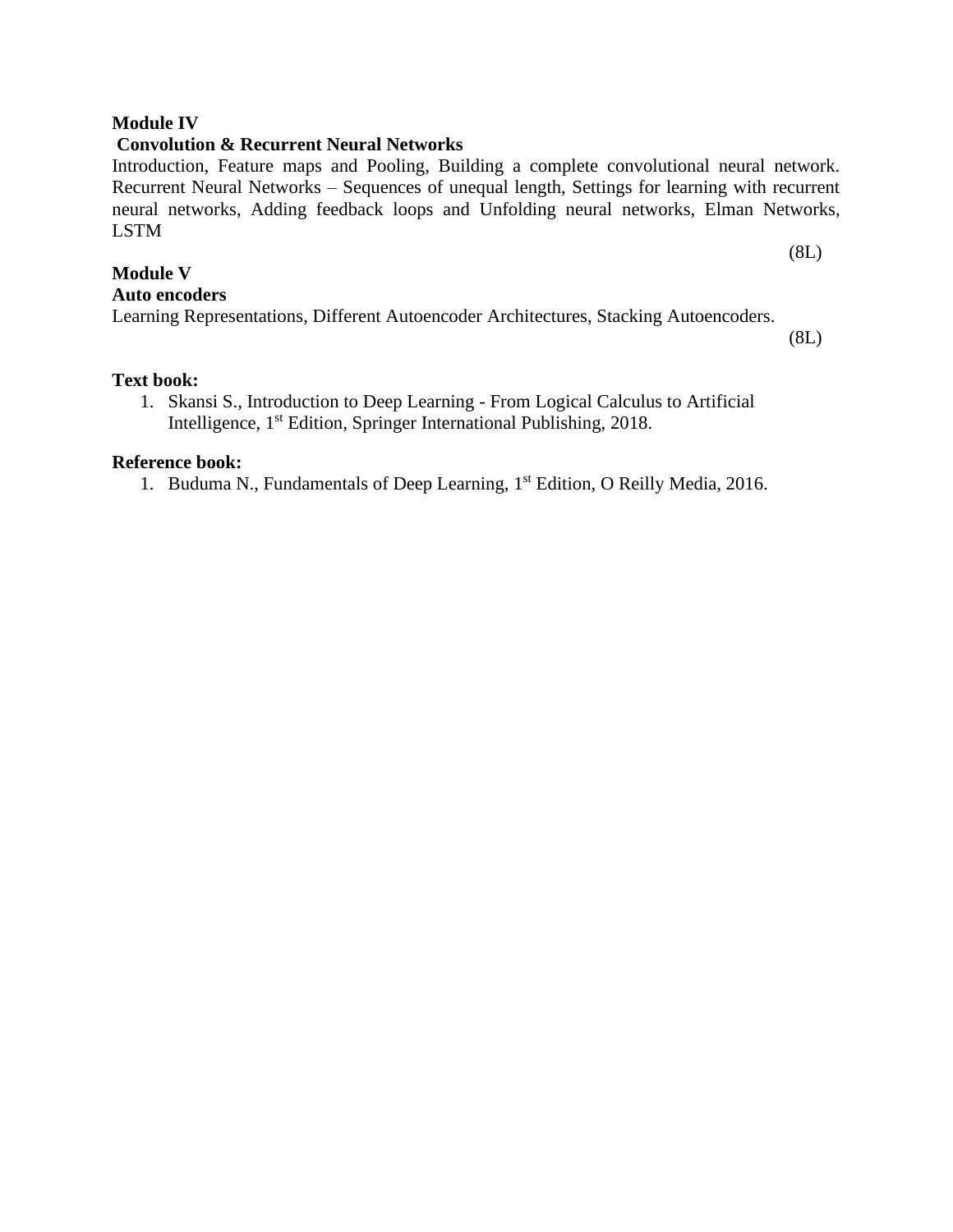**Course code: CA527 Course title: COMPUTER VISION Pre-requisite(s): Co- requisite(s): Credits:3** L:3 T:0 P:0 **Class schedule per week:** 03 **Class:** MCA **Semester / Level: III/5 Branch:** MCA **Course Objectives**  This course enables the students:

| 1. Be familiar with both the theoretical and practical aspects of computing with images. |
|------------------------------------------------------------------------------------------|
| 2. Have described the foundation of image formation, measurement, and analysis.          |
| 3. Understand the geometric relationships between 2D images and the 3D world.            |
| 4. Grasp the principles of state-of-the-art deep neural networks                         |

#### **Course Outcomes**

After the completion of this course, students will be able to:

| CO <sub>1</sub> | Developed the practical skills necessary to build computer vision applications.         |
|-----------------|-----------------------------------------------------------------------------------------|
| CO <sub>2</sub> | To have gained exposure to object and scene recognition and categorization from         |
|                 | images.                                                                                 |
| CO <sub>3</sub> | Develop algorithm for classification and clustering.                                    |
| CO <sub>4</sub> | Illustrate the techniques of feature extraction and analysis.                           |
| CO <sub>5</sub> | engineering<br>recognition,<br>activity<br>application<br>in different<br>such<br>Apply |
|                 | computational photography, biometrics.                                                  |

### **SYLLABUS**

#### **Module I**

Overview, computer imaging systems, lenses, Image formation and sensing,Image analysis, pre-processing and Binary image analysis.

#### **Module II**

Edge detection, Edge detection performance, Hough transform, corner detection.

(8L)

(8L)

#### **Module III**

Segmentation, Morphological filtering, Fourier transformsFeature extraction, shape, histogram, color, spectral, texture, using CVIPtools,Feature analysis, feature vectors, distance /similarity measures, data preprocessing.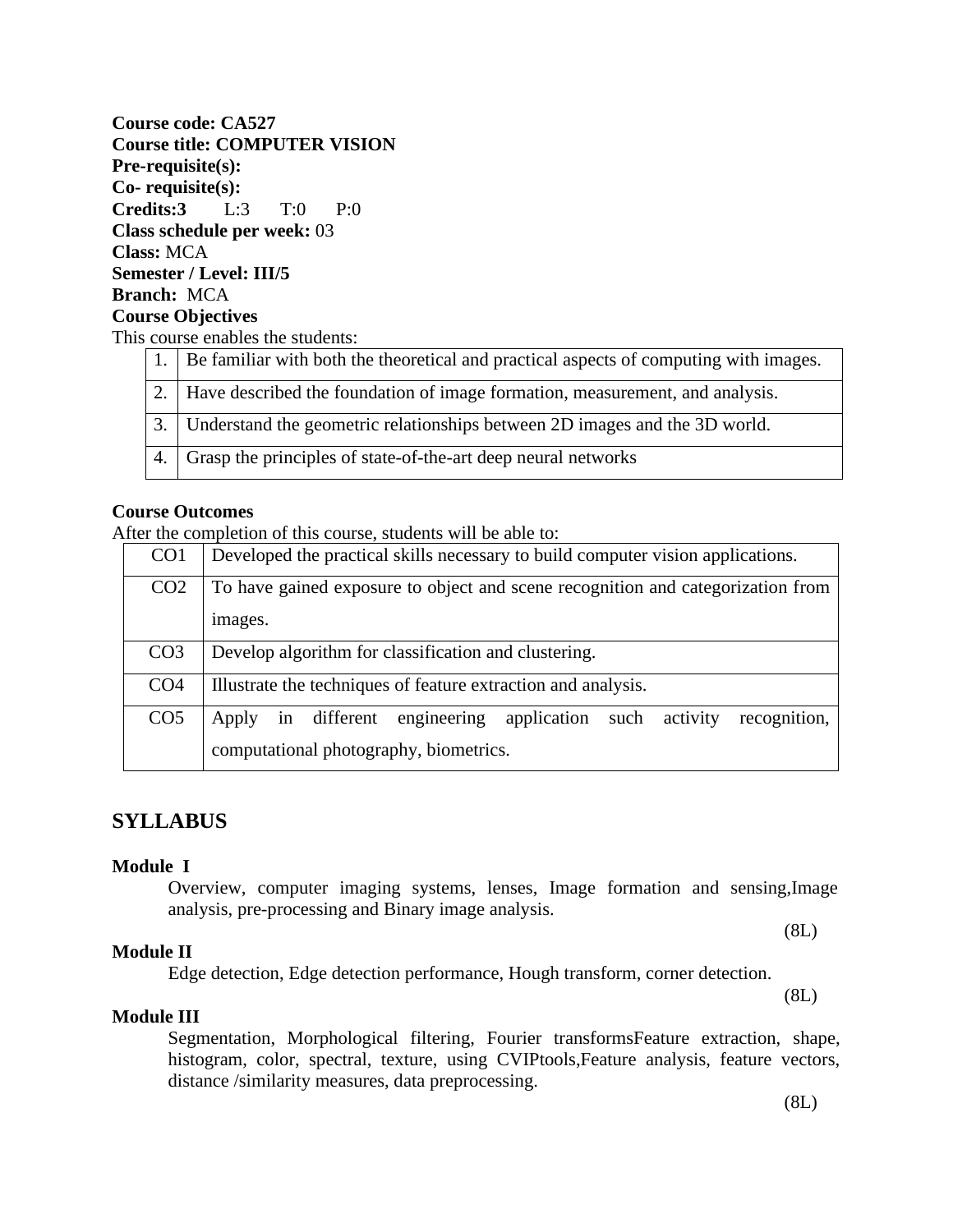## **Module IV**

Pattern Analysis:

Clustering: K-Means, K-Medoids, Mixture of GaussiansClassification: Discriminate Function, Supervised, Un-supervised, Semi supervisedClassifiers: Bayes, KNN, ANN models; Dimensionality Reduction: PCA, LDA,ICA, and Non-parametric methods.

## **Module V**

Recent trends inActivity Recognition, computational photography, Biometrics.

(8L)

(8L)

# **Text Books:**

- 1. Szeliski,R.," Computer Vision: Algorithms and Applications,"Springer,2011.
- 2. Goodfellow, Bengio, and Courville,"Deep Learning," First Edison.MIT Press,2016.
- 3. Fisher,R.B.,Breckon,T. P. , Dawson-Howe,K,Fitzgibbon,A , Robertson,C., Trucco,E. , Williams,C. K. I., "Dictionary of Computer Vision and Image Processing,"Second Edison,Wiley,2014.

## **Reference Book:**

1. Forsyth,D.A.,Ponce,J.,"Computer Vision A Modern Approach," Second Edison, Pearson Education,2015.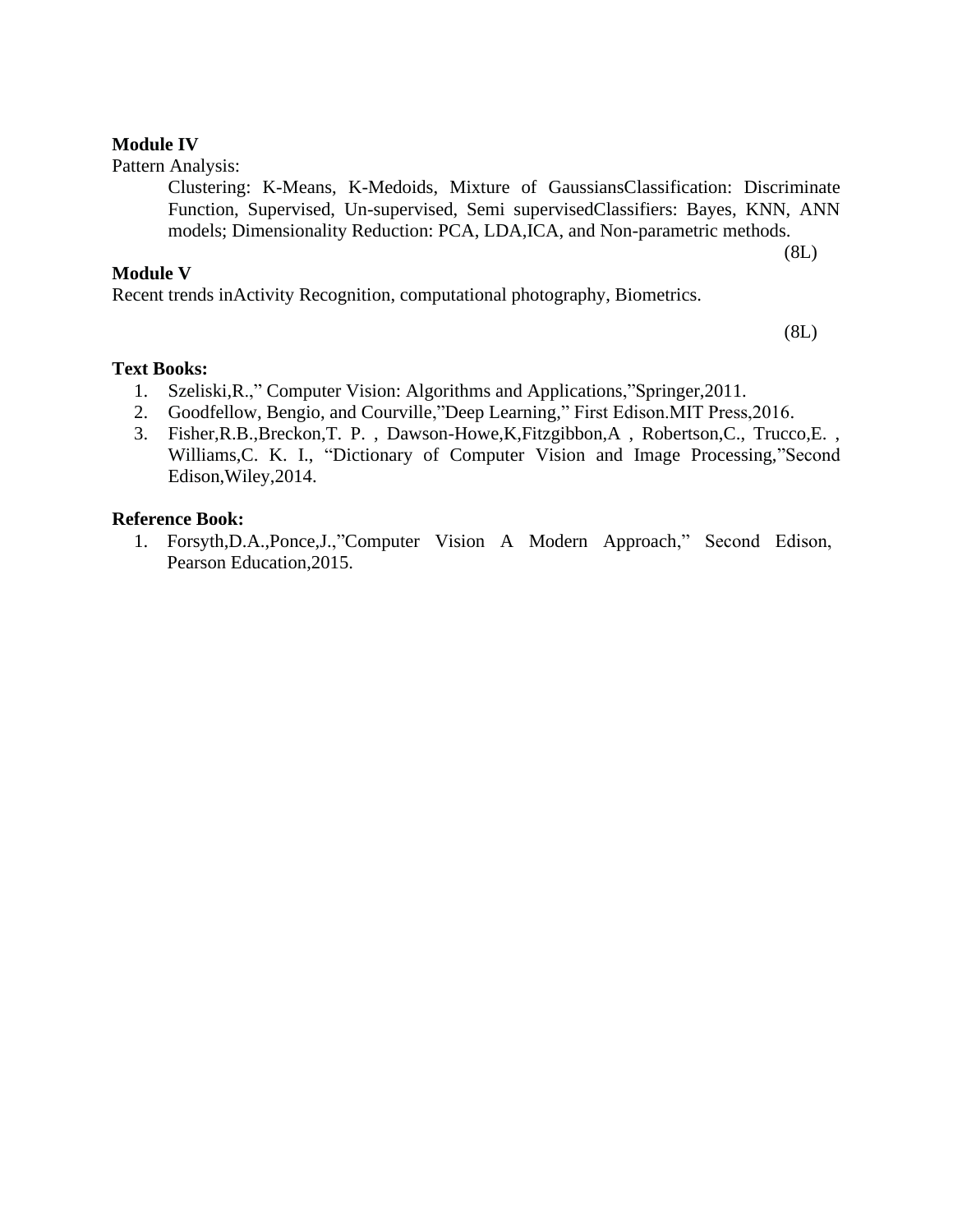# **Course code: CA529 Course title: NETWORK SECURITY AND CRYPTOGRAPHY Pre-requisite(s): Co- requisite(s): Credits:3** L:3 T:0 P:0 **Class schedule per week:** 03 **Class:** MCA **Semester / Level: III/5 Branch:** MCA

## **Course Objectives**

This course enables the students:

|    | To understand the foundations of cryptographic attacks.                          |  |
|----|----------------------------------------------------------------------------------|--|
|    | To gain knowledge of encrypting data, and to choose between different            |  |
|    | algorithms.                                                                      |  |
| 3. | Prepare students for research in the area of cryptography and enhance students   |  |
|    | communication and problem solving skills                                         |  |
|    | 4. To differentiate between the encryption techniques and know their suitability |  |
|    | to an application.                                                               |  |
|    | 5. To effectively apply their knowledge to the construction of secure            |  |
|    | cryptosystems.                                                                   |  |

#### **Course Outcomes**

After the completion of this course, students will be able to:

| CO <sub>1</sub> | Understand the various types of cryptographic attacks and the                     |
|-----------------|-----------------------------------------------------------------------------------|
|                 | mathematics behind cryptography.                                                  |
| CO <sub>2</sub> | Describe the various types of ciphers and hash functions.                         |
| CO <sub>3</sub> | Apply the different cryptographic techniques to solve real life<br>problems.      |
| CO <sub>4</sub> | Evaluate different techniques as to their suitability to various<br>applications. |
| CO <sub>5</sub> | Develop a cryptosystem keeping in view social issues and societal<br>impacts.     |

# **SYLLABUS**

## **Module I**

Foundations – Protocol Building Blocks - Basic Protocols - Intermediate Protocols - Advanced Protocols - Zero-Knowledge Proofs - Zero-Knowledge Proofs of Identity -Blind Signatures - Identity-Based Public-Key Cryptography.

#### **Module II**

Key Length - Key Management – Public Key Cryptography versus Symmetric Cryptography - Encrypting Communications Channels - Encrypting Data for Storage - Hardware Encryption versus Software Encryption - Compression, Encoding, and Encryption - Detecting Encryption – Hiding and Destroying Information. **(8L) (8L)** 

#### **Module III**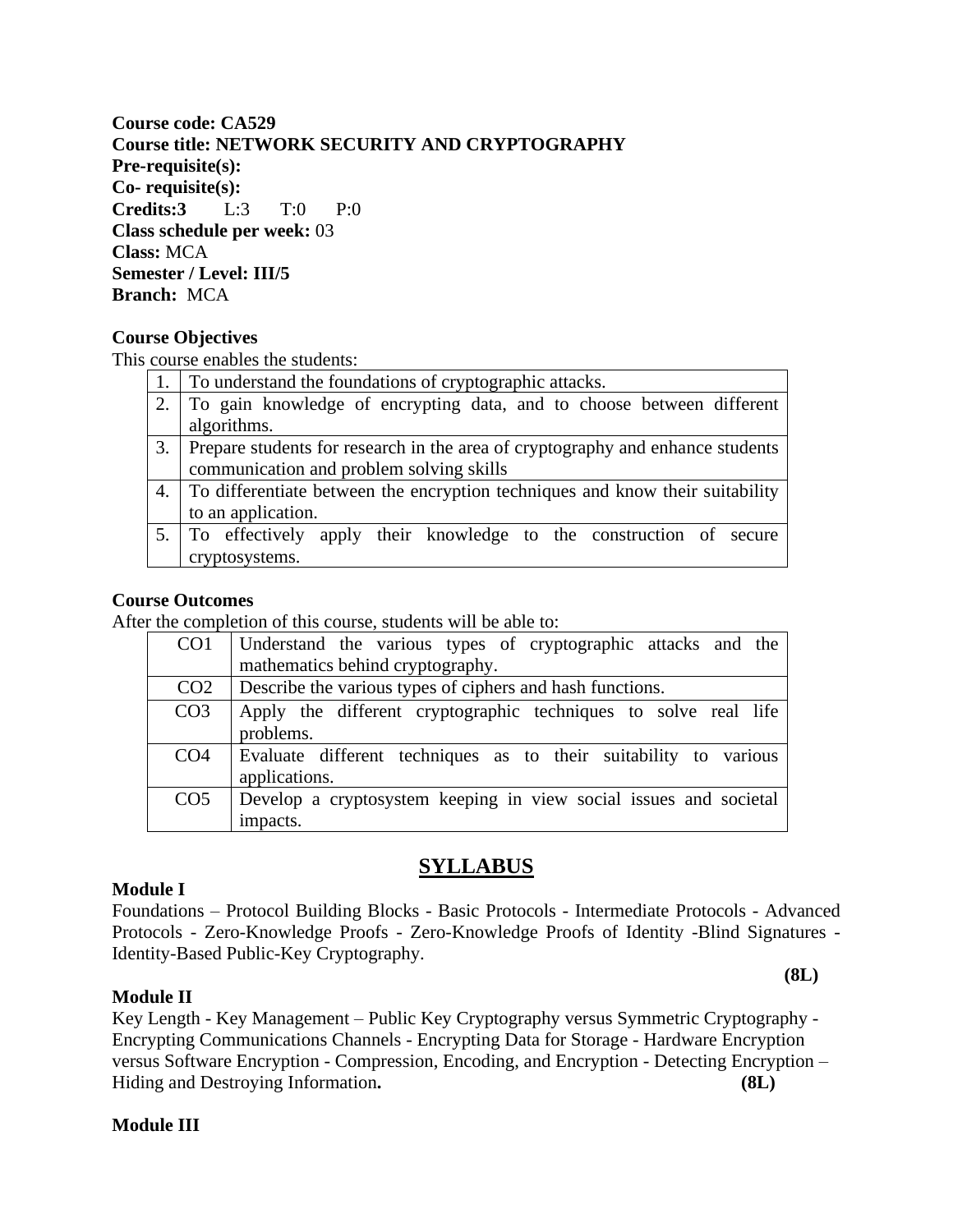Information Theory - Complexity Theory - Number Theory - Factoring - Prime Number Generation - Discrete Logarithms in a Finite Field - Data Encryption Standard (DES) – Lucifer - Madryga - NewDES - GOST – 3 Way – Crab – RC5 - Double Encryption - Triple Encryption - CDMF Key Shortening - Whitening. **(8L)**

# **Module IV**

Pseudo-Random-Sequence Generators and Stream Ciphers – RC4 - SEAL - Feedback with Carry Shift Registers - Stream Ciphers Using FCSRs - Nonlinear-Feedback Shift Registers - System-Theoretic Approach to Stream-Cipher Design - Complexity-Theoretic Approach to Stream-Cipher Design - N- Hash - MD4 - MD5 - MD2 - Secure Hash Algorithm (SHA) - OneWay Hash Functions Using Symmetric Block Algorithms - Using Public-Key Algorithms - Message Authentication Codes

# **Module V**

RSA - Pohlig-Hellman - McEliece - Elliptic Curve Cryptosystems -Digital Signature Algorithm (DSA) - Gost Digital Signature Algorithm - Discrete Logarithm Signature Schemes - Ongchnorr-Shamir -Cellular Automata - Feige-Fiat-Shamir -Guillou-Quisquater - Diffie-Hellman - Stationto-Station Protocol -Shamir's Three-Pass Protocol - IBM Secret-Key Management Protocol - MITRENET - Kerberos - IBM Common Cryptographic Architecture.

**(8L)**

**(8L)**

# **Text Books:**

- 1. Schneier Bruce, "Applied Cryptography: Protocols, Algorithms, and Source Code in C", 2<sup>nd</sup> Edition, John Wiley & Sons, Inc, 1996.
- 2. Mao Wenbo, "Modern Cryptography Theory and Practice", Pearson Education, 2004.
- 3. KahateAtul, "Cryptography and Network Security", Tata McGrew Hill, 2003.

# **Reference Book:**

1. Stallings William, "Cryptography & Network Security Principles and Practice", Pearson Education.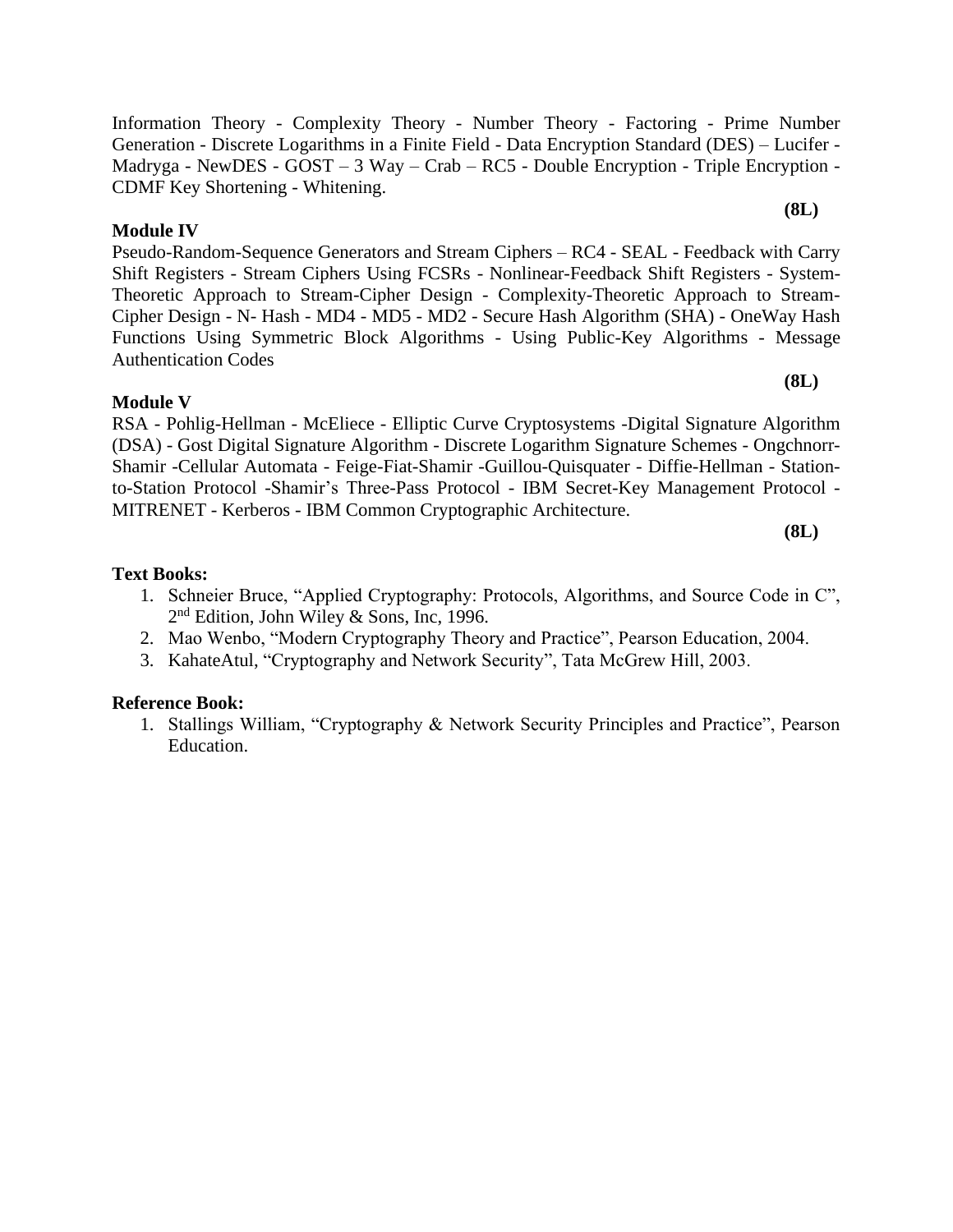# **PROGRAM ELECTIVE - III**

**Course code: CA539 Course title: PARALLEL COMPUTING Pre-requisite(s): Co- requisite(s): Credits: 3** L:3 T:0 P:0 **Class schedule per week:** 03 **Class:** MCA **Semester / Level:III/5 Branch:** MCA **Course Objectives** 

This course enables the students to:

|    | Learn different types of parallelisms achieved over different computer models |
|----|-------------------------------------------------------------------------------|
|    | Write parallel algorithms (and programs) for computer problems                |
| J. | Map parallel algorithms from architecture to architecture                     |
|    | Identify the issues in concurrency control                                    |

## **Course Outcomes**

After the completion of this course, students will be able to:

| CO <sub>1</sub> | Analyze the need of concurrent execution of problems                       |
|-----------------|----------------------------------------------------------------------------|
| CO <sub>2</sub> | Summarize the issues of concurrency control                                |
| CO <sub>3</sub> | Relate the parallel algorithm from organization to organization            |
| CO <sub>4</sub> | Measure a range of parallel algorithms on different architectures.         |
| CO <sub>5</sub> | Apply the concept parallelism in solving the problems of different domains |

# **SYLLABUS**

#### **Module I**

Introduction: Parallel Processing Environment- Pipelining and Data Parallelism, Flynn's Taxonomy, Speedup, Scaled Speedup, Analysing parallel algorithms, P-RAM Algorithms.

(8L)

(8L)

#### **Module II**

Processor Array, MIMD: Multiprocessors (shared) and Multi-computers (distributed), Networks(Processor organizations):Static and dynamic Interconnection Networks, Message Transferring procedures.

#### **Module III**

Mapping and Scheduling, Dynamic Load Balancing on Multi-computers, Static Scheduling on UMA Multiprocessors, Parallel Programming model using process and thread, Deadlock and Synchronization issues.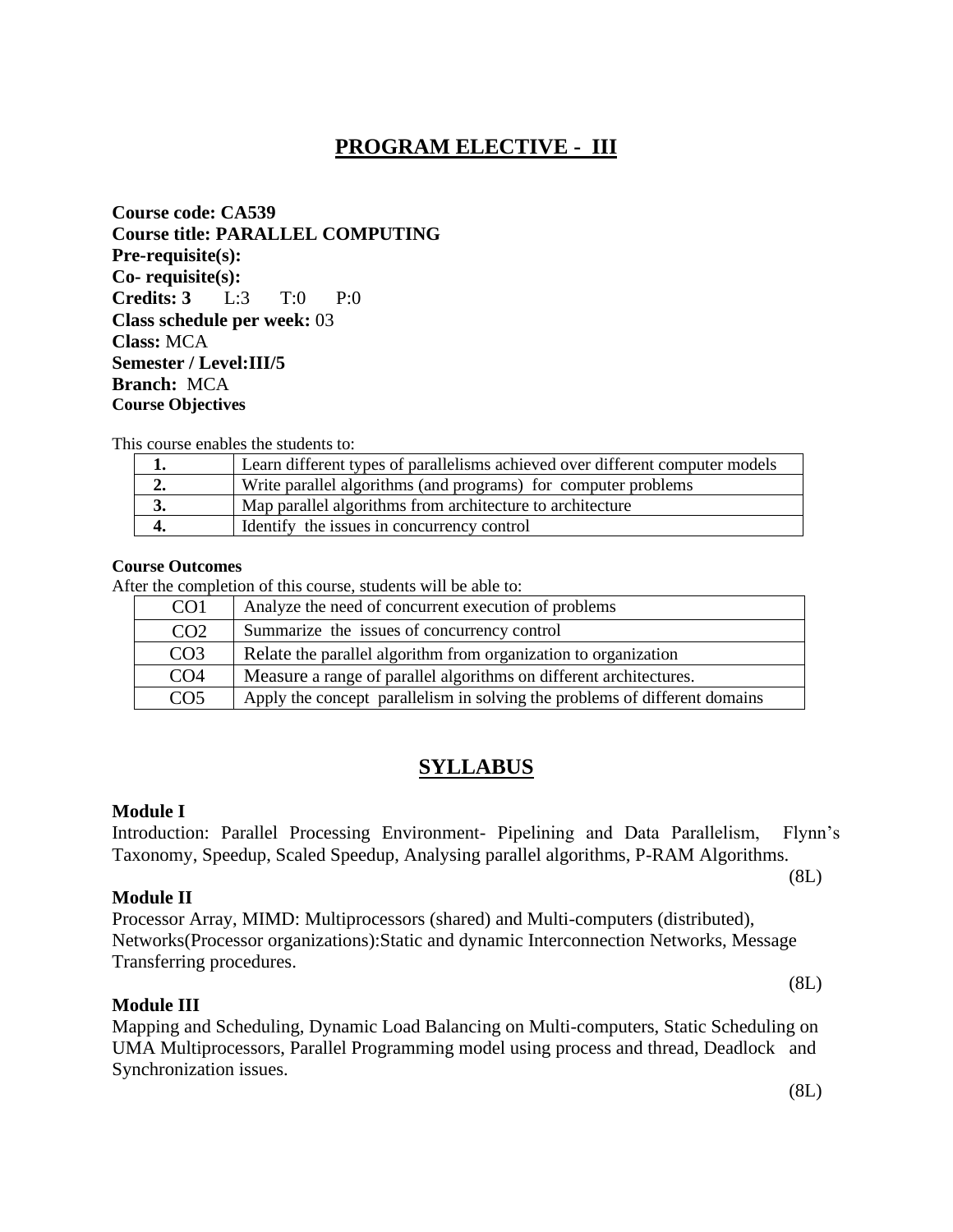## **Module IV**

Elementary Parallel Algorithm: Matrix Multiplication: Sequential Matrix Multiplication, Algorithms for Processor Array, Algorithms for Multiprocessors, Algorithms for Multicomputers.

(8L)

## **Module V**

Solving set of linear equations: Gaussian Elimination, The Jacobi Algorithm, Finding roots of non-linear equations, Sorting algorithms: Enumeration Sort, ODD-EVEN Transposition sort, BITONIC Merge, Quicksort Based Algorithms, Graph Algorithms.

(8L)

## **Text books:**

1. Quin M. J., Parallel Computing: Theory and Practice, McGraw Hill, New York, 1994. **Reference books:** 

- 1. Akl Selim G., The Design and Analysis of Parallel algorithms, Prentice Hall International.
- 2. Sasikumar M., Shikhare D. and Prakash P. Ravi, Introduction to Parallel Processing, PHI, 2006.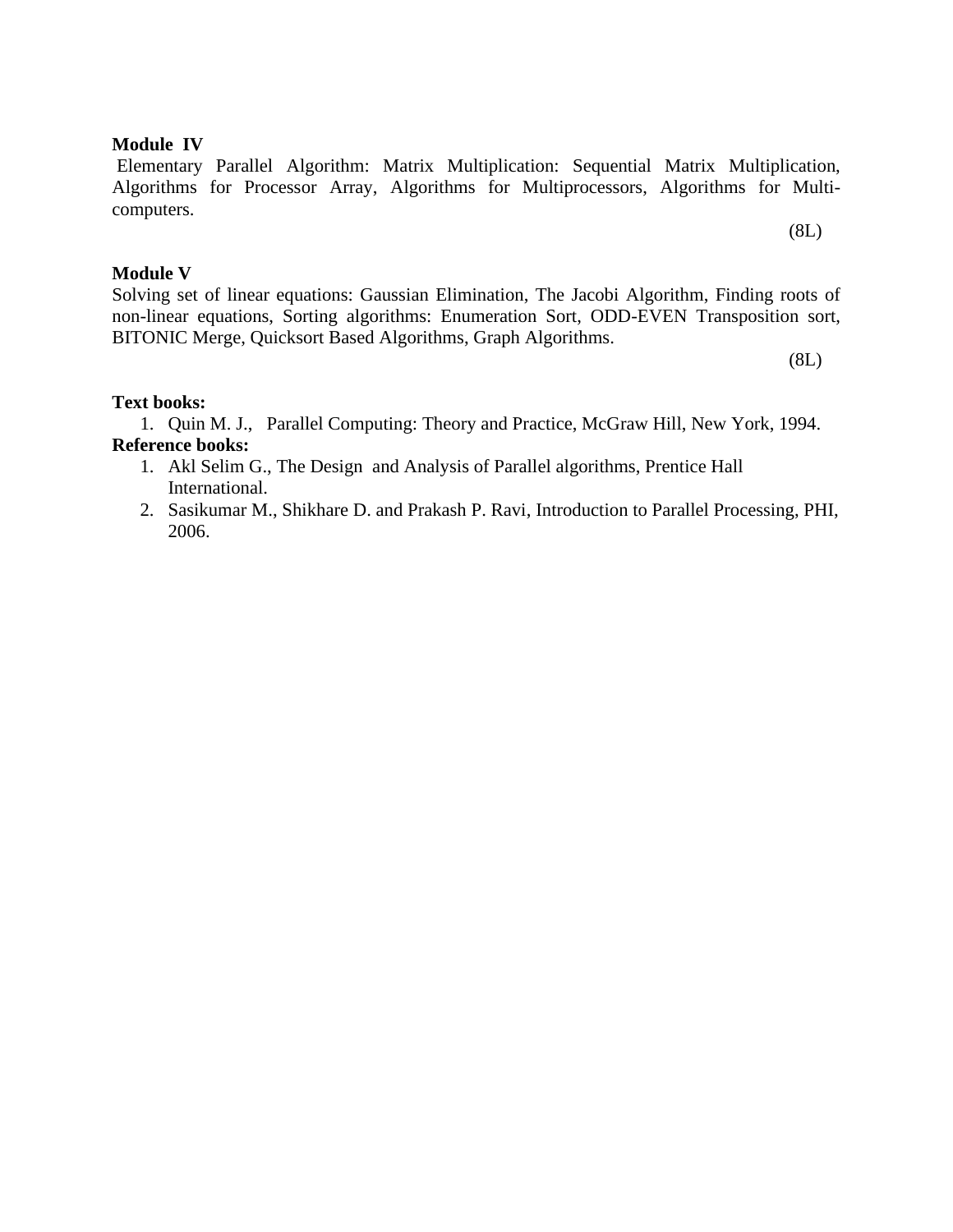# **Course code: CA541 Course title: DIGITAL FORENSIC Pre-requisite(s): Co- requisite(s): Credits:3** L:3 T:0 P:0 **Class schedule per week:** 03 **Class:** MCA **Semester / Level: III/5 Branch:** MCA **Course Objectives**  This course enables the students:

| 1. | Provides an in-depth study of the rapidly changing and fascinating field of     |  |
|----|---------------------------------------------------------------------------------|--|
|    | computer forensics.                                                             |  |
| 2. | Combines both the technical expertise and the knowledge required to             |  |
|    | investigate, detect and prevent digital crimes                                  |  |
| 3. | Knowledge on digital forensics legislations, digital crime, forensics processes |  |
|    | and                                                                             |  |
|    | procedures, data acquisition and validation, e-discovery tools.                 |  |
| 4. | E-evidence collection and preservation, investigating operating systems and     |  |
|    | file systems, network forensics, art of steganography and mobile device         |  |
|    | forensics.                                                                      |  |

#### **Course Outcomes**

After the completion of this course, students will be able to:

| CO <sub>1</sub> | Understand relevant legislation and codes of ethics.                            |
|-----------------|---------------------------------------------------------------------------------|
| CO <sub>2</sub> | Apply Computer forensics and digital detective and various processes,           |
|                 | policies and procedures.                                                        |
| CO <sub>3</sub> | To understand the basic digital forensics and techniques for conducting the     |
|                 | forensic examination on different digital devices.                              |
| CO <sub>4</sub> | Evaluate the techniques of Email and web forensics and network forensics        |
|                 | tools.                                                                          |
| CO <sub>5</sub> | examine digital evidences such as the data acquisition, identification analysis |

## **SYLLABUS**

#### **Module – I**

Computer forensics fundamentals, Benefits of forensics, computer crimes, computer forensics evidence and courts, legal concerns and private issues.

(8L)

#### **Module-II**

Understanding Computing Investigations – Procedure for corporate High-Tech investigations, understanding data recovery work station and software, conducting and investigations.

(8L)

#### **Module- III**

Data acquisition- understanding storage formats and digital evidence, determining the best acquisition method, acquisition tools, validating data acquisitions, performing RAID data acquisitions, remote network acquisition tools, other forensics acquisitions tools. **(8L)**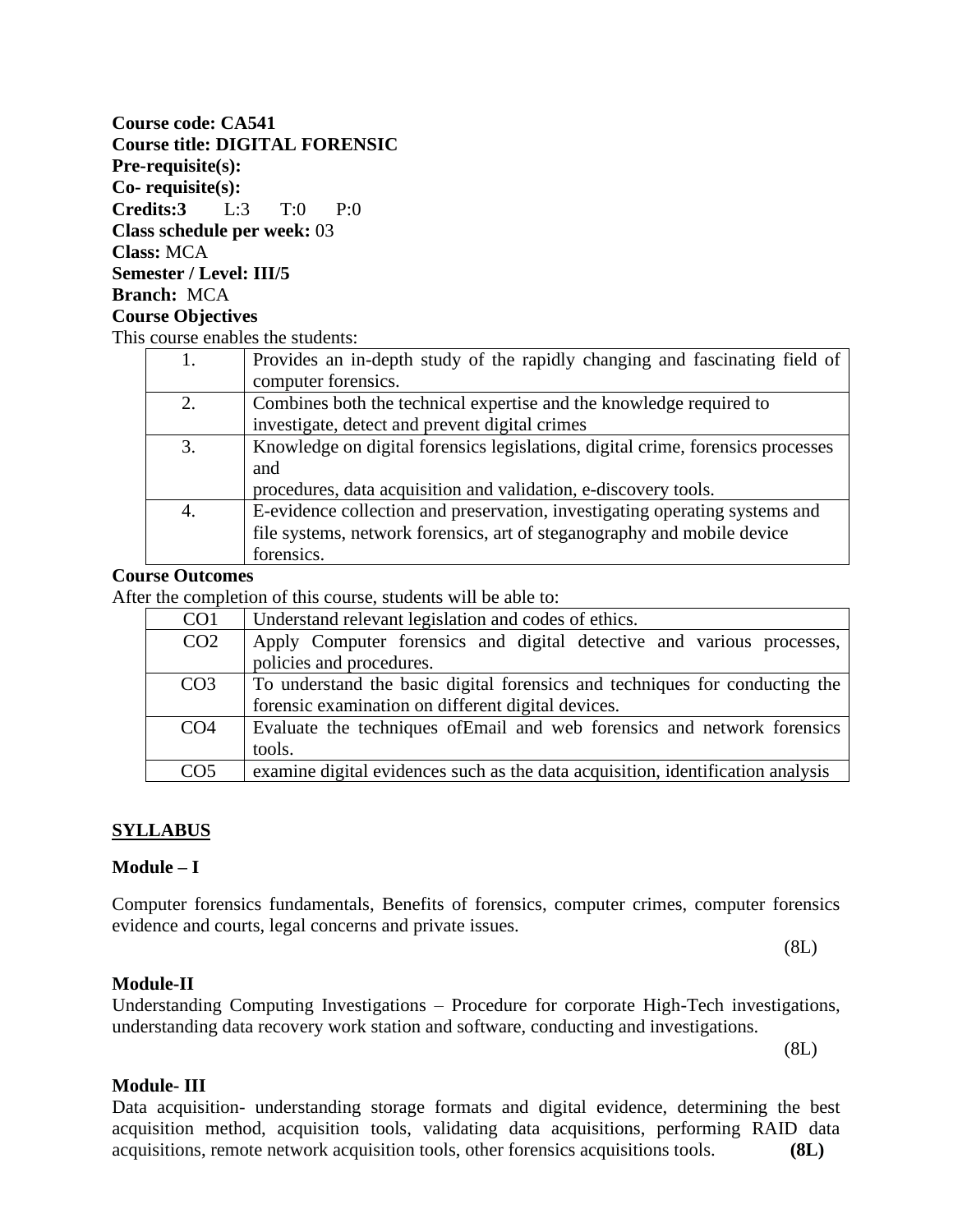#### **Module- IV**

Case studies Discuss the various court orders etc., methods tosearch and seizure electronic evidence, retrieved and un-retrieved communications, Discuss the importance of understanding what court documents would be required for a criminal investigation., specific tools and techniques, Forensic auditing.

#### (8L)

## **Module-V**

Current computer forensics tools- software, hardware tools, validating and testing forensic software, addressing data-hiding techniques, performing remote acquisitions, E-Mail investigations- investigating email crime and violations, understanding E-Mail servers, specialized E-Mail forensics tool.

(8L)

## **TEXT BOOKS:**

- 1. Warren G. Kruse II and Jay G. Heiser, "Computer Forensics: Incident Response Essentials", Addison Wesley, 2002.
- 2. Nelson, B, Phillips, A, Enfinger, F, Stuart, C., "Guide to Computer Forensics and Investigations, 2nd ed., Thomson Course Technology, 2006, ISBN: 0-619-21706-5.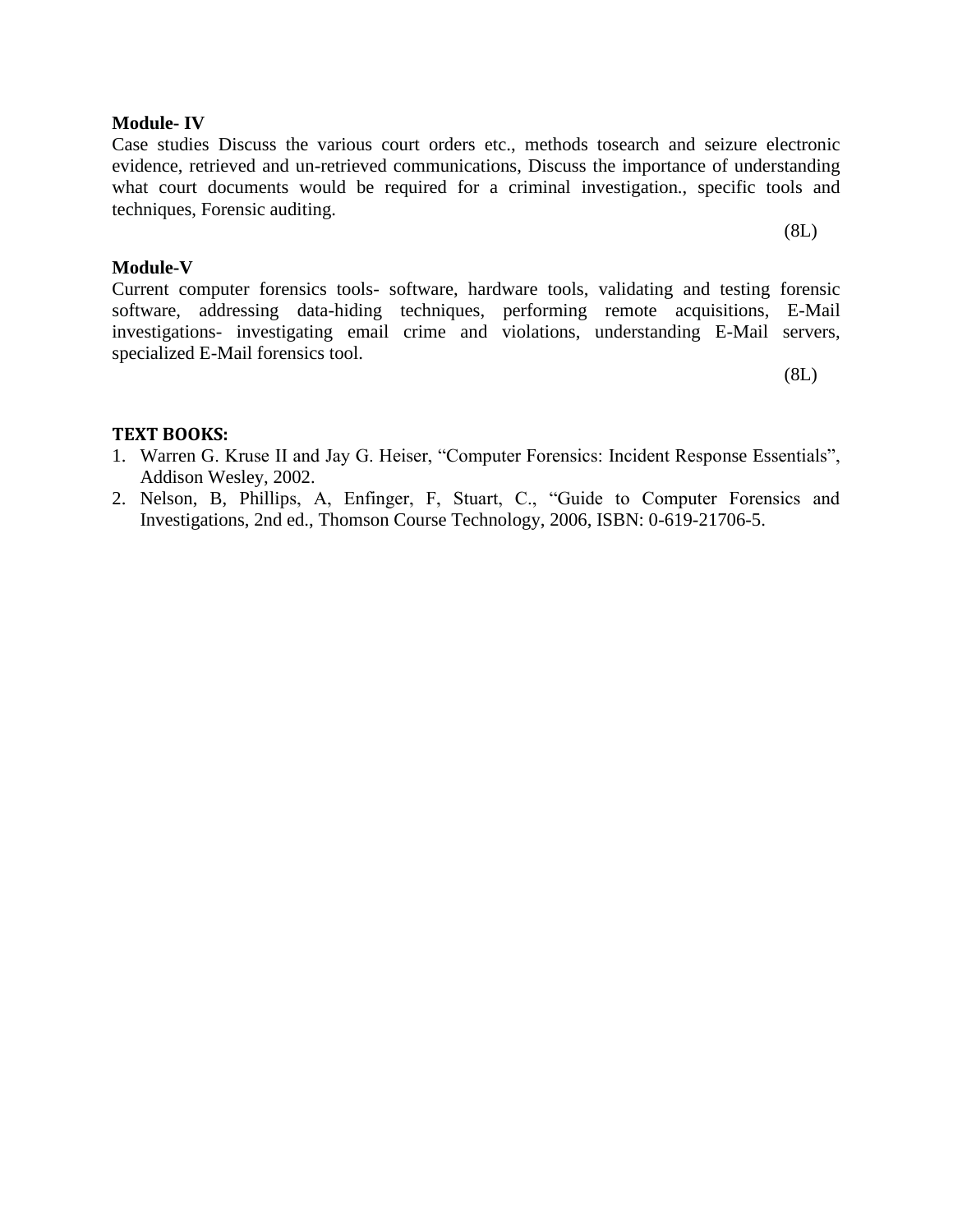**Course code: CA543 Course title: INTERNET OF THINGS (IoT) Pre-requisite(s): Co-requisite(s): Credits: 3** L:3 T:0 P:0 **Class schedule per week:** 03 **Class:** MCA **Semester / Level: III/5 Branch:** MCA

## **Course Objectives**

This course enables the students to:

|    | Understand the basic concept and the IoT Paradigm       |
|----|---------------------------------------------------------|
|    | Know the state of art architecture for IoT applications |
|    | Learn the available protocols used for IoT              |
| 4. | Design basic IoT Applications.                          |
|    | 5. Evaluate optimal IoT applications.                   |
|    |                                                         |

## **Course Outcomes**

After the completion of this course, students will be able to:

| CO <sub>1</sub> | Identify the IoT Components and its capabilities                   |
|-----------------|--------------------------------------------------------------------|
| CO <sub>2</sub> | Explain the architectural view of IoT under real world constraints |
| CO <sub>3</sub> | Analyse the different Network and link layer protocols             |
| CO <sub>4</sub> | Evaluate and choose among the transport layer protocols            |
|                 | $CO5$ Design an IoT application                                    |

# **SYLLABUS**

# **Module I**

#### **IoT - An Architectural Overview**

Building an architecture, Main design principles and needed capabilities, An IoT architecture outline, standards considerations. M2M and IoT Technology Fundamentals- Devices and gateways, Local and wide area networking, Data management, Everything as a Service(XaaS), M2M and IoT Analytics, Knowledge Management.

## **Module II**

#### **IoT Architecture - State of the Art**

Introduction, State of the art, Reference Model and architecture, IoT reference Model - IoT Reference Architecture **(8L)**

## **Module III**

## **IoT Data Link Layer & Network Layer Protocols**

PHY/MAC Layer (3GPP MTC, IEEE 802.11, IEEE 802.15), WirelessHART, BluetoothLow Energy, Zigbee Smart Energy

Network Layer-IPv4, IPv6, 6LoWPAN

**(8L)**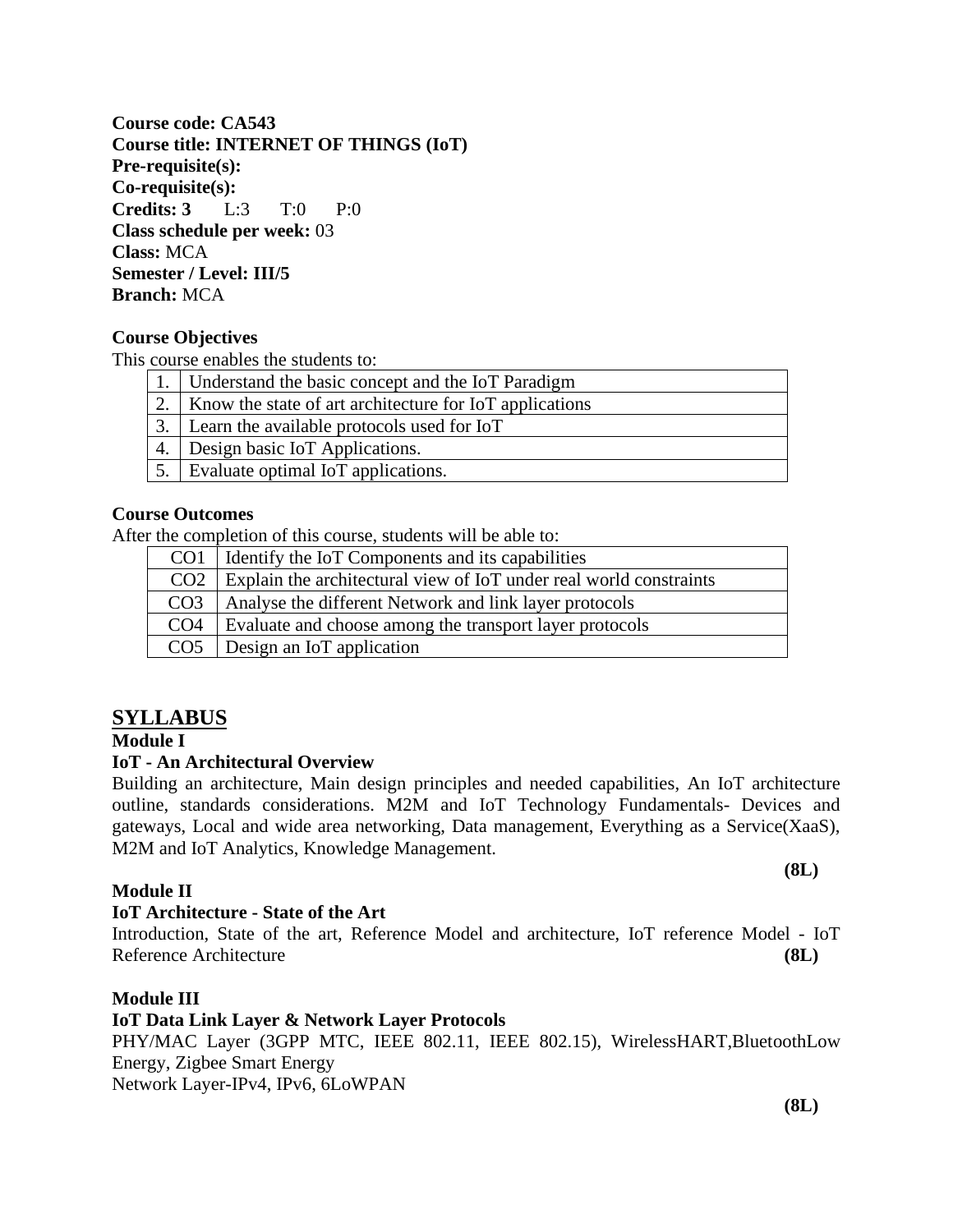# **Module IV**

## **Transport & Session Layer Protocols**

Transport Layer (TCP, MPTCP, UDP,)

Session Layer-HTTP, CoAP, XMPP, AMQP, MQTT. **(8L)**

# **Module V**

## **Layer Protocols & Security**

Service Layer -oneM2M, ETSI M2M, security in IoT and M2M applications **(8L)**

# **Text Books:**

- 1. Holler Jan, TsiatsisVlasios, Mulligan Catherine, Avesand Stefan, Karnouskos Stamatis, Boyle David, "From Machine-to-Machine to the Internet of Things: Introduction to a New Age of Intelligence", 1<sup>st</sup> Edition, Academic Press, 2014.
- 2. Waher Peter, "Learning Internet of Things", PACKT publishing, BIRMINGHAM**-**MUMBAI

# **Reference Books:**

- 1. Reiter Bernd Scholz, Michahelles Florian, "Architecting the Internet of Things", Springer, ISBN 978-3-642-19156-5 e-ISBN 978-3-642-19157-2.
- 2. Minoli Daniel, "Building the Internet of Things with IPv6 and MIPv6:".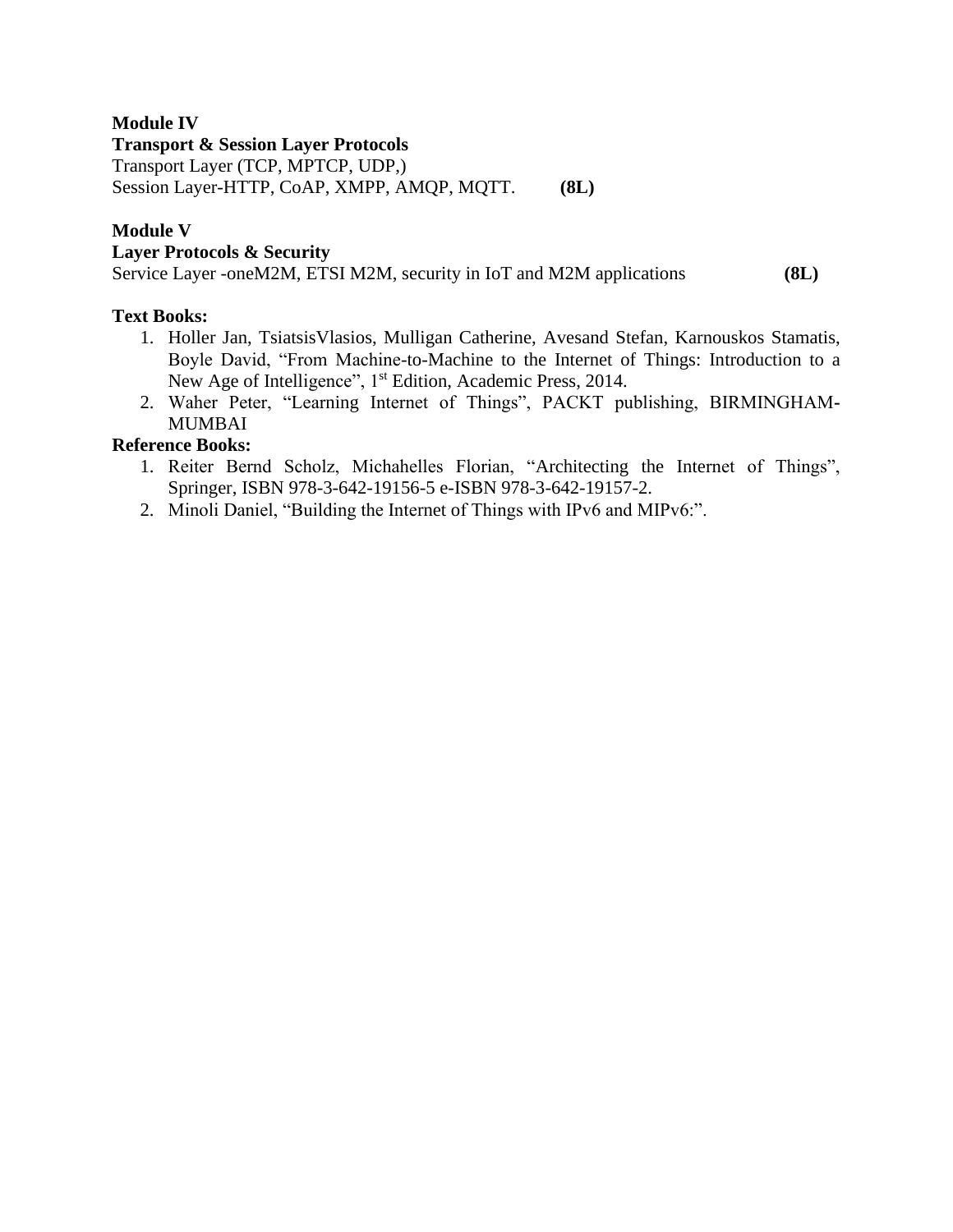**Course code: CA545 Course title: NATURAL LANGUAGE PROCESSING Pre-requisite(s): Co- requisite(s): Credits: 3** L: 3 T: 0 P: 0 **Class schedule per week:** 03 **Class:** MCA **Semester / Level: III/5 Branch:** MCA

# **Course Objectives**

This course enables the students:

|     | 1. To understand the algorithms available for the processing of linguistic                    |
|-----|-----------------------------------------------------------------------------------------------|
|     | information and computational properties of natural languages.                                |
|     | 2. To conceive basic knowledge on various morphological, syntactic and<br>semantic NLP tasks. |
| 3.1 | To familiarize various NLP software libraries and data sets publicly available.               |
| 4.  | To develop systems for various NLP problems with moderate complexity.                         |
| 5.  | To learn various strategies for NLP system evaluation and error analysis.                     |

## **Course Outcomes**

After the completion of this course, students will be able to:

| CO <sub>1</sub> | Describe the concepts of morphology, syntax, semantics, discourse $\&$         |
|-----------------|--------------------------------------------------------------------------------|
|                 | pragmatics of natural language.                                                |
| CO <sub>2</sub> | Demonstrate understanding of the relationship between NLP and statistics $\&$  |
|                 | machine learning.                                                              |
| CO <sub>3</sub> | Discover various linguistic and statistical features relevant to the basic NLP |
|                 | task, namely, spelling correction, morphological analysis, parts-of-speech     |
|                 | tagging, parsing and semantic analysis.                                        |
| CO <sub>4</sub> | Develop systems for various NLP problems with moderate complexity.             |
| CO <sub>5</sub> | Evaluate NLP systems, identify shortcomings and suggest solutions for these    |
|                 | shortcomings.                                                                  |

# **SYLLABUS**

#### **MODULE-I**

## **Introduction to NLP**

NLP – introduction and applications, NLP phases, Difficulty of NLP including ambiguity; Spelling error and Noisy Channel Model; Concepts of Parts-of-speech and Formal Grammar of English.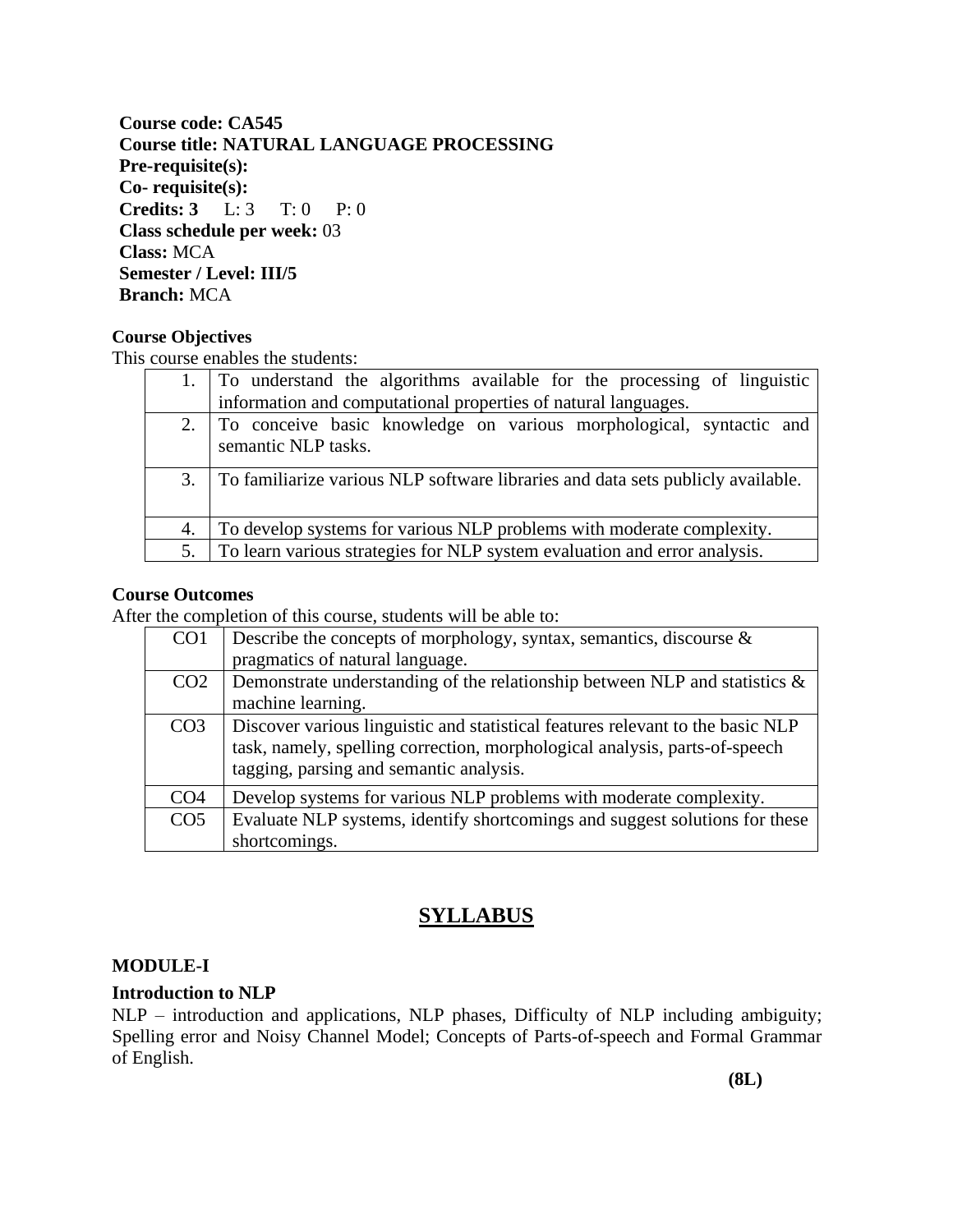# **MODULE-III**

# **Parts-of-speech Tagging**

Parts-of-speech Tagging: basic concepts; Tagset; Early approaches: Rule based and TBL; POS tagging using HMM, Introduction to POS Tagging using Neural Model.

# **MODULE-IV**

# **Parsing**

Basic concepts: top down and bottom up parsing, treebank; Syntactic parsing: CKY parsing; Statistical Parsing basics: Probabilistic Context Free Grammar (PCFG); Probabilistic CKY Parsing of PCFGs.

# **MODULE-V**

# **Semantics**

Vector Semantics; Words and Vector; Measuring Similarity; Semantics with dense vectors; SVD and Latent Semantic Analysis; Embeddings from prediction: Skip-gram and CBOW; Concept of Word Sense; Introduction to WordNet

# **Text books:**

1. Jurafsky Dan and Martin James H. "Speech and Language Processing" ,3rd Edition, 2018.

# **Reference books:**

- 1. Jurafsky D. and Martin J. H., ["Speech and language processing: An Introduction to](http://www.cs.colorado.edu/~martin/slp2.html) [Natural Language Processing, Computational Linguistics, and Speech Recognition", 2](http://www.cs.colorado.edu/~martin/slp2.html)nd [Edition,](http://www.cs.colorado.edu/~martin/slp2.html) Upper Saddle River, NJ: Prentice-Hall, 2008.
- 2. Goldberg Yoav "A Primer on Neural Network Models for Natural Language Processing".

# **MODULE-II**

# **Language Modelling: N-gram and Neural Language Models**

Language Modelling with N-gram, Simple N-gram models, Smoothing (basic techniques), Evaluating language models; Neural Network basics, Training; Neural Language Model, Case study: application of neural language model in NLP system development

**(8L)**

**(8L)**

**(8L)**

. **(8L)**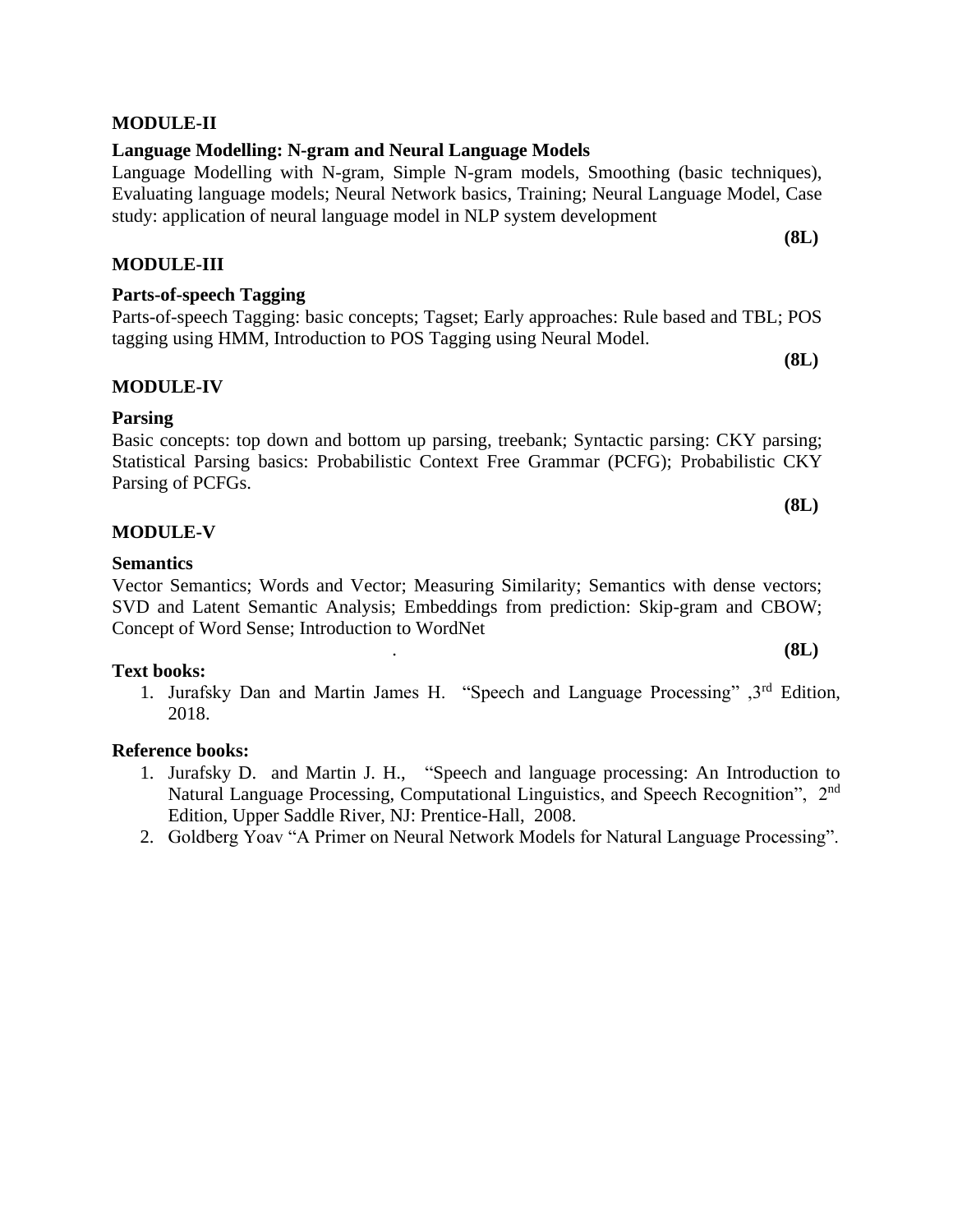**Course code: CA547 Course title: BIG DATA ANALYTICS Pre-requisite(s): Co- requisite(s): Credits:3** L:3 T:0 P:0 **Class schedule per week:** 03 **Class:** MCA **Semester / Level: III/5 Branch:** MCA

## **Course Objectives**

This course enables the students:

|    | To provide an overview of approaches facilitating data analytics on huge<br>datasets in different domain. |
|----|-----------------------------------------------------------------------------------------------------------|
|    | To provide the knowledge on NoSQL and different partitioning method to<br>handle large datasets.          |
| 3. | To provide an overview of Apache Hadoop and HDFS Concepts and Interfacing<br>with HDFS                    |
| 4. | To understand Map Reduce Jobs in Hadoop framework                                                         |
|    | To provide the knowledge of various Hadoop based tool for processing large<br>datasets.                   |

#### **Course Outcomes**

After the completion of this course, students will be able to:

| CO <sub>1</sub> | Describe big data and use cases from selected business domains                             |
|-----------------|--------------------------------------------------------------------------------------------|
| CO <sub>2</sub> | Explain NoSQL big data management                                                          |
| CO <sub>3</sub> | Install, configure, and run Hadoop and HDFS                                                |
| CO <sub>4</sub> | Perform map-reduce analytics using Hadoop                                                  |
| CO <sub>5</sub> | Use Hadoop related tools such as HBase, Cassandra, Pig, and Hive for big<br>data analytics |

# **SYLLABUS**

## **Module I Introduction**

What is big data, why big data, convergence of key trends, unstructured data, industry examples of big data, web analytics, big data and marketing, fraud and big data, risk and big data, credit risk management, big data and algorithmic trading, big data and healthcare, big data in medicine, advertising and big data, big data technologies, introduction to Hadoop, open source technologies, cloud and big data, mobile business intelligence, Crowd sourcing analytics, inter and trans firewall analytics.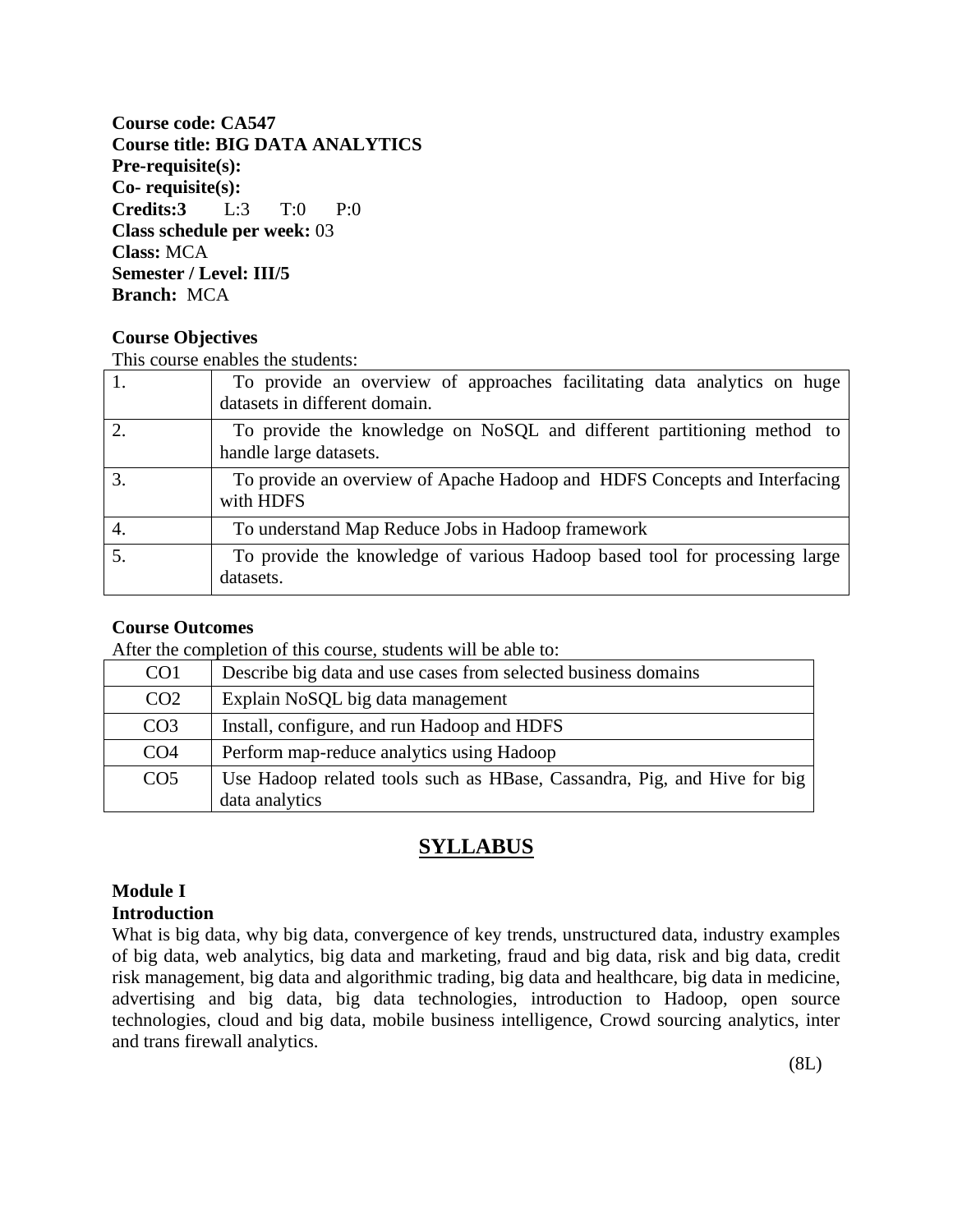## **Module II**

Introduction to NoSQL, aggregate data models, aggregates, key-value and document data models, relationships, graph databases, schemaless databases, materialized views, distribution models, sharding, master-slave replication, peer peer replication, sharding and replication, consistency, relaxing consistency, version stamps, map-reduce, partitioning and combining, composing map-reduce calculations.

(8L)

# **Module III**

Data format, analyzing data with Hadoop, scaling out, Hadoop streaming, Hadoop pipes, design of Hadoop distributed file system (HDFS), HDFS concepts, Java interface, data flow, Hadoop I/O, data integrity, compression, serialization, Avro, file-based data structures.

(8L)

# **Module IV**

MapReduce workflows, unit tests with MRUnit, test data and local tests, anatomy of MapReduce job run, classic Map-reduce, YARN, failures in classic Map-reduce and YARN, job scheduling, shuffle and sort, task execution, MapReduce types, input formats, output formats.

(8L)

# **Module V**

Hbase, data model and implementations, Hbase clients, Hbase examples, praxis.Cassandra, Cassandra data model, Cassandra examples, Cassandra clients, Hadoop integration, Pig, Grunt, pig data model, Pig Latin, developing and testing Pig Latin scripts. Hive, data types and file formats, HiveQL data definition, HiveQL data manipulation, HiveQL queries.

(8L)

# **Text Books:**

- 1. Michael Minelli, Michelle Chambers, and AmbigaDhiraj, "Big Data, Big Analytics: Emerging Business Intelligence and Analytic Trends for Today's Businesses", Wiley, 2013.
- 2. P. J. Sadalage and M. Fowler, "NoSQL Distilled: A Brief Guide to the Emerging World of Polyglot Persistence", Addison-Wesley Professional, 2012.
- 3. Tom White, "Hadoop: The Definitive Guide", Third Edition, O'Reilley, 2012.

# **Reference Books:**

- 1. Sammer ,E., "Hadoop Operations," O'Reilley, 2012
- 2. Capriolo ,E., Wampler ,D., and Rutherglen ,J., "Programming Hive," O'Reilley, 2012
- 3. George ,L., "HBase: The Definitive Guide," O'Reilley, 2011
- 4. Gates ,A., "Programming Pig," O'Reilley, 2011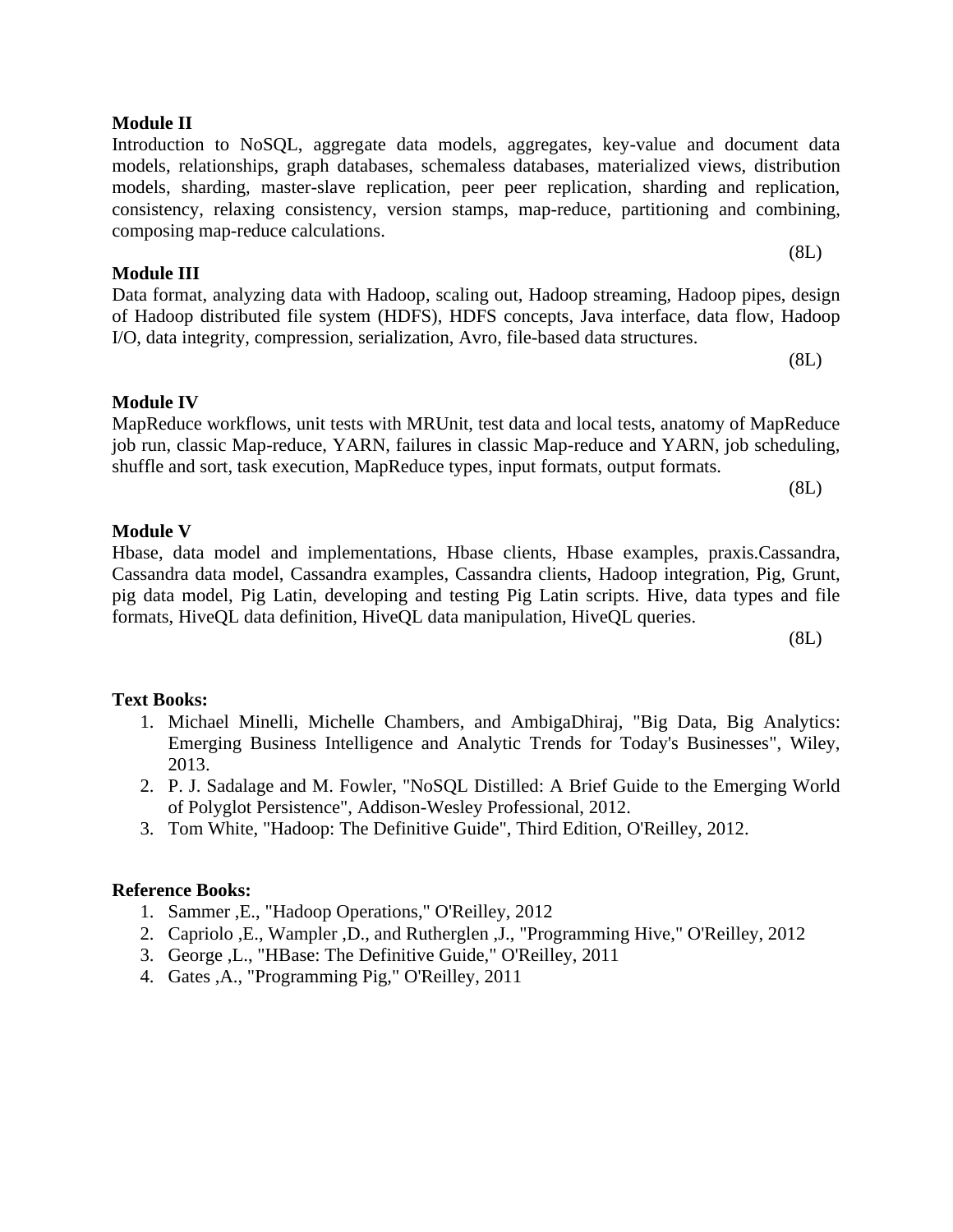**Course code: CA549 Course title: BLOCK CHAIN TECHNOLOGY Pre-requisite(s): Co- requisite(s): Credits:3** L:3 T:0 P:0 **Class schedule per week:** 03 **Class:** MCA **Semester / Level: III/5 Branch:** MCA

## **Course Objectives**

This course enables the students:

|    | To provide an overview of the different blockchain technologies.                                                                 |
|----|----------------------------------------------------------------------------------------------------------------------------------|
|    | To provide the knowledge on the need of blockchain and its applicability<br>in real world problem.                               |
| 3. | To provide the knowledge of cryptocurrency design and its security<br>against scam , fraud, hacking.                             |
| 4. | To provide the ability to design and implement new ways of using<br>blockchain for applications other than cryptocurrency.       |
| 5. | To be able to apply the knowledge gained through the course in actual<br>blockchain development or blockchain contract developer |

#### **Course Outcomes**

After the completion of this course, students will be able to:

| CO <sub>1</sub> | Learn and explain the difference between centralized, decentralized    |
|-----------------|------------------------------------------------------------------------|
|                 | network and blockchain.                                                |
| CO <sub>2</sub> | Explain fundamental concepts of blockchain using hashes<br>and         |
|                 | consensus.                                                             |
| CO <sub>3</sub> | Understand the concept of mining in blockchains.                       |
| CO <sub>4</sub> | Understand the working of Bitcoin and its security.                    |
| CO <sub>5</sub> | Know about the different platforms for implementing blockchain and its |
|                 | varied application.                                                    |

# **SYLLABUS**

## **Module I**

#### **Introduction to Blockchain Technology**

Introduction to Blockchain, Trusted Third party for transactions, Difference between centralized, decentralized and distributed peer to peer networks, Types of Blockchain (Permission Blockchain vs. Permissionless Blockchain), History of Bitcoins.